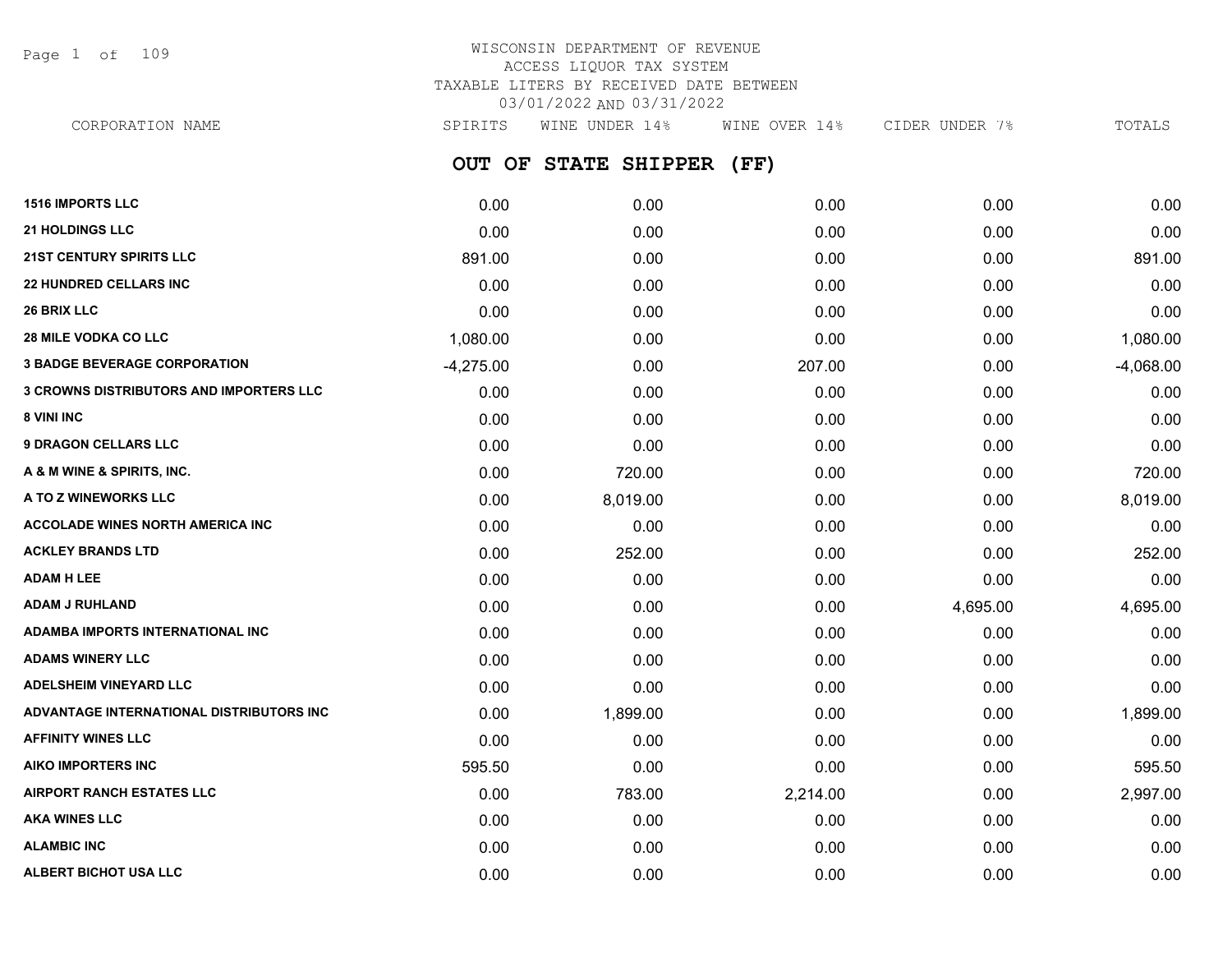Page 2 of 109

| CORPORATION NAME                       | SPIRITS   | WINE UNDER 14% | WINE OVER 14% | CIDER UNDER 7% | TOTALS     |
|----------------------------------------|-----------|----------------|---------------|----------------|------------|
| <b>ALBERT P BEHLER</b>                 | 0.00      | 0.00           | 0.00          | 0.00           | 0.00       |
| ALEJANDRO BULGHERONI ESTATE LLC        | 0.00      | 0.00           | 0.00          | 0.00           | 0.00       |
| ALEXANDRIA NICOLE CELLARS LLC          | 0.00      | 0.00           | 0.00          | 0.00           | 0.00       |
| ALEXANDRIE CELLARS, LLC                | 0.00      | 0.00           | 0.00          | 0.00           | 0.00       |
| ALL BRAZILIAN IMPORT & EXPORT INC      | 0.00      | 0.00           | 0.00          | 0.00           | 0.00       |
| <b>ALLIED IMPORTERS USA LTD</b>        | 0.00      | 0.00           | 0.00          | 0.00           | 0.00       |
| <b>ALLTECH'S BEVERAGE DIVISION LLC</b> | 180.00    | 0.00           | 0.00          | 0.00           | 180.00     |
| <b>ALPHA &amp; OMEGA WINERY LLC</b>    | 0.00      | 0.00           | 0.00          | 0.00           | 0.00       |
| ALPHA MARKETING NETWORK INC            | 0.00      | 0.00           | 459.65        | 0.00           | 459.65     |
| <b>ALTAMAR BRANDS LLC</b>              | 22.50     | 0.00           | 0.00          | 0.00           | 22.50      |
| <b>ALTAMURA WINERY INC</b>             | 0.00      | 0.00           | 0.00          | 0.00           | 0.00       |
| <b>AMAVI CELLARS LLC</b>               | 0.00      | 0.00           | 63.00         | 0.00           | 63.00      |
| <b>AMBRABEV LLC</b>                    | 90.00     | 0.00           | 0.00          | 0.00           | 90.00      |
| <b>AMERICAN BEVERAGE CORP</b>          | 0.00      | 1,853.58       | 0.00          | 0.00           | 1,853.58   |
| AMERICAN NORTHWEST DISTRIBUTORS INC    | 0.00      | 283.50         | 0.00          | 0.00           | 283.50     |
| AMERICAN OUTLAW SPIRITS INC            | 1,117.50  | 0.00           | 0.00          | 0.00           | 1,117.50   |
| AMERICAN VINTAGE BEVERAGE INC.         | 0.00      | 0.00           | 0.00          | 0.00           | 0.00       |
| <b>AMERICAN VINTNERS LLC</b>           | 0.00      | 1,386.00       | 153.00        | 0.00           | 1,539.00   |
| <b>AMERICAN WINE TRADE INC</b>         | 0.00      | 801.00         | 0.00          | 0.00           | 801.00     |
| <b>AMIR PEAY</b>                       | 0.00      | 0.00           | 0.00          | 0.00           | 0.00       |
| <b>AMPHORA IMPORTS LLC</b>             | 0.00      | 0.00           | 0.00          | 0.00           | 0.00       |
| <b>AMUSE BOUCHE LLC</b>                | 0.00      | 0.00           | 0.00          | 0.00           | 0.00       |
| <b>ANCIEN WINES INC</b>                | 0.00      | 0.00           | 0.00          | 0.00           | 0.00       |
| <b>ANCIENT PEAK INC</b>                | 0.00      | 0.00           | 0.00          | 0.00           | 0.00       |
| <b>ANDIS WINES LLC</b>                 | 0.00      | 36.00          | 0.00          | 0.00           | 36.00      |
| <b>ANDREW FOX</b>                      | 0.00      | 0.00           | 0.00          | 0.00           | 0.00       |
| <b>ANGELA OSBORNE</b>                  | 0.00      | 0.00           | 0.00          | 0.00           | 0.00       |
| <b>ANHEUSER-BUSCH COMPANIES LLC</b>    | 84,896.10 | 1,919.92       | 0.00          | 26,196.22      | 113,012.24 |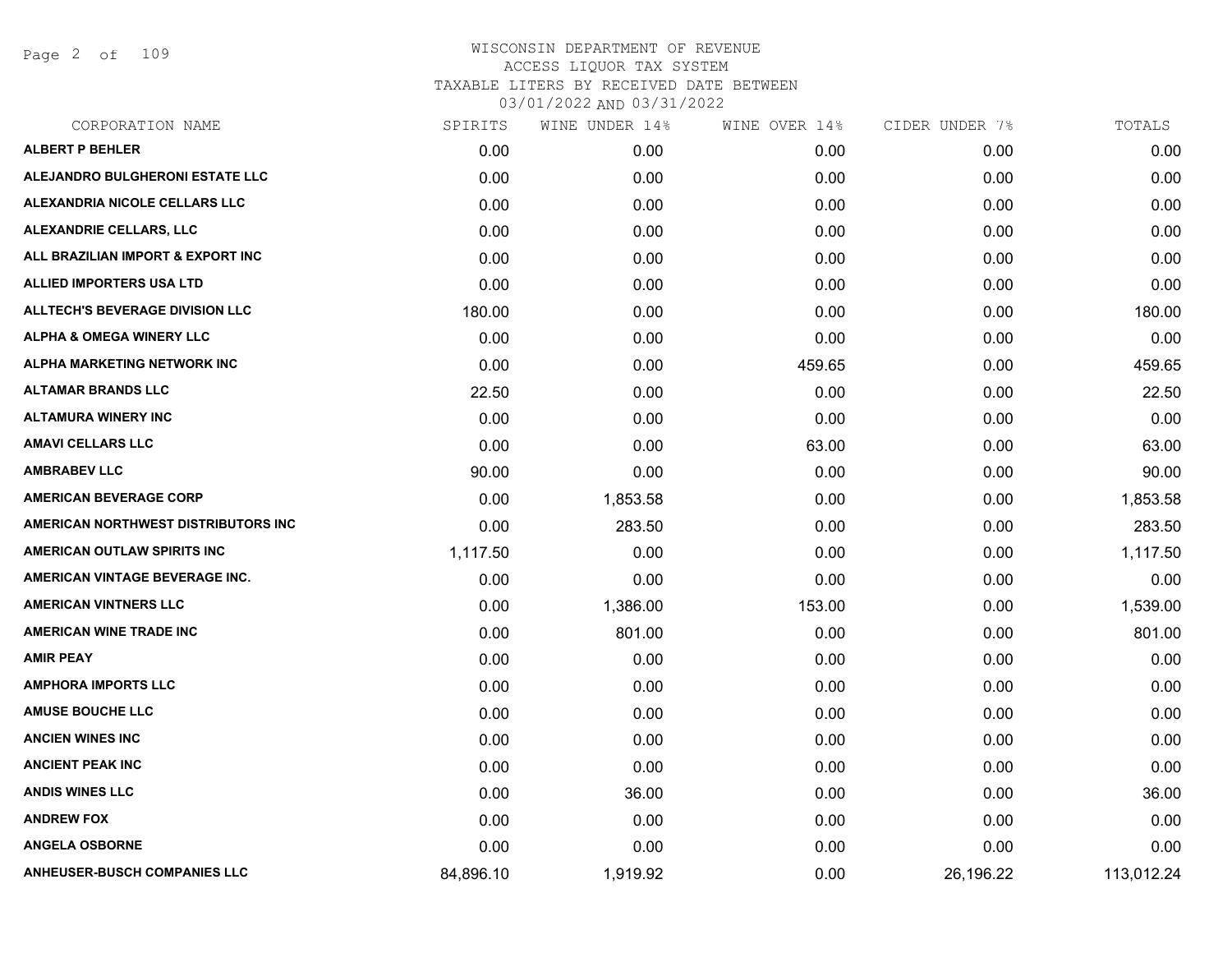Page 3 of 109

| CORPORATION NAME                                | SPIRITS   | WINE UNDER 14% | WINE OVER 14% | CIDER UNDER 7% | TOTALS    |
|-------------------------------------------------|-----------|----------------|---------------|----------------|-----------|
| <b>ANTHONY G MOLL</b>                           | 0.00      | 0.00           | 0.00          | 0.00           | 0.00      |
| <b>ANTHONY M TRUCHARD</b>                       | 0.00      | 0.00           | 774.00        | 0.00           | 774.00    |
| <b>ANTIPODEAN WINES LLC</b>                     | 0.00      | 273.00         | 0.00          | 0.00           | 273.00    |
| <b>APOLOGUE LLC</b>                             | 0.00      | 0.00           | 0.00          | 0.00           | 0.00      |
| <b>APOSTROPHE BRANDS LLC</b>                    | 0.00      | 0.00           | 0.00          | 0.00           | 0.00      |
| <b>APPELLATION TRADING COMPANY LLC</b>          | 0.00      | 0.00           | 0.00          | 0.00           | 0.00      |
| <b>APPELLATIONS LP</b>                          | 0.00      | 0.00           | 0.00          | 0.00           | 0.00      |
| <b>AQUILINI BRANDS USA INC.</b>                 | 0.00      | 0.00           | 630.00        | 0.00           | 630.00    |
| <b>ARANO LLC</b>                                | 0.00      | 3,006.00       | 45.00         | 0.00           | 3,051.00  |
| <b>ARCHANA A DAVE</b>                           | 0.00      | 0.00           | 0.00          | 0.00           | 0.00      |
| <b>ARCHER ROOSE INC</b>                         | 0.00      | 1,340.00       | 0.00          | 0.00           | 1,340.00  |
| <b>AREL GROUP WINE &amp; SPIRITS INC</b>        | 0.00      | 0.00           | 0.00          | 0.00           | 0.00      |
| <b>ARETE WINES LLC</b>                          | 0.00      | 0.00           | 0.00          | 0.00           | 0.00      |
| <b>ARIETTA INC</b>                              | 0.00      | 0.00           | 0.00          | 0.00           | 0.00      |
| <b>ARMSTRONG FAMILY WINERY LLC</b>              | 0.00      | 0.00           | 0.00          | 0.00           | 0.00      |
| <b>ARNOLD ANTON CARLSON</b>                     | 0.00      | 0.00           | 0.00          | 0.00           | 0.00      |
| <b>ARNOT-ROBERTS LLC</b>                        | 0.00      | 0.00           | 0.00          | 0.00           | 0.00      |
| <b>ARPENT LLC</b>                               | 0.00      | 0.00           | 0.00          | 0.00           | 0.00      |
| <b>ARTISANAL DISTILLATES INC.</b>               | 0.00      | 0.00           | 0.00          | 0.00           | 0.00      |
| <b>ARTISANAL IMPORTS INC</b>                    | 0.00      | 0.00           | 0.00          | 0.00           | 0.00      |
| <b>ASSOCIATED BREWING COMPANY, LLC</b>          | 29,995.50 | 5,004.00       | 180.00        | 0.00           | 35,179.50 |
| <b>ASV WINES INC</b>                            | 0.00      | 189.00         | 0.00          | 0.00           | 189.00    |
| <b>ATHENEE IMPORTERS &amp; DISTRIBUTORS LTD</b> | 0.00      | 0.00           | 0.00          | 0.00           | 0.00      |
| ATLAS DRINKS, LLC                               | 0.00      | 0.00           | 0.00          | 0.00           | 0.00      |
| <b>ATLAS WINE COMPANY LLC</b>                   | 0.00      | 0.00           | 0.00          | 0.00           | 0.00      |
| <b>ATOMIC BRANDS INC</b>                        | 17,715.73 | 0.00           | 0.00          | 0.00           | 17,715.73 |
| <b>AUGUST WINE GROUP LLC</b>                    | 0.00      | 2,947.50       | 0.00          | 0.00           | 2,947.50  |
| <b>AUSTIN VODKA COMPANY LLC</b>                 | 0.00      | 0.00           | 0.00          | 0.00           | 0.00      |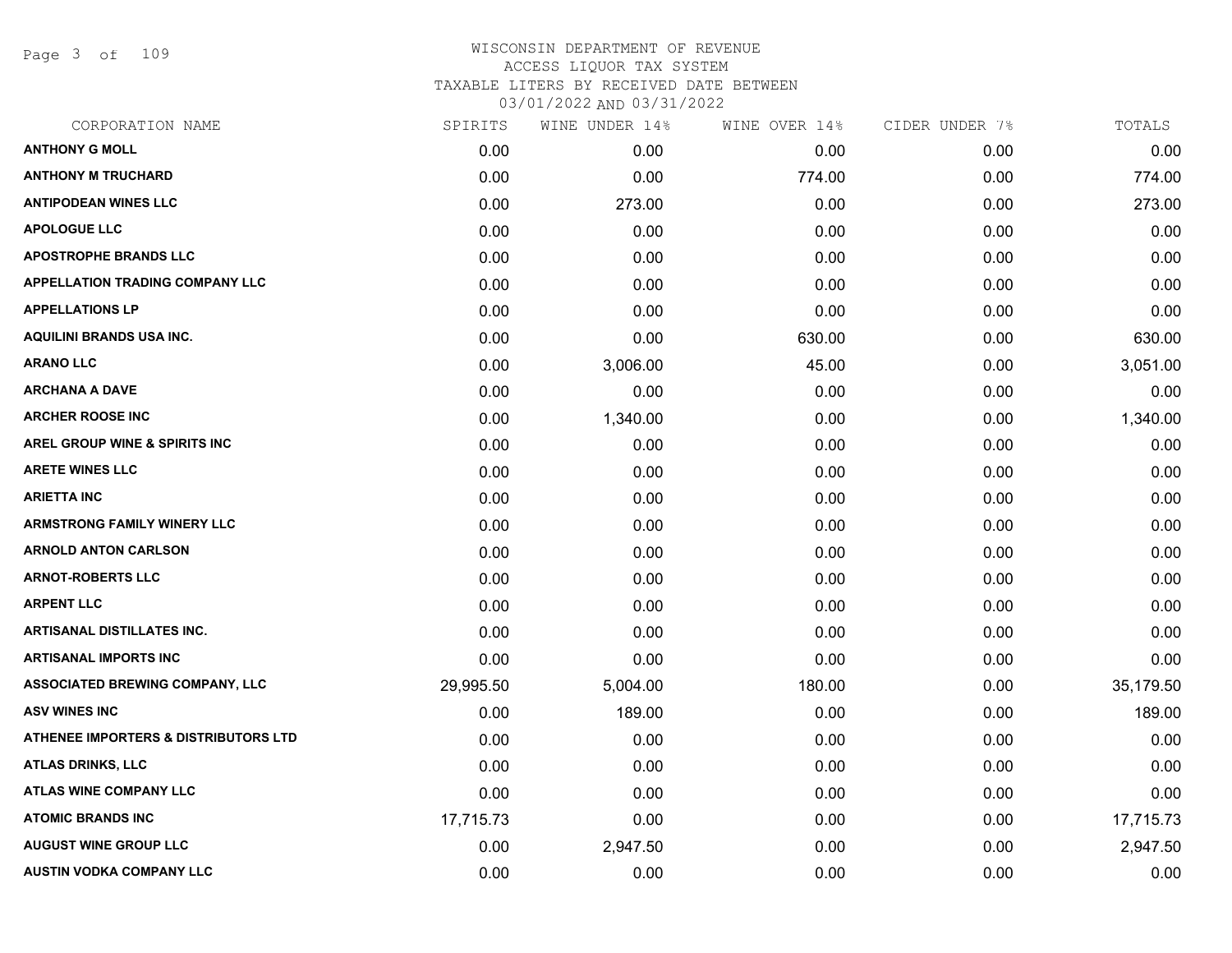#### WISCONSIN DEPARTMENT OF REVENUE ACCESS LIQUOR TAX SYSTEM TAXABLE LITERS BY RECEIVED DATE BETWEEN

| CORPORATION NAME                           | SPIRITS    | WINE UNDER 14% | WINE OVER 14% | CIDER UNDER 7% | TOTALS     |
|--------------------------------------------|------------|----------------|---------------|----------------|------------|
| AUSTIN WHISKEY COMPANY, LLC                | 0.00       | 0.00           | 0.00          | 0.00           | 0.00       |
| <b>AUSTRAL WINES LLC</b>                   | 0.00       | 117.00         | 0.00          | 0.00           | 117.00     |
| <b>AV BRANDS INC</b>                       | 0.00       | 2,177.96       | 580.50        | 0.00           | 2,758.46   |
| AVA FOOD LABS, INC                         | 0.00       | 0.00           | 0.00          | 0.00           | 0.00       |
| <b>AVALINE LTD</b>                         | 0.00       | 0.00           | 0.00          | 0.00           | 0.00       |
| <b>AVID INC</b>                            | 0.00       | 0.00           | 0.00          | 0.00           | 0.00       |
| AVV WINERY CO LLC                          | 0.00       | 666.00         | 9.00          | 0.00           | 675.00     |
| AWE, LLC                                   | 0.00       | 0.00           | 0.00          | 0.00           | 0.00       |
| <b>AXIOS INC</b>                           | 0.00       | 0.00           | 0.00          | 0.00           | 0.00       |
| <b>AZAR DISTILLING LLC</b>                 | 693.00     | 0.00           | 0.00          | 0.00           | 693.00     |
| <b>AZZURRE SPIRITS CORPORATION</b>         | 450.00     | 0.00           | 0.00          | 0.00           | 450.00     |
| <b>B &amp; I OVERSEAS TRADING INC</b>      | 0.00       | 0.00           | 0.00          | 0.00           | 0.00       |
| <b>B UNITED INTERNATIONAL INC</b>          | 0.00       | 0.00           | 1,051.16      | 31.54          | 1,082.70   |
| <b>B. NEKTAR LLC</b>                       | 0.00       | 681.36         | 0.00          | 1,081.36       | 1,762.72   |
| <b>BACARDI U.S.A., INC.</b>                | 193,256.34 | 305.43         | 1,563.00      | 0.00           | 195,124.77 |
| <b>BACCHUS TECHNOLOGIES LLC</b>            | 0.00       | 1,485.00       | 63.00         | 0.00           | 1,548.00   |
| <b>BACIO DIVINO CELLARS LLC</b>            | 0.00       | 0.00           | 0.00          | 0.00           | 0.00       |
| <b>BADGER MOUNTAIN INC</b>                 | 0.00       | 1,494.00       | 0.00          | 0.00           | 1,494.00   |
| <b>BALCONES DISTILLING LLC</b>             | 0.00       | 0.00           | 0.00          | 0.00           | 0.00       |
| <b>BALLENTINE VINEYARDS INC</b>            | 0.00       | 14.35          | 12.75         | 0.00           | 27.10      |
| <b>BALTHAZAR REX LLC</b>                   | 0.00       | 0.00           | 0.00          | 0.00           | 0.00       |
| <b>BANFI PRODUCTS CORPORATION</b>          | 0.00       | 6,034.50       | 0.00          | 0.00           | 6,034.50   |
| <b>BANVILLE &amp; JONES WINE MERCHANTS</b> | 16.80      | 846.00         | 0.00          | 0.00           | 862.80     |
| <b>BARGETTOS SANTA CRUZ WINERY INC</b>     | 0.00       | 126.00         | 0.00          | 0.00           | 126.00     |
| <b>BARLOW VINEYARDS LLC</b>                | 0.00       | 0.00           | 0.00          | 0.00           | 0.00       |
| <b>BARNARD GRIFFIN INC</b>                 | 0.00       | 0.00           | 0.00          | 0.00           | 0.00       |
| <b>BARNETT VINEYARDS LP</b>                | 0.00       | 0.00           | 0.00          | 0.00           | 0.00       |
| <b>BARON FRANCOIS LTD</b>                  | 65.25      | 387.00         | 99.00         | 0.00           | 551.25     |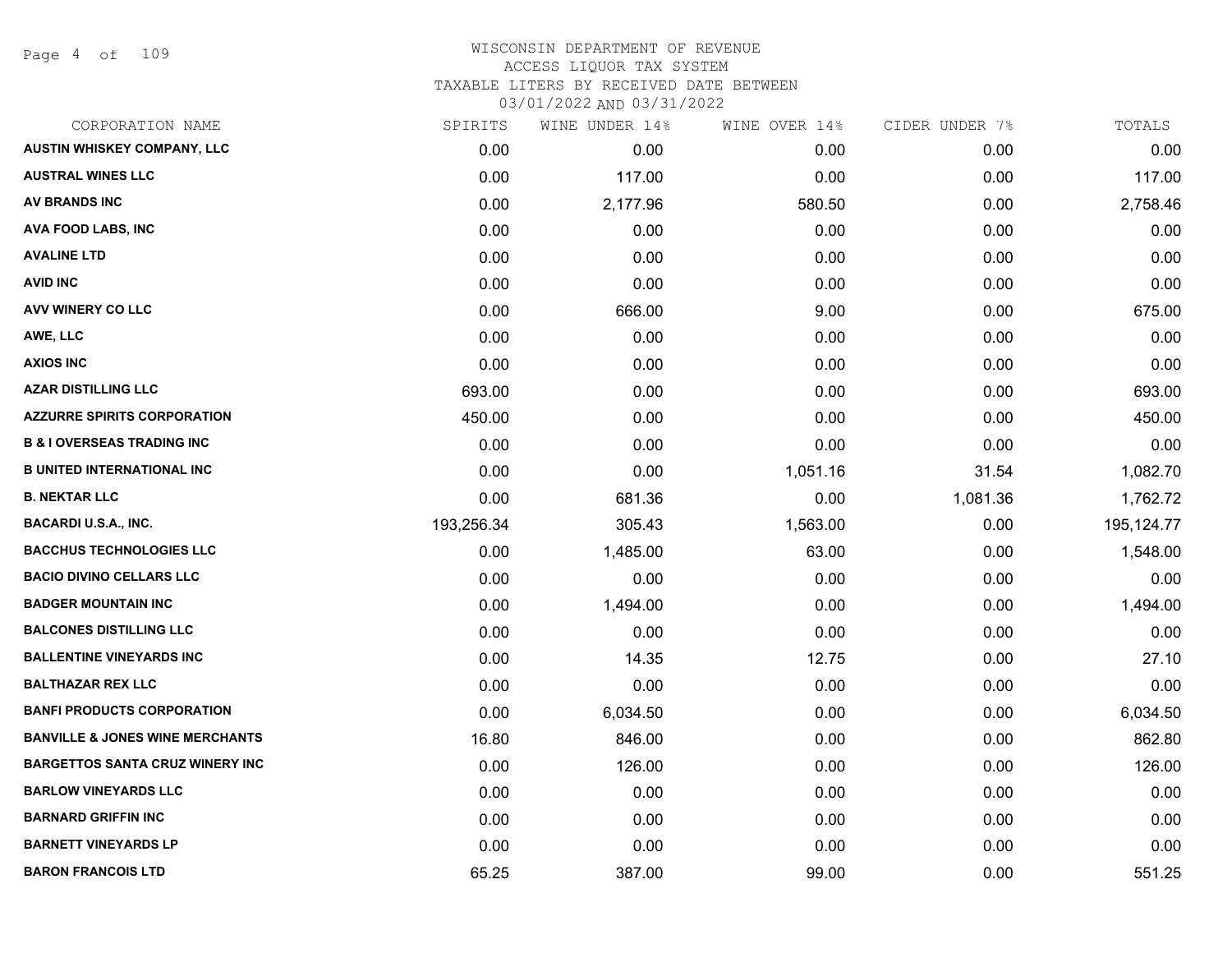Page 5 of 109

| CORPORATION NAME                         | SPIRITS | WINE UNDER 14% | WINE OVER 14% | CIDER UNDER 7% | TOTALS   |
|------------------------------------------|---------|----------------|---------------|----------------|----------|
| <b>BARRA FAMILY WINES, LLC</b>           | 0.00    | 63.00          | 126.00        | 0.00           | 189.00   |
| <b>BATTAGLIA DISTRIBUTING CORP INC</b>   | 0.00    | 35.66          | 1.19          | 0.00           | 36.85    |
| <b>BAUM WINE IMPORTS INC</b>             | 0.00    | 3,816.75       | 337.50        | 0.00           | 4,154.25 |
| <b>BE IN GOOD SPIRITS LLC</b>            | 0.00    | 0.00           | 0.00          | 0.00           | 0.00     |
| <b>BEAUX FRERES LLC</b>                  | 0.00    | 0.00           | 0.00          | 0.00           | 0.00     |
| <b>BEDFORD &amp; GROVE LLC</b>           | 0.00    | 0.00           | 0.00          | 0.00           | 0.00     |
| <b>BEDROCK WINE COMPANY LP</b>           | 0.00    | 126.00         | 0.00          | 0.00           | 126.00   |
| <b>BENDISTILLERY INC</b>                 | 0.00    | 0.00           | 0.00          | 0.00           | 0.00     |
| <b>BENOVIA WINERY LLC</b>                | 0.00    | 0.00           | 0.00          | 0.00           | 0.00     |
| <b>BEPPE &amp; THE ARCHITECT LLC</b>     | 0.00    | 0.00           | 0.00          | 0.00           | 0.00     |
| <b>BERGSTROM WINES LLC</b>               | 0.00    | 0.00           | 0.00          | 0.00           | 0.00     |
| <b>BERNARDUS LLC</b>                     | 0.00    | 0.00           | 0.00          | 0.00           | 0.00     |
| BETHEL HEIGHTS VINEYARD INC              | 0.00    | 0.00           | 0.00          | 0.00           | 0.00     |
| BETTER BRANDS INTERNATIONAL              | 0.00    | 0.00           | 951.00        | 0.00           | 951.00   |
| <b>BETZ CELLARS LLC</b>                  | 0.00    | 0.00           | 0.00          | 0.00           | 0.00     |
| <b>BEVAN CELLARS, LLC</b>                | 0.00    | 0.00           | 0.00          | 0.00           | 0.00     |
| <b>BEVERAGE INNOVATION CORP</b>          | 0.00    | 0.00           | 0.00          | 0.00           | 0.00     |
| <b>BIAGIO CRU &amp; ESTATE WINES LLC</b> | 0.00    | 0.00           | 0.00          | 0.00           | 0.00     |
| <b>BILTMORE ESTATE WINE COMPANY</b>      | 0.00    | 0.00           | 0.00          | 0.00           | 0.00     |
| <b>BLACK ROCK SPIRITS LLC</b>            | 0.00    | 0.00           | 0.00          | 0.00           | 0.00     |
| <b>BLACKBIRD VINEYARDS LLC</b>           | 0.00    | 0.00           | 126.00        | 0.00           | 126.00   |
| <b>BLAIR VINEYARDS LLC</b>               | 0.00    | 0.00           | 0.00          | 0.00           | 0.00     |
| <b>BLAKE FARMS HARD APPLE CIDER LLC</b>  | 0.00    | 0.00           | 0.00          | 9,981.18       | 9,981.18 |
| <b>BLASON LOUIS USA, INC.</b>            | 0.00    | 0.00           | 0.00          | 0.00           | 0.00     |
| <b>BLAUM BROS DISTILLING CO LLC</b>      | 0.00    | 0.00           | 0.00          | 0.00           | 0.00     |
| BLUE OX SPIRITS, INC.                    | 0.00    | 0.00           | 0.00          | 0.00           | 0.00     |
| <b>BLUE RIDGE DISTILLING CO INC</b>      | 0.00    | 0.00           | 0.00          | 0.00           | 0.00     |
| <b>BLUE ROCK VINEYARD LLC</b>            | 0.00    | 0.00           | 0.00          | 0.00           | 0.00     |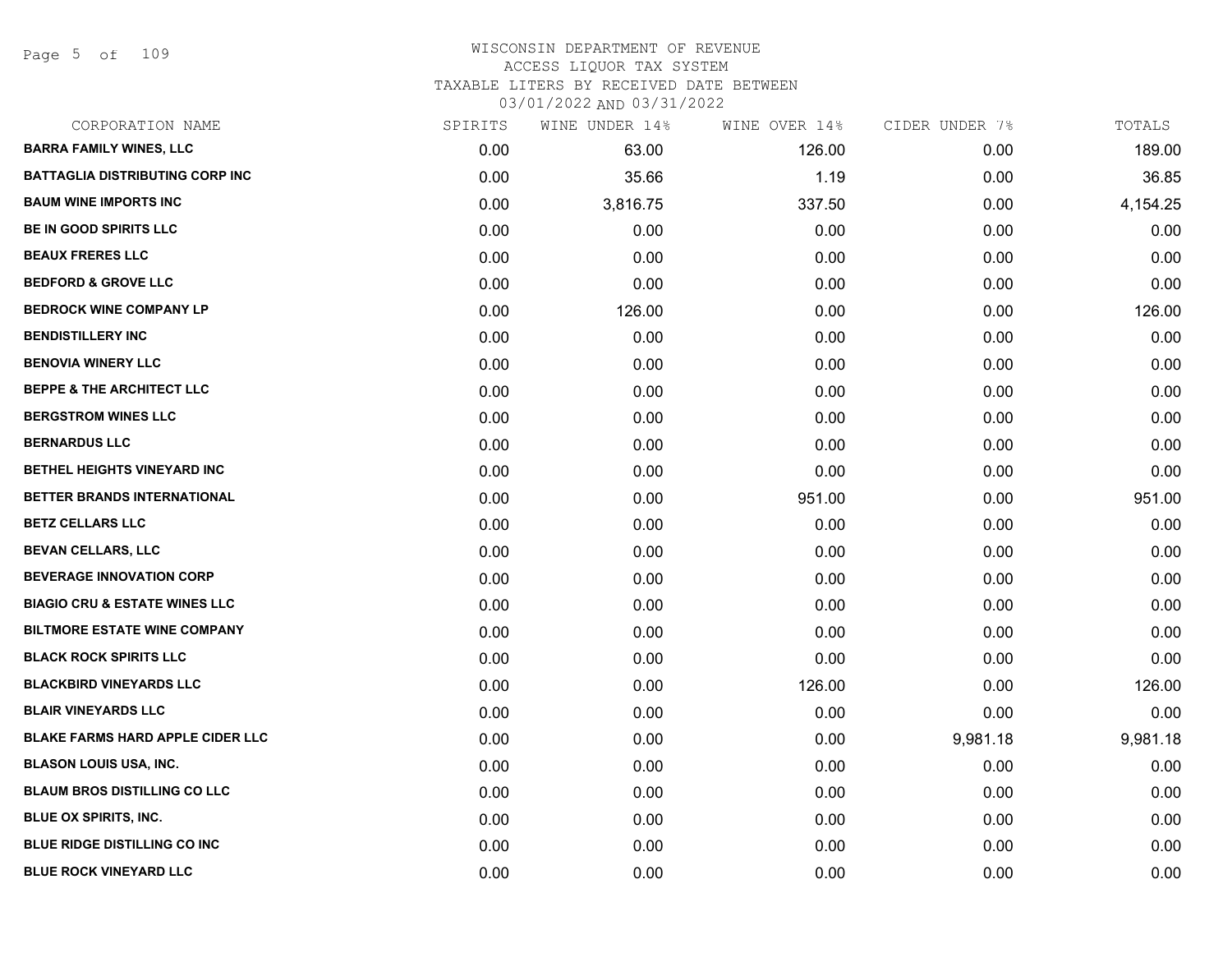Page 6 of 109

| CORPORATION NAME                        | SPIRITS    | WINE UNDER 14% | WINE OVER 14% | CIDER UNDER 7% | TOTALS     |
|-----------------------------------------|------------|----------------|---------------|----------------|------------|
| <b>BODEGAS RIOJANAS USA CORPORATION</b> | 0.00       | 0.00           | 0.00          | 0.00           | 0.00       |
| <b>BOEGER WINERY INC</b>                | 0.00       | 0.00           | 0.00          | 0.00           | 0.00       |
| <b>BOGLE VINEYARDS INC</b>              | 0.00       | 5,544.00       | 23,487.00     | 0.00           | 29,031.00  |
| <b>BON VIVANT IMPORTS INC</b>           | 0.00       | 990.00         | 0.00          | 0.00           | 990.00     |
| <b>BONANNO VINTNERS LLC</b>             | 0.00       | 0.00           | 0.00          | 0.00           | 0.00       |
| <b>BONAVITA BEVERAGE GROUP, LLC</b>     | 0.00       | 0.00           | 0.00          | 0.00           | 0.00       |
| <b>BOOKWALTER WINERY LLC</b>            | 0.00       | 0.00           | 2.25          | 0.00           | 2.25       |
| <b>BOSTON BEER CORPORATION</b>          | 2,504.00   | 0.00           | 0.00          | 103,298.21     | 105,802.21 |
| <b>BOUCHAINE VINEYARDS INC</b>          | 0.00       | 0.00           | 0.00          | 0.00           | 0.00       |
| <b>BOUNDARY BREAKS LLC</b>              | 0.00       | 0.00           | 0.00          | 0.00           | 0.00       |
| <b>BOURGET IMPORTS LLC</b>              | 0.00       | 225.00         | 0.00          | 0.00           | 225.00     |
| <b>BOUTINOT USA INC</b>                 | 0.00       | 0.00           | 0.00          | 0.00           | 0.00       |
| <b>BOUTIQUE BEVERAGE CO</b>             | 0.00       | 0.00           | 0.00          | 0.00           | 0.00       |
| <b>BRAIN BREW VENTURES 3.0, INC.</b>    | 0.00       | 0.00           | 0.00          | 0.00           | 0.00       |
| <b>BRASSFIELD ESTATE WINERY LLC</b>     | 0.00       | 0.00           | 1,035.00      | 0.00           | 1,035.00   |
| <b>BRAZOS WINE IMPORTS LLC</b>          | 0.00       | 1,434.00       | $-126.00$     | 0.00           | 1,308.00   |
| <b>BREWDOG BREWING COMPANY LLC</b>      | 0.00       | 0.00           | 0.00          | 0.00           | 0.00       |
| <b>BRICKELL WINES LLC</b>               | 0.00       | 0.00           | 0.00          | 0.00           | 0.00       |
| <b>BRIGHT CELLARS INC.</b>              | 0.00       | 0.00           | 0.00          | 0.00           | 0.00       |
| <b>BROADBENT SELECTIONS INC</b>         | 0.00       | 1,230.00       | 126.00        | 0.00           | 1,356.00   |
| <b>BRONCO WINE COMPANY</b>              | 31.50      | 16,319.59      | 189.00        | 0.00           | 16,540.09  |
| <b>BROVO SPIRITS LLC</b>                | 0.00       | 0.00           | 0.00          | 0.00           | 0.00       |
| <b>BROWN ESTATE VINEYARDS LLC</b>       | 0.00       | 504.00         | 0.00          | 0.00           | 504.00     |
| <b>BROWNE FAMILY WINES LLC</b>          | 0.00       | 0.00           | 0.00          | 0.00           | 0.00       |
| <b>BROWN-FORMAN CORPORATION</b>         | 146,696.16 | 9,723.86       | 0.00          | 0.00           | 156,420.02 |
| <b>BRUTOCAO CELLARS LP</b>              | 0.00       | 0.00           | 0.00          | 0.00           | 0.00       |
| <b>BRYN MAWR VINEYARDS INC</b>          | 0.00       | 702.00         | 0.00          | 0.00           | 702.00     |
| <b>BUCKLER FAMILY VINEYARDS LLC</b>     | 0.00       | 0.00           | 526.50        | 0.00           | 526.50     |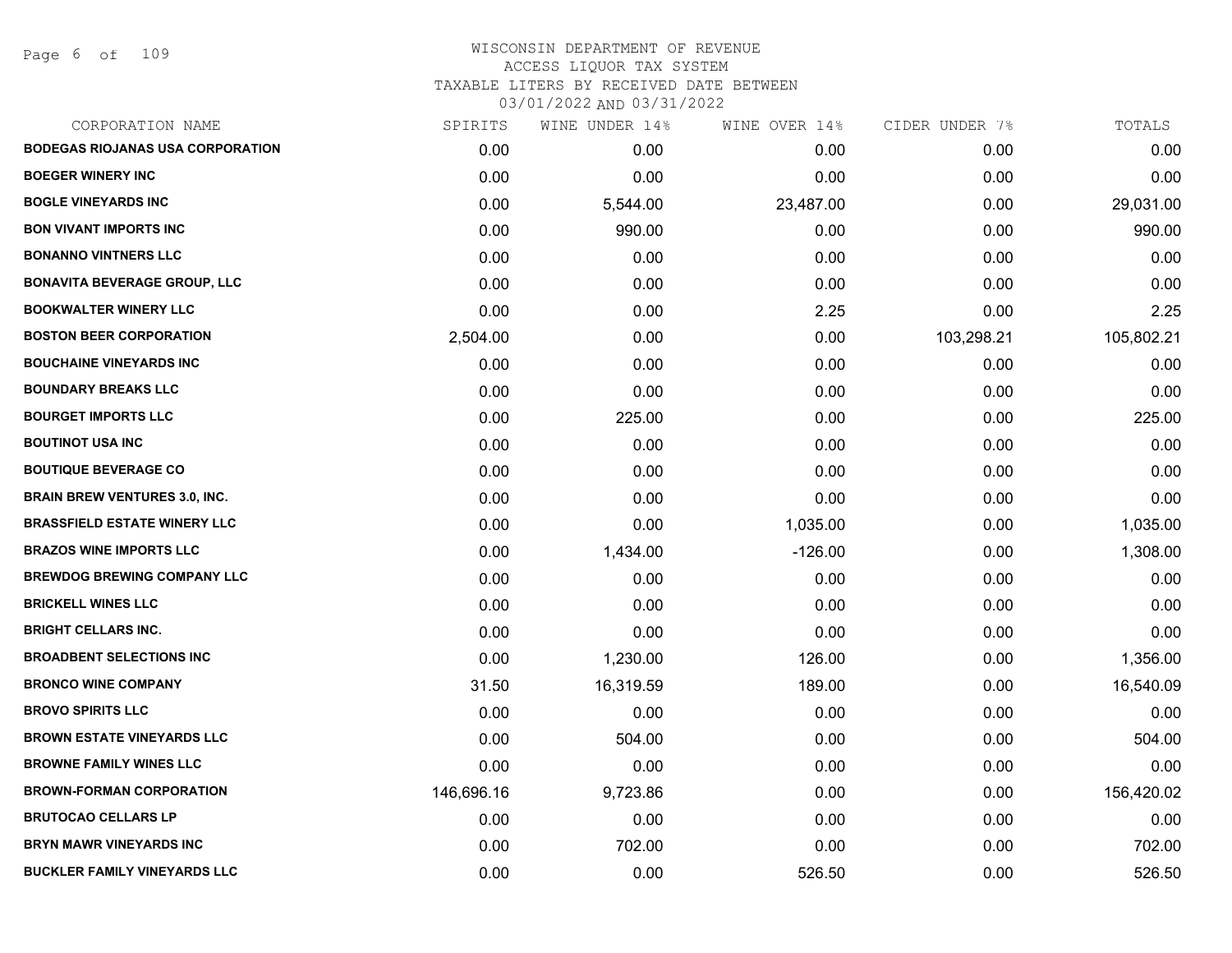### WISCONSIN DEPARTMENT OF REVENUE ACCESS LIQUOR TAX SYSTEM TAXABLE LITERS BY RECEIVED DATE BETWEEN 03/01/2022 AND 03/31/2022

| CORPORATION NAME                            | SPIRITS   | WINE UNDER 14% | WINE OVER 14% | CIDER UNDER 7% | TOTALS    |
|---------------------------------------------|-----------|----------------|---------------|----------------|-----------|
| <b>BUEHLER VINEYARDS INC</b>                | 0.00      | 0.00           | 0.00          | 0.00           | 0.00      |
| <b>BULLY HILL VINEYARDS INC</b>             | 0.00      | 0.00           | 0.00          | 0.00           | 0.00      |
| <b>BURGESS CELLARS INC</b>                  | 0.00      | 0.00           | 0.00          | 0.00           | 0.00      |
| <b>BURKE &amp; MORRIS SPIRITS LLC</b>       | 0.00      | 0.00           | 0.00          | 0.00           | 0.00      |
| <b>BUZZBALLZ LLC</b>                        | 0.00      | 945.00         | 5,744.64      | 0.00           | 6,689.64  |
| BUZZBOX PREMIUM COCKTAILS, INC.             | 0.00      | 0.00           | 0.00          | 0.00           | 0.00      |
| <b>BWSC LLC</b>                             | 0.00      | 4,221.00       | 549.00        | 0.00           | 4,770.00  |
| <b>C &amp; C WINE SERVICES INC</b>          | 0.00      | 0.00           | 0.00          | 0.00           | 0.00      |
| C MONDAVI & FAMILY                          | 0.00      | 2,124.00       | 0.00          | 0.00           | 2,124.00  |
| <b>C SQUARED CIDERS LLC</b>                 | 0.00      | 0.00           | 0.00          | 0.00           | 0.00      |
| C. VILLANUEVA COMPANY LLC                   | 0.00      | 0.00           | 0.00          | 0.00           | 0.00      |
| <b>CABERNET CORP</b>                        | 0.00      | 441.00         | 0.00          | 0.00           | 441.00    |
| <b>CAIN CELLARS INC</b>                     | 0.00      | 0.00           | 0.00          | 0.00           | 0.00      |
| <b>CAL VIN ENTERPRISES CORPORATION</b>      | 0.00      | 0.00           | 0.00          | 0.00           | 0.00      |
| <b>CALEDONIA SPIRITS INC</b>                | 180.00    | 0.00           | 0.00          | 0.00           | 180.00    |
| <b>CALIFORNIA CIDER COMPANY</b>             | 0.00      | 0.00           | 0.00          | 0.00           | 0.00      |
| <b>CALIFORNIA FINE WINES LLC</b>            | 0.00      | 0.00           | 0.00          | 0.00           | 0.00      |
| CALIFORNIA HOLDING LLC                      | 0.00      | 0.00           | 0.00          | 0.00           | 0.00      |
| <b>CALIFORNIA VINEYARDS INC</b>             | 0.00      | 0.00           | 0.00          | 0.00           | 0.00      |
| CALLUNA VINEYARDS LLC                       | 0.00      | 0.00           | 0.00          | 0.00           | 0.00      |
| <b>CAMARDA CORP</b>                         | 0.00      | 0.00           | 360.00        | 0.00           | 360.00    |
| <b>CAMARENA IMPORTS LLC</b>                 | 0.00      | 0.00           | 0.00          | 0.00           | 0.00      |
| <b>CAMELOT IMPORTING CO INC</b>             | 0.00      | 0.00           | 648.00        | 0.00           | 648.00    |
| <b>CAMPARI AMERICA LLC</b>                  | 62,874.60 | 0.00           | 0.00          | 0.00           | 62,874.60 |
| <b>CAMPBELL &amp; MCGILL SELECTIONS LLC</b> | 0.00      | 1,512.00       | 0.00          | 0.00           | 1,512.00  |
| CAMPEON SPIRITS COMPANY INC                 | 0.00      | 0.00           | 0.00          | 0.00           | 0.00      |
| <b>CANNED FUN LLC</b>                       | 0.00      | 0.00           | 0.00          | 0.00           | 0.00      |
|                                             |           |                |               |                |           |

**CANNON RIVER WINERY LLC** 0.00 0.00 0.00 0.00 0.00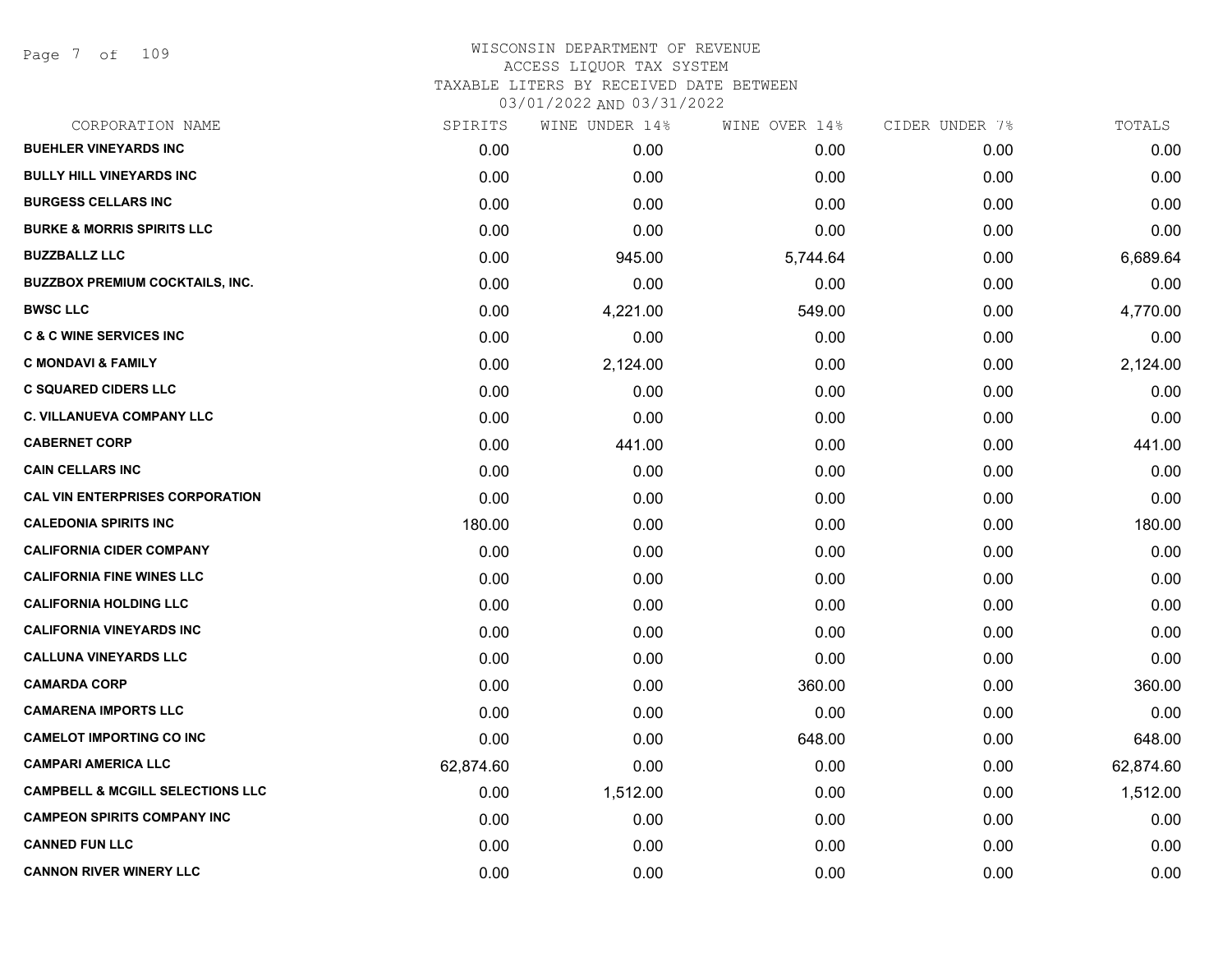Page 8 of 109

# WISCONSIN DEPARTMENT OF REVENUE ACCESS LIQUOR TAX SYSTEM TAXABLE LITERS BY RECEIVED DATE BETWEEN

| CORPORATION NAME                            | SPIRITS   | WINE UNDER 14% | WINE OVER 14% | CIDER UNDER 7% | TOTALS    |
|---------------------------------------------|-----------|----------------|---------------|----------------|-----------|
| <b>CAPARONE WINERY LLC</b>                  | 0.00      | 0.00           | 0.00          | 0.00           | 0.00      |
| <b>CAPE CLASSICS INC</b>                    | 0.00      | 3,132.00       | 0.00          | 0.00           | 3,132.00  |
| <b>CARACCIOLI CELLARS INC</b>               | 0.00      | 315.00         | 63.00         | 0.00           | 378.00    |
| <b>CARDINAL SPIRITS LLC</b>                 | 0.00      | 0.00           | 0.00          | 0.00           | 0.00      |
| <b>CARDINAL WINE GROUP LLC</b>              | 0.00      | 0.00           | 0.00          | 0.00           | 0.00      |
| <b>CARDWELL HILL CELLARS LLC</b>            | 0.00      | 54.00          | 0.00          | 0.00           | 54.00     |
| <b>CARIBBEAN DISTILLERS LLC</b>             | 0.00      | 0.00           | 0.00          | 203.22         | 203.22    |
| <b>CARIBBEAN SPIRITS INC</b>                | 0.00      | 0.00           | 0.00          | 0.00           | 0.00      |
| <b>CARL THOMA</b>                           | 0.00      | 0.00           | 0.00          | 0.00           | 0.00      |
| <b>CARLOS HUBNER-ARTETA</b>                 | 0.00      | 0.00           | 0.00          | 0.00           | 0.00      |
| <b>CARLSON VINEYARDS INC</b>                | 0.00      | 0.00           | 0.00          | 0.00           | 0.00      |
| <b>CAROLINA DISTRIBUTION LLC</b>            | 0.00      | 0.00           | 0.00          | 0.00           | 0.00      |
| <b>CARRIAGE HOUSE IMPORTS, LTD.</b>         | 45.00     | 0.00           | 0.00          | 0.00           | 45.00     |
| <b>CASTIEL ESTATE LLC</b>                   | 0.00      | 0.00           | 0.00          | 0.00           | 0.00      |
| <b>CASTLE BRANDS USA CORP</b>               | 294.00    | 0.00           | 0.00          | 0.00           | 294.00    |
| <b>CASTORO CELLARS</b>                      | 0.00      | 0.00           | 0.00          | 0.00           | 0.00      |
| <b>CAYMUS VINEYARDS INC</b>                 | 0.00      | 0.00           | 0.00          | 0.00           | 0.00      |
| <b>CEDAR KNOLL VINEYARDS INC</b>            | 0.00      | 0.00           | 0.00          | 0.00           | 0.00      |
| <b>CELEBRATION DISTILLATION CORPORATION</b> | 0.00      | 0.00           | 0.00          | 0.00           | 0.00      |
| <b>CELLIER WINES DISTRIBUTING INC</b>       | 0.00      | 0.00           | 0.00          | 0.00           | 0.00      |
| <b>CH WINES, LLC</b>                        | 0.00      | 0.00           | 0.00          | 0.00           | 0.00      |
| <b>CHAD J WILTZ</b>                         | 0.00      | 0.00           | 0.00          | 0.00           | 0.00      |
| <b>CHANNING DAUGHTERS WINERY LLC</b>        | 0.00      | 0.00           | 0.00          | 0.00           | 0.00      |
| <b>CHAPPELLET WINERY INC</b>                | 0.00      | 0.00           | 0.00          | 0.00           | 0.00      |
| <b>CHARBAUT AMERICA INC</b>                 | 0.00      | 0.00           | 0.00          | 0.00           | 0.00      |
| <b>CHARLES JACQUIN ET CIE INC</b>           | 11,693.72 | 0.00           | 214.86        | 0.00           | 11,908.58 |
| <b>CHARLES JEFFREY MATTINGLY</b>            | 0.00      | 0.00           | 0.00          | 0.00           | 0.00      |
| <b>CHARLES NEAL SELECTIONS INC</b>          | 0.00      | 0.00           | 0.00          | 0.00           | 0.00      |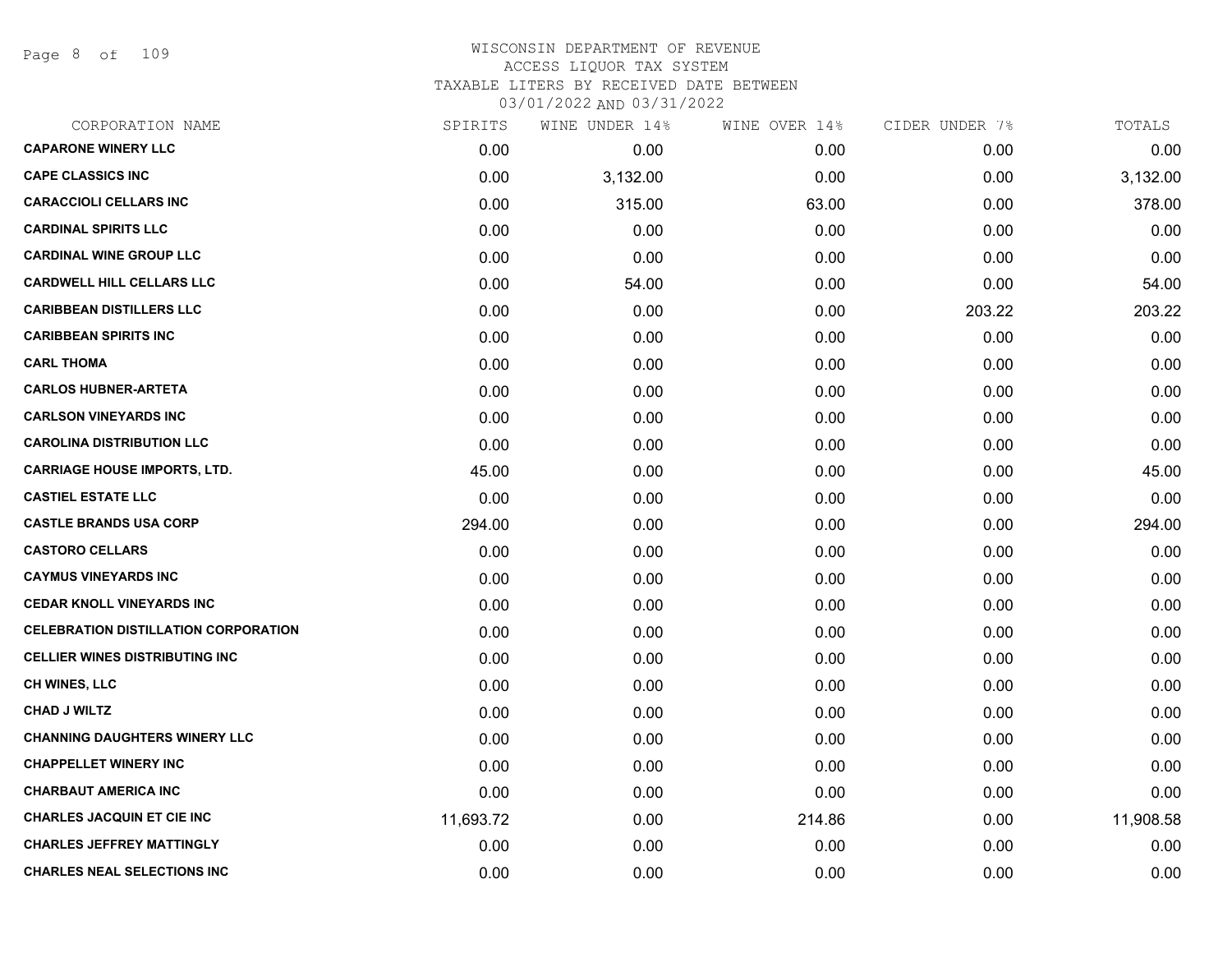Page 9 of 109

# WISCONSIN DEPARTMENT OF REVENUE ACCESS LIQUOR TAX SYSTEM TAXABLE LITERS BY RECEIVED DATE BETWEEN

| CORPORATION NAME                      | SPIRITS  | WINE UNDER 14% | WINE OVER 14% | CIDER UNDER 7% | TOTALS    |
|---------------------------------------|----------|----------------|---------------|----------------|-----------|
| <b>CHARLES REININGER LLC</b>          | 0.00     | 0.00           | 0.00          | 0.00           | 0.00      |
| <b>CHATEAU BARNABY LLC</b>            | 0.00     | 0.00           | 0.00          | 0.00           | 0.00      |
| <b>CHATEAU DIANA LLC</b>              | 0.00     | 70,794.00      | 15,210.00     | 0.00           | 86,004.00 |
| <b>CHATEAU OPERATIONS, LTD.</b>       | 0.00     | 0.00           | 0.00          | 0.00           | 0.00      |
| <b>CHATHAM IMPORTS INC</b>            | 1,597.50 | 90.00          | 0.00          | 0.00           | 1,687.50  |
| <b>CHEHALEM INC</b>                   | 0.00     | 0.00           | 0.00          | 0.00           | 0.00      |
| <b>CHICAGO DISTILLING COMPANY LLC</b> | 0.00     | 0.00           | 0.00          | 0.00           | 0.00      |
| <b>CHOYA UMESHU USA INC</b>           | 0.00     | 0.00           | 126.00        | 0.00           | 126.00    |
| <b>CHRISTOPHER F PITTENGER</b>        | 0.00     | 0.75           | 0.00          | 0.00           | 0.75      |
| <b>CHRISTOPHER FIGGINS</b>            | 0.00     | 0.00           | 0.00          | 0.00           | 0.00      |
| <b>CHRISTOPHER J BROCKWAY</b>         | 0.00     | 245.28         | 0.00          | 0.00           | 245.28    |
| <b>CHRISTOPHER MICHAEL WINES LLC</b>  | 0.00     | 513.00         | 0.00          | 0.00           | 513.00    |
| <b>CITADEL BEVERAGES, LLC</b>         | 0.00     | 0.00           | 0.00          | 0.00           | 0.00      |
| CIV (USA) INC                         | 0.00     | 18.00          | 0.00          | 0.00           | 18.00     |
| <b>CLAAR CELLARS LLC</b>              | 0.00     | 0.00           | 0.00          | 0.00           | 0.00      |
| <b>CLASSIC WINES INC</b>              | 0.00     | 1,344.00       | 0.00          | 0.00           | 1,344.00  |
| <b>CLENDENENLINDQUIST VINTNERS</b>    | 0.00     | 360.00         | 0.00          | 0.00           | 360.00    |
| <b>CLEVELAND DISTILLERY LLC</b>       | 0.00     | 0.00           | 0.00          | 0.00           | 0.00      |
| <b>CLINE CELLARS INC</b>              | 0.00     | 1,287.00       | 3,402.00      | 0.00           | 4,689.00  |
| <b>CLINE SISTERS IMPORTS LLC</b>      | 0.00     | 45.00          | 0.00          | 0.00           | 45.00     |
| <b>CLOCK SHOP BEVERAGE LLC</b>        | 0.00     | 0.00           | 0.00          | 0.00           | 0.00      |
| <b>CLOS DU VAL WINE CO LTD</b>        | 0.00     | 0.00           | 63.00         | 0.00           | 63.00     |
| <b>CLOS LACHANCE WINES LLC</b>        | 0.00     | 126.00         | 0.00          | 0.00           | 126.00    |
| <b>CNS ENTERPRISES INC</b>            | 0.00     | 0.00           | 0.00          | 0.00           | 0.00      |
| <b>COCKERELL WINE CONSULTING LLC</b>  | 0.00     | 0.00           | 0.00          | 0.00           | 0.00      |
| <b>CODY T WRIGHT</b>                  | 0.00     | 0.00           | 0.00          | 0.00           | 0.00      |
| <b>COGNAC FERRAND USA, INC.</b>       | 0.00     | 0.00           | 0.00          | 0.00           | 0.00      |
| <b>COMPASS WINES AND SPIRITS, LLC</b> | 0.00     | 0.00           | 0.00          | 0.00           | 0.00      |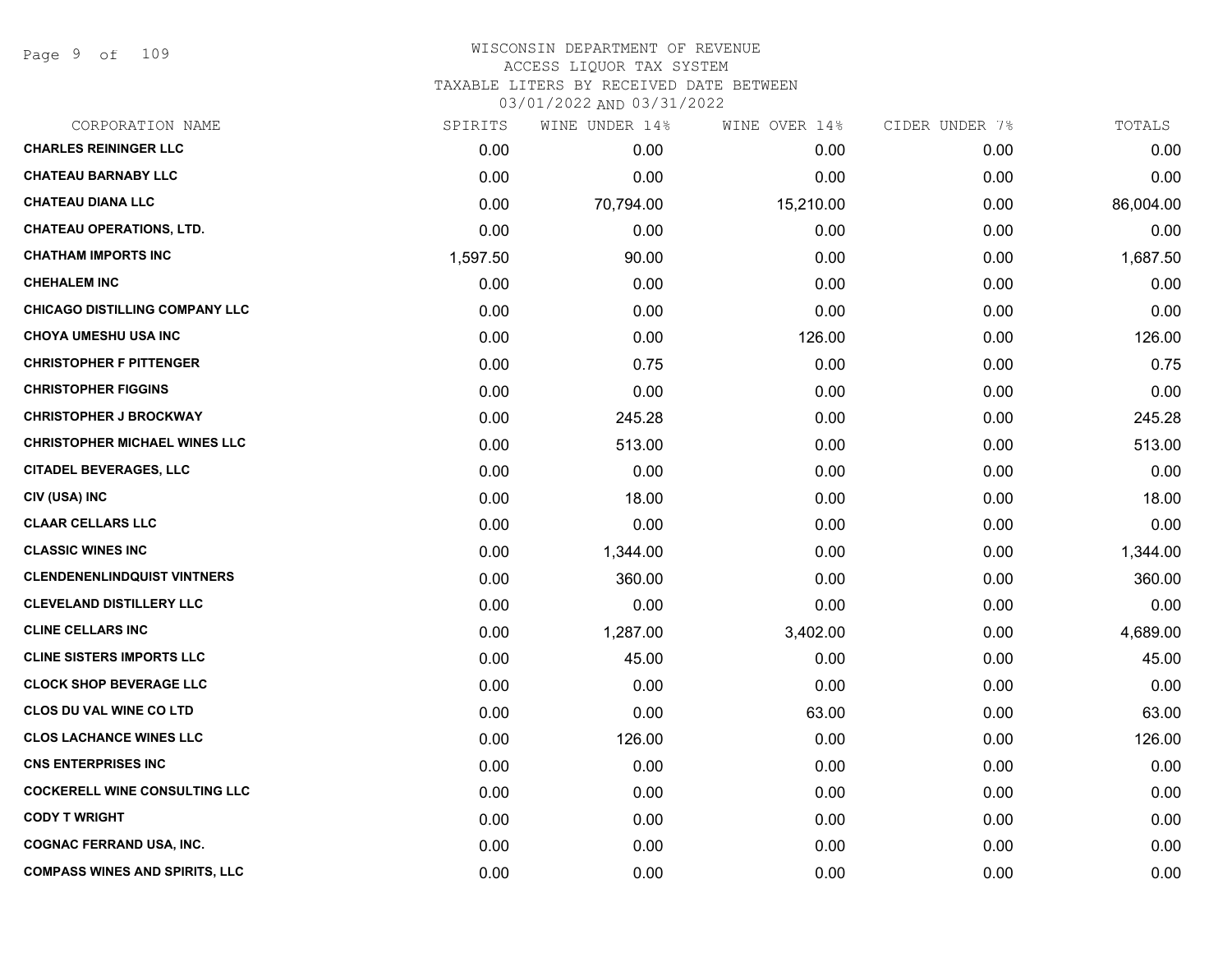#### WISCONSIN DEPARTMENT OF REVENUE

#### ACCESS LIQUOR TAX SYSTEM

TAXABLE LITERS BY RECEIVED DATE BETWEEN

| CORPORATION NAME                                   | SPIRITS   | WINE UNDER 14% | WINE OVER 14% | CIDER UNDER 7% | TOTALS     |
|----------------------------------------------------|-----------|----------------|---------------|----------------|------------|
| <b>CONSTELLATION BRANDS, INC.</b>                  | 84,895.28 | 140,134.73     | 9,159.95      | 0.00           | 234,189.96 |
| <b>COOL HAND VINEYARDS LLC</b>                     | 0.00      | 126.00         | 0.00          | 0.00           | 126.00     |
| <b>COPPER CANE LLC</b>                             | 0.00      | 2,907.00       | 1,413.00      | 0.00           | 4,320.00   |
| <b>CORA IMPORTS LTD</b>                            | 14.43     | 0.00           | 0.00          | 0.00           | 14.43      |
| <b>CORBETT VINEYARDS LLC</b>                       | 0.00      | 252.00         | 0.00          | 0.00           | 252.00     |
| <b>CORDELINA WINE COMPANY LLC</b>                  | 0.00      | 0.00           | 0.00          | 0.00           | 0.00       |
| <b>CORK ALLIANCE INC</b>                           | 0.00      | 0.00           | 0.00          | 0.00           | 0.00       |
| <b>CORNERSTONE CELLARS LLC</b>                     | 0.00      | 0.00           | 0.00          | 0.00           | 0.00       |
| <b>CORNERSTONE U.S. WINE IMPORTS INC</b>           | 0.00      | 0.00           | 0.00          | 0.00           | 0.00       |
| <b>CORY J MICHAL</b>                               | 0.00      | 0.00           | 0.00          | 0.00           | 0.00       |
| <b>COTE WEST LLC</b>                               | 0.00      | 0.00           | 0.00          | 0.00           | 0.00       |
| <b>COUNTRY HERITAGE WINERY &amp; VINEYARD INC.</b> | 0.00      | 0.00           | 0.00          | 0.00           | 0.00       |
| <b>COUNTRY SMOOTH SPIRITS, LLC</b>                 | 0.00      | 0.00           | 0.00          | 0.00           | 0.00       |
| <b>COUP DE FOUDRE LLC</b>                          | 0.00      | 0.00           | 0.00          | 0.00           | 0.00       |
| <b>COURAGEOUS INC</b>                              | 0.00      | 0.00           | 0.00          | 0.00           | 0.00       |
| <b>CRACOVIA BRANDS INC</b>                         | 0.00      | 0.00           | 0.00          | 0.00           | 0.00       |
| <b>CRAFTED ARTISAN MEADERY LLC</b>                 | 0.00      | 455.12         | 0.00          | 0.00           | 455.12     |
| <b>CRAIG S HANDLY</b>                              | 0.00      | 0.00           | 0.00          | 0.00           | 0.00       |
| <b>CREATIVE WINE CONCEPTS INC</b>                  | 0.00      | 0.00           | 0.00          | 0.00           | 0.00       |
| <b>CREW WINE COMPANY LLC</b>                       | 0.00      | 630.00         | 0.00          | 0.00           | 630.00     |
| <b>CRIBARI VINEYARDS INC</b>                       | 0.00      | 504.03         | 0.00          | 0.00           | 504.03     |
| <b>CRIMSON WINE GROUP LTD</b>                      | 0.00      | 0.00           | 0.00          | 0.00           | 0.00       |
| <b>CRISTOM VINEYARDS INC</b>                       | 0.00      | 0.00           | 0.00          | 0.00           | 0.00       |
| <b>CROWN IMPORTS LLC</b>                           | 0.00      | 96,108.62      | 0.00          | 0.00           | 96,108.62  |
| <b>CROWN POINT WINERY LLC</b>                      | 0.00      | 0.00           | 0.00          | 0.00           | 0.00       |
| <b>CRYSTAL RAIN DISTILLERY INC</b>                 | 0.00      | 0.00           | 0.00          | 0.00           | 0.00       |
| <b>CULT OF 8</b>                                   | 0.00      | 3,591.00       | 315.00        | 0.00           | 3,906.00   |
| <b>CUNAT PREMIUM VINEYARDS LLC</b>                 | 0.00      | 0.00           | 0.00          | 0.00           | 0.00       |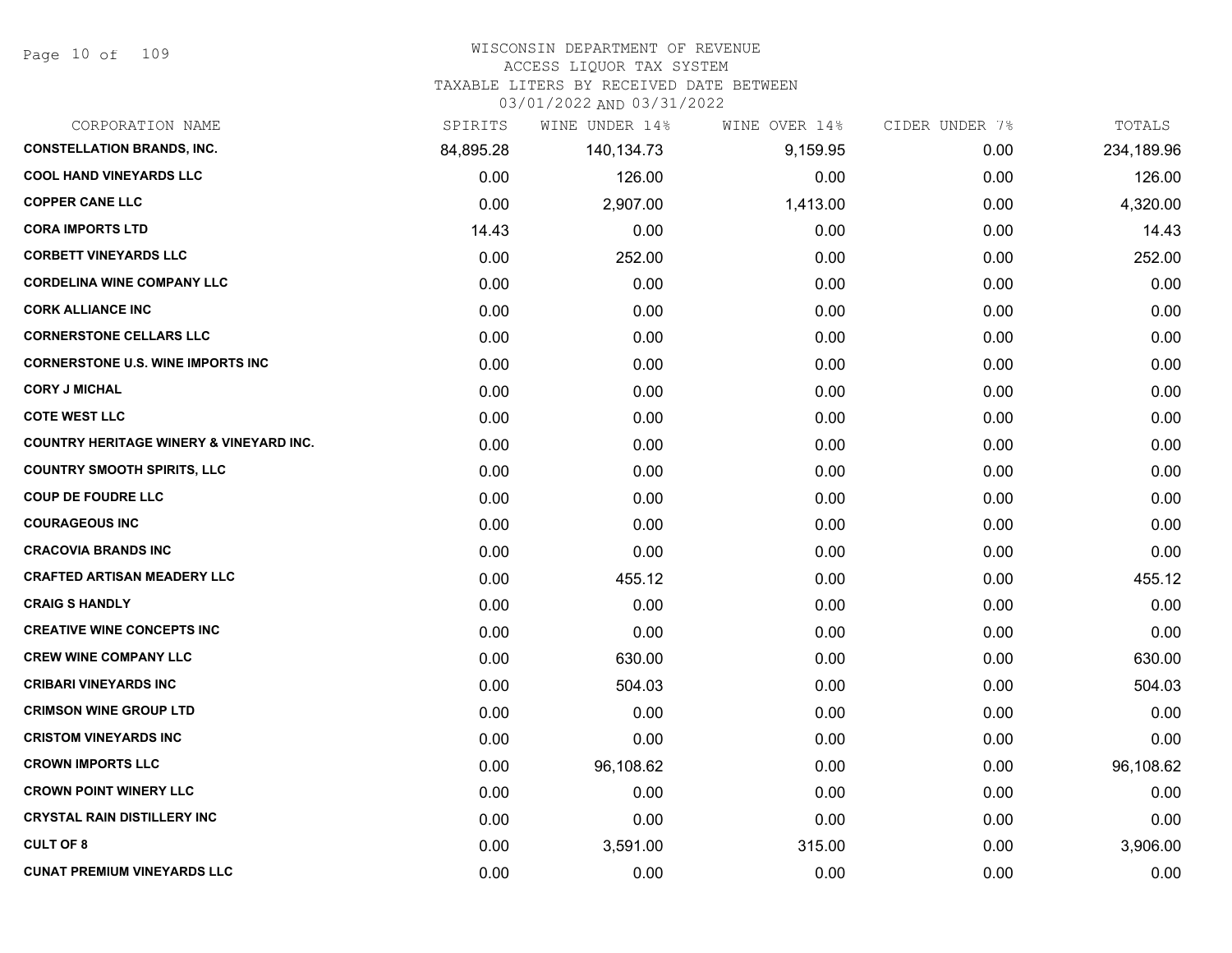Page 11 of 109

| CORPORATION NAME                         | SPIRITS  | WINE UNDER 14% | WINE OVER 14% | CIDER UNDER 7% | TOTALS    |
|------------------------------------------|----------|----------------|---------------|----------------|-----------|
| <b>CUSHMAN WINERY CORPORATION</b>        | 0.00     | 0.00           | 0.00          | 0.00           | 0.00      |
| <b>D &amp; D VINEYARDS INC</b>           | 0.00     | 0.75           | 0.00          | 0.00           | 0.75      |
| <b>D MYERS LLC</b>                       | 0.00     | 0.00           | 0.00          | 0.00           | 0.00      |
| <b>D&amp;V INTERNATIONAL INC</b>         | 0.00     | 0.00           | 0.00          | 0.00           | 0.00      |
| <b>D.G.L. DISTRIBUTORS, INC</b>          | 0.00     | 0.00           | 0.00          | 0.00           | 0.00      |
| <b>DAEDALUS CELLARS CO</b>               | 0.00     | 0.00           | 0.00          | 0.00           | 0.00      |
| <b>DAN CAREY</b>                         | 0.00     | 0.00           | 0.00          | 0.00           | 0.00      |
| <b>DANA ESTATES INC</b>                  | 0.00     | 0.00           | 0.00          | 0.00           | 0.00      |
| <b>DANICA PATRICK</b>                    | 0.00     | 0.00           | 0.00          | 0.00           | 0.00      |
| <b>DANIEL A LASNER</b>                   | 651.30   | 0.00           | 0.00          | 0.00           | 651.30    |
| <b>DANIEL KEEFE IV</b>                   | 0.00     | 1,152.00       | 252.00        | 0.00           | 1,404.00  |
| <b>DANIEL SCHOENFELD</b>                 | 0.00     | 0.00           | 0.00          | 0.00           | 0.00      |
| <b>DANNY RAKOVIC</b>                     | 0.00     | 0.00           | 0.00          | 0.00           | 0.00      |
| <b>DAOU VINEYARDS LLC</b>                | 0.00     | 0.00           | 612.00        | 0.00           | 612.00    |
| <b>DAQUINO ITALIAN IMPORTING CO INC.</b> | 0.00     | 0.00           | 0.00          | 0.00           | 0.00      |
| <b>DARIOUSH KHALEDI WINERY LLC</b>       | 0.00     | 0.00           | 0.00          | 0.00           | 0.00      |
| <b>DAVID ARTHUR VINEYARDS LLC</b>        | 0.00     | 0.00           | 0.00          | 0.00           | 0.00      |
| <b>DAVID B POTTER</b>                    | 0.00     | 0.00           | 0.00          | 0.00           | 0.00      |
| <b>DAVID BOWLER LLC</b>                  | 0.00     | 0.00           | 0.00          | 0.00           | 0.00      |
| <b>DAVID J ECKERT</b>                    | 0.00     | 0.00           | 0.00          | 0.00           | 0.00      |
| <b>DAVID JAMES LLC</b>                   | 0.00     | 0.00           | 0.00          | 0.00           | 0.00      |
| <b>DAVID L DENNIGMANN</b>                | 0.00     | 0.00           | 0.00          | 0.00           | 0.00      |
| <b>DAVID MEIER</b>                       | 0.00     | 0.00           | 0.00          | 0.00           | 0.00      |
| <b>DAVID N RAYNE</b>                     | 1,628.09 | 20,102.44      | 10,417.77     | 0.00           | 32,148.30 |
| <b>DAVID R BARNES</b>                    | 0.00     | 0.00           | 0.00          | 0.00           | 0.00      |
| <b>DAVIS WINES LLC</b>                   | 0.00     | 180.00         | 0.00          | 0.00           | 180.00    |
| <b>DAVOS BRANDS LLC</b>                  | 0.00     | 0.00           | 0.00          | 0.00           | 0.00      |
| DAYLIGHT WINE COMPANY LLC                | 0.00     | 0.00           | 0.00          | 0.00           | 0.00      |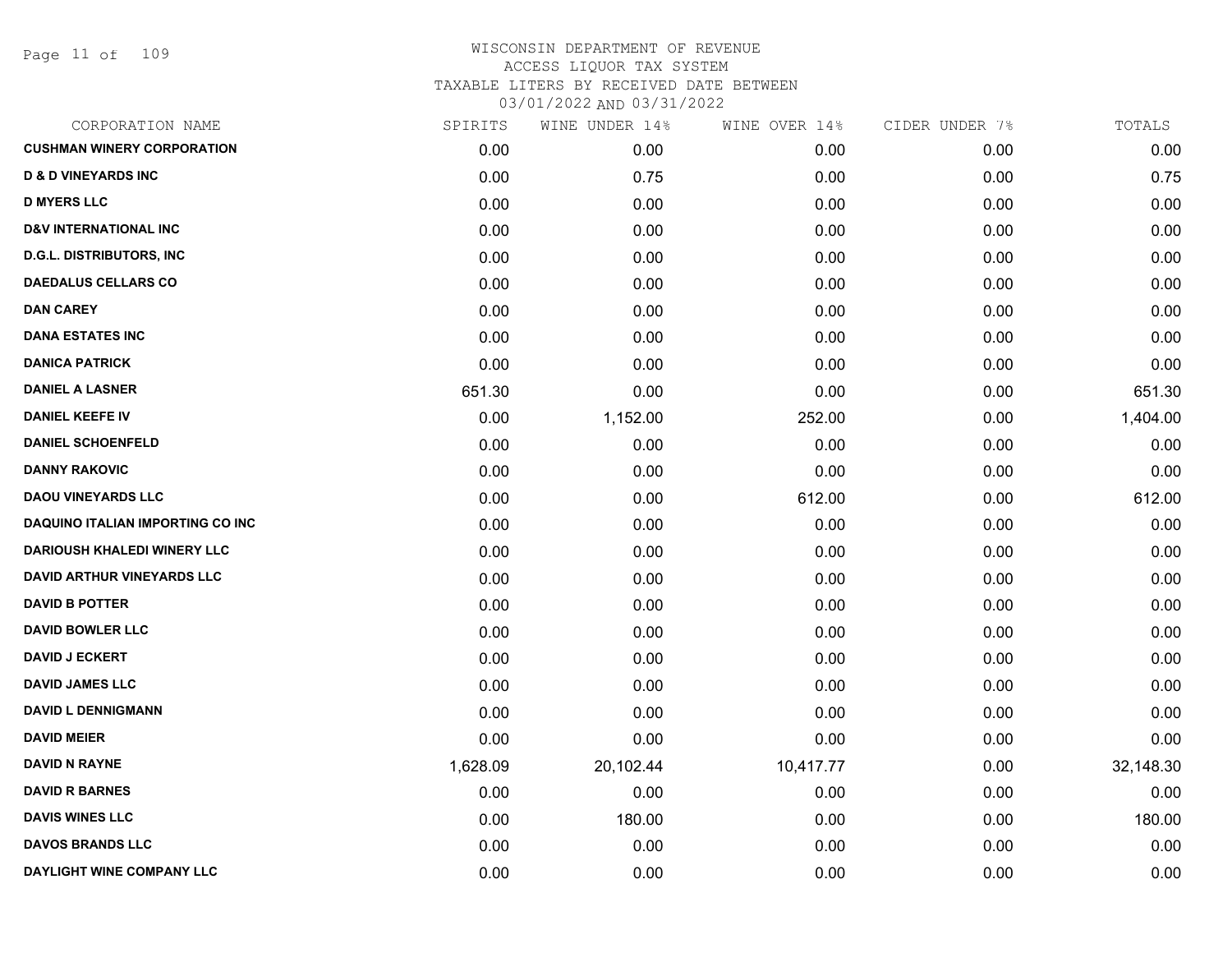Page 12 of 109

#### WISCONSIN DEPARTMENT OF REVENUE ACCESS LIQUOR TAX SYSTEM

TAXABLE LITERS BY RECEIVED DATE BETWEEN

| CORPORATION NAME                                         | SPIRITS    | WINE UNDER 14% | WINE OVER 14% | CIDER UNDER 7% | TOTALS     |
|----------------------------------------------------------|------------|----------------|---------------|----------------|------------|
| DE MAISON SELECTIONS INC                                 | 0.00       | 1,788.00       | 139.50        | 36.00          | 1,963.50   |
| <b>DEANNA BASTIANICH</b>                                 | 0.00       | 0.00           | 0.00          | 0.00           | 0.00       |
| <b>DECLAN DISTILLERS LLC</b>                             | 0.00       | 0.00           | 0.00          | 0.00           | 0.00       |
| <b>DEL RIO VINEYARDS LLC</b>                             | 0.00       | 0.00           | 0.00          | 0.00           | 0.00       |
| <b>DELEGAT USA INC</b>                                   | 0.00       | 126.00         | 0.00          | 0.00           | 126.00     |
| <b>DELICATO VINEYARDS INC</b>                            | 0.00       | 161,588.60     | 24,450.00     | 0.00           | 186,038.60 |
| <b>DELILLE CELLARS LLC</b>                               | 0.00       | 0.00           | 0.00          | 0.00           | 0.00       |
| <b>DELUXE WINE &amp; SPIRITS CO</b>                      | 0.00       | 0.00           | 0.00          | 0.00           | 0.00       |
| <b>DEMEINE ESTATES LLC</b>                               | 0.00       | 0.00           | 0.00          | 0.00           | 0.00       |
| <b>DEMERARA DISTILLERS (USA) INC</b>                     | 0.00       | 0.00           | 0.00          | 0.00           | 0.00       |
| DEMETRIA VINEYARDS AND WINERY LLC                        | 0.00       | 31.50          | 0.00          | 0.00           | 31.50      |
| DENNIS ROBERT PATTON & ANDREA BETH<br><b>SILVERSTEIN</b> | 0.00       | 0.00           | 0.00          | 0.00           | 0.00       |
| <b>DESMOND ECHAVARRIE</b>                                | 0.00       | 0.00           | 0.00          | 0.00           | 0.00       |
| <b>DESTILADOS DE MEXICO LLC</b>                          | 0.00       | 0.00           | 0.00          | 0.00           | 0.00       |
| <b>DIAGEO AMERICAS, INC.</b>                             | 348,892.06 | 0.00           | 0.00          | 0.00           | 348,892.06 |
| <b>DIAMOND IMPORTERS INC</b>                             | 0.00       | 1,048.50       | 0.00          | 0.00           | 1,048.50   |
| <b>DISARONNO INTERNATIONAL LLC</b>                       | 6,328.50   | 0.00           | 270.00        | 0.00           | 6,598.50   |
| DISTILLED RESOURCES INCORPORATED                         | 0.00       | 0.00           | 0.00          | 0.00           | 0.00       |
| <b>DISTILLERS WAY, LLC</b>                               | 198.00     | 0.00           | 0.00          | 0.00           | 198.00     |
| <b>DISTILLERY 291 INC</b>                                | 0.00       | 0.00           | 0.00          | 0.00           | 0.00       |
| <b>DIVOT ENTERPRISES LLC</b>                             | 0.00       | 0.00           | 0.00          | 0.00           | 0.00       |
| <b>DMK INCORPORATED</b>                                  | 0.00       | 0.00           | 0.00          | 0.00           | 0.00       |
| <b>DOMACE VINO LLC</b>                                   | 0.00       | 0.00           | 0.00          | 0.00           | 0.00       |
| <b>DOMAINE CO.</b>                                       | 0.00       | 504.00         | 1,764.00      | 0.00           | 2,268.00   |
| <b>DOMAINE DE LA TERRE ROUGE LTD</b>                     | 0.00       | 0.00           | 0.00          | 0.00           | 0.00       |
| <b>DOMAINE DE MARIA SOTER LLC</b>                        | 0.00       | 0.00           | 0.00          | 0.00           | 0.00       |
| DOMAINE SERENE VINEYARDS & WINERY INC                    | 0.00       | 0.00           | 171.00        | 0.00           | 171.00     |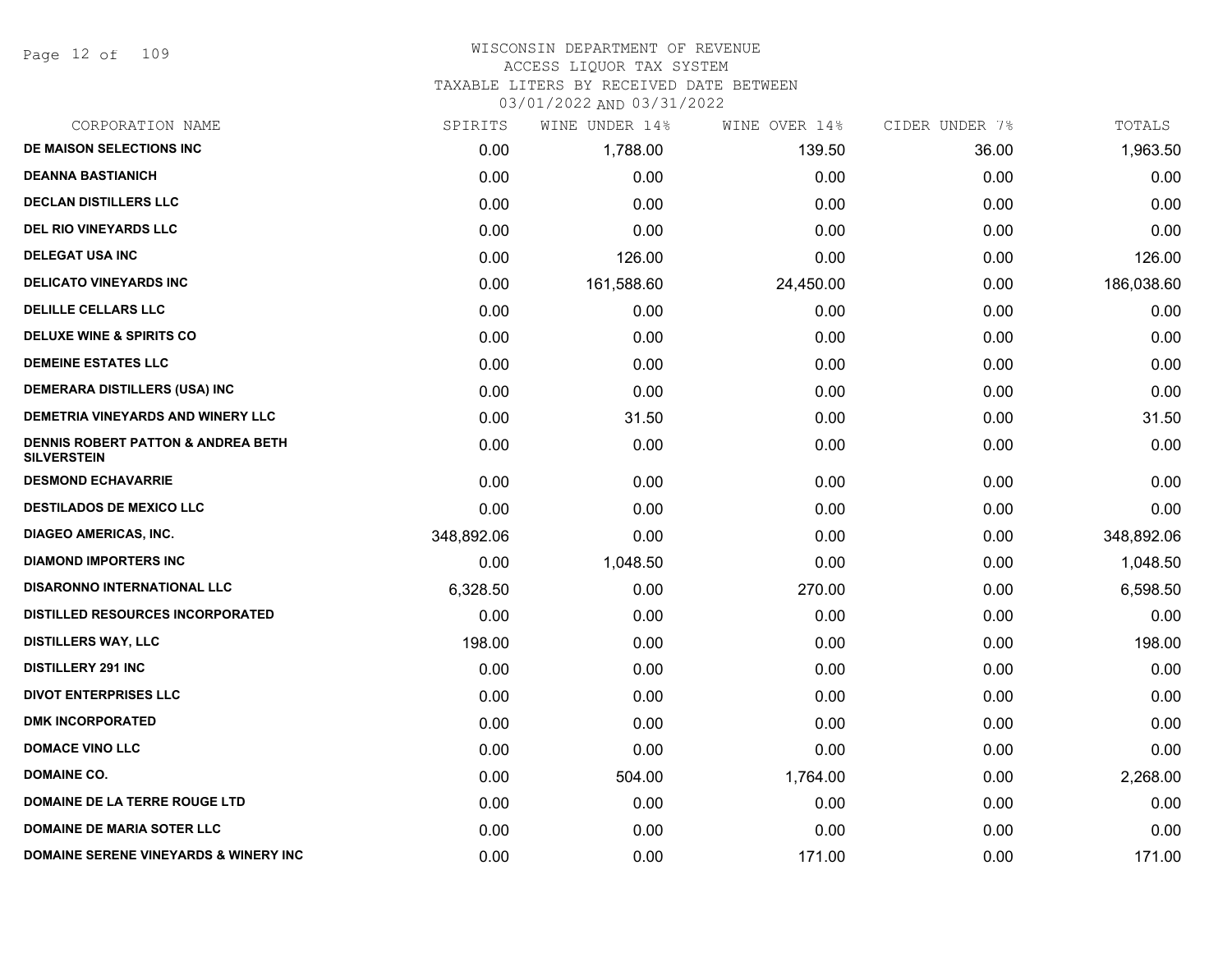Page 13 of 109

| CORPORATION NAME                                                         | SPIRITS    | WINE UNDER 14% | WINE OVER 14% | CIDER UNDER 7% | TOTALS       |
|--------------------------------------------------------------------------|------------|----------------|---------------|----------------|--------------|
| <b>DOMAINE ST GEORGE</b>                                                 | 0.00       | 0.00           | 0.00          | 0.00           | 0.00         |
| <b>DON SEBASTIANI &amp; SONS INTERNATIONAL WINE</b><br><b>NEGOCIANTS</b> | 0.00       | 4,788.00       | 1,638.00      | 0.00           | 6,426.00     |
| <b>DONALD ALDRIDGE</b>                                                   | 0.00       | 0.00           | 0.00          | 0.00           | 0.00         |
| DONATI FAMILY VINEYARD, INC                                              | 0.00       | 657.00         | 31.50         | 0.00           | 688.50       |
| <b>DOUBLE DIAMOND DISTILLERY LLC</b>                                     | 0.00       | 0.00           | 0.00          | 0.00           | 0.00         |
| <b>DOUBLE DOWN SPIRITS LLC</b>                                           | 0.00       | 0.00           | 0.00          | 0.00           | 0.00         |
| <b>DOWNEAST CIDER HOUSE, LLC</b>                                         | 0.00       | 0.00           | 0.00          | 16,651.61      | 16,651.61    |
| <b>DOWNRANGE DISTRIBUTION, INC.</b>                                      | 0.00       | 0.00           | 0.00          | 0.00           | 0.00         |
| <b>DOYNA LTD</b>                                                         | 0.00       | 0.00           | 0.00          | 0.00           | 0.00         |
| DRAKE MAKES WINE, INC.                                                   | 0.00       | 0.00           | 0.00          | 0.00           | 0.00         |
| <b>DREW M BLEDSOE</b>                                                    | 0.00       | 0.00           | 0.00          | 0.00           | 0.00         |
| <b>DREYER WINE LLC</b>                                                   | 0.00       | 0.00           | 0.00          | 0.00           | 0.00         |
| <b>DREYFUS ASHBY INC</b>                                                 | 56.25      | 4,236.75       | 135.00        | 0.00           | 4,428.00     |
| <b>DRG IMPORTS LLC</b>                                                   | 0.00       | 0.00           | 0.00          | 0.00           | 0.00         |
| <b>DRUM CIRCLE DISTILLING LLC</b>                                        | 0.00       | 0.00           | 0.00          | 0.00           | 0.00         |
| DRY CREEK VINEYARD INC                                                   | 0.00       | $-3,258.00$    | 315.00        | 0.00           | $-2,943.00$  |
| DRY FLY DISTILLING INC                                                   | 0.00       | 0.00           | 0.00          | 0.00           | 0.00         |
| DUCKHORN WINE COMPANY                                                    | 0.00       | 0.00           | 0.00          | 0.00           | 0.00         |
| <b>DUGGANS DISTILLERS PRODUCTS CORPORATION</b>                           | 468.00     | 0.00           | 0.00          | 0.00           | 468.00       |
| <b>DULUTH CIDER LLC</b>                                                  | 0.00       | 0.00           | 0.00          | 1,182.94       | 1,182.94     |
| <b>DUMOL WINERY LLC</b>                                                  | 0.00       | 0.00           | 0.00          | 0.00           | 0.00         |
| <b>DUNHAM CELLARS LLC</b>                                                | 0.00       | 0.00           | 0.00          | 0.00           | 0.00         |
| <b>DUNN VINEYARDS LLC</b>                                                | 0.00       | 0.00           | 63.00         | 0.00           | 63.00        |
| <b>DUVEL MOORTGAT USA LTD</b>                                            | 0.00       | 0.00           | 0.00          | 0.00           | 0.00         |
| <b>DV SPIRITS LLC</b>                                                    | 0.00       | 0.00           | 0.00          | 0.00           | 0.00         |
| <b>E &amp; J GALLO WINERY</b>                                            | 268,801.03 | 1,026,973.70   | 41,663.49     | 0.00           | 1,337,438.22 |
| <b>EAGLE EYE IMPORTS LLC</b>                                             | 0.00       | 0.00           | 0.00          | 0.00           | 0.00         |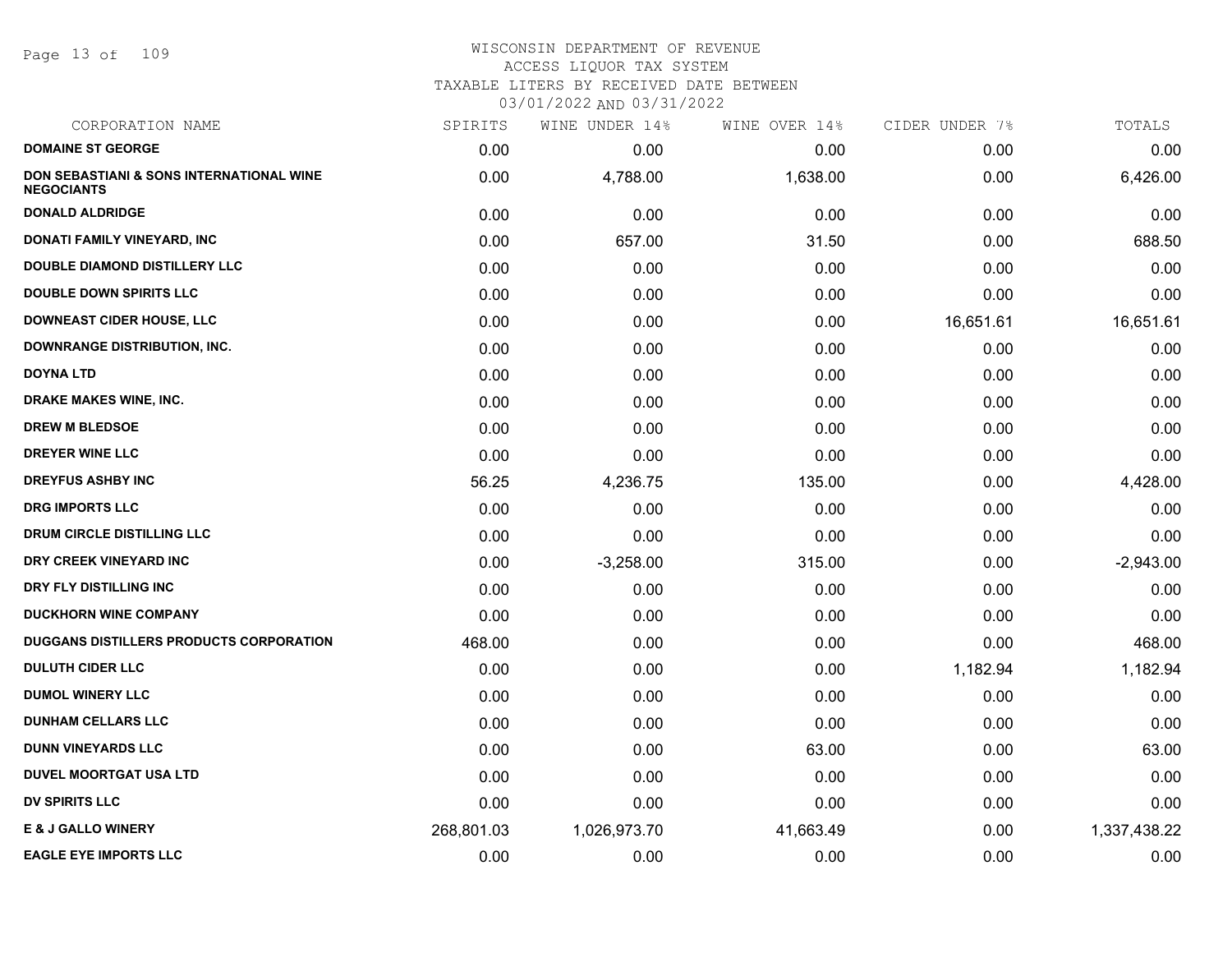Page 14 of 109

### WISCONSIN DEPARTMENT OF REVENUE ACCESS LIQUOR TAX SYSTEM TAXABLE LITERS BY RECEIVED DATE BETWEEN

| CORPORATION NAME                         | SPIRITS | WINE UNDER 14% | WINE OVER 14% | CIDER UNDER 7% | TOTALS    |
|------------------------------------------|---------|----------------|---------------|----------------|-----------|
| <b>EAGLES LANDING WINERY LLC</b>         | 0.00    | 165.75         | 0.00          | 0.00           | 165.75    |
| <b>EASLEY ENTERPRISES INC.</b>           | 0.00    | 0.00           | 0.00          | 0.00           | 0.00      |
| <b>EASTERN LIQUORS USA INC</b>           | 75.00   | 0.00           | 0.00          | 0.00           | 75.00     |
| <b>EBERLE WINERY LP</b>                  | 0.00    | 0.00           | 0.00          | 0.00           | 0.00      |
| <b>ECLIPSE ASSETS LLC</b>                | 0.00    | 0.00           | 0.00          | 0.00           | 0.00      |
| <b>ECOSUR GROUP LLC</b>                  | 0.00    | 171.00         | 0.00          | 0.00           | 171.00    |
| <b>EGGHEAD TOO, LLC</b>                  | 0.00    | 0.00           | 0.00          | 0.00           | 0.00      |
| EHREN JORDAN WINE CELLARS LLC            | 0.00    | 0.00           | 0.00          | 0.00           | 0.00      |
| <b>EIGHT BOTTLES LLC</b>                 | 0.00    | 0.00           | 0.00          | 0.00           | 0.00      |
| ELK COVE VINEYARDS INC                   | 0.00    | 0.00           | 0.00          | 0.00           | 0.00      |
| <b>ELLEN FORREST</b>                     | 0.00    | 0.00           | 0.00          | 0.00           | 0.00      |
| <b>ELV-OREGON LLC</b>                    | 0.00    | 0.00           | 0.00          | 0.00           | 0.00      |
| <b>EMCO CHEMICAL DISTRIBUTORS, INC.</b>  | 0.00    | 0.00           | 0.00          | 0.00           | 0.00      |
| <b>EMILIO GUGLIELMO WINERY INC</b>       | 0.00    | 0.00           | 0.00          | 0.00           | 0.00      |
| <b>EMPSON USA INC</b>                    | 0.00    | 10,874.49      | 0.00          | 0.00           | 10,874.49 |
| <b>ENOS VINEYARDS INC</b>                | 0.00    | 0.00           | 126.00        | 0.00           | 126.00    |
| <b>ENOTEC IMPORTS INC</b>                | 0.00    | 414.00         | 18.00         | 0.00           | 432.00    |
| <b>ENOVATION BRANDS INC</b>              | 0.00    | 0.00           | 0.00          | 0.00           | 0.00      |
| <b>ENTENTE SPIRITS LLC</b>               | 0.00    | 0.00           | 0.00          | 0.00           | 0.00      |
| <b>EOLA HILLS WINE CELLARS INC</b>       | 0.00    | 0.00           | 0.00          | 0.00           | 0.00      |
| <b>EPICUREAN WINES LLC</b>               | 0.00    | 882.00         | 0.00          | 0.00           | 882.00    |
| <b>ERIC FLANAGAN</b>                     | 0.00    | 0.00           | 0.00          | 0.00           | 0.00      |
| <b>ERIC TRUMP WINE MANUFACTURING LLC</b> | 0.00    | 0.00           | 0.00          | 0.00           | 0.00      |
| ERIK MILLER WINES, INC.                  | 0.00    | 0.00           | 0.00          | 0.00           | 0.00      |
| <b>ESSER WINES LLC</b>                   | 0.00    | 0.00           | 0.00          | 0.00           | 0.00      |
| <b>EURO LIQUOR LLC</b>                   | 0.00    | 0.00           | 0.00          | 0.00           | 0.00      |
| <b>EVAKI INC</b>                         | 0.00    | 0.00           | 0.00          | 0.00           | 0.00      |
| <b>EVATON INC</b>                        | 0.00    | 0.00           | 0.00          | 0.00           | 0.00      |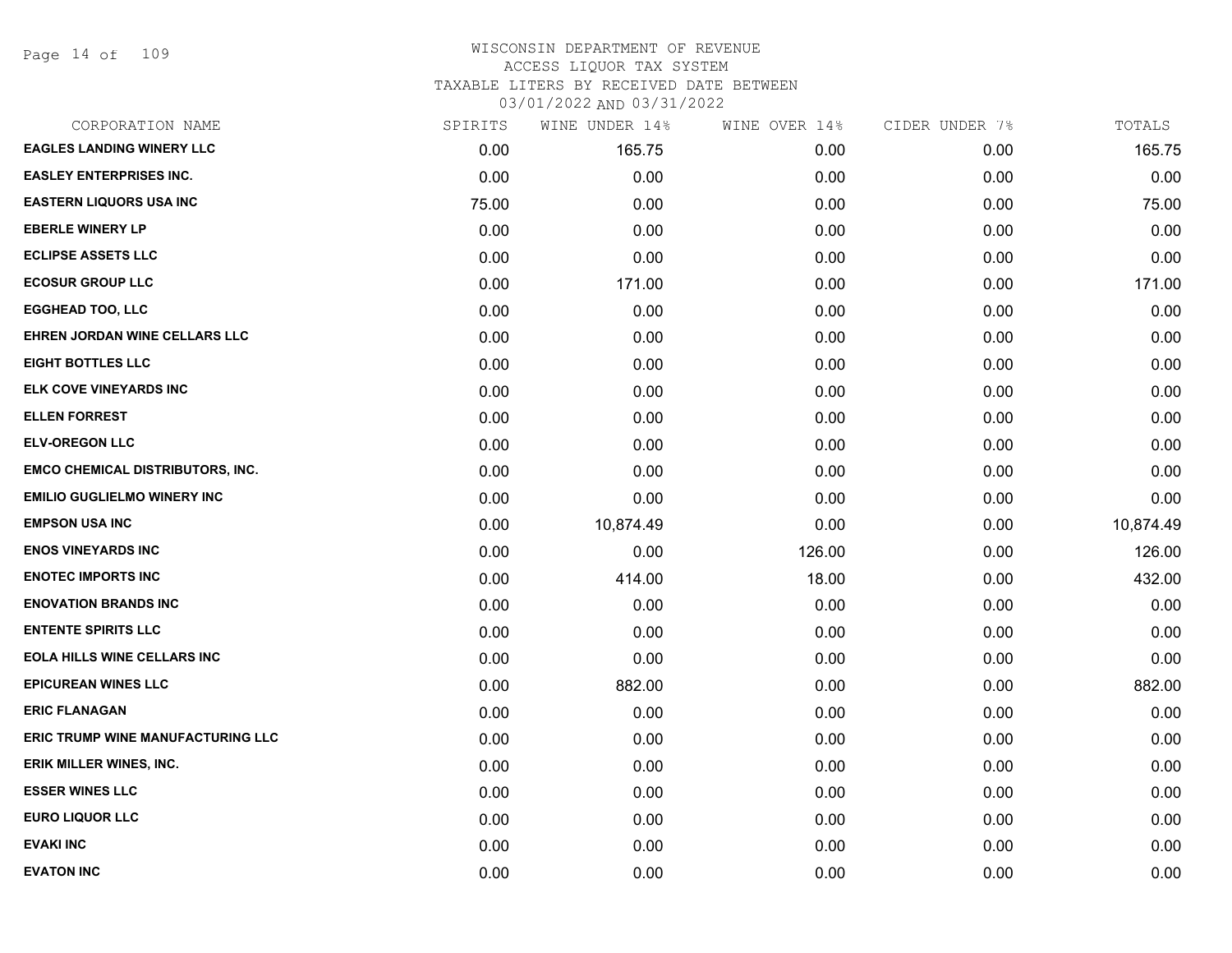Page 15 of 109

| CORPORATION NAME                            | SPIRITS    | WINE UNDER 14% | WINE OVER 14% | CIDER UNDER 7% | TOTALS     |
|---------------------------------------------|------------|----------------|---------------|----------------|------------|
| EVESHAM WOOD VINEYARD AND WINERY LLC        | 0.00       | 0.00           | 0.00          | 0.00           | 0.00       |
| <b>EXPERIENCE WINES LLC</b>                 | 0.00       | 864.00         | 0.00          | 0.00           | 864.00     |
| F L NAVARRO LIMITED                         | 0.00       | 483.00         | 0.00          | 0.00           | 483.00     |
| <b>F&amp;F FINE WINES INTERNATIONAL INC</b> | 0.00       | 3,052.00       | 40.50         | 0.00           | 3,092.50   |
| F.X. MAGNER SELECTIONS, INC.                | 0.00       | 0.00           | 0.00          | 0.00           | 0.00       |
| <b>FAMILY &amp; FARMERS LLC</b>             | 0.00       | 0.00           | 0.00          | 0.00           | 0.00       |
| <b>FAMOUS BRANDS LLC</b>                    | 0.00       | 0.00           | 0.00          | 0.00           | 0.00       |
| <b>FANTIS IMPORTS INC</b>                   | 0.00       | 0.00           | 0.00          | 0.00           | 0.00       |
| <b>FAR NORTH SPIRITS INC</b>                | 0.00       | 0.00           | 0.00          | 0.00           | 0.00       |
| <b>FASEL SHENSTONE LLC</b>                  | 18.00      | 0.00           | 339.00        | 0.00           | 357.00     |
| FELIX SOLIS AVANTIS USA INC                 | 0.00       | 675.00         | 0.00          | 0.00           | 675.00     |
| <b>FERMENTED SCIENCES II INC</b>            | 0.00       | 6,802.39       | 0.00          | 0.00           | 6,802.39   |
| <b>FETZER VINEYARDS</b>                     | 1,440.00   | 15,853.50      | 6,457.50      | 0.00           | 23,751.00  |
| <b>FIFTH GENERATION INC</b>                 | 217,282.80 | 0.00           | 0.00          | 0.00           | 217,282.80 |
| <b>FINO TEQUILA LLC</b>                     | 0.00       | 0.00           | 0.00          | 0.00           | 0.00       |
| FIOR DI SOLE, LLC                           | 0.00       | 126.00         | 0.00          | 0.00           | 126.00     |
| <b>FIRESTEED CORPORATION</b>                | 0.00       | 0.00           | 0.00          | 0.00           | 0.00       |
| <b>FISH HOOK DISTILLING</b>                 | 0.00       | 0.00           | 0.00          | 0.00           | 0.00       |
| <b>FISHER VINEYARDS</b>                     | 0.00       | 0.00           | 0.00          | 0.00           | 0.00       |
| <b>FITVINE LLC</b>                          | 0.00       | 0.00           | 4,149.00      | 0.00           | 4,149.00   |
| <b>FIVE GRAPES LLC</b>                      | 0.00       | 0.00           | 0.00          | 0.00           | 0.00       |
| FIVE POINTS DISTILLING, LLC                 | 0.00       | 0.00           | 0.00          | 0.00           | 0.00       |
| <b>FLORA SPRINGS WINE COMPANY</b>           | 0.00       | 0.00           | 31.50         | 0.00           | 31.50      |
| <b>FLORIDA ORANGE GROVES INC</b>            | 0.00       | 342.00         | 0.00          | 0.00           | 342.00     |
| <b>FN CELLARS LLC</b>                       | 0.00       | 11.25          | 693.00        | 0.00           | 704.25     |
| <b>FOGGY MOUNTAIN SPIRIT COMPANY, LLC</b>   | 360.00     | 0.00           | 0.00          | 0.00           | 360.00     |
| <b>FOLEY FAMILY WINES INC</b>               | 22.50      | 2,343.00       | 3,513.00      | 0.00           | 5,878.50   |
| <b>FOLIO WINE COMPANY LLC</b>               | 0.00       | 1,111.50       | 594.00        | 0.00           | 1,705.50   |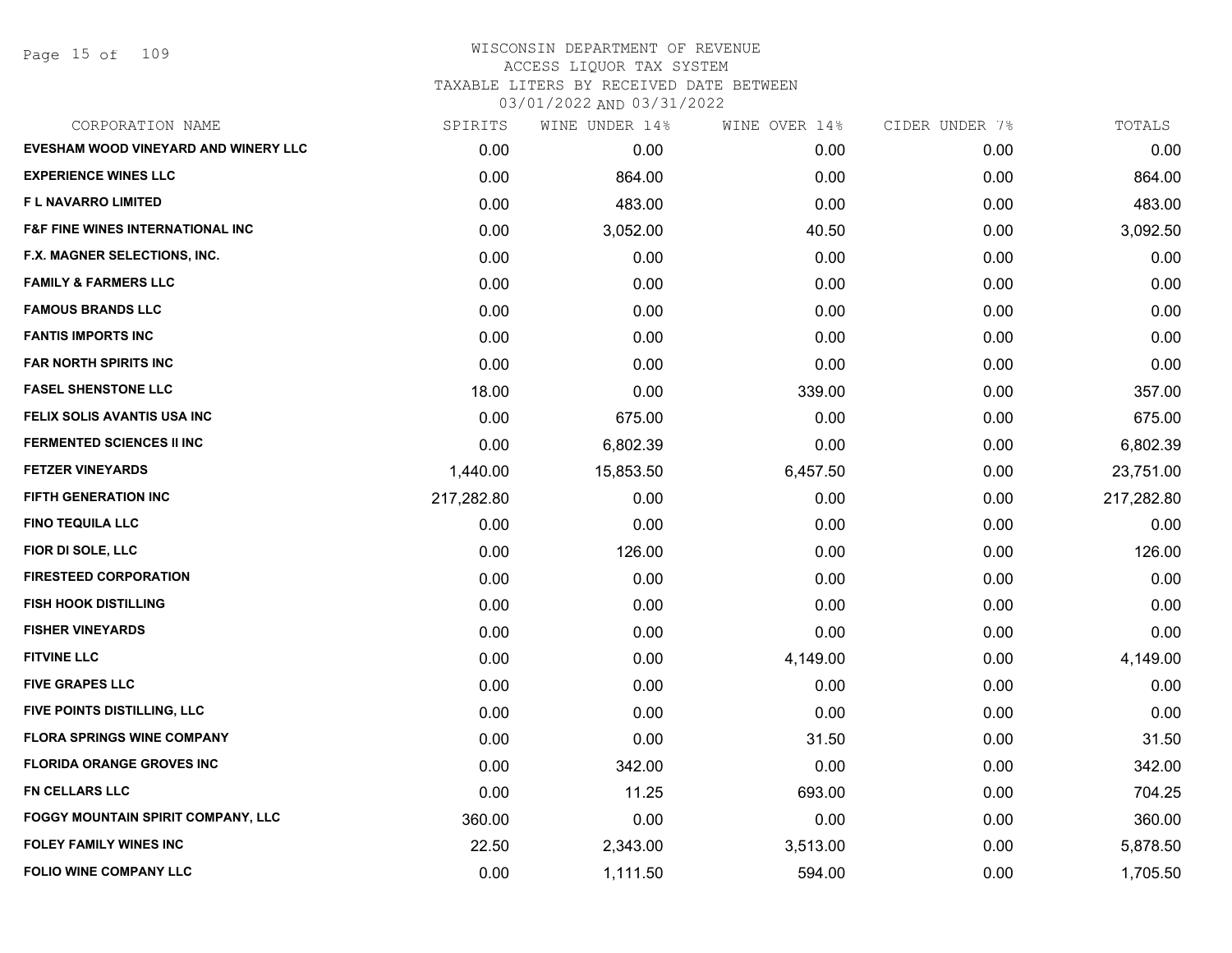| CORPORATION NAME                         | SPIRITS  | WINE UNDER 14% | WINE OVER 14% | CIDER UNDER 7% | TOTALS    |
|------------------------------------------|----------|----------------|---------------|----------------|-----------|
| <b>FORIS VINEYARDS WINERY LLC</b>        | 0.00     | 0.00           | 0.00          | 0.00           | 0.00      |
| <b>FORKING PATHS VINEYARDS, INC</b>      | 0.00     | 0.00           | 0.00          | 0.00           | 0.00      |
| FORT ROSS VINEYARD & WINERY LLC          | 0.00     | 0.00           | 0.00          | 0.00           | 0.00      |
| <b>FOUR BEARS WINERY LLC</b>             | 0.00     | 0.00           | 0.00          | 0.00           | 0.00      |
| FOUR DAUGHTERS VINEYARD AND WINERY LLC   | 0.00     | 0.00           | 0.00          | 11,407.86      | 11,407.86 |
| FOUR ROSES DISTILLERY LLC                | 7,674.00 | 0.00           | 0.00          | 0.00           | 7,674.00  |
| <b>FOWLES WINE USA INC</b>               | 0.00     | 0.00           | 126.00        | 0.00           | 126.00    |
| <b>FOXEN VINEYARD INC</b>                | 0.00     | 0.00           | 0.00          | 0.00           | 0.00      |
| <b>FRANCIS COPPOLA WINERY LLC</b>        | 0.00     | 0.00           | 0.00          | 0.00           | 0.00      |
| <b>FRANK FAMILY VINEYARDS LLC</b>        | 0.00     | 0.00           | 0.00          | 0.00           | 0.00      |
| <b>FRANK LIN DISTILLERS PRODUCTS LTD</b> | 2,903.99 | 0.00           | 0.00          | 0.00           | 2,903.99  |
| <b>FRANK R VEZER</b>                     | 0.00     | 0.00           | 0.00          | 0.00           | 0.00      |
| <b>FRED C SCHERRER</b>                   | 0.00     | 0.00           | 0.00          | 0.00           | 0.00      |
| <b>FREDERICK WILDMAN &amp; SONS LTD</b>  | 0.00     | 0.00           | 0.00          | 0.00           | 0.00      |
| <b>FRESH GRAPES LLC</b>                  | 0.00     | 25.20          | 9.00          | 0.00           | 34.20     |
| <b>FREY VINEYARDS LTD</b>                | 0.00     | 3,654.00       | 0.00          | 0.00           | 3,654.00  |
| <b>FRITZ CELLARS INC</b>                 | 0.00     | 0.00           | 0.00          | 0.00           | 0.00      |
| <b>FROGS LEAP WINERY</b>                 | 0.00     | 0.00           | 0.00          | 0.00           | 0.00      |
| <b>FRUIT OF THE VINES INC</b>            | 0.00     | 864.09         | 0.00          | 0.00           | 864.09    |
| FULL THROTTLE SLOON SHINE LLC            | 0.00     | 0.00           | 0.00          | 0.00           | 0.00      |
| <b>FULLERTON WINES, INC</b>              | 0.00     | 0.00           | 0.00          | 0.00           | 0.00      |
| <b>FULTON STREET BREWERY LLC</b>         | 0.00     | 0.00           | 0.00          | 0.00           | 0.00      |
| <b>FUTURE PROOF BRANDS LLC</b>           | 0.00     | 48,636.00      | 0.00          | 0.00           | 48,636.00 |
| <b>G K SKAGGS INC</b>                    | 0.00     | 3,780.00       | 0.00          | 0.00           | 3,780.00  |
| G.S.W.C. INC.                            | 0.00     | 0.00           | 0.00          | 0.00           | 0.00      |
| <b>GALENA AVIATION, LLC</b>              | 0.00     | 0.00           | 0.00          | 0.00           | 0.00      |
| <b>GAMBA VINEYARDS AND WINERY LLC</b>    | 0.00     | 0.00           | 0.00          | 0.00           | 0.00      |
| <b>GAMBLE FAMILY VINEYARDS LLC</b>       | 0.00     | 0.00           | 0.00          | 0.00           | 0.00      |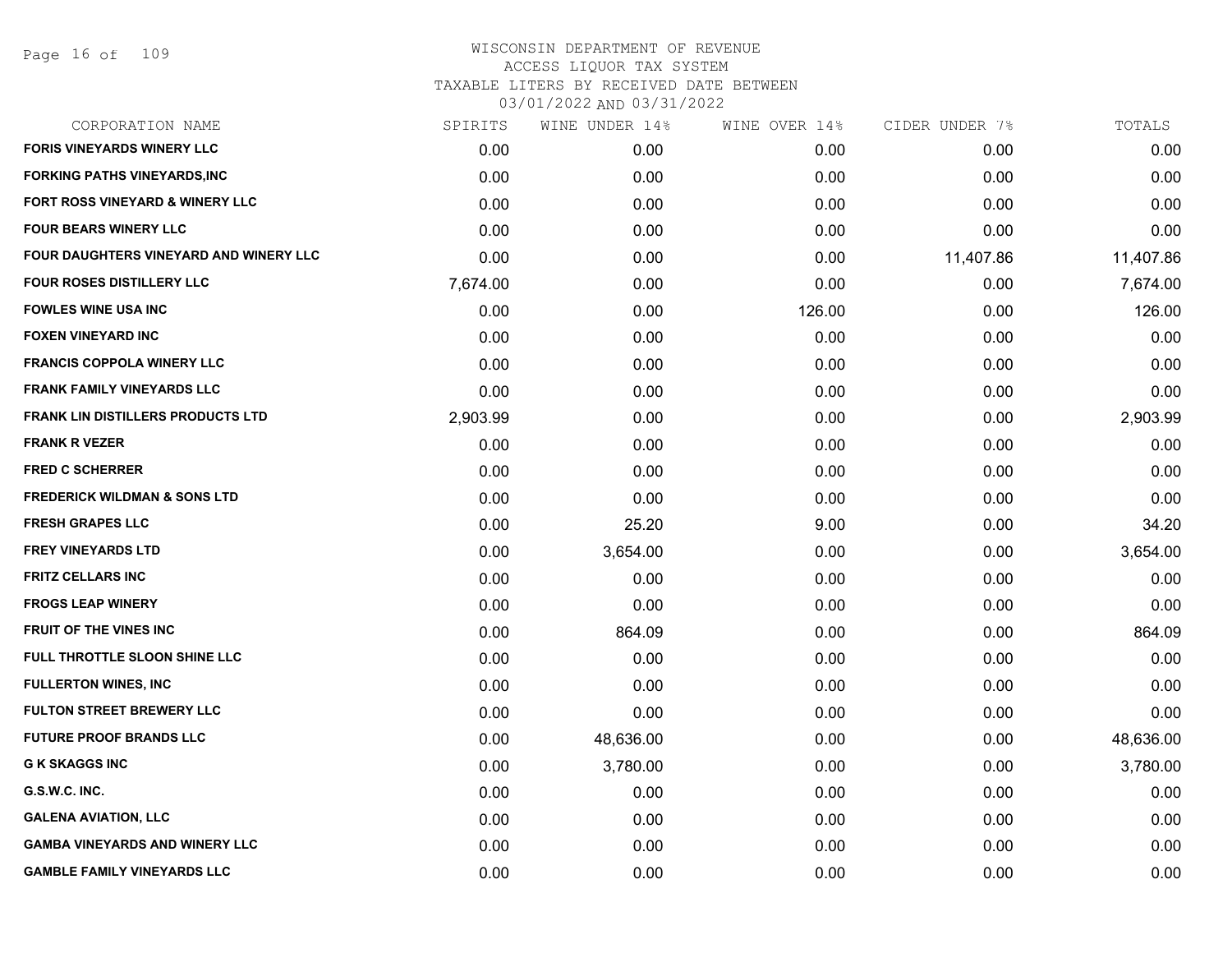Page 17 of 109

| CORPORATION NAME                                | SPIRITS  | WINE UNDER 14% | WINE OVER 14% | CIDER UNDER 7% | TOTALS   |
|-------------------------------------------------|----------|----------------|---------------|----------------|----------|
| <b>GARRET A TORGERSON</b>                       | 0.00     | 0.00           | 0.00          | 0.00           | 0.00     |
| <b>GEORGE BOZIC JR</b>                          | 0.00     | 0.00           | 0.00          | 0.00           | 0.00     |
| <b>GEORGIAN HOUSE OF GREATER WASHINGTON LLC</b> | 0.00     | 0.00           | 0.00          | 0.00           | 0.00     |
| <b>GF WINES LLC</b>                             | 0.00     | 0.00           | 0.00          | 0.00           | 0.00     |
| <b>GH HOLDINGS LP</b>                           | 0.00     | 0.00           | 0.00          | 0.00           | 0.00     |
| <b>GIBSON WINE COMPANY</b>                      | 0.00     | 0.00           | 0.00          | 0.00           | 0.00     |
| <b>GILDARDO PARTIDA LLC</b>                     | 0.00     | 0.00           | 0.00          | 0.00           | 0.00     |
| <b>GLASS REVOLUTION IMPORTS USA LLC</b>         | 0.00     | 0.00           | 0.00          | 0.00           | 0.00     |
| <b>GLOBAL BEVERAGE TEAM, LLC</b>                | 0.00     | 0.00           | 0.00          | 0.00           | 0.00     |
| <b>GLOBAL SPIRITS USA LLC</b>                   | 2,586.00 | 0.00           | 0.00          | 0.00           | 2,586.00 |
| <b>GLOBAL VINEYARD IMPORTERS INC</b>            | 0.00     | 0.00           | 0.00          | 0.00           | 0.00     |
| <b>GLUNZ FAMILY WINERY &amp; CELLARS INC</b>    | 0.00     | 0.00           | 0.00          | 0.00           | 0.00     |
| <b>GNEKOW FAMILY WINERY LLC</b>                 | 0.00     | 0.00           | 45.00         | 0.00           | 45.00    |
| <b>GOAMERICAGO BEVERAGES LLC</b>                | 1,921.60 | 0.00           | 0.00          | 0.00           | 1,921.60 |
| <b>GOLDSCHMIDT VINEYARDS LLC</b>                | 0.00     | 0.00           | 505.50        | 0.00           | 505.50   |
| <b>GOOSE RIDGE LLC</b>                          | 0.00     | 594.00         | 237.24        | 0.00           | 831.24   |
| <b>GORDON BROTHERS CELLARS INC</b>              | 0.00     | 0.00           | 0.00          | 0.00           | 0.00     |
| <b>GRAPE EXPECTATIONS, INC</b>                  | 0.00     | 252.00         | 0.00          | 0.00           | 252.00   |
| <b>GRAPE VISIONS LLC</b>                        | 0.00     | 0.00           | 0.00          | 0.00           | 0.00     |
| <b>GRAPES &amp; BARLEY LLC</b>                  | 0.00     | 0.00           | 0.00          | 0.00           | 0.00     |
| <b>GRAPES OF SPAIN INC</b>                      | 0.00     | 0.00           | 0.00          | 0.00           | 0.00     |
| <b>GRATON SPIRITS COMPANY LLC</b>               | 756.00   | 0.00           | 0.00          | 0.00           | 756.00   |
| <b>GRAY DUCK BREWING COMPANY LLC</b>            | 0.00     | 0.00           | 0.00          | 0.00           | 0.00     |
| <b>GRAY DUCK SPIRITS LLC</b>                    | 300.00   | 0.00           | 0.00          | 0.00           | 300.00   |
| <b>GREEN BUS PROVISIONS</b>                     | 0.00     | 0.00           | 0.00          | 0.00           | 0.00     |
| <b>GREEN RIVER DISTILLING COMPANY LLC</b>       | 0.00     | 0.00           | 0.00          | 0.00           | 0.00     |
| <b>GREENFIELD GLOBAL USA INC</b>                | 0.00     | 0.00           | 0.00          | 0.00           | 0.00     |
| <b>GREG &amp; GREG INC</b>                      | 0.00     | 0.00           | 0.00          | 0.00           | 0.00     |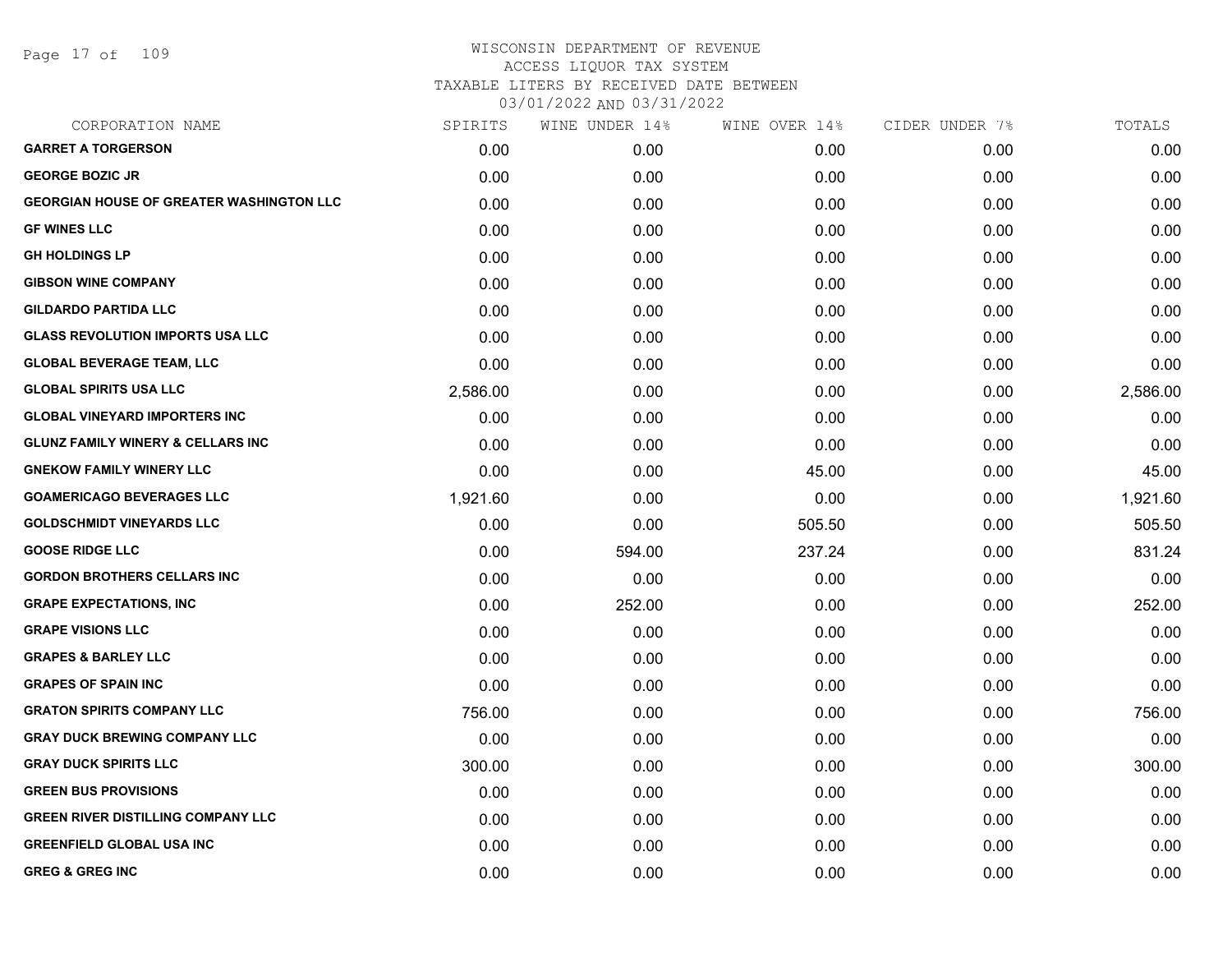Page 18 of 109

| SPIRITS    | WINE UNDER 14% | WINE OVER 14% | CIDER UNDER 7% | TOTALS     |
|------------|----------------|---------------|----------------|------------|
| 0.00       | 0.00           | 0.00          | 0.00           | 0.00       |
| 0.00       | 0.00           | 0.00          | 0.00           | 0.00       |
| 0.00       | 0.00           | 0.00          | 0.00           | 0.00       |
| 0.00       | 0.00           | 0.00          | 0.00           | 0.00       |
| 0.00       | 0.00           | 0.00          | 0.00           | 0.00       |
| 0.00       | 0.00           | 67.50         | 0.00           | 67.50      |
| 0.00       | 0.00           | 0.00          | 0.00           | 0.00       |
| 0.00       | 234.00         | 144.00        | 0.00           | 378.00     |
| 0.00       | 0.00           | 0.00          | 0.00           | 0.00       |
| 0.00       | 252.00         | 0.00          | 0.00           | 252.00     |
| 0.00       | 0.00           | 0.00          | 0.00           | 0.00       |
| 0.00       | 0.00           | 0.00          | 0.00           | 0.00       |
| 0.00       | 0.00           | 0.00          | 0.00           | 0.00       |
| 0.00       | 0.00           | 0.00          | 0.00           | 0.00       |
| 0.00       | 0.00           | 108.00        | 0.00           | 108.00     |
| 0.00       | 0.00           | 63.00         | 0.00           | 63.00      |
| 0.00       | 0.00           | 0.00          | 0.00           | 0.00       |
| 0.00       | 0.00           | 0.00          | 0.00           | 0.00       |
| 0.00       | 0.00           | 0.00          | 0.00           | 0.00       |
| 0.00       | 0.00           | 0.00          | 0.00           | 0.00       |
| 0.00       | 0.00           | 135.00        | 0.00           | 135.00     |
| 0.00       | 0.00           | 0.00          | 0.00           | 0.00       |
| 0.00       | 0.00           | 0.00          | 0.00           | 0.00       |
| 0.00       | 0.00           | 0.00          | 0.00           | 0.00       |
| 344,865.10 | 0.00           | 1,692.00      | 0.00           | 346,557.10 |
| 0.00       | 0.00           | 0.00          | 0.00           | 0.00       |
| 0.00       | 959.61         | 0.00          | 3,340.00       | 4,299.61   |
| 0.00       | 0.00           | 0.00          | 0.00           | 0.00       |
|            |                |               |                |            |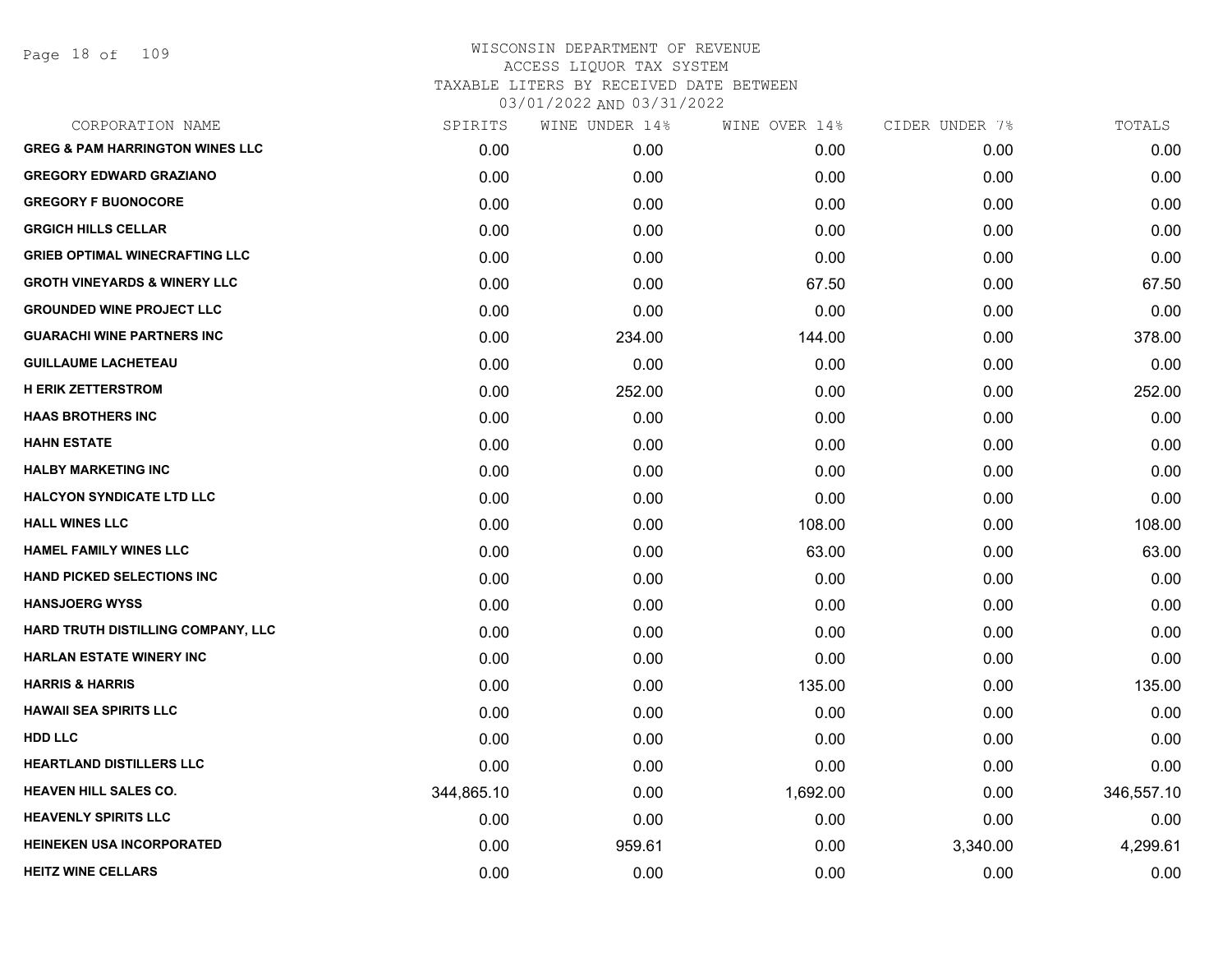| CORPORATION NAME                       | SPIRITS  | WINE UNDER 14% | WINE OVER 14% | CIDER UNDER 7% | TOTALS   |
|----------------------------------------|----------|----------------|---------------|----------------|----------|
| <b>HEMINGWAY RUM COMPANY LLC</b>       | 0.00     | 0.00           | 0.00          | 0.00           | 0.00     |
| HEMISPHERE WINE COMPANY INC            | 0.00     | 0.00           | 0.00          | 0.00           | 0.00     |
| <b>HEMISPHERES LLC</b>                 | 0.00     | 0.00           | 0.00          | 0.00           | 0.00     |
| <b>HENDRY PREMIUM IMPORTS INC</b>      | 0.00     | 0.00           | 0.00          | 0.00           | 0.00     |
| <b>HENRIOT INC</b>                     | 0.00     | 580.50         | 0.00          | 0.00           | 580.50   |
| <b>HENRY CORNELL</b>                   | 0.00     | 0.00           | 0.00          | 0.00           | 0.00     |
| <b>HENRY L LAW</b>                     | 0.00     | 0.00           | 0.00          | 0.00           | 0.00     |
| HENRY STEELE IMPORTS LLC               | 0.00     | 0.00           | 0.00          | 0.00           | 0.00     |
| <b>HERITAGE DISTILLING COMPANY INC</b> | 0.00     | 0.00           | 0.00          | 0.00           | 0.00     |
| <b>HERITAGE WINE CELLARS LTD</b>       | 0.00     | 270.01         | 0.00          | 0.00           | 270.01   |
| <b>HERMAN STORY WINES INC</b>          | 0.00     | 0.00           | 0.00          | 0.00           | 0.00     |
| <b>HERON WINES INC</b>                 | 0.00     | 0.00           | 0.00          | 0.00           | 0.00     |
| <b>HIDALGO IMPORTS LLC</b>             | 0.00     | 0.00           | 0.00          | 0.00           | 0.00     |
| <b>HIDDEN RIDGE VINEYARD LLC</b>       | 0.00     | 0.00           | 0.00          | 0.00           | 0.00     |
| <b>HIGHLAND IMPORTS, LLC</b>           | 0.00     | 0.00           | 0.00          | 0.00           | 0.00     |
| HILL ESTATES INC                       | 0.00     | 0.00           | 0.00          | 0.00           | 0.00     |
| <b>HIPSTIR, LLC</b>                    | 0.00     | 0.00           | 0.00          | 0.00           | 0.00     |
| <b>HIRSCH WINERY LLC</b>               | 0.00     | 0.00           | 0.00          | 0.00           | 0.00     |
| <b>HONEYWOOD INC</b>                   | 0.00     | 0.00           | 0.00          | 0.00           | 0.00     |
| HONIG VINEYARD AND WINERY LLC          | 0.00     | 0.00           | 337.50        | 0.00           | 337.50   |
| <b>HOOD RIVER DISTILLERS INC</b>       | 1,828.50 | 0.00           | 0.00          | 0.00           | 1,828.50 |
| <b>HOPE WINE LLC</b>                   | 0.00     | 0.00           | 0.00          | 0.00           | 0.00     |
| <b>HORSE &amp; PLOW INC,</b>           | 0.00     | 0.00           | 0.00          | 0.00           | 0.00     |
| <b>HOTALING &amp; CO., LLC</b>         | 0.00     | 0.00           | 0.00          | 0.00           | 0.00     |
| HOTEL TANGO DISTILLERY                 | 0.00     | 0.00           | 0.00          | 0.00           | 0.00     |
| HOURGLASS WINE COMPANY INC             | 0.00     | 0.00           | 252.00        | 0.00           | 252.00   |
| <b>HPS EPICUREAN</b>                   | 94.20    | 0.00           | 0.00          | 0.00           | 94.20    |
| <b>HUBER ORCHARDS INC</b>              | 207.00   | 0.00           | 0.00          | 0.00           | 207.00   |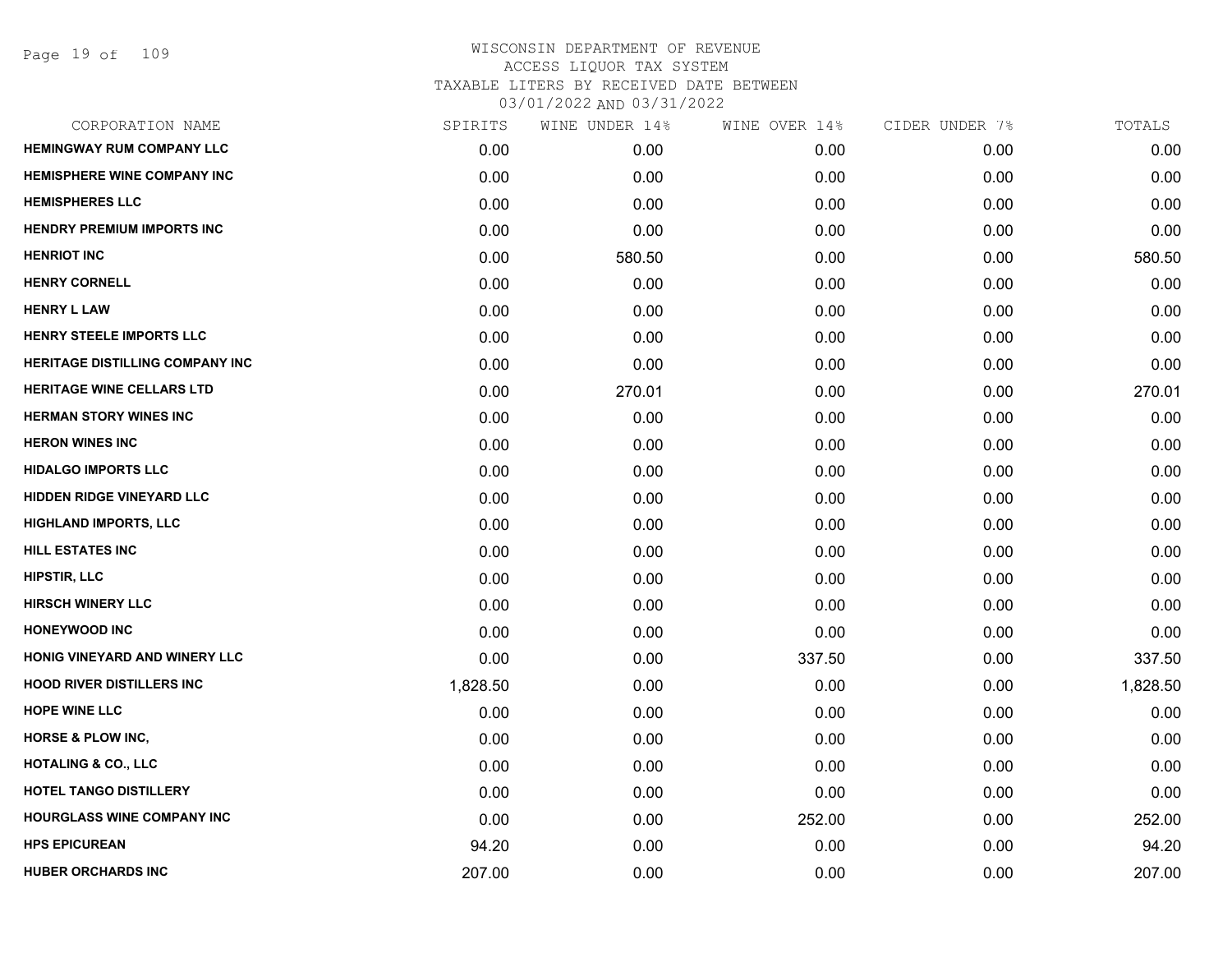Page 20 of 109

| CORPORATION NAME                                  | SPIRITS | WINE UNDER 14% | WINE OVER 14% | CIDER UNDER 7% | TOTALS   |
|---------------------------------------------------|---------|----------------|---------------|----------------|----------|
| <b>HUDSON WINE BROKERS LLC</b>                    | 0.00    | 126.00         | 0.00          | 0.00           | 126.00   |
| HUNEEUS WINES HOLDCO LLC                          | 0.00    | 63.00          | 1,296.00      | 0.00           | 1,359.00 |
| <b>HUSCH VINEYARDS INC</b>                        | 0.00    | 252.00         | 0.00          | 0.00           | 252.00   |
| <b>HYATT FARM PARTNERSHIP</b>                     | 0.00    | 0.00           | 0.00          | 0.00           | 0.00     |
| <b>IAN BRAND</b>                                  | 0.00    | 0.00           | 0.00          | 0.00           | 0.00     |
| <b>IDA GRAVES, LLC</b>                            | 16.50   | 0.00           | 0.00          | 0.00           | 16.50    |
| <b>IDEAL WINE &amp; SPIRITS CO INC</b>            | 0.00    | 0.00           | 0.00          | 0.00           | 0.00     |
| <b>IDLEWILD WINES, INC.</b>                       | 0.00    | 207.00         | 0.00          | 0.00           | 207.00   |
| <b>ILLAHE VINEYARDS AND WINERY INC</b>            | 0.00    | 0.00           | 0.00          | 0.00           | 0.00     |
| <b>ILLYRIAN IMPORT INC</b>                        | 0.00    | 0.00           | 0.00          | 0.00           | 0.00     |
| <b>IMPEX BEVERAGES INC</b>                        | 182.40  | 0.00           | 0.00          | 0.00           | 182.40   |
| IN AGAVE WE TRUST LLC                             | 261.00  | 4,651.92       | 0.00          | 0.00           | 4,912.92 |
| <b>IND BEVERAGES LLC</b>                          | 0.00    | 0.00           | 0.00          | 0.00           | 0.00     |
| <b>INDIGENOUS SELECTIONS LLC</b>                  | 9.00    | 669.75         | 0.00          | 0.00           | 678.75   |
| <b>INDIGO WINE GROUP LLC</b>                      | 0.00    | 252.00         | 0.00          | 0.00           | 252.00   |
| <b>INFINIUM SPIRITS INC.</b>                      | 0.00    | 0.00           | 0.00          | 0.00           | 0.00     |
| INNO VINO INTERNATIONAL INC                       | 0.00    | 0.00           | 0.00          | 0.00           | 0.00     |
| <b>INNOTRI LIMITED LLC</b>                        | 0.00    | 0.00           | 0.00          | 0.00           | 0.00     |
| <b>INTERACTIONS &amp; TRANSACTIONS, INC.</b>      | 0.00    | 0.00           | 0.00          | 0.00           | 0.00     |
| <b>INTERNATIONAL DISTILLERS &amp; VINTERS LTD</b> | 0.00    | 0.00           | 0.00          | 0.00           | 0.00     |
| <b>INTERNATIONAL TRADE ONE CORP.</b>              | 0.00    | 0.00           | 0.00          | 0.00           | 0.00     |
| <b>INTERNATIONAL VINES INC</b>                    | 0.00    | 504.00         | 0.00          | 0.00           | 504.00   |
| <b>INTERTRADE USA COMPANY</b>                     | 0.00    | 0.00           | 0.00          | 0.00           | 0.00     |
| <b>INVOER EKKE LLC</b>                            | 0.00    | 0.00           | 0.00          | 0.00           | 0.00     |
| <b>IRON FISH DISTILLERY LLC</b>                   | 675.00  | 0.00           | 0.00          | 0.00           | 675.00   |
| <b>IRON HORSE VINEYARDS LP</b>                    | 0.00    | 0.00           | 0.00          | 0.00           | 0.00     |
| <b>IWK USA IMPORTERS LLC</b>                      | 0.00    | 0.00           | 0.00          | 0.00           | 0.00     |
| <b>J K WILLIAMS DISTILLING LLC</b>                | 89.99   | 0.00           | 0.00          | 0.00           | 89.99    |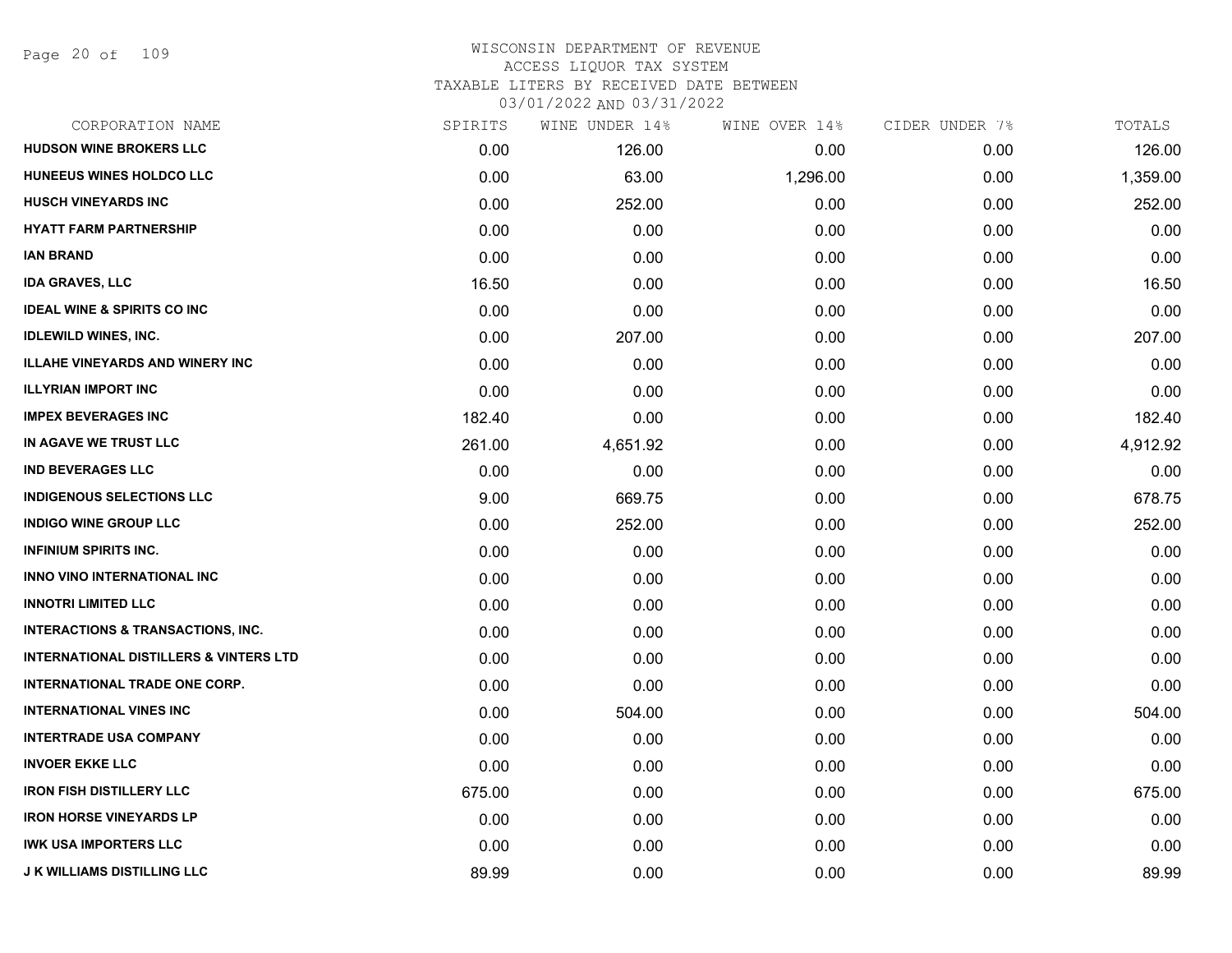Page 21 of 109

#### WISCONSIN DEPARTMENT OF REVENUE ACCESS LIQUOR TAX SYSTEM

TAXABLE LITERS BY RECEIVED DATE BETWEEN

| CORPORATION NAME                      | SPIRITS    | WINE UNDER 14% | WINE OVER 14% | CIDER UNDER 7% | TOTALS     |
|---------------------------------------|------------|----------------|---------------|----------------|------------|
| <b>J LOHR WINERY CORP</b>             | 0.00       | 5,499.00       | 144.00        | 0.00           | 5,643.00   |
| J PEDRONCELLI WINERY                  | 0.00       | 252.00         | 63.00         | 0.00           | 315.00     |
| <b>J WILLETT COMPANIES</b>            | 0.00       | 0.00           | 0.00          | 0.00           | 0.00       |
| <b>JACK POUST &amp; COMPANY INC</b>   | 0.00       | 0.00           | 0.00          | 0.00           | 0.00       |
| <b>JACKSON FAMILY ENTERPRISES INC</b> | 0.00       | 34,568.84      | 8,167.50      | 0.00           | 42,736.34  |
| <b>JACUZZI FAMILY VINEYARDS LLC</b>   | 0.00       | 0.00           | 0.00          | 0.00           | 0.00       |
| <b>JAM CELLARS INC</b>                | 0.00       | 0.00           | 0.00          | 0.00           | 0.00       |
| <b>JAMES L LAMBERT</b>                | 0.00       | 0.00           | 0.00          | 0.00           | 0.00       |
| <b>JAMES MORONEY INC</b>              | 0.00       | 0.00           | 0.00          | 0.00           | 0.00       |
| JAPAN PRESTIGE SAKE INTERNATIONAL INC | 0.00       | 172.80         | 0.00          | 0.00           | 172.80     |
| <b>JARVIS</b>                         | 0.00       | 0.00           | 0.00          | 0.00           | 0.00       |
| <b>JASON DRISCOLL</b>                 | 0.00       | 0.00           | 0.00          | 0.00           | 0.00       |
| <b>JAX VINEYARDS LLC</b>              | 0.00       | 0.00           | 0.00          | 0.00           | 0.00       |
| <b>JAY MIDWEST INC</b>                | 714.00     | 90.00          | 0.00          | 0.00           | 804.00     |
| <b>JC CELLARS INC</b>                 | 0.00       | 0.00           | 0.00          | 0.00           | 0.00       |
| <b>JDSO, INC.</b>                     | 70,362.30  | 0.00           | 0.00          | 0.00           | 70,362.30  |
| JEAN CLAUDE BOISSET WINES USA INC     | 0.00       | 1,341.00       | 3,136.50      | 0.00           | 4,477.50   |
| <b>JEFF QUINT</b>                     | 0.00       | 0.00           | 0.00          | 0.00           | 0.00       |
| <b>JEFFREY R DAVIS</b>                | 0.00       | 0.00           | 0.00          | 0.00           | 0.00       |
| <b>JEM BEVERAGE COMPANY</b>           | 0.00       | 0.00           | 0.00          | 0.00           | 0.00       |
| <b>JENNY R ANDERSON</b>               | 0.00       | 0.00           | 0.00          | 0.00           | 0.00       |
| JERSEY ARTISAN DISTILLING INC         | 0.00       | 0.00           | 0.00          | 0.00           | 0.00       |
| JFC INTERNATIONAL INC                 | 0.00       | 626.11         | 2,083.50      | 0.00           | 2,709.61   |
| <b>JIM BEAM BRANDS CO</b>             | 375,149.40 | 0.00           | 0.00          | 0.00           | 375,149.40 |
| <b>J-NH WINE GROUP LLC</b>            | 0.00       | 0.00           | 0.00          | 0.00           | 0.00       |
| <b>JOHN A KRUGER</b>                  | 0.00       | 0.00           | 0.00          | 681.83         | 681.83     |
| JOHN ANTHONY VINEYARDS LLC            | 0.00       | 0.00           | 252.00        | 0.00           | 252.00     |
| <b>JOHN C BAKER</b>                   | 315.00     | 0.00           | 0.00          | 0.00           | 315.00     |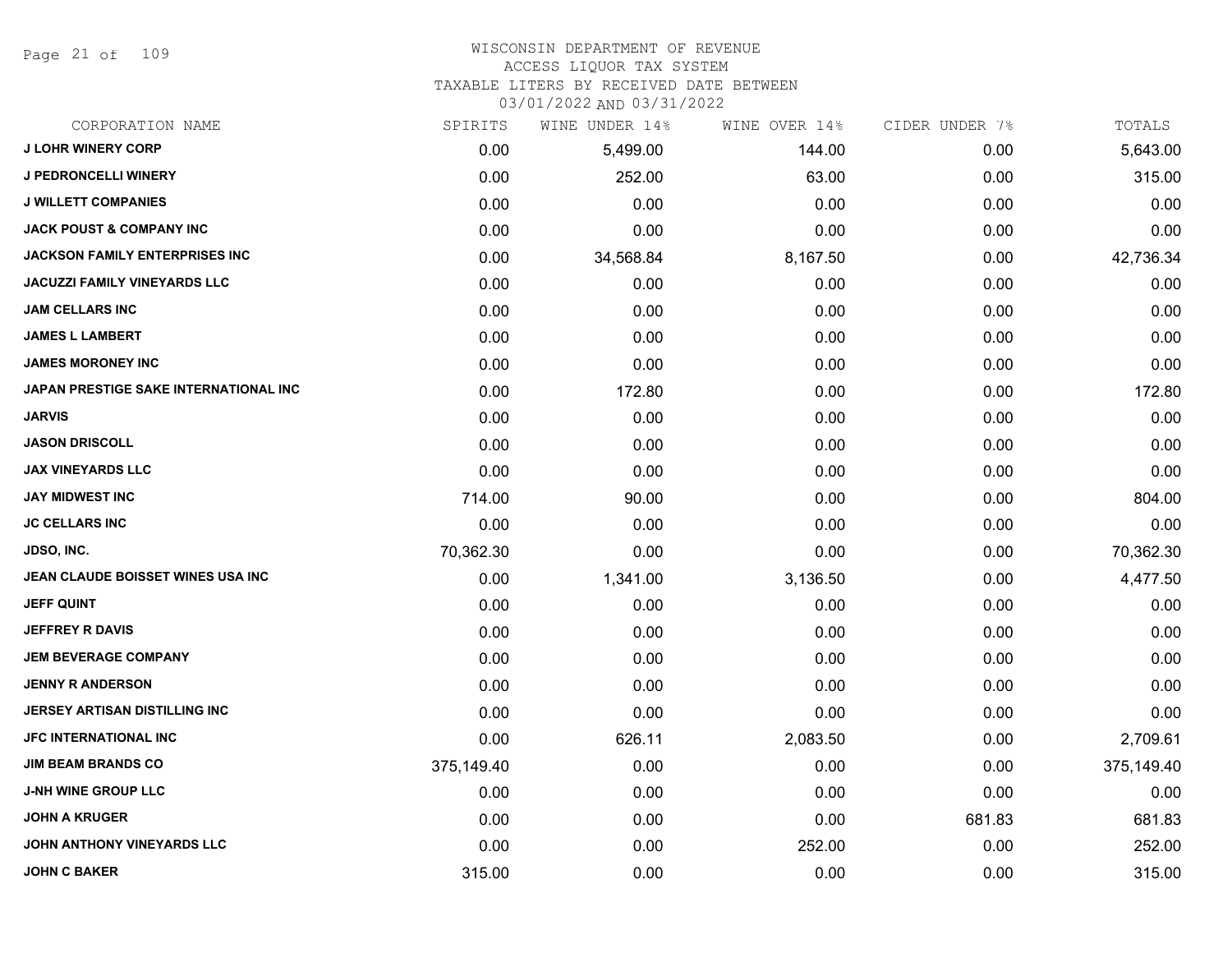Page 22 of 109

| CORPORATION NAME                         | SPIRITS | WINE UNDER 14% | WINE OVER 14% | CIDER UNDER 7% | TOTALS   |
|------------------------------------------|---------|----------------|---------------|----------------|----------|
| <b>JOHN H OWOC</b>                       | 0.00    | 0.00           | 0.00          | 0.00           | 0.00     |
| <b>JOHN R LUCAS</b>                      | 0.00    | 132.00         | 19.50         | 0.00           | 151.50   |
| <b>JOKER'S JUICE, LLC</b>                | 0.00    | 0.00           | 0.00          | 0.00           | 0.00     |
| <b>JONATHAN H DREYER</b>                 | 0.00    | 0.00           | 0.00          | 0.00           | 0.00     |
| <b>JOSE PASTOR</b>                       | 0.00    | 0.00           | 0.00          | 0.00           | 0.00     |
| <b>JOSEPH DEHNER</b>                     | 0.00    | 0.00           | 0.00          | 0.00           | 0.00     |
| JOSEPH PHELPS VINEYARDS LLC              | 0.00    | 0.00           | 0.00          | 0.00           | 0.00     |
| JOSEPH VICTORI WINES, INC.               | 0.00    | 387.00         | 0.00          | 0.00           | 387.00   |
| <b>JOSU GALDOS</b>                       | 0.00    | 0.00           | 126.00        | 0.00           | 126.00   |
| <b>JULIO GOMEZ REJON</b>                 | 228.24  | 0.00           | 0.00          | 0.00           | 228.24   |
| <b>JUSTIN VINEYARDS &amp; WINERY LLC</b> | 0.00    | 747.00         | 3,528.00      | 0.00           | 4,275.00 |
| <b>JVS WINES IMPORTS IL CORP</b>         | 0.00    | 0.00           | 0.00          | 0.00           | 0.00     |
| <b>JVW CORPORATION</b>                   | 0.00    | 0.00           | 0.00          | 0.00           | 0.00     |
| <b>JZ WINE COMPANY</b>                   | 0.00    | 0.00           | 0.00          | 0.00           | 0.00     |
| <b>K VINTNERS LLC</b>                    | 0.00    | 1,026.00       | 252.00        | 0.00           | 1,278.00 |
| <b>KAITRIN N COOPER</b>                  | 0.00    | 0.00           | 0.00          | 0.00           | 0.00     |
| <b>KALIN CELLARS INC</b>                 | 0.00    | 0.00           | 0.00          | 0.00           | 0.00     |
| <b>KAMEN WINES LLC</b>                   | 0.00    | 0.00           | 0.00          | 0.00           | 0.00     |
| <b>KEEPER'S QUEST INC</b>                | 0.00    | 0.00           | 0.00          | 0.00           | 0.00     |
| <b>KEITH M PALMER</b>                    | 0.00    | 0.00           | 0.00          | 0.00           | 0.00     |
| <b>KEN WRIGHT CELLARS CO</b>             | 0.00    | 145.00         | 0.00          | 0.00           | 145.00   |
| <b>KENNETH S LIKITPRAKONG</b>            | 0.00    | 1,131.00       | 0.00          | 0.00           | 1,131.00 |
| <b>KENT HUMPHREY</b>                     | 0.00    | 0.00           | 0.00          | 0.00           | 0.00     |
| <b>KENT RASMUSSEN WINERY</b>             | 0.00    | 126.00         | 0.00          | 0.00           | 126.00   |
| <b>KENTUCKY BOURBON DISTILLERS LTD</b>   | 633.00  | 0.00           | 0.00          | 0.00           | 633.00   |
| <b>KERMIT LYNCH WINE MERCHANTS</b>       | 0.00    | 0.00           | 0.00          | 0.00           | 0.00     |
| <b>KERWIN ESTATE LLC</b>                 | 0.00    | 0.00           | 0.00          | 0.00           | 0.00     |
| <b>KIMBERTON WINES LLC</b>               | 0.00    | 0.00           | 0.00          | 0.00           | 0.00     |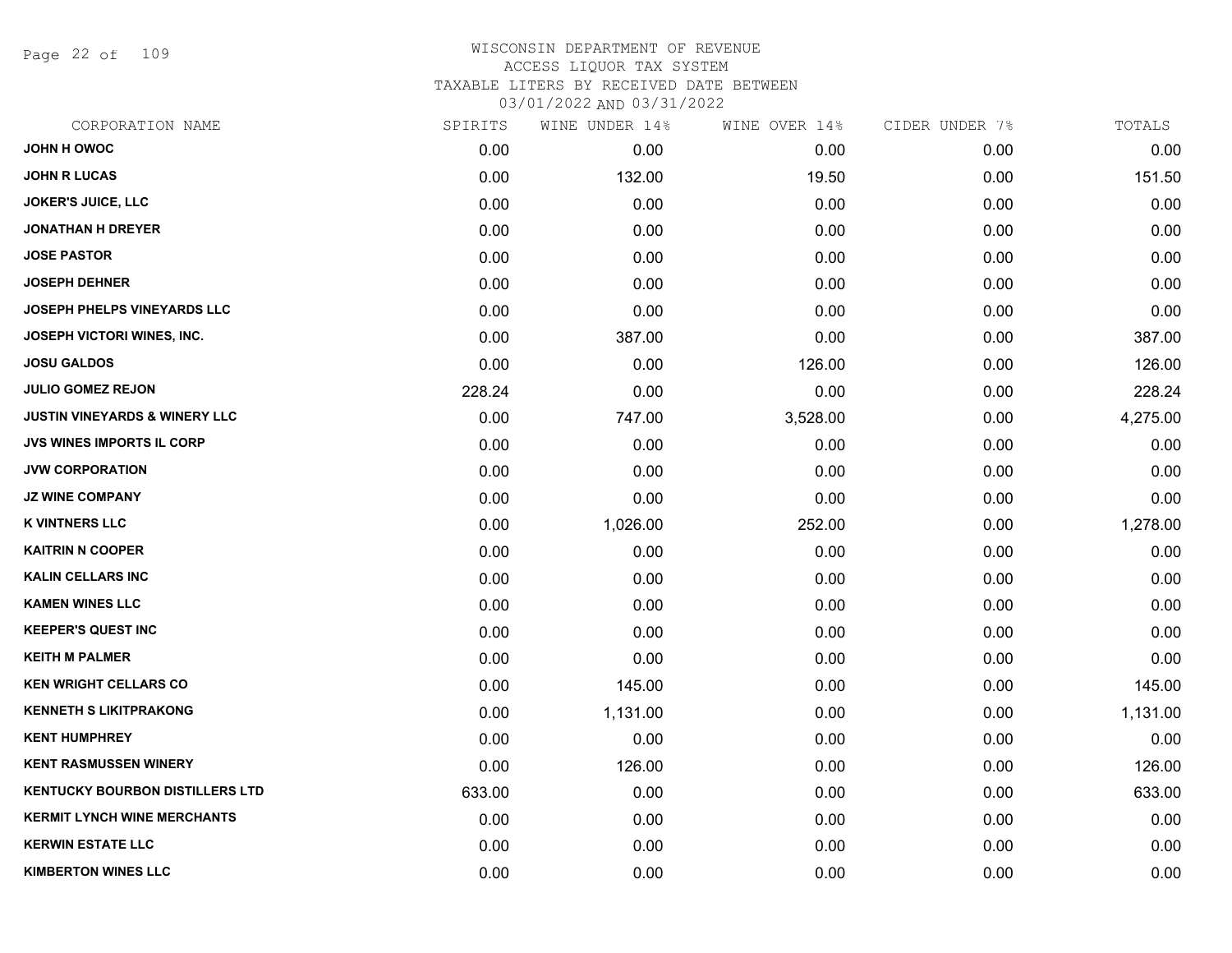Page 23 of 109

| CORPORATION NAME                                 | SPIRITS  | WINE UNDER 14% | WINE OVER 14% | CIDER UNDER 7% | TOTALS   |
|--------------------------------------------------|----------|----------------|---------------|----------------|----------|
| KINDRED SPIRITS NORTH AMERICA INC                | 0.00     | 0.00           | 0.00          | 0.00           | 0.00     |
| KINDRED VINES IMPORT CO LLC                      | 0.00     | 0.00           | 0.00          | 0.00           | 0.00     |
| <b>KING ESTATE WINERY LP</b>                     | 0.00     | 0.00           | 0.00          | 0.00           | 0.00     |
| <b>KING SPIRITS, LLC</b>                         | 0.00     | 0.00           | 0.00          | 0.00           | 0.00     |
| KINGS COUNTY DISTILLERY LLC                      | 0.00     | 0.00           | 0.00          | 0.00           | 0.00     |
| <b>KIONA VINEYARDS LLC</b>                       | 0.00     | 0.00           | 0.00          | 0.00           | 0.00     |
| KISMET WINE, INC.                                | 0.00     | 0.00           | 0.00          | 0.00           | 0.00     |
| KISTLER VINEYARDS, LLC                           | 0.00     | 0.00           | 87.97         | 0.00           | 87.97    |
| <b>KITFOX VINEYARDS LLC</b>                      | 0.00     | 0.00           | 0.00          | 0.00           | 0.00     |
| <b>KLEIN FOODS INC</b>                           | 0.00     | 2,142.00       | 5,976.00      | 0.00           | 8,118.00 |
| <b>KLIN SPIRITS LLC</b>                          | 1,375.50 | 0.00           | 0.00          | 0.00           | 1,375.50 |
| <b>KLINKER BRICK WINERY INC</b>                  | 0.00     | 0.00           | 441.00        | 0.00           | 441.00   |
| <b>KNIGHTS BRIDGE WINERY LLC</b>                 | 0.00     | 0.00           | 0.00          | 0.00           | 0.00     |
| <b>KOBRAND CORPORATION</b>                       | 112.50   | 363.60         | 1,964.04      | 0.00           | 2,440.14 |
| <b>KOJIMA &amp; INTERNATIONAL ASSOCIATES INC</b> | 0.00     | 0.00           | 0.00          | 0.00           | 0.00     |
| <b>KOLOA RUM CORP</b>                            | 0.00     | 0.00           | 0.00          | 0.00           | 0.00     |
| <b>KONGSGAARD WINE LLC</b>                       | 0.00     | 0.00           | 0.00          | 0.00           | 0.00     |
| <b>KONSTANTIN D FRANK &amp; SONS</b>             | 0.00     | 1,143.00       | 0.00          | 0.00           | 1,143.00 |
| <b>KOPRI INC</b>                                 | 0.00     | 72.00          | 0.00          | 0.00           | 72.00    |
| KORE WINE COMPANY, LLC                           | 0.00     | 0.00           | 0.00          | 0.00           | 0.00     |
| <b>KOVAL INC</b>                                 | 517.50   | 0.00           | 0.00          | 0.00           | 517.50   |
| <b>KOZUBA &amp; SONS DISTILLERY INC</b>          | 0.00     | 0.00           | 0.00          | 0.00           | 0.00     |
| <b>KRUPP BROTHERS LLC</b>                        | 0.00     | 0.00           | 0.00          | 0.00           | 0.00     |
| <b>KYSELA PERE ET FILS LTD</b>                   | 0.00     | 189.00         | 612.00        | 0.00           | 801.00   |
| <b>L C WINE</b>                                  | 0.00     | 0.00           | 0.00          | 0.00           | 0.00     |
| L. MAWBY, LLC                                    | 0.00     | 0.00           | 0.00          | 0.00           | 0.00     |
| <b>L18 HOLDINGS, INC.</b>                        | 0.00     | 0.00           | 0.00          | 0.00           | 0.00     |
| <b>LADERA WINERY LLC</b>                         | 0.00     | 0.00           | 0.00          | 0.00           | 0.00     |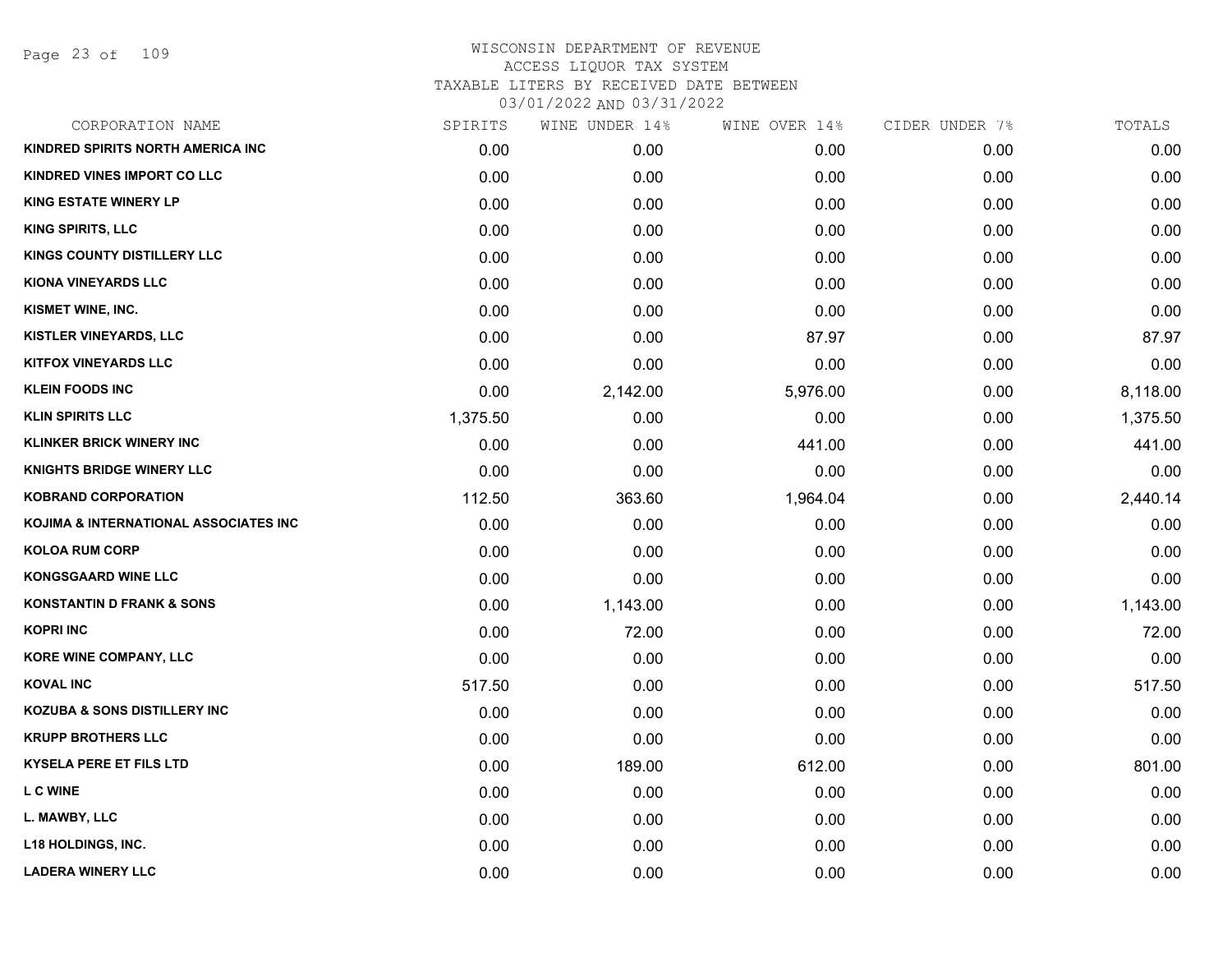Page 24 of 109

| CORPORATION NAME                                     | SPIRITS   | WINE UNDER 14% | WINE OVER 14% | CIDER UNDER 7% | TOTALS    |
|------------------------------------------------------|-----------|----------------|---------------|----------------|-----------|
| <b>LAIL VINEYARDS LLC</b>                            | 0.00      | 0.00           | 0.00          | 0.00           | 0.00      |
| <b>LAIRD &amp; COMPANY</b>                           | 1,344.12  | 13.51          | 13.51         | 0.00           | 1,371.14  |
| <b>LAIRD FAMILY ESTATE LLC</b>                       | 0.00      | 0.00           | 0.00          | 0.00           | 0.00      |
| <b>LAKE COUNTRY LIBARE DISTILLING LLC</b>            | 0.00      | 0.00           | 0.00          | 0.00           | 0.00      |
| <b>LANGDON SHIVERICK INC</b>                         | 0.00      | 262.50         | 0.00          | 0.00           | 262.50    |
| <b>LANGE WINERY LLC</b>                              | 0.00      | 27.00          | 0.00          | 0.00           | 27.00     |
| <b>LATITUDE BEVERAGE COMPANY</b>                     | 0.00      | 0.00           | 0.00          | 0.00           | 0.00      |
| <b>LAUREATE IMPORTS &amp; MARKETING COMPANY, INC</b> | 0.00      | 1,449.00       | 0.00          | 0.00           | 1,449.00  |
| <b>LAVA SPRINGS INC</b>                              | 0.00      | 0.00           | 0.00          | 0.00           | 0.00      |
| <b>LAWER FAMILY WINERY INC</b>                       | 0.00      | 0.00           | 0.00          | 0.00           | 0.00      |
| <b>LAWLESS DISTILLING COMPANY LLC</b>                | 0.00      | 0.00           | 0.00          | 0.00           | 0.00      |
| <b>LCF WINE COMPANY LLC</b>                          | 0.00      | 378.00         | 630.00        | 0.00           | 1,008.00  |
| <b>LCS ENTERTAINMENT LLC</b>                         | 0.00      | 0.00           | 0.00          | 0.00           | 0.00      |
| LE CEP II INC                                        | 0.00      | 0.00           | 0.00          | 0.00           | 0.00      |
| LE GRAND COURTAGE LLC                                | 0.00      | 0.00           | 0.00          | 0.00           | 0.00      |
| LE VIGNE WINERY INC                                  | 0.00      | 0.00           | 0.00          | 0.00           | 0.00      |
| LEELANAU WINE CELLARS, LTD.                          | 0.00      | 7,533.00       | 0.00          | 0.00           | 7,533.00  |
| <b>LEFGROUP</b>                                      | 0.00      | 0.00           | 0.00          | 0.00           | 0.00      |
| LEFT COAST CELLARS LLC                               | 0.00      | 0.00           | 0.00          | 0.00           | 0.00      |
| <b>LEMELSON WINERY LLC</b>                           | 0.00      | 0.00           | 0.00          | 0.00           | 0.00      |
| <b>LEONARD KREUSCH INC</b>                           | 0.00      | 0.00           | 0.00          | 0.00           | 0.00      |
| <b>LEONARDINI FAMILY WINERY LLC</b>                  | 0.00      | 0.00           | 409.50        | 0.00           | 409.50    |
| <b>LEONETTI CELLAR LLC</b>                           | 0.00      | 0.00           | 0.00          | 0.00           | 0.00      |
| LES CHENEAUX DISTILLERS, INC.                        | 0.00      | 0.00           | 0.00          | 0.00           | 0.00      |
| <b>LES LUNES WINE LLC</b>                            | 0.00      | 504.00         | 0.00          | 0.00           | 504.00    |
| <b>LEVECKE CORPORATION</b>                           | 38,272.50 | 0.00           | 0.00          | 0.00           | 38,272.50 |
| <b>LIDESTRI BEVERAGES LLC</b>                        | 0.00      | 0.00           | 0.00          | 0.00           | 0.00      |
| <b>LIMERICK LANE CELLARS INC</b>                     | 0.00      | 0.00           | 0.00          | 0.00           | 0.00      |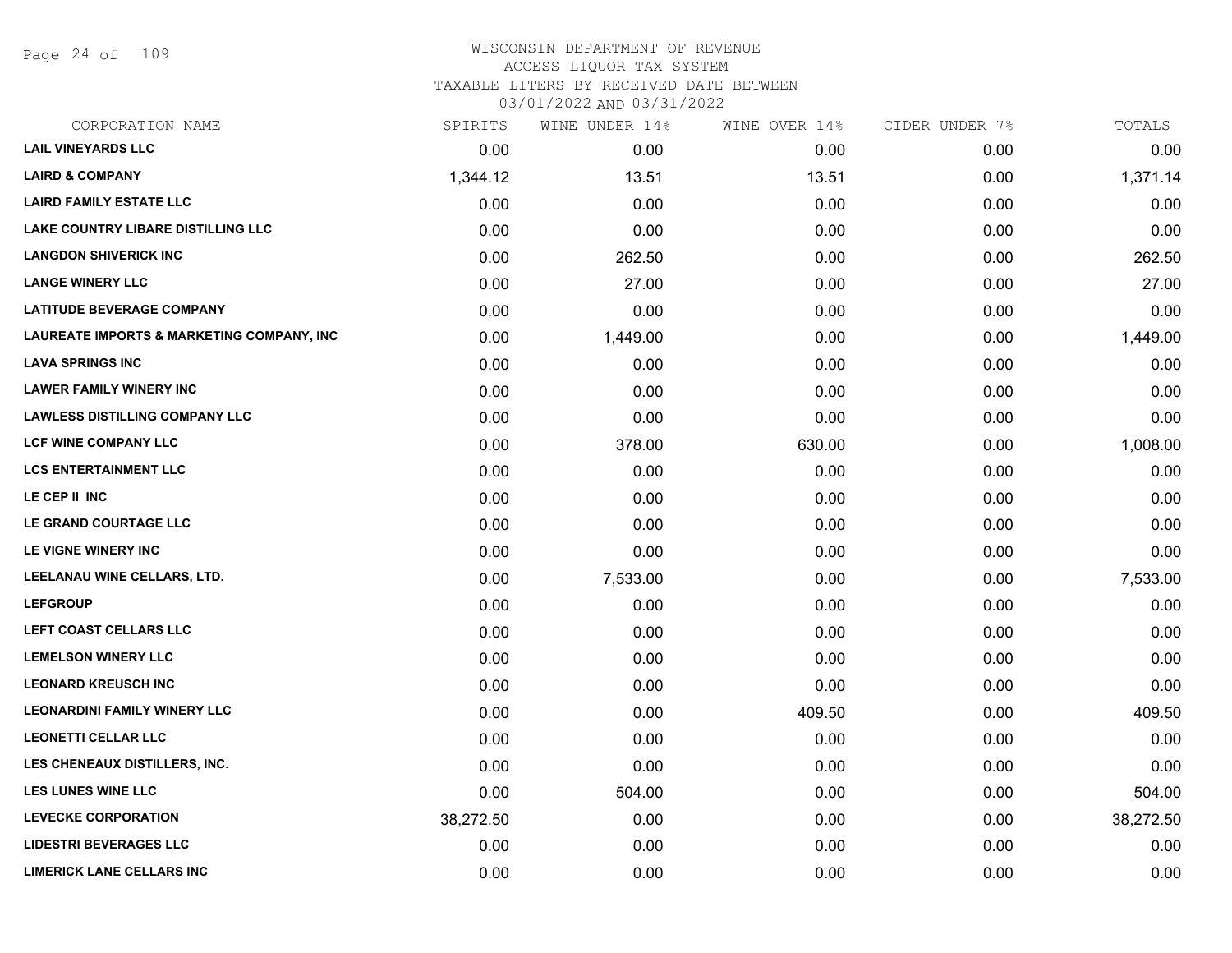# WISCONSIN DEPARTMENT OF REVENUE ACCESS LIQUOR TAX SYSTEM

TAXABLE LITERS BY RECEIVED DATE BETWEEN

| CORPORATION NAME                         | SPIRITS   | WINE UNDER 14% | WINE OVER 14% | CIDER UNDER 7% | TOTALS    |
|------------------------------------------|-----------|----------------|---------------|----------------|-----------|
| LINCOLN SQUARE WINE COMPANY LLC          | 0.00      | 0.00           | 0.00          | 0.00           | 0.00      |
| LINGUA FRANCA-LS VINEYARDS HOLDINGS, LLC | 0.00      | 3.75           | 0.00          | 0.00           | 3.75      |
| <b>LINKS DRINKS LLC</b>                  | 0.00      | 0.00           | 0.00          | 0.00           | 0.00      |
| <b>LIOCO WINE COMPANY LLC</b>            | 0.00      | 0.00           | 0.00          | 0.00           | 0.00      |
| <b>LION NATHAN USA INC</b>               | 0.00      | 2,427.00       | 2,439.00      | 0.00           | 4,866.00  |
| <b>LISA CHASE</b>                        | 0.00      | 0.00           | 0.00          | 0.00           | 0.00      |
| <b>LISA LISA INCORPORATED</b>            | 0.00      | 0.00           | 0.00          | 0.00           | 0.00      |
| <b>LISA MARLOW</b>                       | 0.00      | 0.00           | 0.00          | 0.00           | 0.00      |
| LITTLE PEACOCK NY, LLC                   | 0.00      | 0.00           | 0.00          | 0.00           | 0.00      |
| <b>LIVING FOODS. LLC</b>                 | 0.00      | 0.00           | 0.00          | 0.00           | 0.00      |
| <b>LLOYD CELLARS INC</b>                 | 0.00      | 63.00          | 0.00          | 0.00           | 63.00     |
| <b>LMR WINE ESTATES LLC</b>              | 0.00      | 882.00         | 0.00          | 0.00           | 882.00    |
| <b>LOCAL DISTILLING INC</b>              | 1,260.00  | 0.00           | 0.00          | 0.00           | 1,260.00  |
| <b>LOEST &amp; MCNAMEE INC</b>           | 0.00      | 0.00           | 0.00          | 0.00           | 0.00      |
| <b>LOMBARDI WINES LLC</b>                | 0.00      | 0.00           | 0.00          | 0.00           | 0.00      |
| <b>LONE STAR DISTILLERY LLC</b>          | 0.00      | 0.00           | 0.00          | 0.00           | 0.00      |
| <b>LONG SHADOWS VINTNERS LLC</b>         | 0.00      | 0.00           | 252.00        | 0.00           | 252.00    |
| <b>LONZ WINERY INC</b>                   | 0.00      | 0.00           | 0.00          | 0.00           | 0.00      |
| <b>LOOSEN BROS USA LTD</b>               | 0.00      | 0.00           | 0.00          | 0.00           | 0.00      |
| <b>LORING WINE COMPANY LLC</b>           | 0.00      | 0.00           | 0.00          | 0.00           | 0.00      |
| <b>LOST GENERATION LLC</b>               | 0.00      | 0.00           | 0.00          | 0.00           | 0.00      |
| <b>LOUIS GLUNZ BEER INC</b>              | 0.00      | 0.00           | 0.00          | 0.00           | 0.00      |
| <b>LOUIS LATOUR INC</b>                  | 0.00      | 0.00           | 0.00          | 0.00           | 0.00      |
| <b>LOWDEN SCHOOLHOUSE CORPORATION</b>    | 0.00      | 0.00           | 0.00          | 0.00           | 0.00      |
| <b>LUNEAU USA INC</b>                    | 0.00      | 1,422.00       | 0.00          | 0.00           | 1,422.00  |
| <b>LUXCO INC</b>                         | 49,273.10 | 0.00           | 0.00          | 0.00           | 49,273.10 |
| <b>LYNFRED WINERY INC</b>                | 0.00      | 0.00           | 0.00          | 0.00           | 0.00      |
| <b>LYNMAR WINERY LLC</b>                 | 0.00      | 0.00           | 0.00          | 0.00           | 0.00      |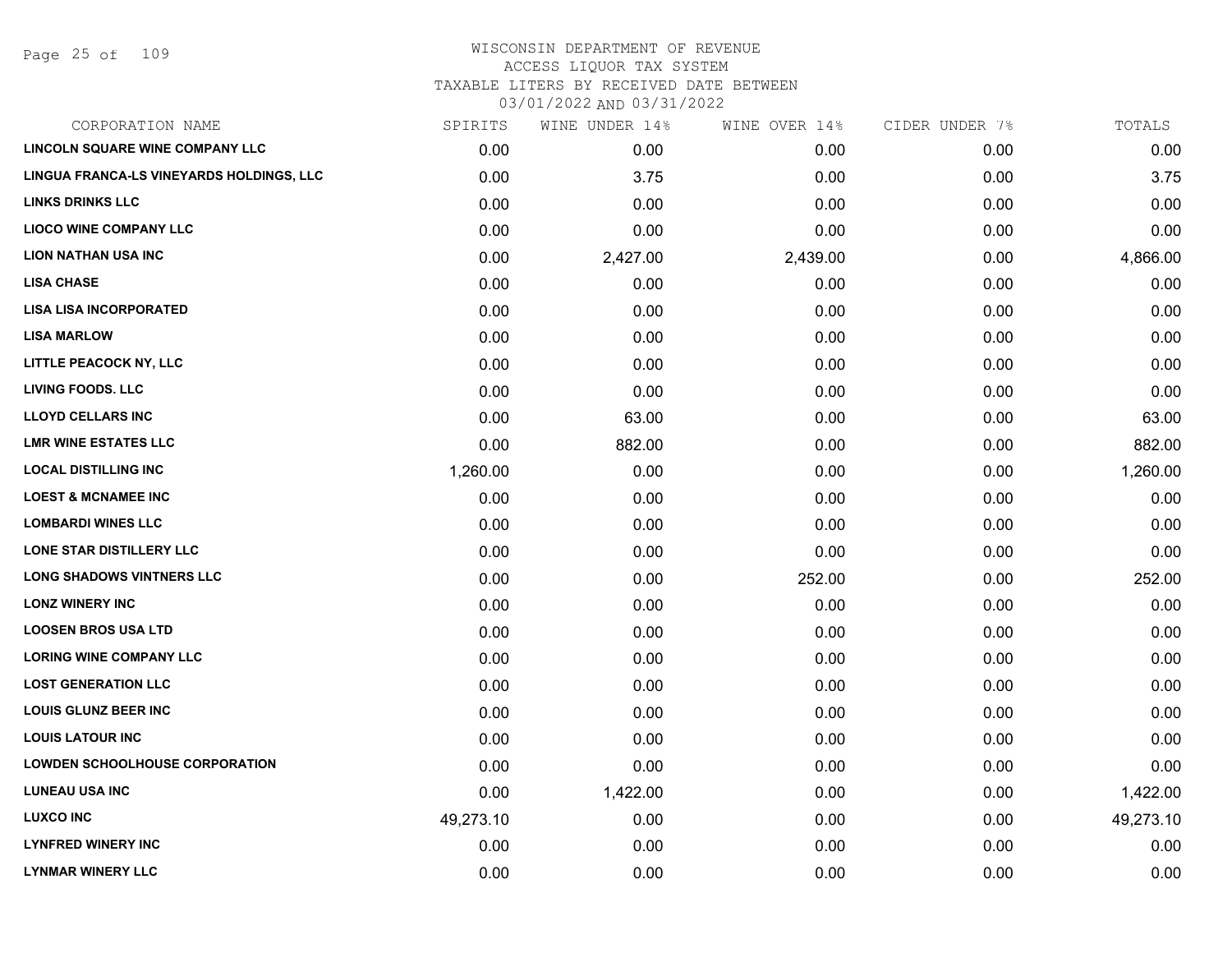Page 26 of 109

### WISCONSIN DEPARTMENT OF REVENUE ACCESS LIQUOR TAX SYSTEM TAXABLE LITERS BY RECEIVED DATE BETWEEN

| CORPORATION NAME                               | SPIRITS  | WINE UNDER 14% | WINE OVER 14% | CIDER UNDER 7% | TOTALS    |
|------------------------------------------------|----------|----------------|---------------|----------------|-----------|
| <b>M.A.C. WINES, LLC</b>                       | 0.00     | 0.00           | 0.00          | 0.00           | 0.00      |
| <b>MACH FLYNT INC</b>                          | 4,752.00 | 18,864.00      | 0.00          | 0.00           | 23,616.00 |
| <b>MACK &amp; SCHUHLE INC</b>                  | 1,440.00 | 16,740.00      | 45.00         | 0.00           | 18,225.00 |
| <b>MADSON WINES LLC</b>                        | 0.00     | 0.00           | 0.00          | 0.00           | 0.00      |
| <b>MAISONS MARQUES &amp; DOMAINES USA INC.</b> | 0.00     | 472.50         | 454.50        | 0.00           | 927.00    |
| <b>MAMMOTH DISTILLING LLC</b>                  | 0.00     | 0.00           | 0.00          | 0.00           | 0.00      |
| <b>MANCAN WINE LLC</b>                         | 0.00     | 90.00          | 0.00          | 0.00           | 90.00     |
| <b>MANO'S INC</b>                              | 0.00     | 0.00           | 0.00          | 0.00           | 0.00      |
| <b>MARA INTERNATIONAL GROUP</b>                | 0.00     | 0.00           | 0.00          | 0.00           | 0.00      |
| <b>MARC P HUJIK</b>                            | 0.00     | 0.00           | 0.00          | 0.00           | 0.00      |
| <b>MARCHELLE WINES, LLC</b>                    | 0.00     | 0.00           | 0.00          | 0.00           | 0.00      |
| <b>MARCI PALATELLA</b>                         | 0.00     | 0.00           | 0.00          | 0.00           | 0.00      |
| <b>MARGERUM WINE COMPANY INC</b>               | 0.00     | 0.00           | 0.00          | 0.00           | 0.00      |
| <b>MARIETTA CELLARS INC</b>                    | 0.00     | 0.00           | 0.00          | 0.00           | 0.00      |
| <b>MARIMAR TORRES ESTATE CORPORATION</b>       | 0.00     | 0.00           | 0.00          | 0.00           | 0.00      |
| <b>MARIPOSA WINE COMPANY LLC</b>               | 0.00     | 0.00           | 0.00          | 0.00           | 0.00      |
| <b>MARK ANTHONY BRANDS INC.</b>                | 0.00     | 0.00           | 0.00          | 0.00           | 0.00      |
| <b>MARK MCNEILLY</b>                           | 0.00     | 0.00           | 0.00          | 0.00           | 0.00      |
| <b>MARKETING GLOBAL BRANDS CORP</b>            | 0.00     | 0.00           | 0.00          | 0.00           | 0.00      |
| <b>MARKETING SYSTEM DISTRIBUTION USA</b>       | 0.00     | 0.00           | 0.00          | 0.00           | 0.00      |
| <b>MARKO J KARAKASEVIC</b>                     | 0.00     | 0.00           | 0.00          | 0.00           | 0.00      |
| <b>MARTELLOTTO INC.</b>                        | 0.00     | 0.00           | 612.00        | 0.00           | 612.00    |
| <b>MARTIN RAY WINERY INC</b>                   | 0.00     | 0.00           | 0.00          | 0.00           | 0.00      |
| <b>MARTINELLI WINERY INC</b>                   | 0.00     | 0.00           | 0.00          | 0.00           | 0.00      |
| <b>MARTINEZ DISTRIBUTING CO INC</b>            | 0.00     | 0.00           | 0.00          | 0.00           | 0.00      |
| <b>MARUSSIA BEVERAGES USA.</b>                 | 976.10   | 27.00          | 0.00          | 0.00           | 1,003.10  |
| <b>MARY TAYLOR</b>                             | 0.00     | 1,528.56       | 0.00          | 0.00           | 1,528.56  |
| <b>MASSANOIS LLC</b>                           | 0.00     | 909.00         | 108.00        | 0.00           | 1,017.00  |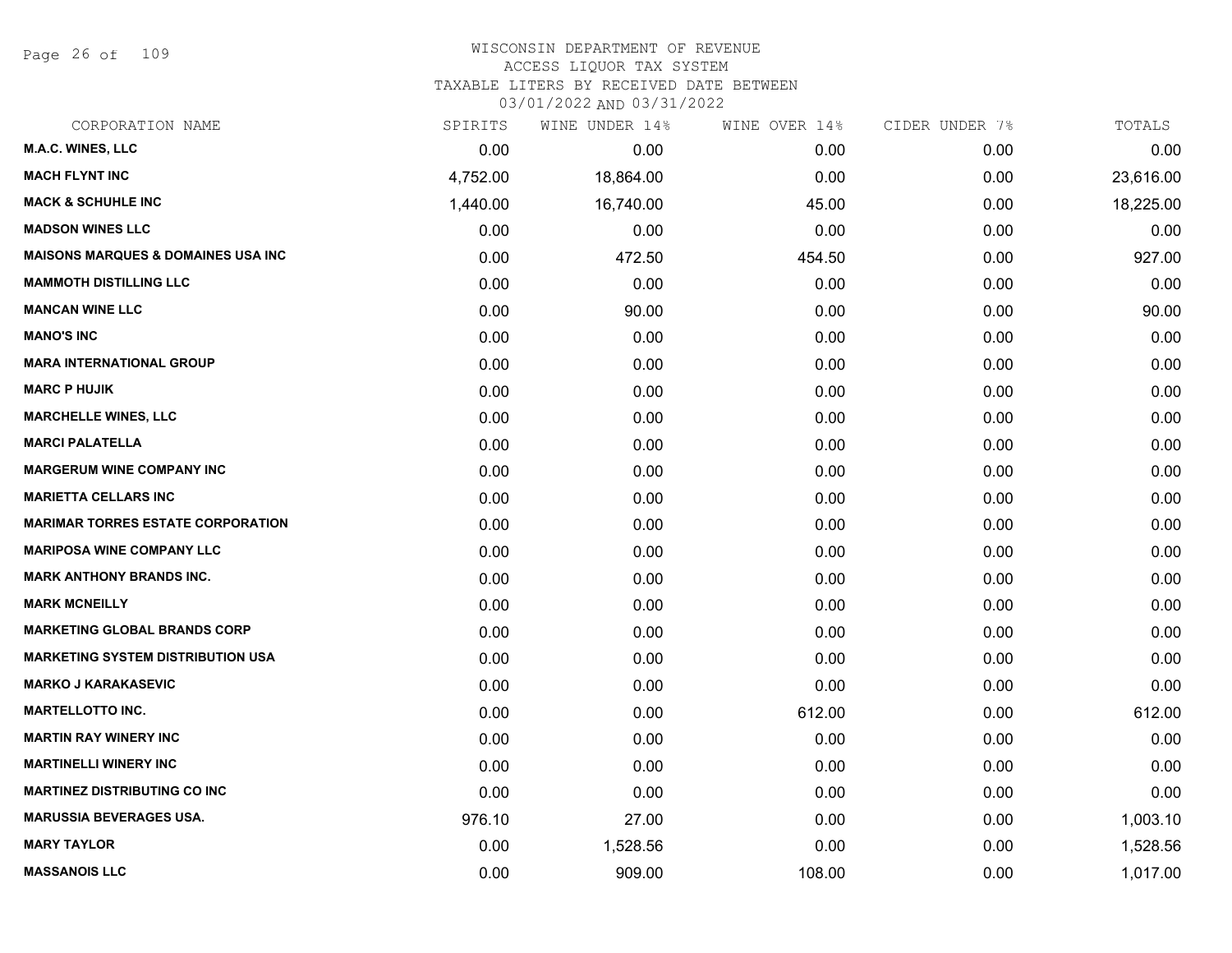| CORPORATION NAME                        | SPIRITS   | WINE UNDER 14% | WINE OVER 14% | CIDER UNDER 7% | TOTALS    |
|-----------------------------------------|-----------|----------------|---------------|----------------|-----------|
| <b>MAST-JAEGERMEISTER US INC</b>        | 27,712.50 | 0.00           | 0.00          | 0.00           | 27,712.50 |
| <b>MATCHVINO LLC</b>                    | 0.00      | 0.00           | 0.00          | 0.00           | 0.00      |
| <b>MATHY WINERY LLC</b>                 | 0.00      | 0.00           | 0.00          | 0.00           | 0.00      |
| <b>MATRICK HOLDINGS CORPORATION</b>     | 0.00      | 252.00         | 0.00          | 0.00           | 252.00    |
| <b>MATT PREIS</b>                       | 0.00      | 0.00           | 0.00          | 0.00           | 0.00      |
| <b>MATTHEW C VILLARD</b>                | 0.00      | 0.00           | 0.00          | 0.00           | 0.00      |
| <b>MATTHEW RORICK WINES INC</b>         | 0.00      | 504.00         | 0.00          | 0.00           | 504.00    |
| <b>MATTHIASSON FAMILY VINEYARDS LLC</b> | 0.00      | 267.75         | 0.00          | 0.00           | 267.75    |
| <b>MAURITSON FAMILY WINERY</b>          | 0.00      | 0.00           | 0.00          | 0.00           | 0.00      |
| <b>MAYACAMAS VINEYARDS INC</b>          | 0.00      | 0.00           | 0.00          | 0.00           | 0.00      |
| <b>MAYNARD JAMES KEENAN</b>             | 0.00      | 0.00           | 0.00          | 0.00           | 0.00      |
| <b>MC CORMICK DISTILLING CO INC</b>     | 12,480.00 | 0.00           | 0.00          | 0.00           | 12,480.00 |
| <b>MCBRIDE SISTERS COLLECTIONS INC</b>  | 0.00      | 1,881.00       | 0.00          | 0.00           | 1,881.00  |
| <b>MCKAHN FAMILY CELLARS, LLC</b>       | 0.00      | 0.00           | 0.00          | 0.00           | 0.00      |
| <b>MCKENZIE'S BEVERAGES INC</b>         | 0.00      | 0.00           | 0.00          | 0.00           | 0.00      |
| <b>MCNAB RIDGE WINERY LLC</b>           | 0.00      | 0.00           | 0.00          | 0.00           | 0.00      |
| <b>MEDCO ATLANTIC INC</b>               | 0.00      | 0.00           | 0.00          | 0.00           | 0.00      |
| <b>MEIERS WINE CELLARS INC</b>          | 0.00      | 0.00           | 63.00         | 0.00           | 63.00     |
| <b>MENDOCINO WINE GROUP LLC</b>         | 0.00      | 126.00         | 252.00        | 0.00           | 378.00    |
| <b>MERCER WINE ESTATES LLC</b>          | 0.00      | 0.00           | 0.00          | 0.00           | 0.00      |
| <b>MERCHANT DU VIN CORPORATION</b>      | 0.00      | 0.00           | 0.00          | 275.96         | 275.96    |
| <b>METAMORPHOSIS WINES LLC</b>          | 0.00      | 0.00           | 0.00          | 0.00           | 0.00      |
| <b>METEOR VINEYARD LLC</b>              | 0.00      | 0.00           | 0.00          | 0.00           | 0.00      |
| <b>METIER LLC</b>                       | 0.00      | 0.00           | 0.00          | 0.00           | 0.00      |
| <b>METTLER WINES LLC</b>                | 0.00      | 0.00           | 0.00          | 0.00           | 0.00      |
| <b>MEV CORPORATION</b>                  | 0.00      | 189.00         | 0.00          | 0.00           | 189.00    |
| <b>MEXCOR INC</b>                       | 0.00      | 0.00           | 0.00          | 0.00           | 0.00      |
| <b>MEYER CELLARS LLC</b>                | 0.00      | 0.00           | 0.00          | 0.00           | 0.00      |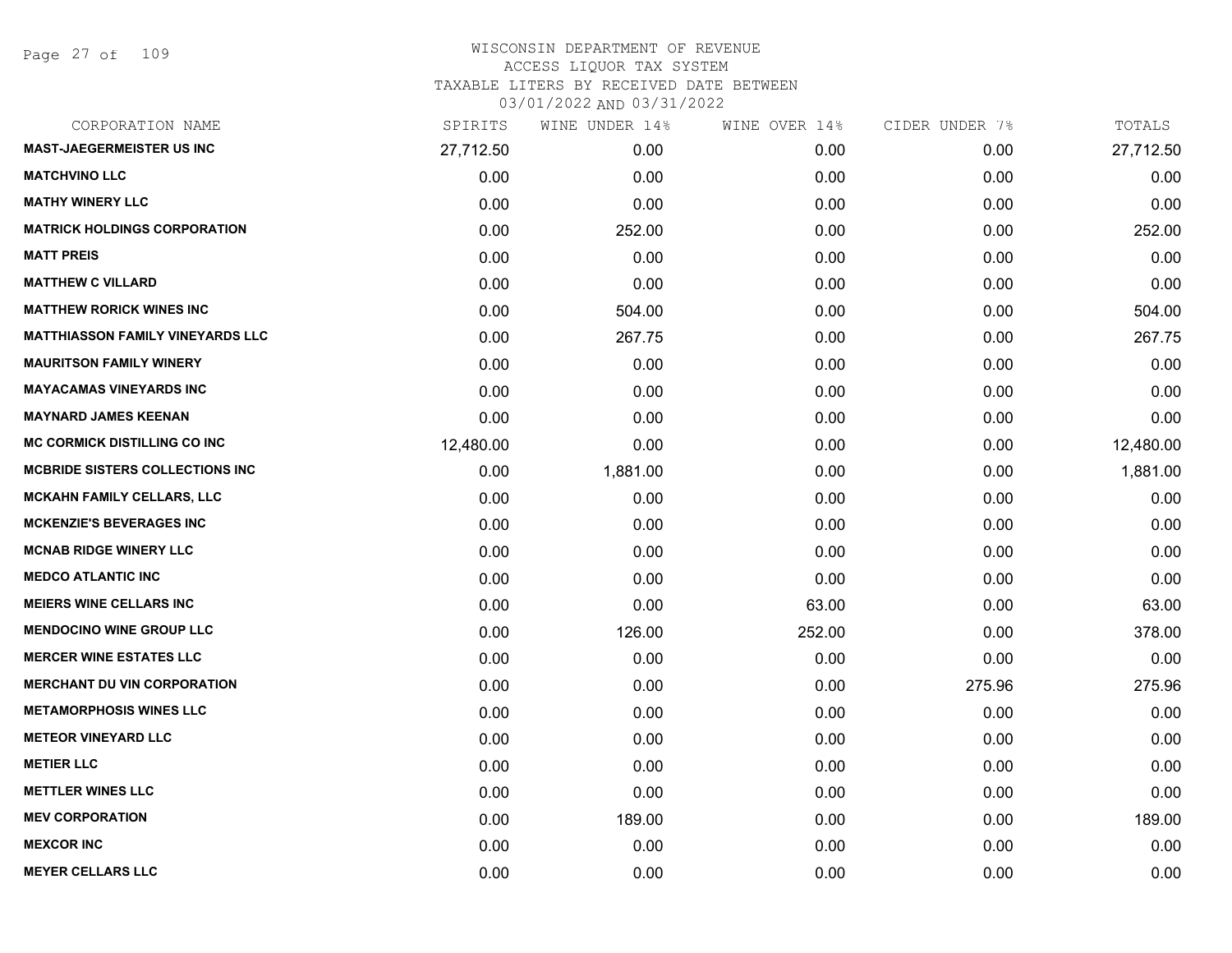Page 28 of 109

# WISCONSIN DEPARTMENT OF REVENUE

## ACCESS LIQUOR TAX SYSTEM

TAXABLE LITERS BY RECEIVED DATE BETWEEN

| CORPORATION NAME                                  | SPIRITS   | WINE UNDER 14% | WINE OVER 14% | CIDER UNDER 7% | TOTALS    |
|---------------------------------------------------|-----------|----------------|---------------|----------------|-----------|
| <b>MHW LTD</b>                                    | 34,081.49 | 5,638.50       | 1,641.00      | 0.00           | 41,360.99 |
| <b>MICHAEL BELLO</b>                              | 0.00      | 0.00           | 3.00          | 0.00           | 3.00      |
| <b>MICHAEL HOUGH</b>                              | 0.00      | 4,140.00       | 0.00          | 0.00           | 4,140.00  |
| <b>MICHAEL KUSH</b>                               | 0.00      | 0.00           | 0.00          | 0.00           | 0.00      |
| <b>MICHAEL SKURNIK WINES INC</b>                  | 0.00      | 1,188.00       | 0.00          | 0.00           | 1,188.00  |
| <b>MICHEAL DASHE</b>                              | 0.00      | 0.00           | 0.00          | 0.00           | 0.00      |
| <b>MIDDLE WEST SPIRITS</b>                        | 0.00      | 0.00           | 0.00          | 0.00           | 0.00      |
| <b>MIDNIGHT CELLARS INC</b>                       | 0.00      | 0.00           | 0.00          | 0.00           | 0.00      |
| <b>MID-OAK DISTILLERY INC</b>                     | 0.00      | 0.00           | 0.00          | 0.00           | 0.00      |
| <b>MIGNANELLI WINERY LLC</b>                      | 0.00      | 0.00           | 0.00          | 0.00           | 0.00      |
| <b>MILBRANDT FAMILY WINES LLC</b>                 | 0.00      | 504.00         | 0.00          | 0.00           | 504.00    |
| MILK AND HONEY, LLC                               | 0.00      | 0.00           | 0.00          | 0.00           | 0.00      |
| MILLER FAMILY WINE COMPANY LLC                    | 0.00      | 1,044.00       | 292.00        | 0.00           | 1,336.00  |
| <b>MILLER SQUARED INC</b>                         | 0.00      | 0.00           | 0.00          | 0.00           | 0.00      |
| <b>MILTONS DISTRIBUTING CO INC</b>                | 18.00     | 1,464.00       | 162.00        | 0.00           | 1,644.00  |
| <b>MINER FAMILY WINERY LLC</b>                    | 0.00      | 0.00           | 198.00        | 0.00           | 198.00    |
| <b>MINNESOTAS FINEST FERMENTED PRODUCTS</b>       | 0.00      | 0.00           | 0.00          | 0.00           | 0.00      |
| <b>MIONETTO USA INC</b>                           | 0.00      | 715.38         | 0.00          | 0.00           | 715.38    |
| <b>MIRACLE IMPORTING AND DISTRIBUTION LLC</b>     | 0.00      | 252.00         | 0.00          | 0.00           | 252.00    |
| <b>MIRAMONT ESTATE VINEYARDS &amp; WINERY INC</b> | 0.00      | 0.00           | 522.00        | 0.00           | 522.00    |
| <b>MIRASOL WINE LLC</b>                           | 0.00      | 0.00           | 0.00          | 0.00           | 0.00      |
| <b>MIROSLAV IVANOV TCHOLAKOV</b>                  | 0.00      | 0.00           | 252.00        | 0.00           | 252.00    |
| <b>MISA IMPORTS INC</b>                           | 40,125.00 | 28,044.00      | 7,503.00      | 0.00           | 75,672.00 |
| <b>MISSISSIPPI RIVER DISTILLING COMPANY</b>       | 0.00      | 0.00           | 0.00          | 0.00           | 0.00      |
| <b>MISTARR WINE IMPORTERS</b>                     | 0.00      | 0.00           | 0.00          | 0.00           | 0.00      |
| <b>MODERN DEVELOPMENT COMPANY</b>                 | 0.00      | 0.00           | 0.00          | 0.00           | 0.00      |
| <b>MODERN SPIRITS LLC</b>                         | 0.00      | 0.00           | 0.00          | 0.00           | 0.00      |
| <b>MOET HENNESSY USA, INC.</b>                    | 38,187.00 | 3,555.00       | 180.00        | 8,797.50       | 50,719.50 |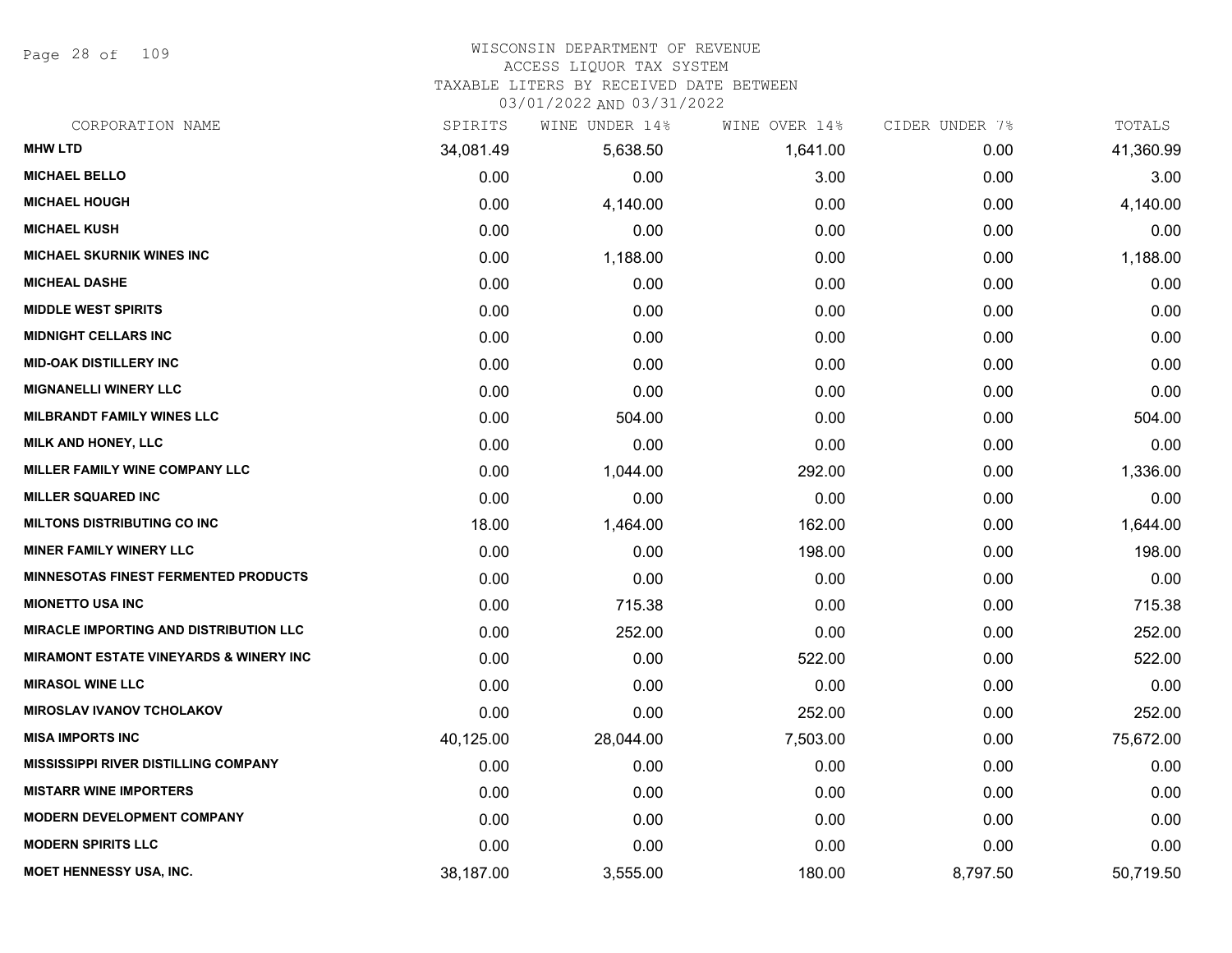| CORPORATION NAME                                                                   | SPIRITS     | WINE UNDER 14% | WINE OVER 14% | CIDER UNDER 7% | TOTALS      |
|------------------------------------------------------------------------------------|-------------|----------------|---------------|----------------|-------------|
| <b>MOLINA ENTERPRISES, INC.</b>                                                    | 0.00        | 0.00           | 0.00          | 0.00           | 0.00        |
| <b>MOLLYDOOKER INTERNATIONAL LLC</b>                                               | 0.00        | 0.00           | 504.00        | 0.00           | 504.00      |
| <b>MOLLY'S WINERY INC</b>                                                          | 0.00        | 0.00           | 0.00          | 0.00           | 0.00        |
| <b>MOLSON COORS BEVERAGE COMPANY USA LLC</b>                                       | $-6,098.39$ | 387.53         | 0.00          | 0.00           | $-5,710.86$ |
| <b>MONICA NOGUES</b>                                                               | 0.00        | 0.00           | 0.00          | 0.00           | 0.00        |
| <b>MONIKA ELLING</b>                                                               | 0.00        | 0.00           | 0.00          | 0.00           | 0.00        |
| <b>MONSIEUR TOUTON SELECTION LTD / ORIGIN USA</b>                                  | 0.00        | 0.00           | 0.00          | 0.00           | 0.00        |
| <b>MONTCALM WINE IMPORTERS LTD</b>                                                 | 0.00        | 0.00           | 0.00          | 0.00           | 0.00        |
| <b>MONTE CRISTO BLOCK IV LLC</b>                                                   | 0.00        | 0.00           | 0.00          | 0.00           | 0.00        |
| <b>MONTEREY WINE COMPANY LLC</b>                                                   | 0.00        | 504.00         | 0.00          | 0.00           | 504.00      |
| <b>MONTICELLO CELLARS INC</b>                                                      | 0.00        | 0.00           | 0.00          | 0.00           | 0.00        |
| <b>MOONLIGHT MEADERY LLC</b>                                                       | 0.00        | 0.00           | 0.00          | 0.00           | 0.00        |
| <b>MORE THAN GRAPES, LLC</b>                                                       | 0.00        | 770.13         | 31.50         | 0.00           | 801.63      |
| <b>MORGAN WINERY INC</b>                                                           | 0.00        | 126.00         | 0.00          | 0.00           | 126.00      |
| <b>MOUNT VEEDER FARMS LLC</b>                                                      | 0.00        | 0.00           | 0.00          | 0.00           | 0.00        |
| <b>MOUNTAIN VIEW VINTNERS LLC</b>                                                  | 0.00        | 0.00           | 0.00          | 0.00           | 0.00        |
| <b>MPL BRANDS NV INC</b>                                                           | 3,168.00    | 28,371.73      | 0.00          | 0.00           | 31,539.73   |
| <b>MR WINE</b>                                                                     | 0.00        | 0.00           | 0.00          | 0.00           | 0.00        |
| <b>MS WALKER INC</b>                                                               | 4,572.00    | 0.00           | 0.00          | 0.00           | 4,572.00    |
| <b>MS WINES, LLC</b>                                                               | 0.00        | 0.00           | 0.00          | 0.00           | 0.00        |
| MUTUAL WHOLESALE LIQUOR INC                                                        | 0.00        | 0.00           | 0.00          | 0.00           | 0.00        |
| <b>NAPA VALLEY SPECIALTY WINES INC</b>                                             | 0.00        | 2,709.00       | 1,125.00      | 0.00           | 3,834.00    |
| <b>NATIONAL CONSUMER CREDIT GUARANTEE</b><br><b>ASSOCIATION OF CONNECTICUT INC</b> | 0.00        | 0.00           | 0.00          | 0.00           | 0.00        |
| NATURAL MYSTIC, INC.                                                               | 0.00        | 0.00           | 0.00          | 0.00           | 0.00        |
| <b>NATURAL SELECTIONS 357 LLC</b>                                                  | 0.00        | 0.00           | 0.00          | 0.00           | 0.00        |
| <b>NATUREL WEST CORP</b>                                                           | 0.00        | 0.00           | 0.00          | 0.00           | 0.00        |
| <b>NBI ACQUISITION LLC</b>                                                         | 0.00        | 597.00         | 407.25        | 0.00           | 1,004.25    |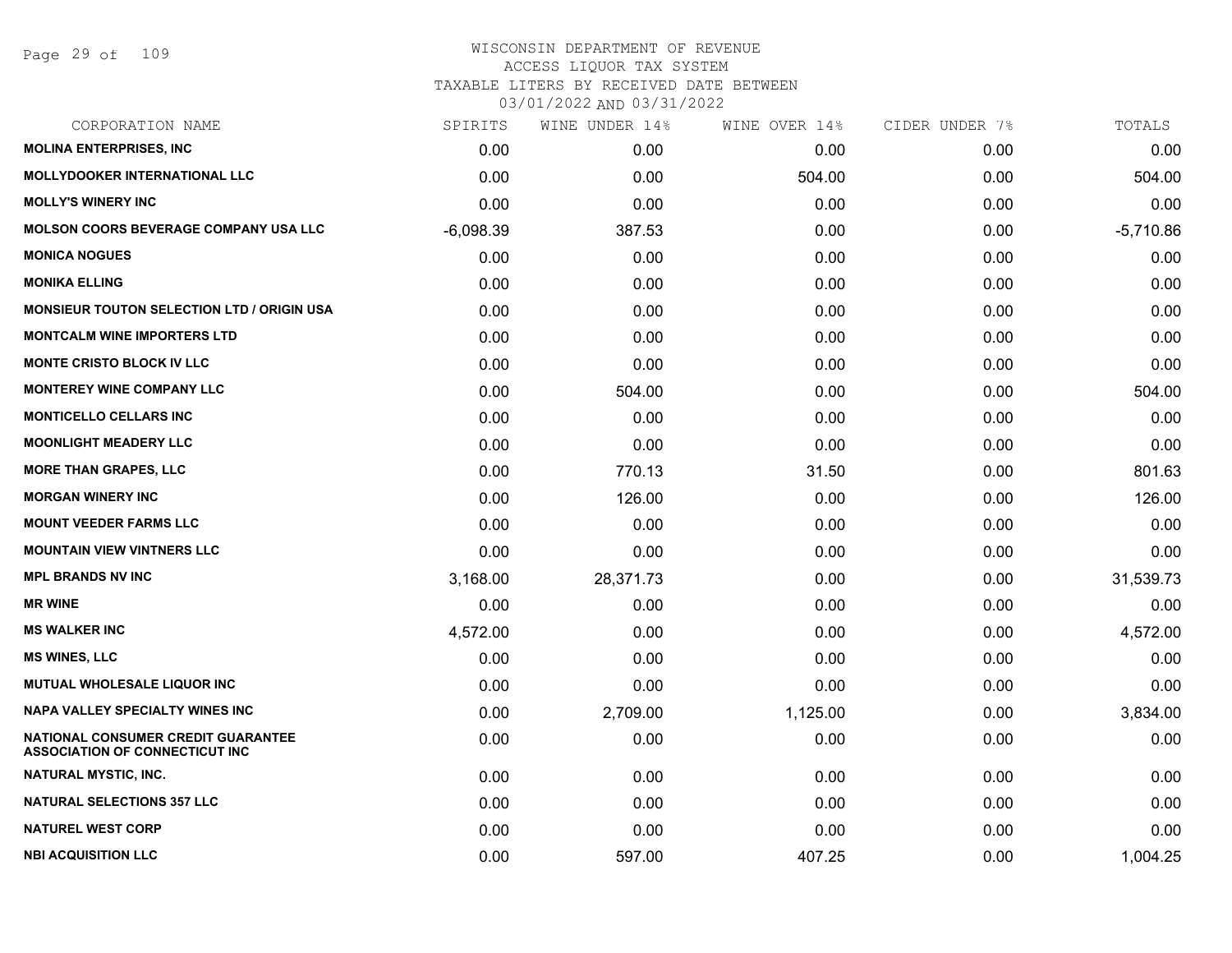Page 30 of 109

## WISCONSIN DEPARTMENT OF REVENUE

#### ACCESS LIQUOR TAX SYSTEM

TAXABLE LITERS BY RECEIVED DATE BETWEEN

| CORPORATION NAME                      | SPIRITS   | WINE UNDER 14% | WINE OVER 14% | CIDER UNDER 7% | TOTALS    |
|---------------------------------------|-----------|----------------|---------------|----------------|-----------|
| <b>NDC SYSTEMS LP</b>                 | 2,955.00  | 35,956.50      | 4,224.00      | 0.00           | 43,135.50 |
| <b>NESTOR IMPORTS INC</b>             | 0.00      | 0.00           | 0.00          | 0.00           | 0.00      |
| <b>NEVADA DISTILLING CO LLC</b>       | 0.00      | 0.00           | 0.00          | 0.00           | 0.00      |
| <b>NEW HOLLAND BREWING CO LLC</b>     | 0.00      | 0.00           | 0.00          | 0.00           | 0.00      |
| <b>NEW MEXICO WINERIES INC</b>        | 0.00      | 3,447.00       | 0.00          | 0.00           | 3,447.00  |
| <b>NEW PARROTT &amp; CO</b>           | 0.00      | 3,984.00       | 0.00          | 0.00           | 3,984.00  |
| <b>NEW RIFF DISTILLING, LLC</b>       | 0.00      | 0.00           | 0.00          | 0.00           | 0.00      |
| <b>NEW VAVIN INC</b>                  | 0.00      | 0.00           | 0.00          | 0.00           | 0.00      |
| <b>NEW VINELAND LLC</b>               | 0.00      | 0.00           | 0.00          | 0.00           | 0.00      |
| <b>NEW YORK MUTUAL TRADING CO INC</b> | 0.00      | 0.00           | 241.92        | 0.00           | 241.92    |
| <b>NEXT BEVERAGE COMPANY</b>          | 0.00      | 0.00           | 0.00          | 0.00           | 0.00      |
| <b>NEXUS BRANDS LLC</b>               | 0.00      | 504.00         | 0.00          | 0.00           | 504.00    |
| NIEBAUM-COPPOLA ESTATE WINERY LP      | 0.00      | 0.00           | 4.50          | 0.00           | 4.50      |
| <b>NINER WINE ESTATES LLC</b>         | 0.00      | 0.00           | 0.00          | 0.00           | 0.00      |
| <b>NLV TEQUILA BOTTLING LLC</b>       | 0.00      | 0.00           | 0.00          | 0.00           | 0.00      |
| <b>NOCA BEVERAGES, INC.</b>           | 0.00      | 0.00           | 0.00          | 0.00           | 0.00      |
| <b>NOLET SPIRITS USA INC</b>          | 0.00      | 0.00           | 0.00          | 0.00           | 0.00      |
| <b>NORMAN LEE WILLIAMS</b>            | 0.00      | 0.00           | 0.00          | 0.00           | 0.00      |
| <b>NORTH SHORE DISTILLERY LLC</b>     | 0.00      | 0.00           | 0.00          | 0.00           | 0.00      |
| <b>NORTHERN EMPIRE LLC</b>            | 0.00      | 0.00           | 0.00          | 0.00           | 0.00      |
| <b>NOVA WINES, INC.</b>               | 0.00      | 0.00           | 0.00          | 0.00           | 0.00      |
| <b>NV AWG LTD</b>                     | 0.00      | 0.00           | 18.00         | 0.00           | 18.00     |
| OAK RIDGE WINERY LLC                  | 0.00      | 2,142.00       | 819.00        | 0.00           | 2,961.00  |
| <b>OLD BRIDGE CELLARS</b>             | 0.00      | 364.50         | 63.00         | 0.00           | 427.50    |
| <b>OLD DOMINICK DISTILLERY LLC</b>    | 0.00      | 0.00           | 0.00          | 0.00           | 0.00      |
| <b>OLD ELK HOLDINGS LLC</b>           | 0.00      | 0.00           | 0.00          | 0.00           | 0.00      |
| <b>OLD SALEM SPIRITS INC</b>          | 0.00      | 0.00           | 0.00          | 0.00           | 0.00      |
| OLE SMOKY DISTILLERY LLC              | 32,592.49 | 0.00           | 0.00          | 0.00           | 32,592.49 |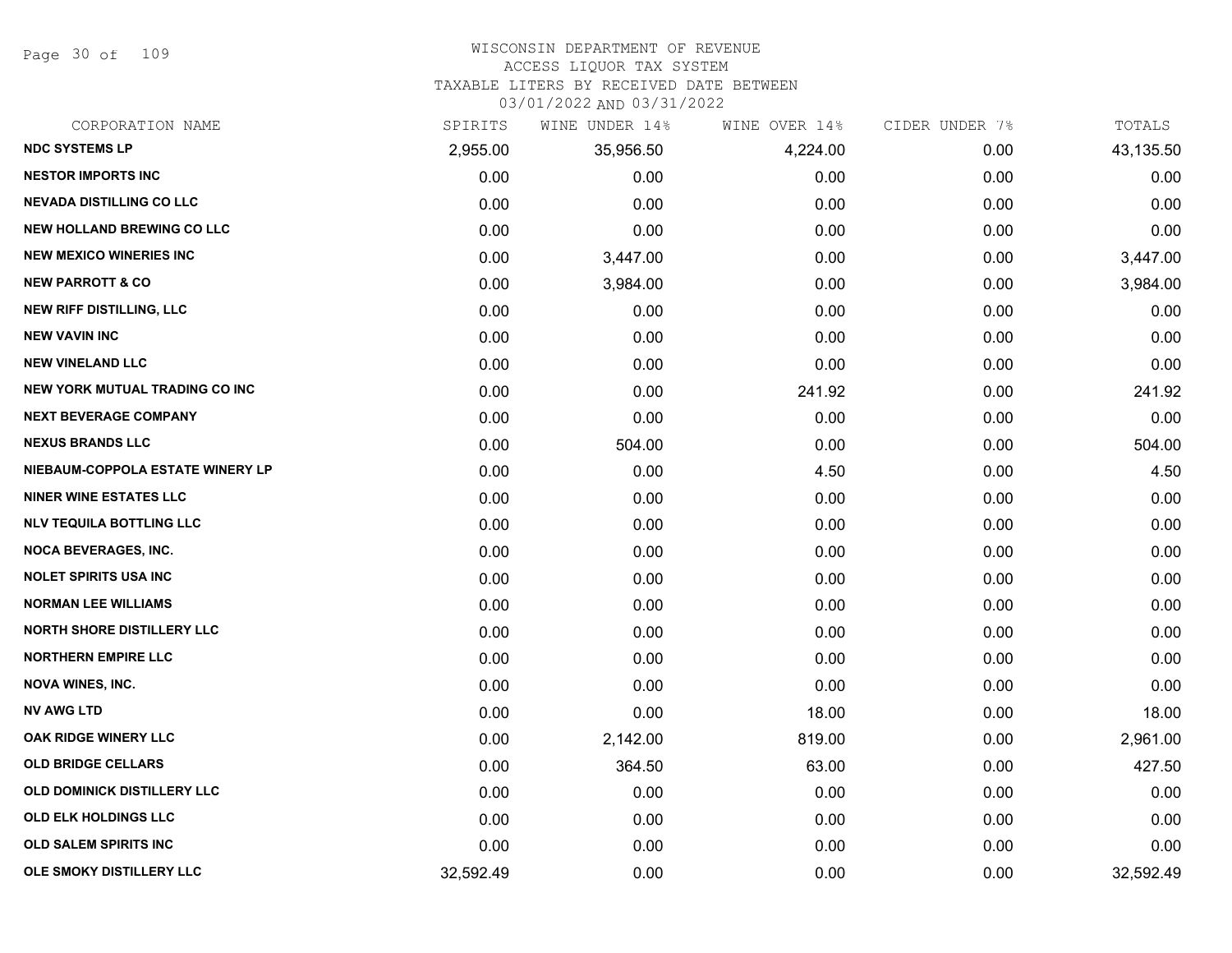Page 31 of 109

#### WISCONSIN DEPARTMENT OF REVENUE ACCESS LIQUOR TAX SYSTEM

TAXABLE LITERS BY RECEIVED DATE BETWEEN

| CORPORATION NAME                       | SPIRITS   | WINE UNDER 14% | WINE OVER 14% | CIDER UNDER 7% | TOTALS    |
|----------------------------------------|-----------|----------------|---------------|----------------|-----------|
| <b>OLIVER WINE COMPANY INC</b>         | 0.00      | 28,332.00      | 0.00          | 0.00           | 28,332.00 |
| ONE TRUE VINE LLC                      | 0.00      | 0.00           | 0.00          | 0.00           | 0.00      |
| <b>ONE87 WINE AND COCKTAILS, LLC</b>   | 0.00      | 0.00           | 0.00          | 0.00           | 0.00      |
| O'NEILL BEVERAGES CO LLC               | 0.00      | 6,543.00       | 9,054.00      | 0.00           | 15,597.00 |
| <b>OPAL WEST WINES, LLC</b>            | 0.00      | 0.00           | 252.00        | 0.00           | 252.00    |
| <b>OPICI IMPORT COMPANY</b>            | 0.00      | 936.00         | 0.00          | 0.00           | 936.00    |
| <b>OPOLO WINES LP</b>                  | 0.00      | 0.00           | 0.00          | 0.00           | 0.00      |
| <b>OPUS ONE WINERY LLC</b>             | 0.00      | 45.00          | 0.00          | 0.00           | 45.00     |
| ORCA PROPERTIES LLC                    | 0.00      | 0.00           | 0.00          | 0.00           | 0.00      |
| <b>OREGON BREWING COMPANY INC</b>      | 255.51    | 0.00           | 0.00          | 0.00           | 255.51    |
| ORVINO IMPORTS & DISTRIBUTING INC      | 0.00      | 0.00           | 0.00          | 0.00           | 0.00      |
| <b>O'SHAUGHNESSY DEL OSO LLC</b>       | 0.00      | 0.00           | 0.00          | 0.00           | 0.00      |
| <b>OVUM WINES LLC</b>                  | 0.00      | 823.50         | 0.00          | 0.00           | 823.50    |
| <b>PABST HOLDINGS LLC</b>              | 0.00      | 0.00           | 0.00          | 0.00           | 0.00      |
| PACIFIC EDGE MARKETING GROUP INC       | 163.50    | 0.00           | 0.00          | 0.00           | 163.50    |
| PACIFIC INTERNATIONAL LIQUOR INC       | 0.00      | 0.00           | 0.00          | 0.00           | 0.00      |
| <b>PACIFIC WINE &amp; SPIRITS, LLC</b> | 0.00      | 0.00           | 0.00          | 0.00           | 0.00      |
| PALI WINE COMPANY LP                   | 0.00      | 0.00           | 40.00         | 0.00           | 40.00     |
| PALM BAY INTERNATIONAL INC             | 1,327.50  | 6,839.63       | 1,003.50      | 0.00           | 9,170.63  |
| <b>PALMATEER CONSULTING LLC</b>        | 0.00      | 0.00           | 0.00          | 0.00           | 0.00      |
| <b>PAMELA FRYE</b>                     | 0.00      | 0.00           | 0.00          | 0.00           | 0.00      |
| <b>PAMELA M MAHLE</b>                  | 0.00      | 126.00         | 0.00          | 0.00           | 126.00    |
| <b>PAMPA BEVERAGES LLC</b>             | 0.00      | 2,891.06       | 0.00          | 0.00           | 2,891.06  |
| PANTHER CREEK CELLARS LLC              | 0.00      | 0.00           | 0.00          | 0.00           | 0.00      |
| PARK STREET IMPORTS LLC                | 15,654.04 | 17,053.06      | 2,466.03      | 0.00           | 35,173.13 |
| <b>PARK WINE COMPANY INC</b>           | 0.00      | 0.00           | 126.00        | 0.00           | 126.00    |
| <b>PARKER STATION INC</b>              | 0.00      | 126.00         | 535.50        | 0.00           | 661.50    |
| PASEK CELLARS WINERY INC               | 0.00      | 0.00           | 0.00          | 0.00           | 0.00      |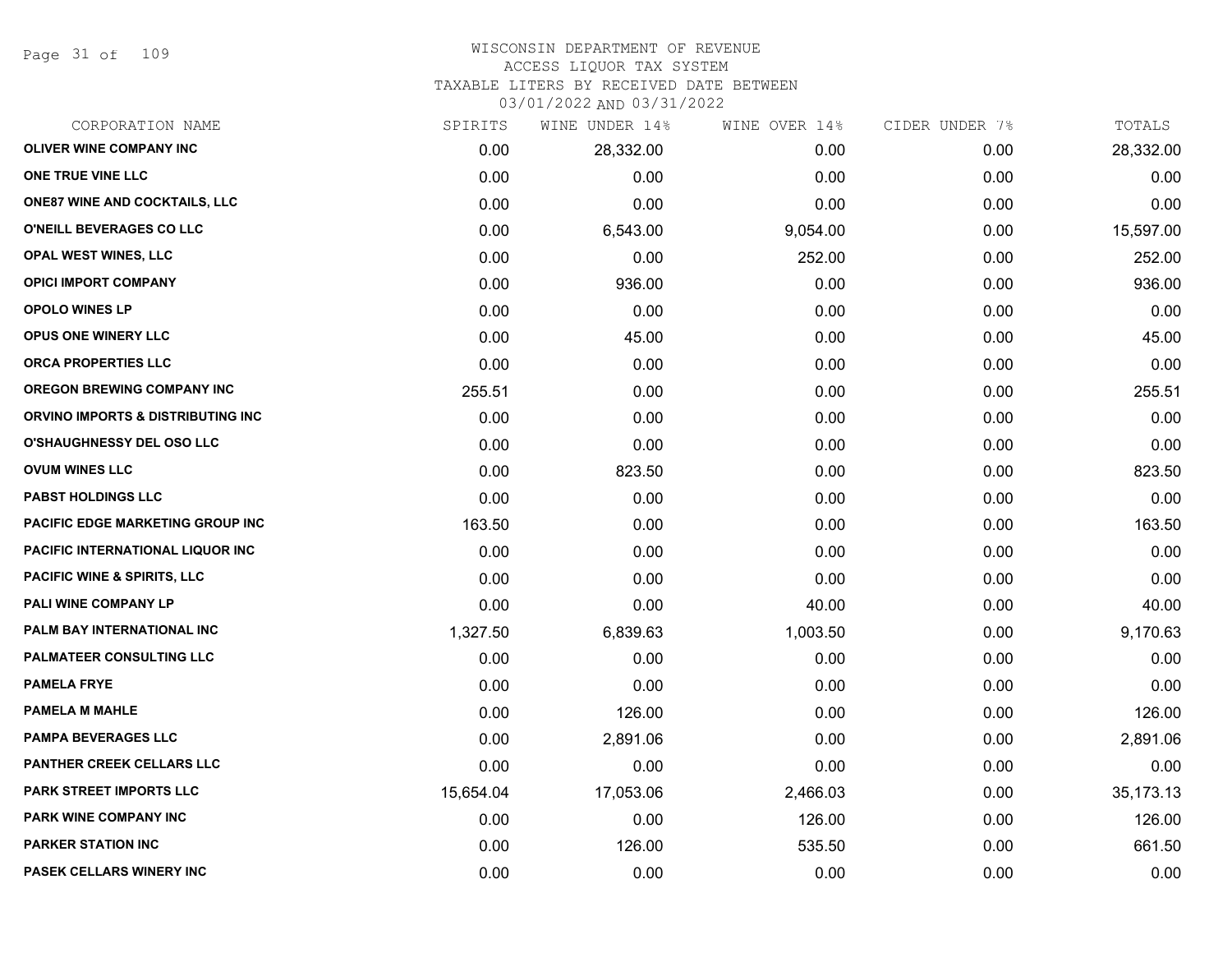Page 32 of 109

| CORPORATION NAME                     | SPIRITS    | WINE UNDER 14% | WINE OVER 14% | CIDER UNDER 7% | TOTALS     |
|--------------------------------------|------------|----------------|---------------|----------------|------------|
| <b>PAT WINES LLC</b>                 | 0.00       | 0.00           | 0.00          | 0.00           | 0.00       |
| <b>PATERNO IMPORTS LTD</b>           | 762.00     | 6,258.00       | 702.00        | 0.00           | 7,722.00   |
| <b>PATRICIO C MATA</b>               | 0.00       | 20.00          | 54.00         | 0.00           | 74.00      |
| <b>PATRICK D HOFFMAN</b>             | 0.00       | 0.00           | 0.00          | 0.00           | 0.00       |
| <b>PATRICK J BURNS SR</b>            | 0.00       | 0.00           | 0.00          | 0.00           | 0.00       |
| <b>PATRICK T CAPPIELLO</b>           | 0.00       | 0.00           | 0.00          | 0.00           | 0.00       |
| <b>PAUL HOBBS IMPORTS INC</b>        | 0.00       | 0.00           | 0.00          | 0.00           | 0.00       |
| PAUL HOBBS WINERY LP                 | 0.00       | 0.00           | 0.00          | 0.00           | 0.00       |
| PEACHY CANYON WINERY                 | 0.00       | 0.00           | 0.00          | 0.00           | 0.00       |
| PEIRANO ESTATE WINERY INC.           | 0.00       | 0.00           | 0.00          | 0.00           | 0.00       |
| PEJU FAMILY OPERATING PARTNERSHIP LP | 0.00       | 0.00           | 0.00          | 0.00           | 0.00       |
| PELTER BEVERAGE GROUP, LLC           | 0.00       | 0.00           | 0.00          | 0.00           | 0.00       |
| PENELOPE BOURBON LLC                 | 0.00       | 0.00           | 0.00          | 0.00           | 0.00       |
| PENROSE HILL, LIMITED                | 0.00       | 0.00           | 0.00          | 0.00           | 0.00       |
| PEPPER BRIDGE WINERY LLC             | 0.00       | 0.00           | 0.00          | 0.00           | 0.00       |
| PERCY SELECTIONS LLC                 | 0.00       | 0.00           | 0.00          | 0.00           | 0.00       |
| PERISTYLE, LLC                       | 0.00       | 0.00           | 0.00          | 0.00           | 0.00       |
| PERNOD RICARD USA LLC                | 151,388.96 | 909.00         | 270.00        | 0.00           | 152,567.96 |
| PETER H CONNOR                       | 0.00       | 0.00           | 0.00          | 0.00           | 0.00       |
| <b>PETER ROSBACK</b>                 | 0.00       | 252.00         | 0.00          | 0.00           | 252.00     |
| PETERSON WINERY LLC                  | 0.00       | 0.00           | 0.00          | 0.00           | 0.00       |
| PETIT HAMEAU LLC                     | 0.00       | 0.00           | 0.00          | 0.00           | 0.00       |
| PHASE 2 CELLARS LLC                  | 0.00       | 0.00           | 0.00          | 0.00           | 0.00       |
| <b>PHILIP LAROCCA</b>                | 0.00       | 0.00           | 0.00          | 0.00           | 0.00       |
| PHILIP TOGNI VINEYARD LP             | 0.00       | 0.00           | 0.00          | 0.00           | 0.00       |
| <b>PHILLIP MANSOUR</b>               | 0.00       | 0.00           | 0.00          | 0.00           | 0.00       |
| <b>PHILLIP STEINSCHREIBER</b>        | 0.00       | 0.00           | 0.00          | 0.00           | 0.00       |
| PHILLIPS FARMS LLC                   | 0.00       | 256.50         | 6,487.50      | 0.00           | 6,744.00   |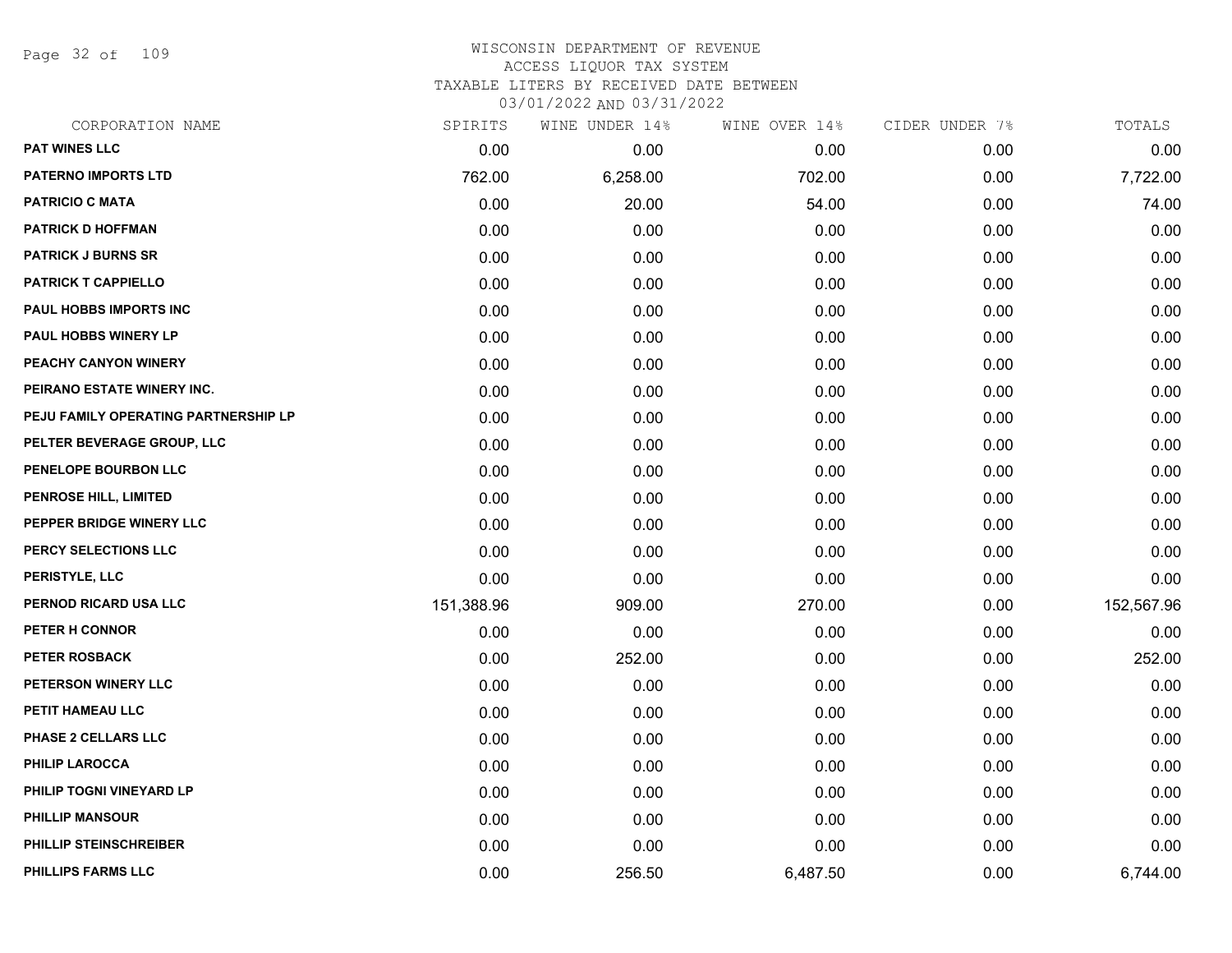Page 33 of 109

| CORPORATION NAME                                         | SPIRITS    | WINE UNDER 14% | WINE OVER 14% | CIDER UNDER 7% | TOTALS     |
|----------------------------------------------------------|------------|----------------|---------------|----------------|------------|
| PHUSION PROJECTS LLC                                     | 0.00       | 0.00           | 0.00          | 0.00           | 0.00       |
| PIEDMONT DISTILLERS INC                                  | 686.25     | 0.00           | 0.00          | 0.00           | 686.25     |
| PINA CELLARS LP                                          | 0.00       | 0.00           | 0.00          | 0.00           | 0.00       |
| PINE RIDGE WINERY LLC                                    | 0.00       | 2,439.00       | 693.00        | 0.00           | 3,132.00   |
| <b>PLANET WINE, INC</b>                                  | 0.00       | 0.00           | 0.00          | 0.00           | 0.00       |
| PLATA WINE PARTNERS LLC                                  | 0.00       | 0.00           | 0.00          | 0.00           | 0.00       |
| PLUME RIDGE IRREVOCABLE TRUST                            | 0.00       | 0.00           | 0.00          | 0.00           | 0.00       |
| POMAR JUNCTION CELLARS, LLC                              | 0.00       | 0.00           | 0.00          | 0.00           | 0.00       |
| <b>POPCORN DESIGN LLC</b>                                | 0.00       | 0.00           | 0.00          | 0.00           | 0.00       |
| PORT WASHINGTON IMPORTS LLC                              | 0.00       | 0.00           | 0.00          | 0.00           | 0.00       |
| PORTOVINO LLC                                            | 0.00       | 0.00           | 0.00          | 0.00           | 0.00       |
| <b>POUR MANAGEMENT LLC</b>                               | 0.00       | 0.00           | 0.00          | 0.00           | 0.00       |
| <b>PRAGER WINERY &amp; PORT WORKS, INC.</b>              | 0.00       | 0.00           | 0.00          | 0.00           | 0.00       |
| <b>PRECEPT BRANDS LLC</b>                                | 0.00       | 23,596.56      | 7,848.00      | 0.00           | 31,444.56  |
| <b>PRECISION BRAND COLLECTION WINE &amp; SPIRITS LLC</b> | 0.00       | 0.00           | 0.00          | 0.00           | 0.00       |
| PREMIER WINE GROUP, LLC                                  | 0.00       | 252.00         | 765.00        | 0.00           | 1,017.00   |
| PREMIER WINE GROUP, LLC                                  | 0.00       | 0.00           | 0.00          | 0.00           | 0.00       |
| PREMIERE DISTILLERY LLC                                  | 0.00       | 0.00           | 0.00          | 0.00           | 0.00       |
| PREMIUM BEVERAGES LLC                                    | 0.00       | 0.00           | 0.00          | 0.00           | 0.00       |
| PREMIUM PORT WINES INC                                   | 0.00       | 0.00           | 85.50         | 0.00           | 85.50      |
| PRESQU'ILE WINERY                                        | 0.00       | 378.00         | 0.00          | 0.00           | 378.00     |
| PRESTIGE IMPORTS LLC                                     | 261.00     | 0.00           | 0.00          | 0.00           | 261.00     |
| <b>PRESTIGE WINE IMPORTS CORP</b>                        | 0.00       | 732.00         | 0.00          | 0.00           | 732.00     |
| PRICHARDS DISTILLERY INC                                 | 356.00     | 0.00           | 0.00          | 0.00           | 356.00     |
| PRIDE MOUNTAIN VINEYARDS LLC                             | 0.00       | 0.00           | 0.00          | 0.00           | 0.00       |
| PROLETARIAT WINE COMPANY, LLC                            | 0.00       | 0.00           | 0.00          | 0.00           | 0.00       |
| <b>PRO-LIQUITECH LLC</b>                                 | 0.00       | 0.00           | 0.00          | 0.00           | 0.00       |
| <b>PROXIMO SPIRITS INC</b>                               | 213,941.24 | 0.00           | 0.00          | 0.00           | 213,941.24 |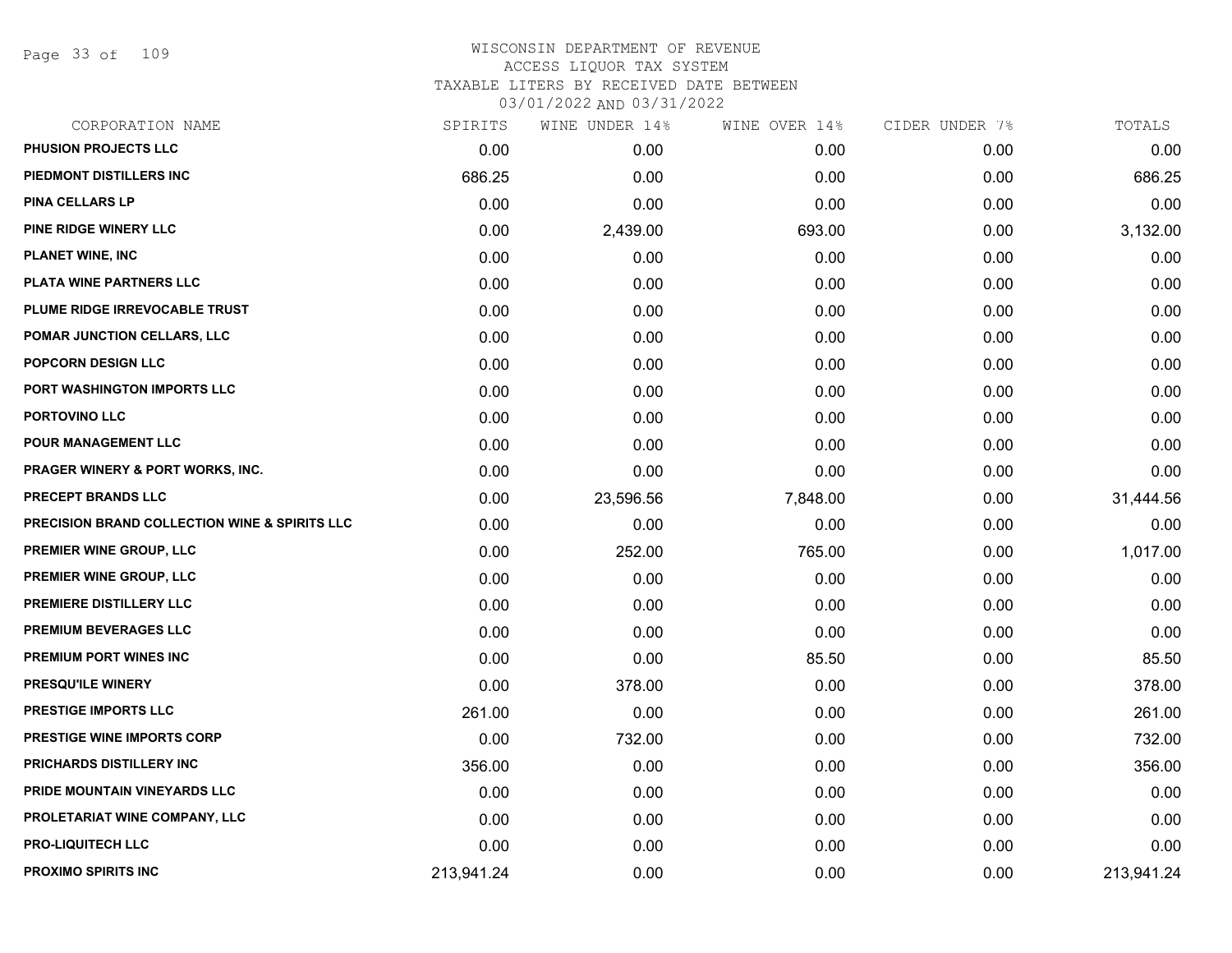Page 34 of 109

### WISCONSIN DEPARTMENT OF REVENUE ACCESS LIQUOR TAX SYSTEM TAXABLE LITERS BY RECEIVED DATE BETWEEN

| CORPORATION NAME                     | SPIRITS  | WINE UNDER 14% | WINE OVER 14% | CIDER UNDER 7% | TOTALS   |
|--------------------------------------|----------|----------------|---------------|----------------|----------|
| PUENTE-INTERNACIONAL INC             | 0.00     | 0.00           | 0.00          | 0.00           | 0.00     |
| PURPLE WINE COMPANY LLC              | 0.00     | 2,511.00       | 0.00          | 0.00           | 2,511.00 |
| <b>QUADY SOUTH WINERY LLC</b>        | 0.00     | 0.00           | 0.00          | 0.00           | 0.00     |
| QUE ONDA BEVERAGE, INC.              | 0.00     | 0.00           | 0.00          | 0.00           | 0.00     |
| QUILCEDA CREEK VINTNERS INC          | 0.00     | 0.00           | 0.00          | 0.00           | 0.00     |
| <b>QUINTESSENTIAL LLC</b>            | 0.00     | 1,422.00       | 783.00        | 0.00           | 2,205.00 |
| <b>R &amp; G SCHATZ FARMS INC</b>    | 0.00     | 252.04         | 326.00        | 0.00           | 578.04   |
| <b>R &amp; M BRANDS INC</b>          | 2,164.50 | 0.00           | 0.00          | 0.00           | 2,164.50 |
| <b>RH KEENAN CO</b>                  | 0.00     | 0.00           | 0.00          | 0.00           | 0.00     |
| R. KEITH HAZELBAKER VENTURES, INC.   | 0.00     | 0.00           | 0.00          | 0.00           | 0.00     |
| R.F. BEVERAGE, LLC                   | 0.00     | 0.00           | 0.00          | 0.00           | 0.00     |
| R.S. LIPMAN COMPANY, LLC             | 0.00     | 0.00           | 0.00          | 0.00           | 0.00     |
| <b>RACINE WINE CO LLC</b>            | 0.00     | 189.00         | 0.00          | 0.00           | 189.00   |
| <b>RADIO-COTEAU WINE CELLARS LLC</b> | 0.00     | 0.00           | 0.00          | 0.00           | 0.00     |
| <b>RAMEY WINE CELLARS INC</b>        | 0.00     | 252.00         | 76.50         | 0.00           | 328.50   |
| <b>RANCH HAND LLC</b>                | 0.00     | 0.00           | 0.00          | 0.00           | 0.00     |
| <b>RAYMOND SIGNORELLO</b>            | 0.00     | 0.00           | 0.00          | 0.00           | 0.00     |
| <b>RB WINE ASSOCIATES LLC</b>        | 0.00     | 0.00           | 0.00          | 0.00           | 0.00     |
| <b>RBZ VINEYARDS LLC</b>             | 0.00     | 0.00           | 0.00          | 0.00           | 0.00     |
| <b>RED CAR WINE COMPANY LLC</b>      | 0.00     | 0.00           | 0.00          | 0.00           | 0.00     |
| <b>RED NEWT CELLARS INC</b>          | 0.00     | 0.00           | 0.00          | 0.00           | 0.00     |
| <b>RED TAIL RIDGE INC</b>            | 0.00     | 495.00         | 0.00          | 0.00           | 495.00   |
| <b>REDEMPTION SPIRITS LLC</b>        | 1,786.50 | 864.00         | 0.00          | 0.00           | 2,650.50 |
| <b>REDWOOD SPIRITS INC</b>           | 0.00     | 0.00           | 0.00          | 0.00           | 0.00     |
| <b>REGAL WINE IMPORTS INC</b>        | 0.00     | 0.00           | 0.00          | 0.00           | 0.00     |
| <b>REMY COINTREAU AMERIQUE USA</b>   | 7,776.80 | 0.00           | 0.00          | 0.00           | 7,776.80 |
| <b>REN ACQUISITION INC</b>           | 0.00     | 0.00           | 0.08          | 0.00           | 0.08     |
| <b>RENT A BBQ</b>                    | 0.00     | 0.00           | 0.00          | 0.00           | 0.00     |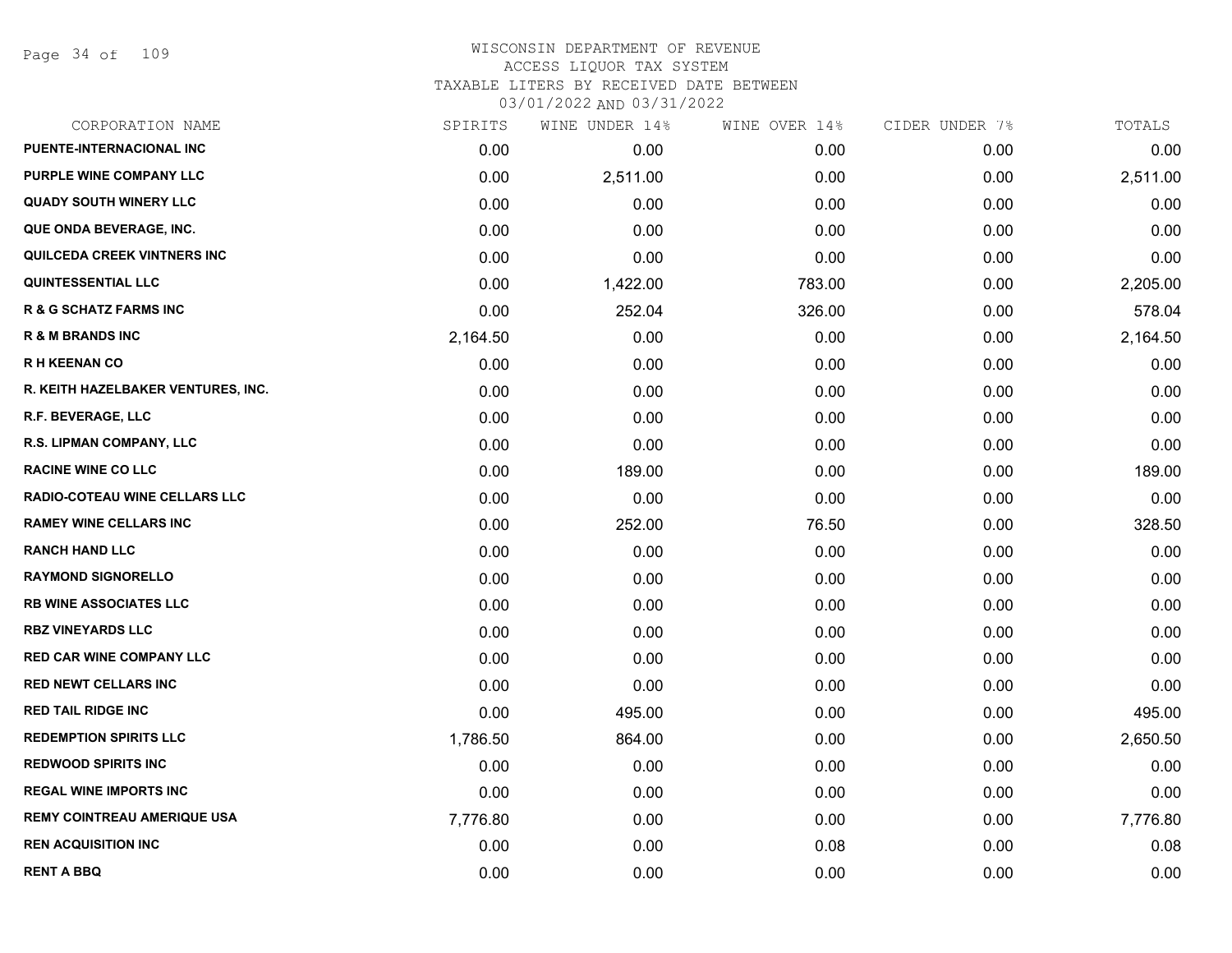Page 35 of 109

| CORPORATION NAME                                | SPIRITS  | WINE UNDER 14% | WINE OVER 14% | CIDER UNDER 7% | TOTALS   |
|-------------------------------------------------|----------|----------------|---------------|----------------|----------|
| <b>RESERVA WINES LLC</b>                        | 0.00     | 0.00           | 0.00          | 0.00           | 0.00     |
| <b>RESTLESS SPIRITS DISTILLING COMPANY LLC</b>  | 0.00     | 0.00           | 0.00          | 0.00           | 0.00     |
| <b>REVANA FAMILY PARTNERS LP</b>                | 0.00     | 0.00           | 0.00          | 0.00           | 0.00     |
| <b>REVELRY VINTNERS LLC</b>                     | 0.00     | 0.00           | 0.00          | 0.00           | 0.00     |
| <b>REYNOLDS CREATIVE PRODUCTS INC</b>           | 0.00     | 0.00           | 0.00          | 0.00           | 0.00     |
| <b>RGI BRANDS LLC</b>                           | 211.50   | 0.00           | 0.00          | 0.00           | 211.50   |
| <b>RHINEGEIST, LLC</b>                          | 0.00     | 0.00           | 0.00          | 255.52         | 255.52   |
| <b>RHYS VINEYARDS LLC</b>                       | 0.00     | 0.00           | 0.00          | 0.00           | 0.00     |
| <b>RIDGE VINEYARDS INC</b>                      | 0.00     | 0.00           | 252.00        | 0.00           | 252.00   |
| <b>RO SALES &amp; DISTRIBUTION SERVICES INC</b> | 0.00     | 0.00           | 0.00          | 0.00           | 0.00     |
| <b>RO SALES &amp; DISTRIBUTION SERVICES INC</b> | 0.00     | 1,833.00       | 659.25        | 0.00           | 2,492.25 |
| <b>ROBERT A CUTTER</b>                          | 0.00     | 342.00         | 0.00          | 0.00           | 342.00   |
| <b>ROBERT FOLEY LLC</b>                         | 0.00     | 0.00           | 0.00          | 0.00           | 0.00     |
| <b>ROBERT J GROSS</b>                           | 0.00     | 0.00           | 0.00          | 0.00           | 0.00     |
| <b>ROBERT L HUDSON</b>                          | 0.00     | 0.00           | 0.00          | 0.00           | 0.00     |
| ROBERT YOUNG ESTATE WINERY LLC                  | 0.00     | 0.00           | 0.00          | 0.00           | 0.00     |
| ROCKFILTER DISTILLERY LLC                       | 0.00     | 0.00           | 0.00          | 0.00           | 0.00     |
| <b>ROGER PENG</b>                               | 0.00     | 0.00           | 0.00          | 0.00           | 0.00     |
| <b>ROMBAUER VINEYARDS INC</b>                   | 0.00     | 0.00           | 2,646.00      | 0.00           | 2,646.00 |
| <b>RONALD FORNACA</b>                           | 1,350.00 | 0.00           | 0.00          | 0.00           | 1,350.00 |
| <b>RONALD J WICKER</b>                          | 0.00     | 0.00           | 0.00          | 0.00           | 0.00     |
| <b>RONALD T RUBIN</b>                           | 0.00     | 0.00           | 0.00          | 0.00           | 0.00     |
| <b>ROOTS RUN DEEP LLC</b>                       | 0.00     | 0.00           | 1,602.00      | 0.00           | 1,602.00 |
| <b>ROSE COCKTAILS LLC</b>                       | 0.00     | 0.00           | 0.00          | 0.00           | 0.00     |
| <b>ROSE IMPORTING &amp; DISTRIBUTING LLC</b>    | 0.00     | 0.00           | 0.00          | 0.00           | 0.00     |
| ROSENTHAL WINE MERCHANT NY LTD                  | 0.00     | 675.75         | 0.00          | 0.00           | 675.75   |
| <b>ROSS PANGERE</b>                             | 0.00     | 0.00           | 0.00          | 0.00           | 0.00     |
| <b>ROUND HILL CELLARS</b>                       | 0.00     | 315.00         | 441.00        | 0.00           | 756.00   |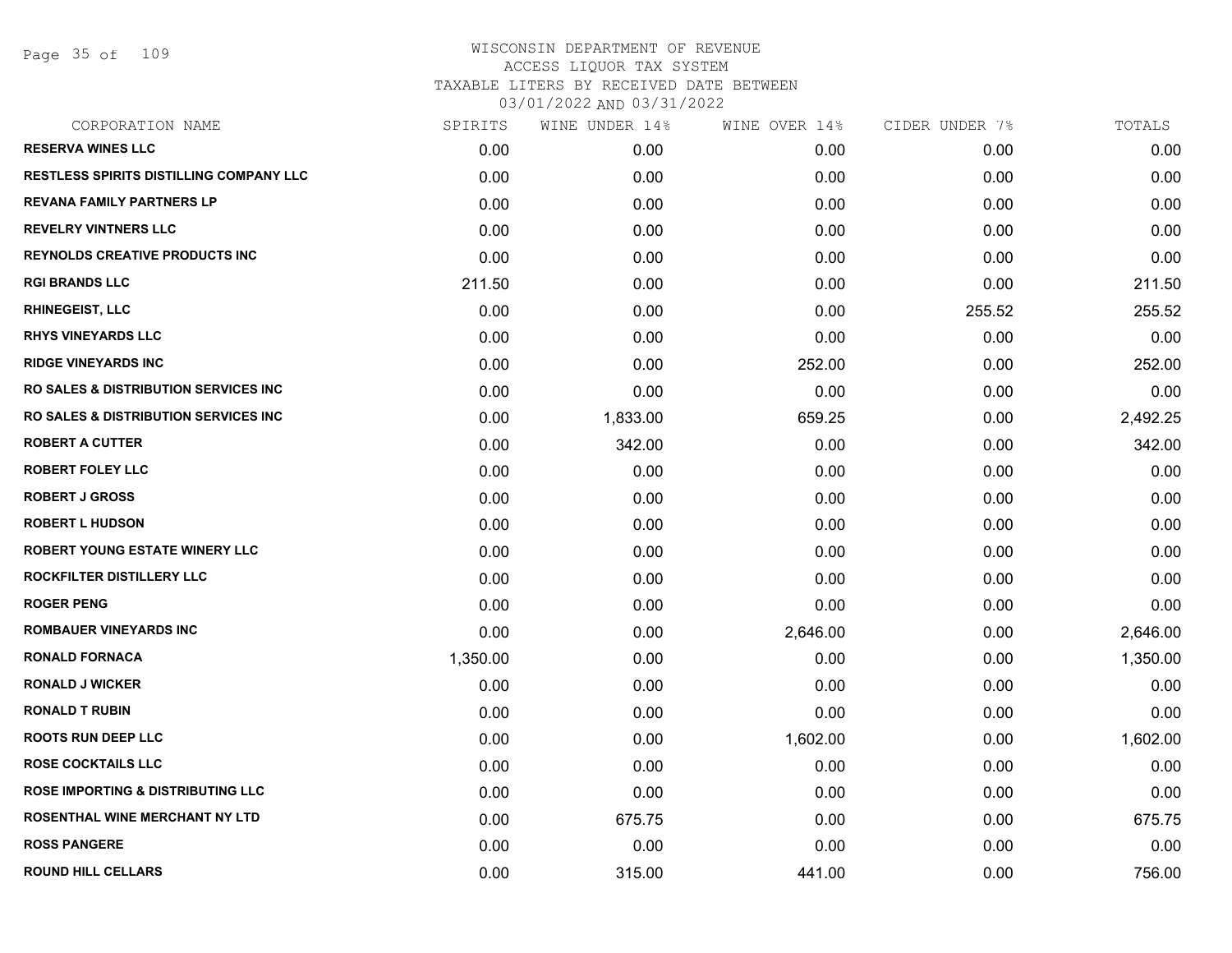Page 36 of 109

### WISCONSIN DEPARTMENT OF REVENUE ACCESS LIQUOR TAX SYSTEM TAXABLE LITERS BY RECEIVED DATE BETWEEN

| CORPORATION NAME                           | SPIRITS  | WINE UNDER 14% | WINE OVER 14% | CIDER UNDER 7% | TOTALS    |
|--------------------------------------------|----------|----------------|---------------|----------------|-----------|
| <b>ROUND POND ESTATE LLC</b>               | 0.00     | 126.00         | 22.50         | 0.00           | 148.50    |
| <b>ROY ESTATE WINES LLC</b>                | 0.00     | 0.00           | 0.00          | 0.00           | 0.00      |
| <b>ROYAL WINE CORPORATION</b>              | 216.00   | 5,269.50       | 135.00        | 0.00           | 5,620.50  |
| ROZA HILLS VINEYARDS LLC                   | 0.00     | 0.00           | 0.00          | 0.00           | 0.00      |
| <b>RTM IMPORTS, LLC</b>                    | 0.00     | 0.00           | 0.00          | 0.00           | 0.00      |
| <b>RTV WINERY LLC</b>                      | 0.00     | 0.00           | 0.00          | 0.00           | 0.00      |
| <b>RUE 38 LLC</b>                          | 0.00     | 0.00           | 0.00          | 0.00           | 0.00      |
| <b>RUSH CREEK DISTILLING, LLC</b>          | 247.50   | 0.00           | 0.00          | 0.00           | 247.50    |
| <b>RUSSIAN RIVER VINEYARDS, LLC</b>        | 0.00     | 0.00           | 0.00          | 0.00           | 0.00      |
| RUSSIAN STANDARD VODKA (USA) INC           | 0.00     | 0.00           | 0.00          | 0.00           | 0.00      |
| <b>RWG USA LLC</b>                         | 0.00     | 0.00           | 0.00          | 0.00           | 0.00      |
| <b>S &amp; R WINES LLC</b>                 | 0.00     | 0.00           | 0.00          | 0.00           | 0.00      |
| <b>SLJ GROUP INC</b>                       | 0.00     | 2,011.41       | 1,045.13      | 0.00           | 3,056.54  |
| <b>SAGAMORE WHISKEY LLC</b>                | 2.40     | 0.00           | 0.00          | 0.00           | 2.40      |
| <b>SAKEONE CORPORATION</b>                 | 0.00     | 0.00           | 57.60         | 0.00           | 57.60     |
| <b>SALOON SPIRITS LLC</b>                  | 450.00   | 0.00           | 0.00          | 0.00           | 450.00    |
| <b>SALVESTRIN WINE CO LLC</b>              | 0.00     | 0.00           | 0.00          | 0.00           | 0.00      |
| <b>SAMANTHA A LOWERY</b>                   | 0.00     | 0.00           | 0.00          | 0.00           | 0.00      |
| <b>SAMANTHA SHEEHAN IMPORTS</b>            | 0.00     | 0.00           | 0.00          | 0.00           | 0.00      |
| <b>SAMUEL P BAXTER</b>                     | 0.00     | 0.00           | 0.00          | 0.00           | 0.00      |
| <b>SAN ANTONIO WINERY INC</b>              | 0.00     | 45,138.64      | 0.00          | 0.00           | 45,138.64 |
| <b>SAN FRANCISCO WINE EXCHANGE INC</b>     | 0.00     | 0.00           | 0.00          | 0.00           | 0.00      |
| SAN GABRIEL VALLEY WAREHOUSE & STORAGE INC | 0.00     | 0.00           | 0.00          | 0.00           | 0.00      |
| <b>SAN JOAQUIN WINE COMPANY INC</b>        | 0.00     | 0.00           | 0.00          | 0.00           | 0.00      |
| SAN LUIS SPIRITS DISTILLING CO LLC         | 1,659.00 | 0.00           | 0.00          | 0.00           | 1,659.00  |
| <b>SANGLIER SELECTIONS LLC</b>             | 54.00    | 441.00         | 0.00          | 0.00           | 495.00    |
| <b>SANS LIEGE INC</b>                      | 0.00     | 0.00           | 0.00          | 0.00           | 0.00      |
| <b>SANS WINE &amp; SPIRITS CO</b>          | 0.00     | 0.00           | 0.00          | 0.00           | 0.00      |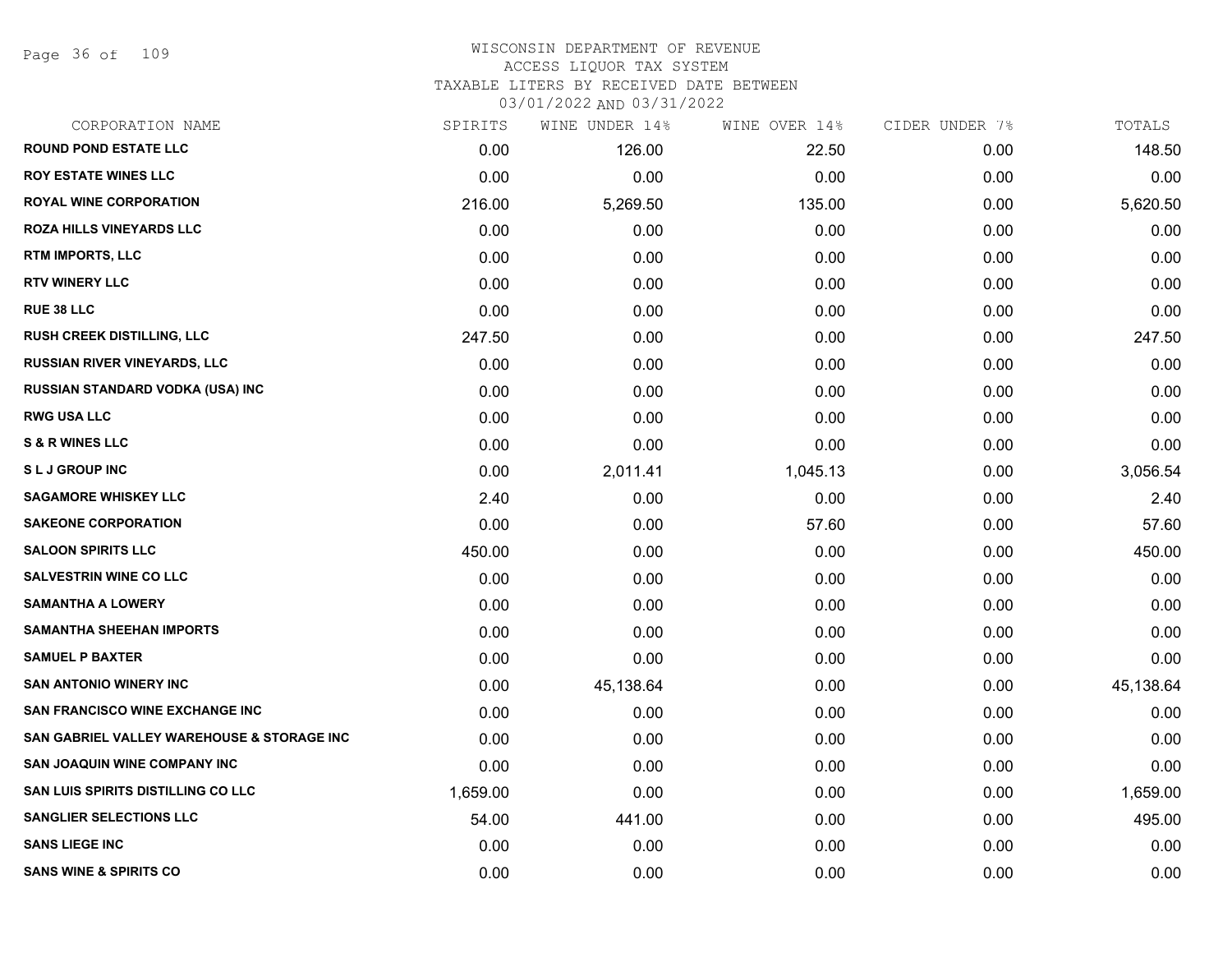Page 37 of 109

| CORPORATION NAME                            | SPIRITS    | WINE UNDER 14% | WINE OVER 14% | CIDER UNDER 7% | TOTALS     |
|---------------------------------------------|------------|----------------|---------------|----------------|------------|
| <b>SANS WINE CO. LLC</b>                    | 0.00       | 0.00           | 0.00          | 0.00           | 0.00       |
| <b>SANTA CROCE LLC</b>                      | 283.50     | 0.00           | 0.00          | 0.00           | 283.50     |
| <b>SANTA MARGHERITA USA INC</b>             | 0.00       | 702.00         | 31.50         | 0.00           | 733.50     |
| <b>SANTA RITA USA CORPORATION</b>           | 0.00       | 126.00         | 0.00          | 0.00           | 126.00     |
| <b>SARMENTO'S IMPORTS &amp; EXPORTS INC</b> | 0.00       | 0.00           | 0.00          | 0.00           | 0.00       |
| <b>SAVIAH ROSE WINERY LLC</b>               | 0.00       | 0.00           | 0.00          | 0.00           | 0.00       |
| <b>SAZERAC COMPANY INC</b>                  | 947,492.90 | 6,592.86       | 660.00        | 0.00           | 954,745.76 |
| <b>SBRAGIA FAMILY VINEYARDS LLC</b>         | 0.00       | 0.00           | 0.00          | 0.00           | 0.00       |
| <b>SCALE WINE GROUP, LLC</b>                | 0.00       | 0.00           | 0.00          | 0.00           | 0.00       |
| <b>SCENIC ROOT WINEGROWERS LLC</b>          | 0.00       | 0.00           | 0.00          | 0.00           | 0.00       |
| SCHAFER-REICHART SELECTIONS, INC.           | 0.00       | 0.00           | 0.00          | 0.00           | 0.00       |
| <b>SCHEID VINEYARDS CALIFORNIA INC</b>      | 0.00       | 16,261.50      | 346.50        | 0.00           | 16,608.00  |
| <b>SCHILLING CIDER LLC</b>                  | 0.00       | 0.00           | 0.00          | 0.00           | 0.00       |
| <b>SCHUG WINERY LLC</b>                     | 0.00       | 0.00           | 0.00          | 0.00           | 0.00       |
| <b>SCHWEIGER VINEYARDS INC</b>              | 0.00       | 0.00           | 0.00          | 0.00           | 0.00       |
| <b>SCOPERTA IMPORTING CO INC</b>            | 0.00       | 1,039.50       | 0.00          | 0.00           | 1,039.50   |
| <b>SEA SMOKE INC</b>                        | 0.00       | 0.00           | 0.00          | 0.00           | 0.00       |
| SEATTLE CIDER COMPANY LLC                   | 0.00       | 0.00           | 0.00          | 0.00           | 0.00       |
| <b>SEAVEY VINEYARD LP</b>                   | 0.00       | 0.00           | 0.00          | 0.00           | 0.00       |
| <b>SELECTIONATUREL, LLC</b>                 | 0.00       | 0.00           | 0.00          | 0.00           | 0.00       |
| SELECTIVE WINE ESTATES INC                  | 0.00       | 504.00         | 0.00          | 0.00           | 504.00     |
| <b>SERENDIPITY WINES LLC</b>                | 0.00       | 0.00           | 0.00          | 0.00           | 0.00       |
| <b>SERGEY CHISTOV</b>                       | 0.00       | 0.00           | 0.00          | 0.00           | 0.00       |
| <b>SERRALLES USA LLC</b>                    | 0.00       | 0.00           | 0.00          | 0.00           | 0.00       |
| <b>SHACKSBURY HOLDING</b>                   | 0.00       | 0.00           | 0.00          | 488.00         | 488.00     |
| <b>SHAFER VINEYARDS INC</b>                 | 0.00       | 0.00           | 0.00          | 0.00           | 0.00       |
| <b>SHAND MOJDEH ZAMANI</b>                  | 0.00       | 0.00           | 0.00          | 0.00           | 0.00       |
| <b>SHANNON RIDGE INC</b>                    | 0.00       | 189.00         | 153.00        | 0.00           | 342.00     |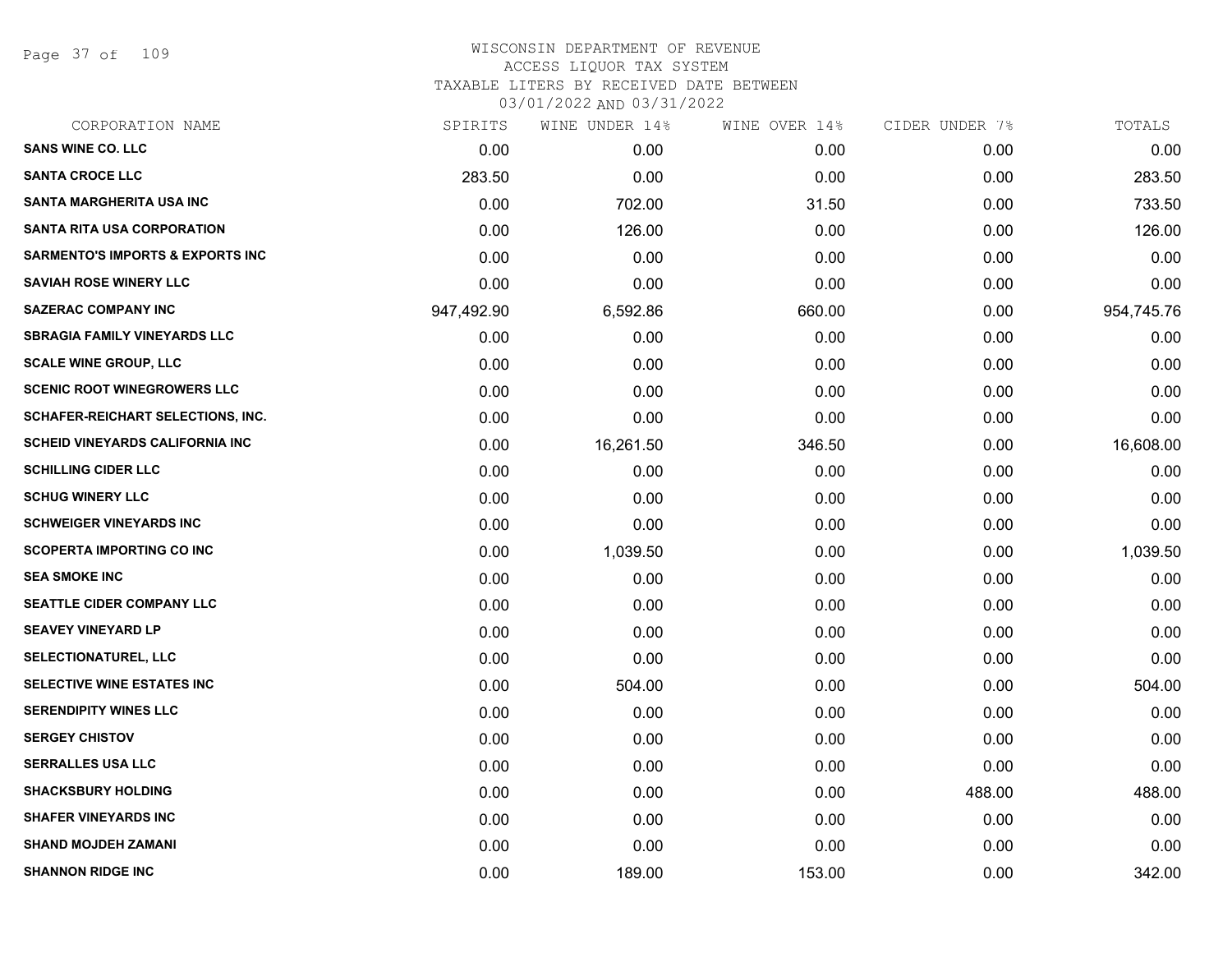#### WISCONSIN DEPARTMENT OF REVENUE ACCESS LIQUOR TAX SYSTEM

TAXABLE LITERS BY RECEIVED DATE BETWEEN

| CORPORATION NAME                      | SPIRITS  | WINE UNDER 14% | WINE OVER 14% | CIDER UNDER 7% | TOTALS    |
|---------------------------------------|----------|----------------|---------------|----------------|-----------|
| <b>SHAW-ROSS HOLDING CO LLC</b>       | 2,168.04 | 6,954.96       | 2,441.24      | 0.00           | 11,564.24 |
| SHEA WINE CELLARS LLC                 | 0.00     | 0.00           | 0.00          | 0.00           | 0.00      |
| SHEEP BLACK WINE US INC               | 0.00     | 0.00           | 0.00          | 0.00           | 0.00      |
| <b>SHELTON-MACKENZIE WINE COMPANY</b> | 0.00     | 63.00          | 504.00        | 0.00           | 567.00    |
| <b>SHORTS BREWING COMPANY</b>         | 0.00     | 0.00           | 0.00          | 0.00           | 0.00      |
| SIERRA NEVADA BREWING COMPANY         | 0.00     | 0.00           | 0.00          | 0.00           | 0.00      |
| SILVER OAK WINE CELLARS LLC           | 0.00     | 81.00          | 315.00        | 0.00           | 396.00    |
| <b>SILVER TRIDENT WINERY LLC</b>      | 0.00     | 0.00           | 0.00          | 0.00           | 0.00      |
| SINGLE BARREL SPIRITS U.S. LLC        | 0.00     | 0.00           | 0.00          | 0.00           | 0.00      |
| <b>SINSKEY VINEYARDS INC</b>          | 0.00     | 0.00           | 0.00          | 0.00           | 0.00      |
| <b>SKINNER VINEYARDS LLC</b>          | 0.00     | 0.00           | 0.00          | 0.00           | 0.00      |
| <b>SKINNER-DAVENA LLC</b>             | 0.00     | 0.00           | 0.00          | 0.00           | 0.00      |
| <b>SKYLARK WINE COMPANY</b>           | 0.00     | 0.00           | 0.00          | 0.00           | 0.00      |
| <b>SLIM CHILLERS INC</b>              | 0.00     | 0.00           | 0.00          | 0.00           | 0.00      |
| <b>SLO DOWN WINES LLC</b>             | 0.00     | 0.00           | 0.00          | 0.00           | 0.00      |
| <b>SLURP LLC</b>                      | 0.00     | 0.00           | 0.00          | 0.00           | 0.00      |
| <b>SMALL VINES WINES INC</b>          | 0.00     | 0.00           | 0.00          | 0.00           | 0.00      |
| <b>SMT ACQUISITIONS LLC</b>           | 0.00     | 2,361.50       | 260.00        | 0.00           | 2,621.50  |
| <b>SOCIAL ENJOYMENTS LLC</b>          | 0.00     | 0.00           | 0.00          | 0.00           | 0.00      |
| SOGEVINUS FINE WINES USA INC          | 0.00     | 0.00           | 0.00          | 0.00           | 0.00      |
| <b>SOKOL BLOSSER LTD</b>              | 0.00     | 2,407.50       | 0.00          | 0.00           | 2,407.50  |
| <b>SOLBERG DISTILLING LLC</b>         | 0.00     | 0.00           | 0.00          | 0.00           | 0.00      |
| <b>SOLENA CELLARS LLC</b>             | 0.00     | 0.00           | 0.00          | 0.00           | 0.00      |
| SOMERSTON WINE COMPANY, LLC           | 0.00     | 0.00           | 0.00          | 0.00           | 0.00      |
| SOUL FLOWER WINE CO.                  | 0.00     | 0.00           | 126.00        | 0.00           | 126.00    |
| <b>SOUTH BAY WINE GROUP LLC</b>       | 0.00     | 1,863.00       | 9,324.00      | 0.00           | 11,187.00 |
| SOUTHERN ESTATES INVESTMENTS, LLC     | 405.00   | 0.00           | 0.00          | 0.00           | 405.00    |
| <b>SOUTHERN STARZ INC</b>             | 0.00     | 819.00         | 1,575.00      | 0.00           | 2,394.00  |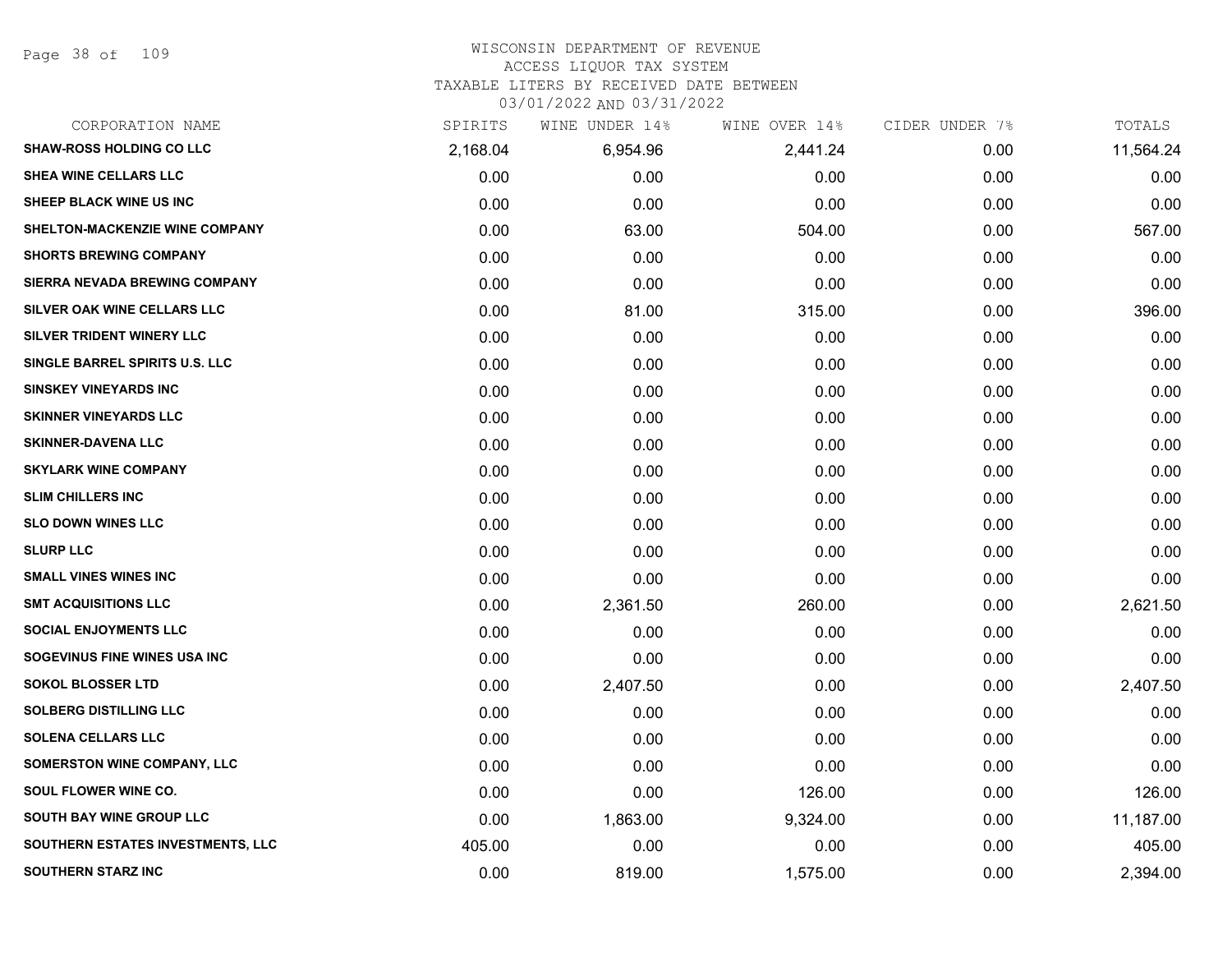Page 39 of 109

# WISCONSIN DEPARTMENT OF REVENUE ACCESS LIQUOR TAX SYSTEM TAXABLE LITERS BY RECEIVED DATE BETWEEN

| CORPORATION NAME                             | SPIRITS   | WINE UNDER 14% | WINE OVER 14% | CIDER UNDER 7% | TOTALS    |
|----------------------------------------------|-----------|----------------|---------------|----------------|-----------|
| SOUTHERN WINE GROUP LLC                      | 0.00      | 0.00           | 0.00          | 0.00           | 0.00      |
| <b>SOUTHWEST SPIRITS &amp; WINE LLC</b>      | 0.00      | 0.00           | 0.00          | 0.00           | 0.00      |
| <b>SOVEREIGN BRANDS LLC</b>                  | 540.00    | 15,803.83      | 0.00          | 0.00           | 16,343.83 |
| <b>SPANN VINEYARDS INC</b>                   | 0.00      | 0.00           | 0.00          | 0.00           | 0.00      |
| <b>SPARKLING OREGON LLC</b>                  | 0.00      | 0.00           | 0.00          | 0.00           | 0.00      |
| <b>SPEAKEASY SPIRITS LLC</b>                 | 45.17     | 0.00           | 0.00          | 0.00           | 45.17     |
| <b>SPENCER HOOPES</b>                        | 0.00      | 0.00           | 0.00          | 0.00           | 0.00      |
| <b>SPIRITS OF TENNESSEE, LLC</b>             | 17,617.50 | 0.00           | 0.00          | 0.00           | 17,617.50 |
| <b>SPLINTER GROUP NAPA LLC</b>               | 0.00      | 0.00           | 0.00          | 0.00           | 0.00      |
| <b>SPOTTSWOODE WINERY INC</b>                | 0.00      | 0.00           | 0.00          | 0.00           | 0.00      |
| <b>SPRING MOUNTAIN VINEYARD INC</b>          | 0.00      | 0.00           | 0.00          | 0.00           | 0.00      |
| <b>SQZ BEVS LLC</b>                          | 0.00      | 0.00           | 0.00          | 0.00           | 0.00      |
| <b>ST GEORGE SPIRITS INC</b>                 | 1,276.20  | 0.00           | 0.00          | 0.00           | 1,276.20  |
| <b>ST HELENA ESTATE LLC</b>                  | 0.00      | 0.00           | 0.00          | 0.00           | 0.00      |
| <b>ST INNOCENT LTD</b>                       | 0.00      | 0.00           | 0.00          | 0.00           | 0.00      |
| <b>ST JAMES WINERY INC</b>                   | 0.00      | 0.00           | 0.00          | 0.00           | 0.00      |
| ST JULIAN WINE COMPANY INC                   | 0.00      | 2,520.00       | 0.00          | 0.00           | 2,520.00  |
| ST KILLIAN IMPORTING CO INC                  | 121.50    | 0.00           | 0.00          | 0.00           | 121.50    |
| <b>ST SUPERY INC</b>                         | 0.00      | 0.00           | 0.00          | 0.00           | 0.00      |
| <b>STAGLIN FAMILY VINEYARD LLC</b>           | 0.00      | 0.00           | 0.00          | 0.00           | 0.00      |
| STANLEY STAWSKI DIST CO INC                  | 0.00      | 0.00           | 0.00          | 0.00           | 0.00      |
| STE. MICHELLE WINE ESTATES LTD.              | 0.00      | 64,738.50      | 14,539.50     | 0.00           | 79,278.00 |
| <b>STEFFENS FAMILY WINES LLC</b>             | 0.00      | 0.00           | 0.00          | 0.00           | 0.00      |
| <b>STELLAR IMPORTING COMPANY LLC</b>         | 0.00      | 387.00         | 0.00          | 0.00           | 387.00    |
| <b>STEM CIDERS LLC</b>                       | 0.00      | 0.00           | 0.00          | 2,548.79       | 2,548.79  |
| <b>STEPHAN VINEYARD INC</b>                  | 0.00      | 0.00           | 0.00          | 0.00           | 0.00      |
| <b>STEVEN EDMUNDS &amp; CORNELIA ST JOHN</b> | 0.00      | 189.00         | 0.00          | 0.00           | 189.00    |
| <b>STEWART CELLARS, LLC</b>                  | 0.00      | 0.00           | 0.00          | 0.00           | 0.00      |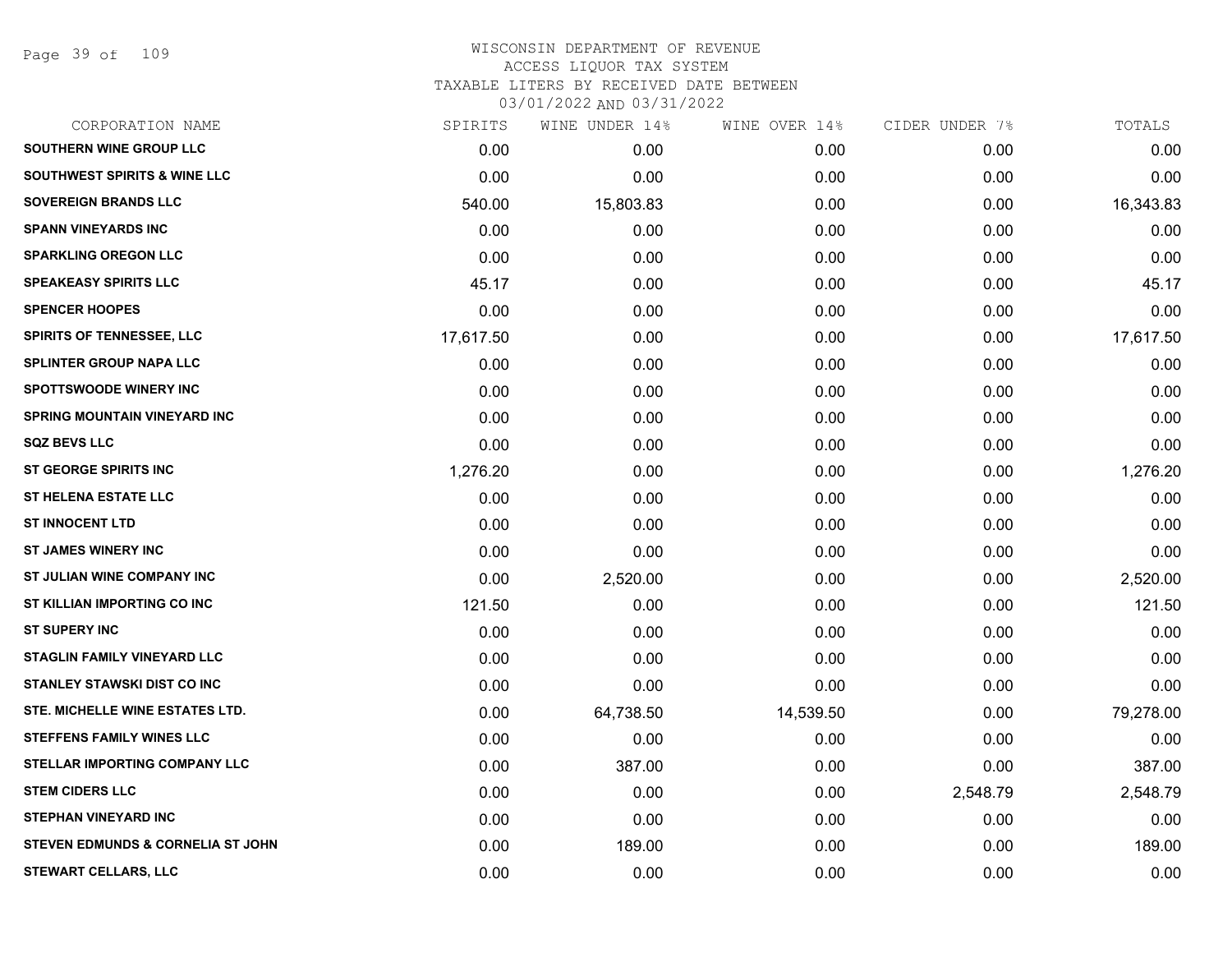Page 40 of 109

# WISCONSIN DEPARTMENT OF REVENUE ACCESS LIQUOR TAX SYSTEM TAXABLE LITERS BY RECEIVED DATE BETWEEN

| CORPORATION NAME                    | SPIRITS   | WINE UNDER 14% | WINE OVER 14% | CIDER UNDER 7% | TOTALS     |
|-------------------------------------|-----------|----------------|---------------|----------------|------------|
| <b>STEZ &amp; BOWER</b>             | 0.00      | 0.00           | 0.00          | 0.00           | 0.00       |
| STOLI GROUP (USA) LLC               | 4,527.02  | 0.00           | 1,170.00      | 0.00           | 5,697.02   |
| <b>STOLLER IMPORTS INC</b>          | 256.50    | 0.00           | 0.00          | 0.00           | 256.50     |
| <b>STOLLER VINEYARDS INC</b>        | 0.00      | 1,431.00       | 0.00          | 0.00           | 1,431.00   |
| <b>STOLPMAN VINEYARDS LLC</b>       | 0.00      | 171.00         | 0.00          | 0.00           | 171.00     |
| STONEBRAKER-SOLES INC               | 0.00      | 0.00           | 0.00          | 0.00           | 0.00       |
| <b>STONECUSHION INC</b>             | 0.00      | 0.00           | 0.00          | 0.00           | 0.00       |
| <b>STRATUS WINE AND SPIRITS LLC</b> | 0.00      | 0.00           | 0.00          | 0.00           | 0.00       |
| <b>STUART BOSSOM</b>                | 0.00      | 12,775.73      | 0.00          | 0.00           | 12,775.73  |
| <b>STUBING &amp; GANNON, LLC</b>    | 0.00      | 0.00           | 0.00          | 0.00           | 0.00       |
| <b>STUMPYS SPIRITS CO</b>           | 0.00      | 0.00           | 0.00          | 0.00           | 0.00       |
| SUGARLANDS DISTILLING COMPANY LLC   | 17,787.60 | 0.00           | 0.00          | 0.00           | 17,787.60  |
| <b>SUNDANCE SPIRITS COMPANY</b>     | 0.00      | 0.00           | 0.00          | 0.00           | 0.00       |
| <b>SUPERSTITION MEADERY</b>         | 0.00      | 0.00           | 0.00          | 0.00           | 0.00       |
| <b>SURVILLE ENTERPRISES CORP</b>    | 0.00      | 531.00         | 279.00        | 0.00           | 810.00     |
| <b>SUTTER HOME WINERY INC</b>       | 832.50    | 261,719.04     | 2,403.00      | 0.00           | 264,954.54 |
| <b>SVP WINERY LLC</b>               | 0.00      | 126.00         | 0.00          | 0.00           | 126.00     |
| <b>T &amp; T DISTILLERY INC.</b>    | 0.00      | 0.00           | 0.00          | 0.00           | 0.00       |
| <b>T ELENTENY HOLDINGS LLC</b>      | 0.00      | 1,902.00       | 567.00        | 0.00           | 2,469.00   |
| T. EDWARD WINES, LTD                | 0.00      | 0.00           | 0.00          | 0.00           | 0.00       |
| <b>TAFT STREET INC</b>              | 0.00      | 0.00           | 0.00          | 0.00           | 0.00       |
| <b>TAKARA SAKE USA INC</b>          | 0.00      | 0.00           | 0.00          | 0.00           | 0.00       |
| <b>TALLEY VINEYARDS INC</b>         | 0.00      | 0.00           | 0.00          | 0.00           | 0.00       |
| <b>TAMARELO INC</b>                 | 0.00      | 0.00           | 0.00          | 0.00           | 0.00       |
| <b>TAMBER BEY VINEYARDS LLC</b>     | 0.00      | 0.00           | 0.00          | 0.00           | 0.00       |
| <b>TATTERSALL COMPANIES LLC</b>     | 0.00      | 0.00           | 0.00          | 0.00           | 0.00       |
| TEMPERANCE DISTILLING COMPANY       | 0.00      | 0.00           | 0.00          | 0.00           | 0.00       |
| <b>TENN SOUTH DISTILLERY</b>        | 0.00      | 0.00           | 0.00          | 0.00           | 0.00       |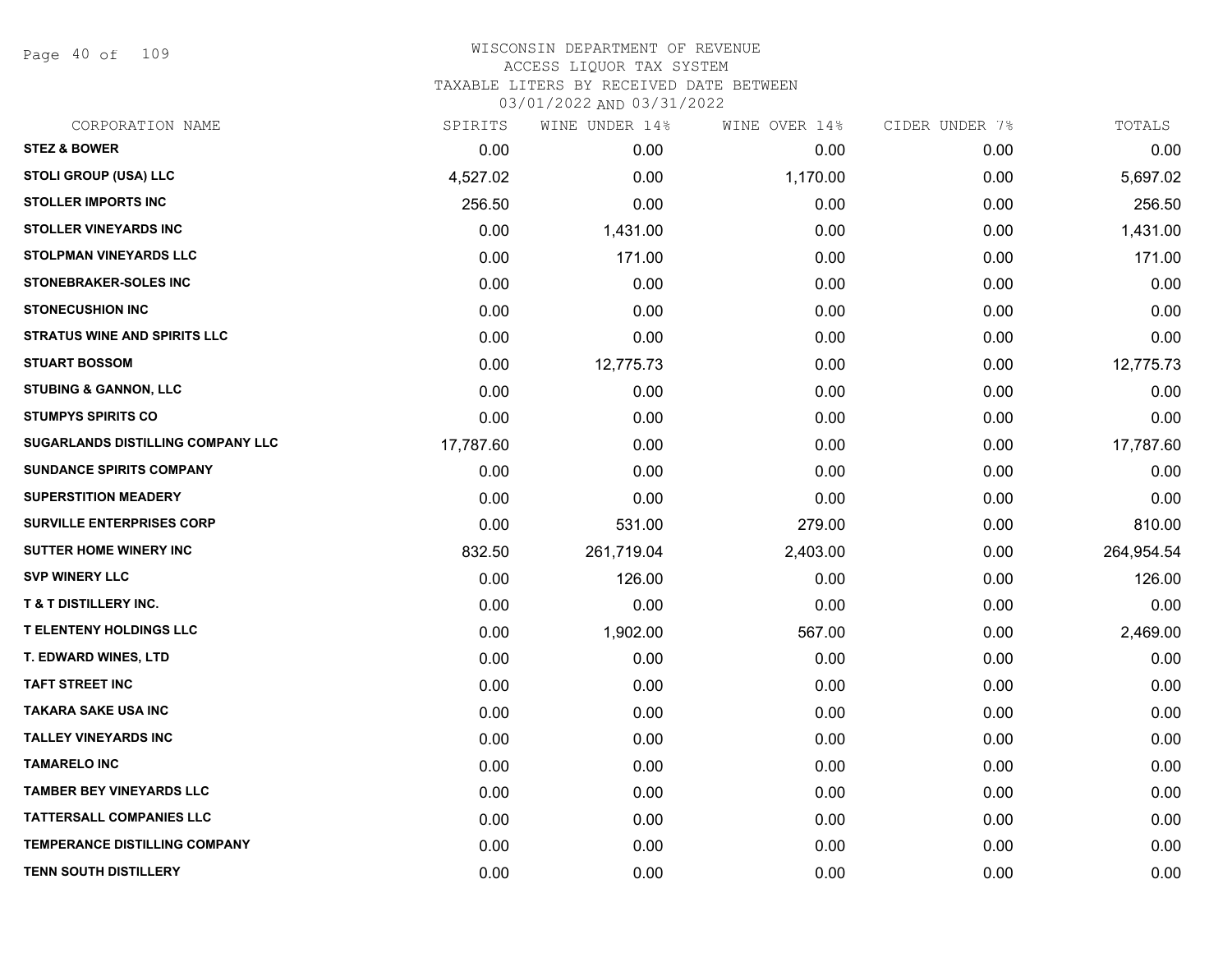Page 41 of 109

| SPIRITS  | WINE UNDER 14% | WINE OVER 14% | CIDER UNDER 7% | TOTALS     |
|----------|----------------|---------------|----------------|------------|
| 463.50   | 0.00           | 0.00          | 0.00           | 463.50     |
| 0.00     | 0.00           | 0.00          | 0.00           | 0.00       |
| 0.00     | 2,133.00       | 0.00          | 0.00           | 2,133.00   |
| 0.00     | 0.00           | 0.00          | 0.00           | 0.00       |
| 0.00     | 5.25           | 0.00          | 0.00           | 5.25       |
| 0.00     | 0.00           | 0.00          | 0.00           | 0.00       |
| 0.00     | 0.00           | 0.00          | 0.00           | 0.00       |
| 0.00     | 934.50         | 0.00          | 0.00           | 934.50     |
| 0.00     | 0.00           | 0.00          | 0.00           | 0.00       |
| 2,250.00 | 0.00           | 0.00          | 0.00           | 2,250.00   |
| 0.00     | 0.00           | 0.00          | 0.00           | 0.00       |
| 0.00     | 0.00           | 0.00          | 0.00           | 0.00       |
| 2,932.17 | 0.00           | 0.00          | 0.00           | 2,932.17   |
| 0.00     | 0.00           | 0.00          | 0.00           | 0.00       |
| 0.00     | 0.00           | 0.00          | 0.00           | 0.00       |
| 0.00     | 1,134.00       | 2,322.00      | 0.00           | 3,456.00   |
| 0.00     | 0.00           | 0.00          | 0.00           | 0.00       |
| 0.00     | 0.00           | 0.00          | 0.00           | 0.00       |
| 0.00     | 0.00           | 0.00          | 0.00           | 0.00       |
| 0.00     | 0.00           | 0.00          | 0.00           | 0.00       |
| 0.00     | 0.00           | 0.00          | 0.00           | 0.00       |
| 0.00     | 0.00           | 0.00          | 0.00           | 0.00       |
| 0.00     | 21,059.00      | 337.50        | 0.00           | 21,396.50  |
| 0.00     | 0.00           | 0.00          | 0.00           | 0.00       |
| 45.00    | 470.25         | 68.88         | 0.00           | 584.13     |
| 0.00     | 801.00         | 0.00          | 0.00           | 801.00     |
| 0.00     | 716,281.32     | 24,078.00     | 0.00           | 740,359.32 |
| 0.00     | 0.00           | 0.00          | 0.00           | 0.00       |
|          |                |               |                |            |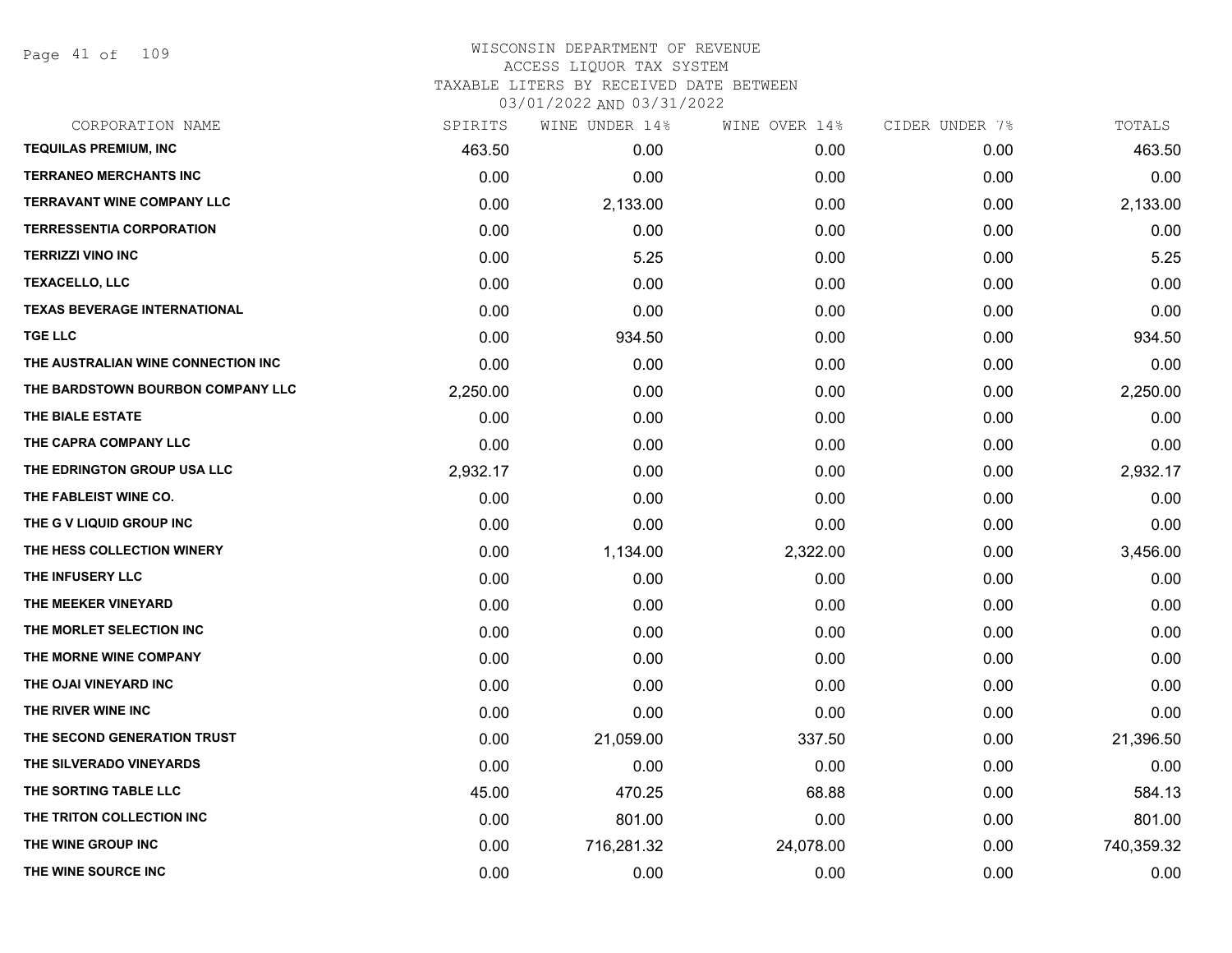#### WISCONSIN DEPARTMENT OF REVENUE ACCESS LIQUOR TAX SYSTEM TAXABLE LITERS BY RECEIVED DATE BETWEEN

| CORPORATION NAME                              | SPIRITS  | WINE UNDER 14% | WINE OVER 14% | CIDER UNDER 7% | TOTALS    |
|-----------------------------------------------|----------|----------------|---------------|----------------|-----------|
| THE WOODMAR GROUP LLC                         | 0.00     | 1,008.00       | 0.00          | 0.00           | 1,008.00  |
| <b>THIENOT USA INC</b>                        | 0.00     | 126.00         | 0.00          | 0.00           | 126.00    |
| THIRD LEAF WINES LLC                          | 0.00     | 0.00           | 0.00          | 0.00           | 0.00      |
| THOMAS ALLEN VINEYARDS & WINERY, LLC          | 0.00     | 0.00           | 0.00          | 0.00           | 0.00      |
| <b>THOMAS D BRACAMONTES</b>                   | 0.00     | 0.00           | 0.00          | 0.00           | 0.00      |
| <b>THOMAS HINDE</b>                           | 0.00     | 0.00           | 0.00          | 0.00           | 0.00      |
| THREE FLOYDS DISTILLING CO., INC              | 0.00     | 0.00           | 0.00          | 0.00           | 0.00      |
| THREE RING PRODUCTIONS LLC                    | 0.00     | 0.00           | 0.00          | 0.00           | 0.00      |
| <b>THURMAN J RODGERS</b>                      | 0.00     | 0.00           | 0.00          | 0.00           | 0.00      |
| <b>TITUS &amp; TITUS</b>                      | 0.00     | 0.00           | 0.00          | 0.00           | 0.00      |
| TMR WINE COMPANY LLC                          | 0.00     | 0.00           | 0.00          | 0.00           | 0.00      |
| TOAD HOLLOW VINEYARDS INC                     | 0.00     | 2,205.00       | 252.00        | 0.00           | 2,457.00  |
| <b>TOBIN J HEMINWAY</b>                       | 0.00     | 0.00           | 0.00          | 0.00           | 0.00      |
| <b>TOBIN JAMES CELLARS</b>                    | 0.00     | 0.00           | 0.00          | 0.00           | 0.00      |
| <b>TOLLIVER RANCH BRANDS LLC</b>              | 0.00     | 0.00           | 1,008.00      | 0.00           | 1,008.00  |
| <b>TOM MEADOWCROFT</b>                        | 0.00     | 0.00           | 0.00          | 0.00           | 0.00      |
| <b>TOMASELLO WINERY INC</b>                   | 0.00     | 0.00           | 0.00          | 0.00           | 0.00      |
| TR WINES INC.                                 | 0.00     | 0.00           | 0.00          | 0.00           | 0.00      |
| <b>TRAVIS R VERNON</b>                        | 0.00     | 11.89          | 3.57          | 0.00           | 15.46     |
| <b>TREANA WINERY LLC</b>                      | 0.00     | 0.00           | 0.00          | 0.00           | 0.00      |
| <b>TREASURY WINE ESTATES AMERICAS COMPANY</b> | 0.00     | 29,232.00      | 6,912.00      | 0.00           | 36,144.00 |
| <b>TREFETHEN VINEYARDS WINERY INC</b>         | 0.00     | 0.00           | 0.00          | 0.00           | 0.00      |
| <b>TREMAINE ATKINSON</b>                      | 1,400.00 | 0.00           | 0.00          | 0.00           | 1,400.00  |
| <b>TRENTADUE WINERY LLC</b>                   | 0.00     | 0.00           | 317.25        | 0.00           | 317.25    |
| <b>TRES LUCKY, LLC</b>                        | 0.00     | 0.00           | 0.00          | 0.00           | 0.00      |
| TRIM WINES LLC                                | 0.00     | 0.00           | 0.00          | 0.00           | 0.00      |
| TRINITAS CELLARS LLC                          | 0.00     | 0.00           | 0.00          | 0.00           | 0.00      |
| <b>TRIONE VINEYARDS LLC</b>                   | 0.00     | 45.00          | 0.00          | 0.00           | 45.00     |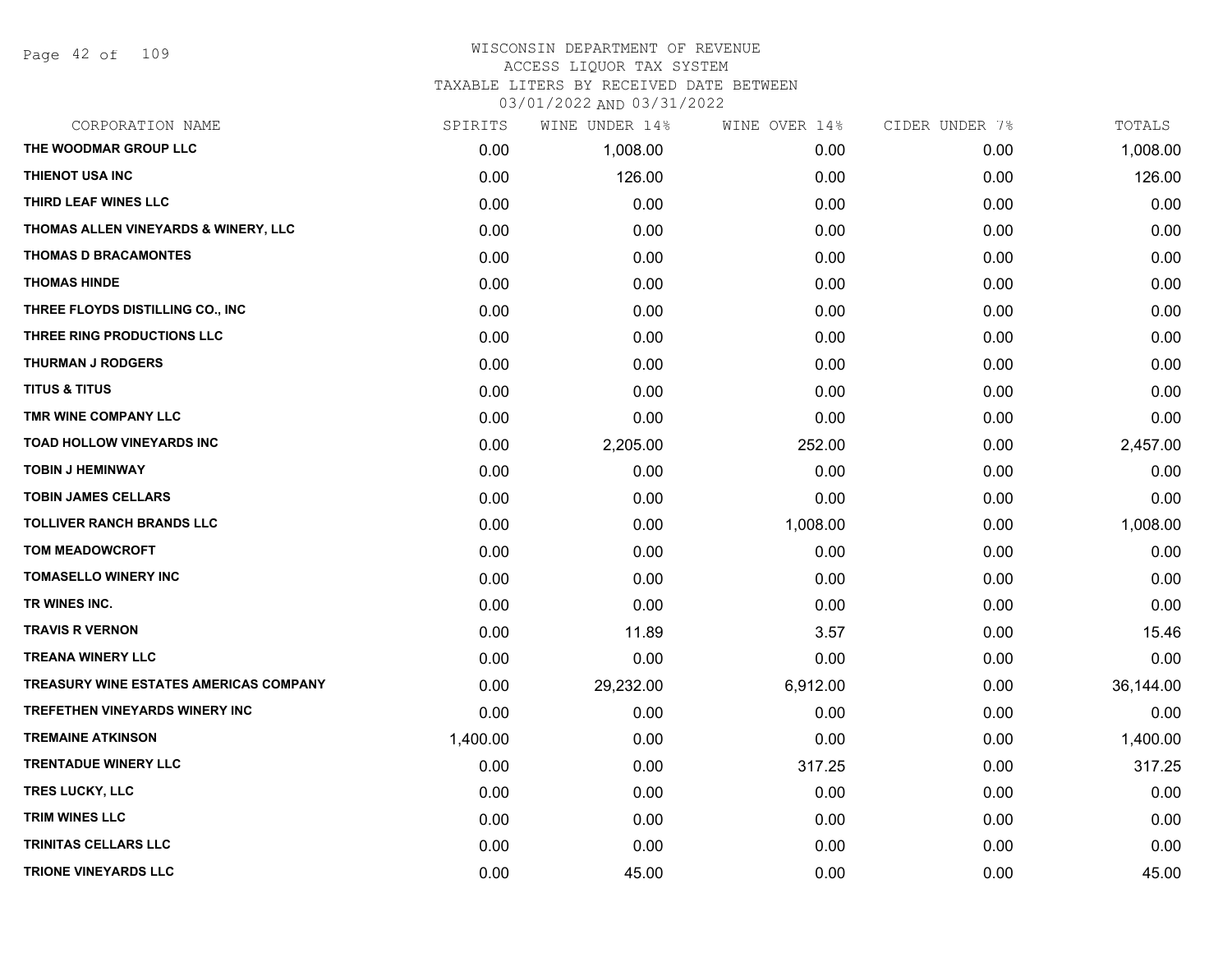Page 43 of 109

#### WISCONSIN DEPARTMENT OF REVENUE ACCESS LIQUOR TAX SYSTEM

TAXABLE LITERS BY RECEIVED DATE BETWEEN

| CORPORATION NAME                            | SPIRITS   | WINE UNDER 14% | WINE OVER 14% | CIDER UNDER 7% | TOTALS    |
|---------------------------------------------|-----------|----------------|---------------|----------------|-----------|
| <b>TRI-STAR MARKETING INC</b>               | 0.00      | 7,578.00       | 0.00          | 0.00           | 7,578.00  |
| <b>TRI-VIN IMPORTS INC</b>                  | 0.00      | 13,211.83      | 0.00          | 0.00           | 13,211.83 |
| TRUJILLO WINES, LLC                         | 0.00      | 0.00           | 0.00          | 0.00           | 0.00      |
| <b>TRUVINO INC</b>                          | 0.00      | 49.50          | 0.00          | 0.00           | 49.50     |
| <b>TURLEY WINE CELLARS INC</b>              | 0.00      | 0.00           | 0.00          | 0.00           | 0.00      |
| <b>TURNBULL WINE CELLARS</b>                | 0.00      | 0.00           | 0.00          | 0.00           | 0.00      |
| TWIN PEAKS WINERY INC                       | 0.00      | 0.00           | 0.00          | 0.00           | 0.00      |
| <b>TWO BROTHERS ARTISAN SPIRITS COMPANY</b> | 0.00      | 0.00           | 0.00          | 0.00           | 0.00      |
| <b>TWO SONS IMPORTS LLC</b>                 | 0.00      | 0.00           | 0.00          | 0.00           | 0.00      |
| TWO TREES BEVERAGE COMPANY INC.             | 0.00      | 0.00           | 0.00          | 0.00           | 0.00      |
| TWO WORLDS WINE COMPANY, LLC                | 0.00      | 0.00           | 0.00          | 0.00           | 0.00      |
| UGLY DOG DISTILLERY, LLC                    | 0.00      | 0.00           | 0.00          | 0.00           | 0.00      |
| UNCLE JOHN'S FRUIT HOUSE WINERY LLC         | 0.00      | 0.00           | 0.00          | 0.00           | 0.00      |
| UNDERGROUND WINE PROJECT LLC                | 0.00      | 0.00           | 0.00          | 0.00           | 0.00      |
| <b>UNION WINE COMPANY</b>                   | 0.00      | 4,059.00       | 0.00          | 0.00           | 4,059.00  |
| UNITED SPIRITS INC                          | 0.00      | 0.00           | 0.00          | 0.00           | 0.00      |
| UNITED STATES BEVERAGE LLC                  | 0.00      | 0.00           | 0.00          | 0.00           | 0.00      |
| UNITED STATES DISTILLED PRODUCTS CO.        | 43,987.45 | 422.80         | 0.00          | 0.00           | 44,410.25 |
| UNIVERSAL BEVERAGE IMPORTERS, LLC           | 0.00      | 0.00           | 0.00          | 0.00           | 0.00      |
| UNTI WINE CO LLC                            | 0.00      | 0.00           | 0.00          | 0.00           | 0.00      |
| <b>UPCHURCH VINEYARD LLC</b>                | 0.00      | 0.00           | 0.00          | 0.00           | 0.00      |
| <b>USA WINE IMPORTS INC</b>                 | 0.00      | 186.75         | 0.00          | 0.00           | 186.75    |
| <b>USA WINE WEST LLC</b>                    | 166.80    | 3,226.50       | 175.50        | 0.00           | 3,568.80  |
| <b>UVE ENTERPRISES INC</b>                  | 0.00      | 225.00         | 45.00         | 0.00           | 270.00    |
| V&CLLC                                      | 0.00      | 0.00           | 0.00          | 0.00           | 0.00      |
| <b>VALCKENBERG INTERNATIONAL INC</b>        | 0.00      | 0.00           | 0.00          | 0.00           | 0.00      |
| <b>VALKYRIE SELECTIONS LLC</b>              | 0.00      | 768.00         | 126.00        | 0.00           | 894.00    |
| <b>VALOR WINE CO LLC</b>                    | 0.00      | 0.00           | 0.00          | 0.00           | 0.00      |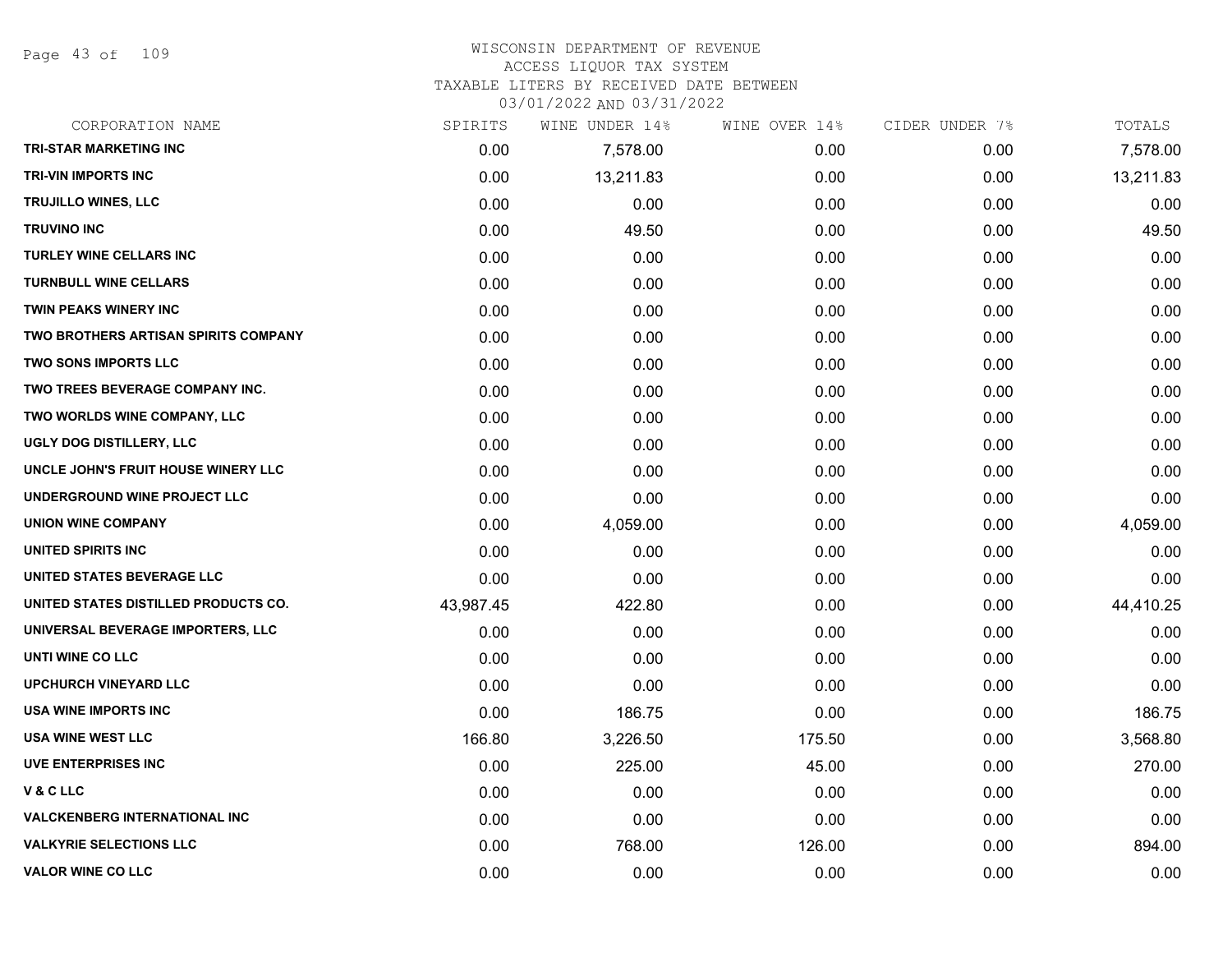| CORPORATION NAME                      | SPIRITS | WINE UNDER 14% | WINE OVER 14% | CIDER UNDER 7% | TOTALS    |
|---------------------------------------|---------|----------------|---------------|----------------|-----------|
| VAN RUITEN FAMILY WINERY LLC          | 0.00    | 0.00           | 0.00          | 0.00           | 0.00      |
| <b>VANDER MILL LLC</b>                | 0.00    | 0.00           | 0.00          | 908.50         | 908.50    |
| <b>VEN CAL RANCHES LLC</b>            | 0.00    | 0.00           | 0.00          | 0.00           | 0.00      |
| <b>VENGE VINEYARDS INC</b>            | 0.00    | 0.00           | 0.00          | 0.00           | 0.00      |
| <b>VERMEIL WINE GROUP LLC</b>         | 0.00    | 0.00           | 0.00          | 0.00           | 0.00      |
| <b>VERMONT HARD CIDER COMPANY LLC</b> | 0.00    | 0.00           | 0.00          | 13,047.00      | 13,047.00 |
| <b>VERTICAL PALATE WINE CO LLC</b>    | 0.00    | 0.00           | 0.00          | 0.00           | 0.00      |
| VI. SCO. INC                          | 0.00    | 1,418.71       | 0.00          | 0.00           | 1,418.71  |
| <b>VIAS IMPORTS LTD</b>               | 0.00    | 240.75         | 0.00          | 0.00           | 240.75    |
| <b>VICENTE GANDIA USA INC</b>         | 0.00    | 0.00           | 0.00          | 0.00           | 0.00      |
| <b>VICTOR G HARVEY SR</b>             | 0.00    | 0.00           | 0.00          | 0.00           | 0.00      |
| <b>VIEUX VINS INC</b>                 | 0.00    | 337.50         | 58.50         | 0.00           | 396.00    |
| <b>VIGNETTE WINERY LLC</b>            | 0.00    | 0.00           | 0.00          | 0.00           | 0.00      |
| <b>VIKRE DISTILLERY LLC</b>           | 292.50  | 96.00          | 0.00          | 0.00           | 388.50    |
| <b>VILLA CREEK INC</b>                | 0.00    | 0.00           | 0.00          | 0.00           | 0.00      |
| <b>VILLA ENCINAL PARTNERS LP</b>      | 0.00    | 0.00           | 585.00        | 0.00           | 585.00    |
| <b>VILLA SAN JULIETTE INC</b>         | 0.00    | 0.00           | 0.00          | 0.00           | 0.00      |
| VIN DE ZO LLC                         | 0.00    | 0.00           | 0.00          | 0.00           | 0.00      |
| <b>VIN DIVINO LTD</b>                 | 783.00  | 3,780.00       | 216.00        | 0.00           | 4,779.00  |
| <b>VINA ROBLES INC</b>                | 0.00    | 9.00           | 135.00        | 0.00           | 144.00    |
| <b>VINAMERICAS INC</b>                | 0.00    | 0.00           | 0.00          | 0.00           | 0.00      |
| <b>VINCENZO PADULA</b>                | 0.00    | 0.00           | 0.00          | 0.00           | 0.00      |
| <b>VINE CLIFF WINERY INC</b>          | 0.00    | 0.00           | 0.00          | 0.00           | 0.00      |
| <b>VINE CONNECTIONS LLC</b>           | 9.00    | 0.00           | 912.24        | 0.00           | 921.24    |
| <b>VINEBURG LLC</b>                   | 0.00    | 0.00           | 0.00          | 0.00           | 0.00      |
| <b>VINEDOS DISTRIBUTION LLC</b>       | 0.00    | 0.00           | 0.00          | 0.00           | 0.00      |
| <b>VINEYARD 29 LLC</b>                | 0.00    | 0.00           | 0.00          | 0.00           | 0.00      |
| <b>VINEYARD BRANDS LLC</b>            | 0.00    | 751.50         | 555.00        | 0.00           | 1,306.50  |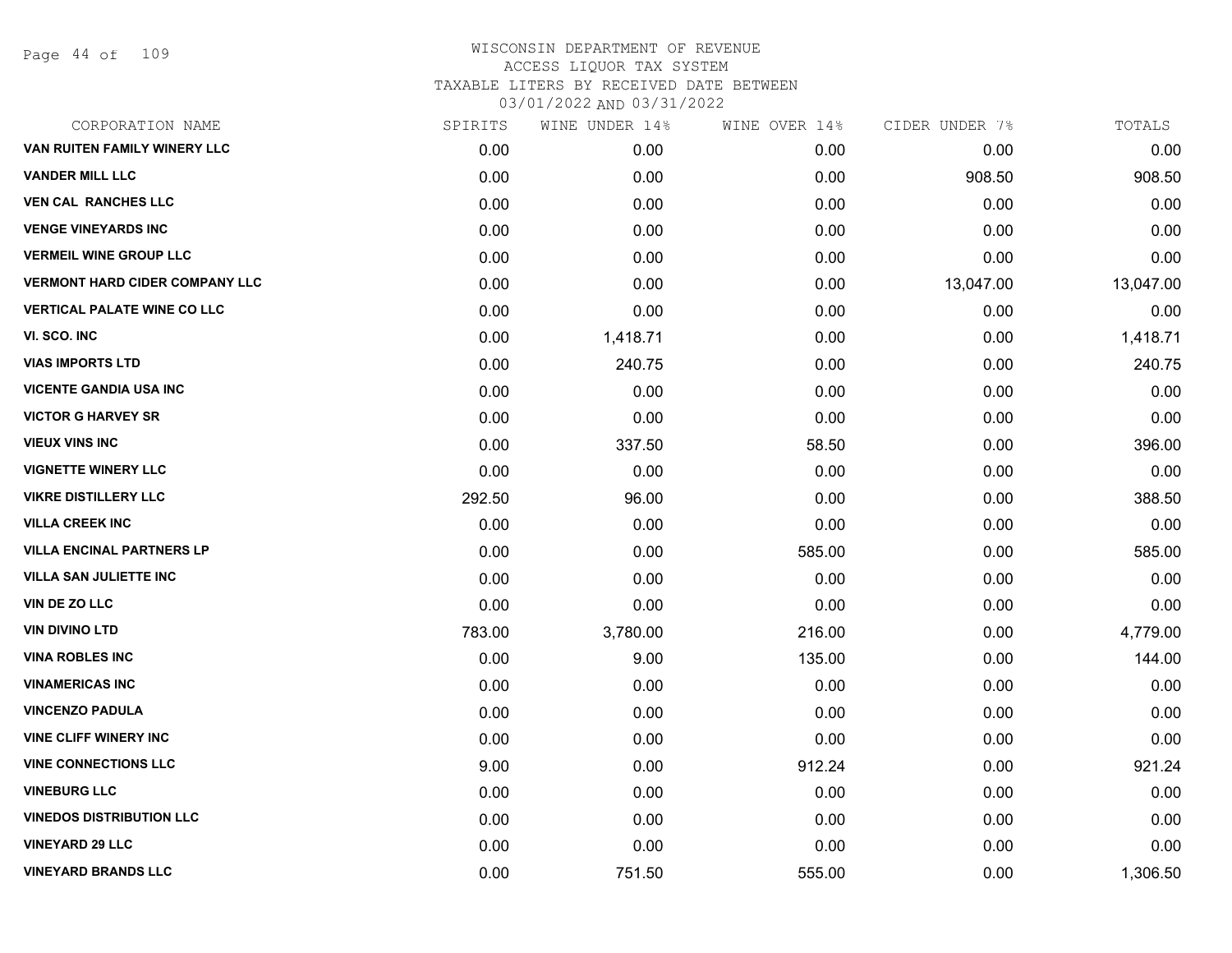Page 45 of 109

# WISCONSIN DEPARTMENT OF REVENUE ACCESS LIQUOR TAX SYSTEM TAXABLE LITERS BY RECEIVED DATE BETWEEN

| CORPORATION NAME                       | SPIRITS   | WINE UNDER 14% | WINE OVER 14% | CIDER UNDER 7% | TOTALS     |
|----------------------------------------|-----------|----------------|---------------|----------------|------------|
| VINO DEL SOL INC                       | 0.00      | 756.00         | 1,260.00      | 0.00           | 2,016.00   |
| <b>VINO LOGICS CORPORATION</b>         | 0.00      | 0.00           | 0.00          | 0.00           | 0.00       |
| <b>VINO.COM LLC</b>                    | 974.40    | 5,022.00       | 930.00        | 3,648.00       | 10,574.40  |
| <b>VINOANDES LLC</b>                   | 0.00      | 0.00           | 0.00          | 0.00           | 0.00       |
| <b>VINOCOPIA INC</b>                   | 0.00      | 45.00          | 189.00        | 0.00           | 234.00     |
| <b>VINOSPHERE INC</b>                  | 0.00      | 0.00           | 0.00          | 0.00           | 0.00       |
| <b>VINOVIA WINE GROUP INC</b>          | 0.00      | 54.00          | 72.00         | 0.00           | 126.00     |
| <b>VINTAGE '59 IMPORTS LLC</b>         | 0.00      | 63.00          | 27.00         | 0.00           | 90.00      |
| <b>VINTAGE POINT LLC</b>               | 0.00      | 126.00         | 0.00          | 0.00           | 126.00     |
| <b>VINTAGE WINE ESTATES, INC.</b>      | 0.00      | 2,610.00       | 1,215.00      | 0.00           | 3,825.00   |
| <b>VINTURE WINE COMPANY LLC</b>        | 0.00      | 0.00           | 0.00          | 0.00           | 0.00       |
| <b>VINTUS LLC</b>                      | 0.00      | 0.00           | 0.00          | 0.00           | 0.00       |
| VOLIO VINO IMPORTS, INC.               | 0.00      | 1,098.00       | 234.00        | 0.00           | 1,332.00   |
| <b>VOTTO VINES IMPORTING INC</b>       | 0.00      | 0.00           | 0.00          | 0.00           | 0.00       |
| <b>VRBAS TRADING COMPANY LLC</b>       | 0.00      | 0.00           | 0.00          | 0.00           | 0.00       |
| <b>VTPR INC</b>                        | 0.00      | 0.00           | 400.00        | 0.00           | 400.00     |
| <b>W J DEUTSCH &amp; SONS LTD</b>      | 23,836.94 | 143,951.08     | 29,118.75     | 0.00           | 196,906.77 |
| <b>WAGNER WINE COMPANY LLC</b>         | 0.00      | 3,528.00       | 5,229.00      | 0.00           | 8,757.00   |
| <b>WAGNER WINERY LLC</b>               | 0.00      | 0.00           | 0.00          | 0.00           | 0.00       |
| <b>WAYFARER LLC</b>                    | 0.00      | 0.00           | 0.00          | 0.00           | 0.00       |
| <b>WEBSTER BARNES LLC</b>              | 0.00      | 1,188.00       | 0.00          | 0.00           | 1,188.00   |
| <b>WEIBEL INCORPORATED</b>             | 0.00      | 0.00           | 0.00          | 0.00           | 0.00       |
| <b>WEIN BAUER INC</b>                  | 0.00      | 5,204.04       | 90.00         | 0.00           | 5,294.04   |
| <b>WELL OILED WINE COMPANY LLC</b>     | 0.00      | 657.00         | 27.00         | 0.00           | 684.00     |
| <b>WEST COAST WINE PARTNERS LLC</b>    | 0.00      | 0.00           | 0.00          | 0.00           | 0.00       |
| <b>WEST MICHIGAN RUM COMPANY, LLC</b>  | 0.00      | 0.00           | 0.00          | 0.00           | 0.00       |
| <b>WESTERN SPIRITS BEVERAGE CO LLC</b> | 1,289.26  | 0.00           | 0.00          | 0.00           | 1,289.26   |
| <b>WEYGANDT-METZLER IMPORTING LTD</b>  | 0.00      | 581.00         | 0.00          | 0.00           | 581.00     |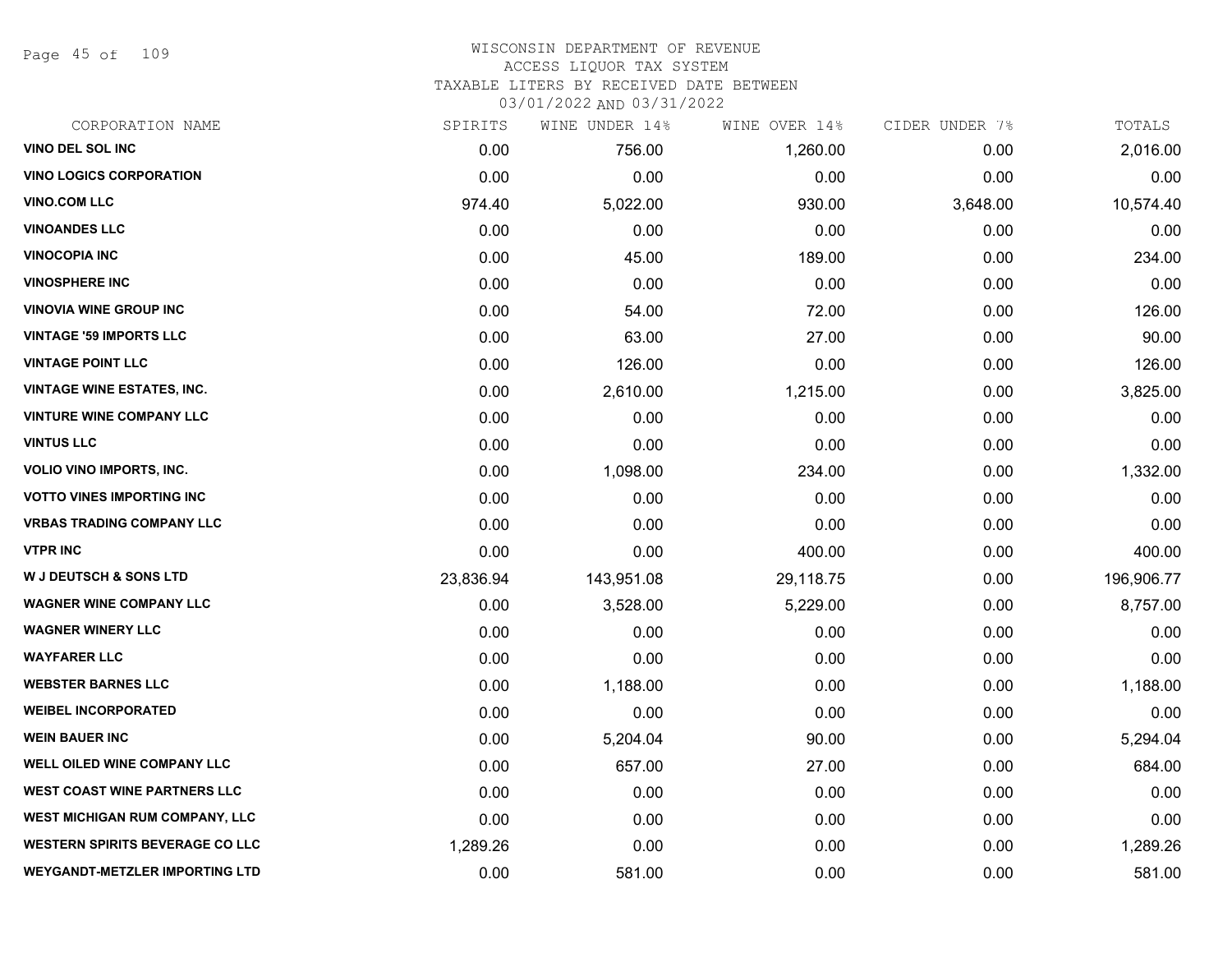| CORPORATION NAME                               | SPIRITS   | WINE UNDER 14% | WINE OVER 14% | CIDER UNDER 7% | TOTALS    |
|------------------------------------------------|-----------|----------------|---------------|----------------|-----------|
| <b>WHISKEY ACRES DISTILLING CO</b>             | 0.00      | 0.00           | 0.00          | 0.00           | 0.00      |
| <b>WI INC</b>                                  | 288.00    | 306.00         | 0.00          | 0.00           | 594.00    |
| <b>WILD AGAVE IMPORTS LLC</b>                  | 0.00      | 0.00           | 0.00          | 0.00           | 0.00      |
| <b>WILDERNESS TRACE DISTILLERY, LLC</b>        | 797.25    | 0.00           | 0.00          | 0.00           | 797.25    |
| <b>WILLAMETTE VALLEY VINEYARDS INC</b>         | 0.00      | 315.00         | 0.00          | 0.00           | 315.00    |
| <b>WILLIAM COLE VINEYARDS LLC</b>              | 0.00      | 0.00           | 0.00          | 0.00           | 0.00      |
| <b>WILLIAM GRANT &amp; SONS INC</b>            | 10,233.00 | 0.00           | 0.00          | 0.00           | 10,233.00 |
| <b>WILLIAM P KNUTTEL</b>                       | 0.00      | 0.00           | 0.00          | 0.00           | 0.00      |
| <b>WILLIAM T HOLLORAN</b>                      | 0.00      | 0.00           | 0.00          | 0.00           | 0.00      |
| <b>WILLIAM WOLF BRAND LLC</b>                  | 0.00      | 0.00           | 0.00          | 0.00           | 0.00      |
| <b>WILLIAM WOODRUFF</b>                        | 0.00      | 0.00           | 0.00          | 0.00           | 0.00      |
| <b>WILLIAMS &amp; SELYEM LLC</b>               | 0.00      | 0.00           | 0.00          | 0.00           | 0.00      |
| <b>WILSON CREEK WINERY &amp; VINEYARDS INC</b> | 0.00      | 0.00           | 0.00          | 0.00           | 0.00      |
| <b>WILSON DANIELS LLC</b>                      | 0.00      | 3,736.45       | 684.00        | 0.00           | 4,420.45  |
| <b>WINE ATTITUDE INC</b>                       | 0.00      | 0.00           | 0.00          | 0.00           | 0.00      |
| <b>WINE BRIDGE IMPORTS INC</b>                 | 0.00      | 495.00         | 0.00          | 0.00           | 495.00    |
| WINE COUNTRY INTERNATIONAL INC                 | 0.00      | 0.00           | 0.00          | 0.00           | 0.00      |
| <b>WINE CREEK LLC</b>                          | 0.00      | 0.00           | 0.00          | 0.00           | 0.00      |
| <b>WINE HOOLIGANS LLC</b>                      | 0.00      | 1,134.00       | 2,428.00      | 0.00           | 3,562.00  |
| <b>WINE SPOTS CELLARS, INC</b>                 | 0.00      | 0.00           | 18.00         | 0.00           | 18.00     |
| <b>WINE WINE SITUATION LLC</b>                 | 0.00      | 0.00           | 0.00          | 0.00           | 0.00      |
| <b>WINEHAVEN INC</b>                           | 0.00      | 0.00           | 0.00          | 0.00           | 0.00      |
| <b>WINEPLAYGROUND.COM INC</b>                  | 0.00      | 0.00           | 0.00          | 0.00           | 0.00      |
| <b>WINERIES &amp; SELECT PRODUCTS LLC</b>      | 0.00      | 0.00           | 0.00          | 0.00           | 0.00      |
| <b>WINERY EXCHANGE, INC.</b>                   | 0.00      | 15,578.38      | 1,080.00      | 0.00           | 16,658.38 |
| <b>WINES OF FRANCE INC</b>                     | 0.00      | 0.00           | 0.00          | 0.00           | 0.00      |
| <b>WINES UNLIMITED INC</b>                     | 0.00      | 0.00           | 0.00          | 0.00           | 0.00      |
| <b>WINESELLERS LTD</b>                         | 0.00      | 4,650.00       | 108.00        | 45.00          | 4,803.00  |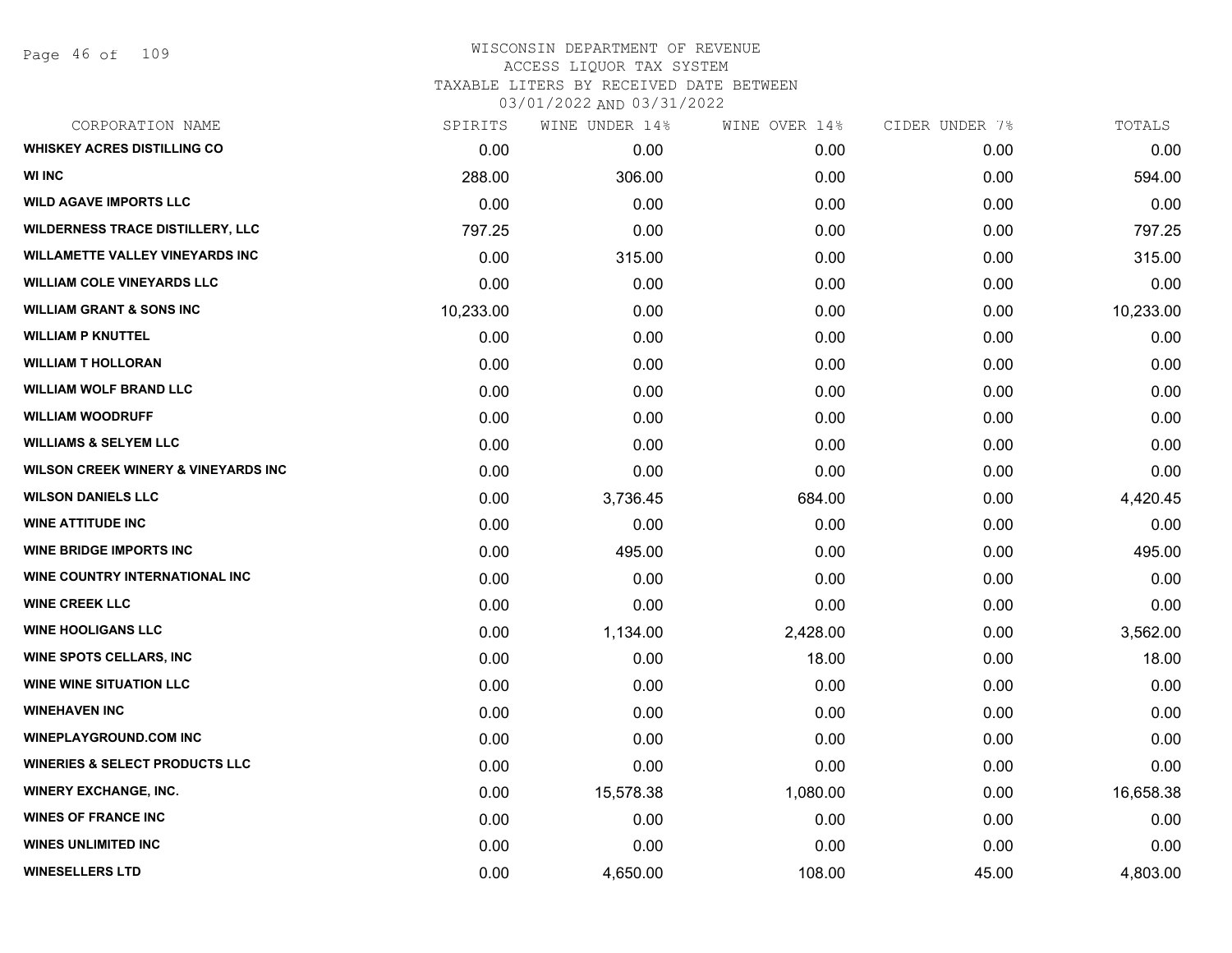Page 47 of 109

# WISCONSIN DEPARTMENT OF REVENUE ACCESS LIQUOR TAX SYSTEM TAXABLE LITERS BY RECEIVED DATE BETWEEN

| CORPORATION NAME                   | SPIRITS      | UNDER 14%<br>WINE | WINE OVER 14% | CIDER UNDER 7% | TOTALS       |
|------------------------------------|--------------|-------------------|---------------|----------------|--------------|
| <b>WISD LLC</b>                    | 0.00         | 0.00              | 0.00          | 0.00           | 0.00         |
| <b>WOODSON WINES LLC</b>           | 0.00         | 0.00              | 0.00          | 0.00           | 0.00         |
| <b>WOOLER BRANDS INC</b>           | 17.83        | 0.00              | 0.00          | 0.00           | 17.83        |
| <b>WORLD TRAVELER IMPORTS LLC</b>  | 0.00         | 0.00              | 0.00          | 0.00           | 0.00         |
| <b>WORLDWIDE CELLARS INC</b>       | 0.00         | 1,225.88          | 309.91        | 0.00           | 1,535.79     |
| <b>WRS CO. LLC</b>                 | 0.00         | 0.00              | 0.00          | 0.00           | 0.00         |
| <b>WTC IMPORT &amp; EXPORT LLC</b> | 0.00         | 0.00              | 0.00          | 0.00           | 0.00         |
| XXX DISTILLERY, LLC                | 0.00         | 0.00              | 0.00          | 0.00           | 0.00         |
| YAEGAKI CORPORATION OF USA         | 0.00         | 436.50            | 226.80        | 0.00           | 663.30       |
| YOUNTVILLE WINE IMPORTS LLC        | 0.00         | 0.00              | 0.00          | 0.00           | 0.00         |
| <b>ZACH HOLLINGSWORTH</b>          | 0.00         | 0.00              | 0.00          | 0.00           | 0.00         |
| <b>ZD WINES LLC</b>                | 0.00         | 0.00              | 0.00          | 0.00           | 0.00         |
| <b>ZEILER SPIRITS LLC</b>          | 0.00         | 0.00              | 0.00          | 0.00           | 0.00         |
| <b>ZING ZANG, LLC</b>              | 0.00         | 0.00              | 0.00          | 0.00           | 0.00         |
| <b>ZONIN USA INC</b>               | 0.00         | 0.00              | 0.00          | 0.00           | 0.00         |
| <b>ZRS WINES LLC</b>               | 0.00         | 2,200.44          | 166.50        | 0.00           | 2,366.94     |
| TOTAL LITERS FOR 3/31/2022         | 4,068,560.30 | 3,552,303.27      | 380,421.37    | 208,801.24     | 8,210,086.18 |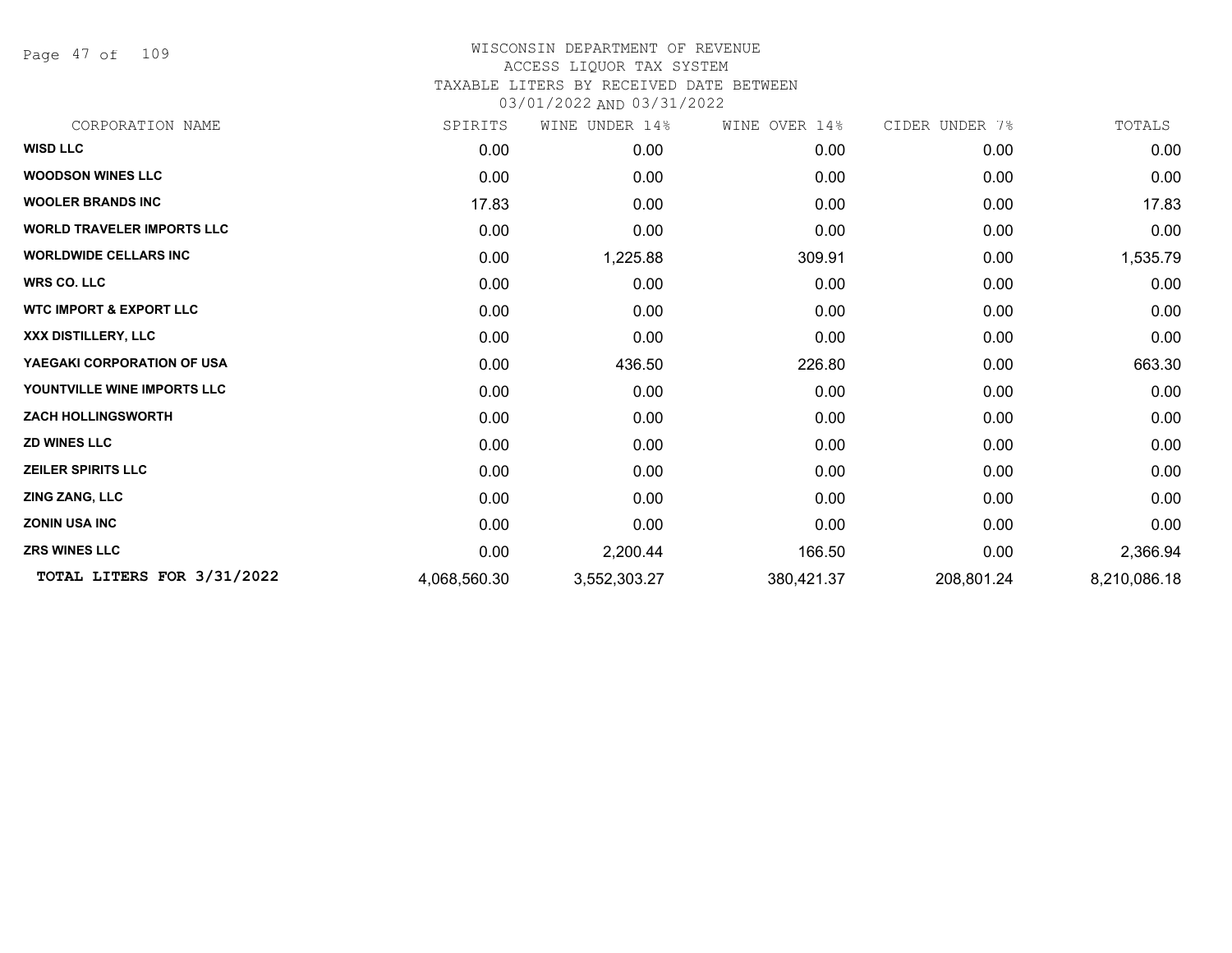Page 48 of 109

# WISCONSIN DEPARTMENT OF REVENUE ACCESS LIQUOR TAX SYSTEM TAXABLE LITERS BY RECEIVED DATE BETWEEN 03/01/2022 AND 03/31/2022

CORPORATION NAME SPIRITS WINE UNDER 14% WINE OVER 14% CIDER UNDER 7% TOTALS

**IN STATE WHOLESALER (W)**

| ALLSTATE LIQUOR & WINE COMPANY, INC.        | 0.00      | 0.00      | 0.00      | 0.00 | 0.00       |
|---------------------------------------------|-----------|-----------|-----------|------|------------|
| <b>AMANDA MORDEN</b>                        | 0.00      | 472.50    | 9.00      | 0.00 | 481.50     |
| <b>ARCADIA BEVERAGE COMPANY</b>             | 0.00      | 0.00      | 0.00      | 0.00 | 0.00       |
| ARIS GLOBAL IMPORTS LLC                     | 0.00      | 0.00      | 0.00      | 0.00 | 0.00       |
| <b>AVA WINE &amp; SPIRITS LLC</b>           | 0.00      | 0.00      | 0.00      | 0.00 | 0.00       |
| <b>BADGER DISTRIBUTING OF MILWAUKEE LLC</b> | 0.00      | 0.00      | 0.00      | 0.00 | 0.00       |
| <b>BADGER LIQUOR CO. INC.</b>               | 34,112.00 | 16,759.75 | 3,519.00  | 0.00 | 54,390.75  |
| <b>BADGER STATE WINERY COOPERATIVE</b>      | 0.00      | 0.00      | 0.00      | 0.00 | 0.00       |
| <b>BADGER WINE &amp; SPIRITS LLC</b>        | 0.00      | 0.00      | 0.00      | 0.00 | 0.00       |
| BEECHWOOD DISTRIBUTORS, INC.                | 0.00      | 0.00      | 0.00      | 0.00 | 0.00       |
| BEER CAPITOL DISTRIBUTING LLC               | 0.00      | 0.00      | 0.00      | 0.00 | 0.00       |
| <b>BILJANA KLATT</b>                        | 1,454.40  | 0.00      | 0.00      | 0.00 | 1,454.40   |
| BILL'S DISTRIBUTING, LTD.                   | 0.00      | 0.00      | 0.00      | 0.00 | 0.00       |
| <b>BRANT T NEHMER</b>                       | 0.00      | 0.00      | 0.00      | 0.00 | 0.00       |
| <b>BREAKTHRU BEVERAGE GROUP, LLC</b>        | 0.00      | 0.00      | 0.00      | 0.00 | 0.00       |
| <b>BREAKTHRU BEVERAGE GROUP, LLC</b>        | 0.00      | 5,040.00  | 13.50     | 0.00 | 5,053.50   |
| <b>C.J.W., INC.</b>                         | 0.00      | 0.00      | 0.00      | 0.00 | 0.00       |
| <b>CAPITOL-HUSTING COMPANY, INC.</b>        | 43,674.00 | 52,099.15 | 10,218.00 | 0.00 | 105,991.15 |
| <b>CHAS. A. BERNICK, INCORPORATED</b>       | 0.00      | 0.00      | 0.00      | 0.00 | 0.00       |
| <b>CHRISTY SMITH</b>                        | 0.00      | 0.00      | 0.00      | 0.00 | 0.00       |
| <b>CHROMATIC WINE COMPANY LLC</b>           | 0.00      | 0.00      | 0.00      | 0.00 | 0.00       |
| DE PERE LIQUOR CO LLC                       | 0.00      | 0.00      | 0.00      | 0.00 | 0.00       |
| <b>DEAN DISTRIBUTING, INC.</b>              | 0.00      | 0.00      | 0.00      | 0.00 | 0.00       |
| <b>DEAN DISTRIBUTING, INC.</b>              | 0.00      | 0.00      | 0.00      | 0.00 | 0.00       |
| DEWITT CHURCH GOODS, INC.                   | 0.00      | 0.00      | 0.00      | 0.00 | 0.00       |
| DREWRY'S DISTRIBUTING COMPANY LLC           | 0.00      | 0.00      | 0.00      | 0.00 | 0.00       |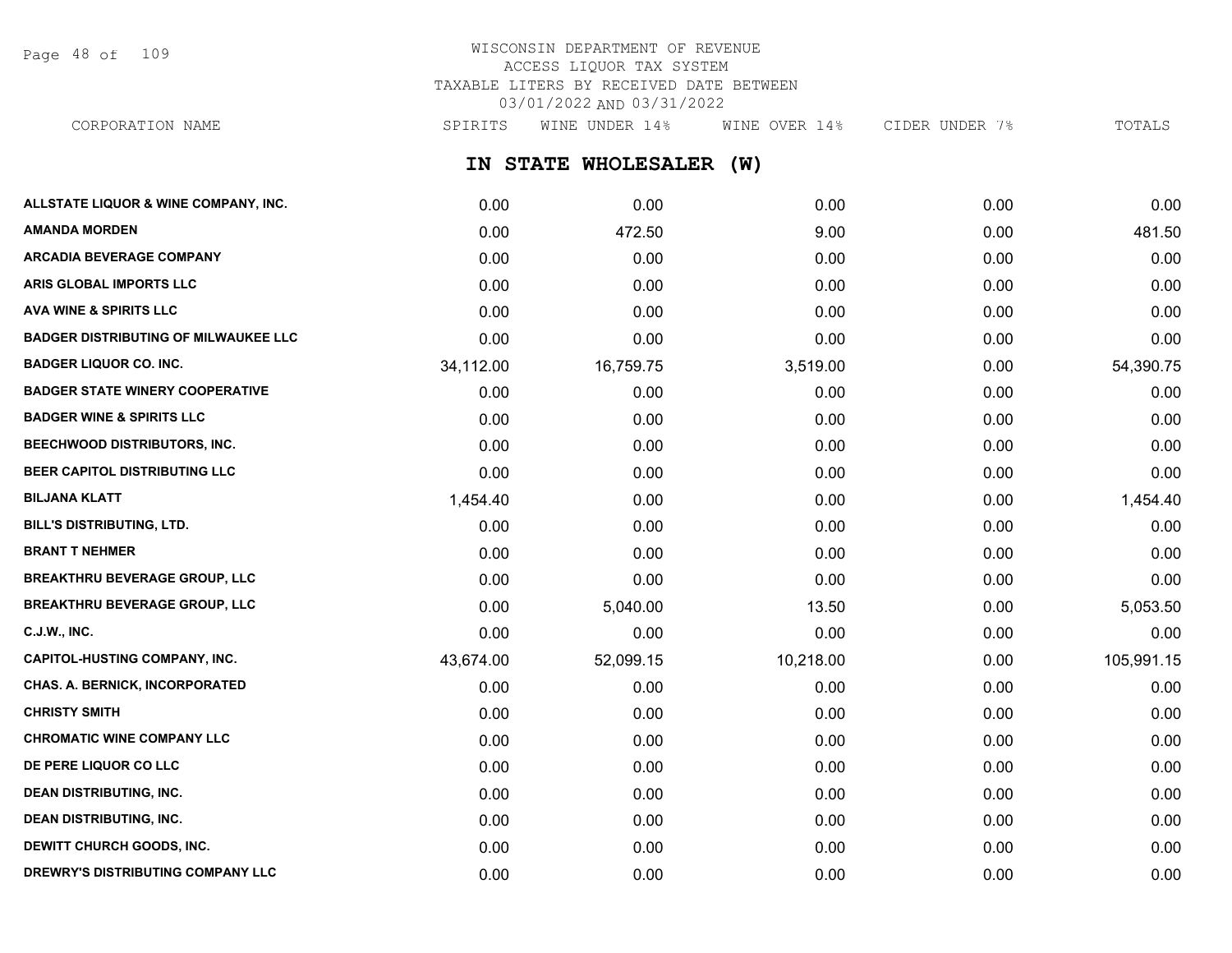Page 49 of 109

| CORPORATION NAME                                 | SPIRITS   | WINE UNDER 14% | WINE OVER 14% | CIDER UNDER 7% | TOTALS    |
|--------------------------------------------------|-----------|----------------|---------------|----------------|-----------|
| <b>EPIC MOMENTS LLC</b>                          | 0.00      | 0.00           | 0.00          | 0.00           | 0.00      |
| <b>FABIANO BROTHERS - WISCONSIN LLC</b>          | 0.00      | 0.00           | 0.00          | 0.00           | 0.00      |
| <b>FAUSTO FIORAVANTI</b>                         | 0.00      | 0.00           | 0.00          | 0.00           | 0.00      |
| FLANIGAN DISTRIBUTING OF DOOR COUNTY, INC.       | 0.00      | 0.00           | 0.00          | 0.00           | 0.00      |
| <b>FOUR SEASONS BEER DISTRIBUTORS INC</b>        | 0.00      | 0.00           | 0.00          | 0.00           | 0.00      |
| FRANK BEER DISTRIBUTORS, INC.                    | 0.00      | 0.00           | 0.00          | 0.00           | 0.00      |
| <b>FRANK BEER DISTRIBUTORS, INC.</b>             | 0.00      | 0.00           | 0.00          | 0.00           | 0.00      |
| <b>FRANK J MIRENDA SR</b>                        | 0.00      | 0.00           | 0.00          | 0.00           | 0.00      |
| <b>FRANK LIQUOR COMPANY, INC.</b>                | 40,562.45 | 10,933.08      | 0.00          | 0.00           | 51,495.53 |
| <b>FRANK LIQUORS OF LA CROSSE, INC.</b>          | 0.00      | 0.00           | 0.00          | 0.00           | 0.00      |
| <b>G &amp; F DISTRIBUTING INC</b>                | 0.00      | 0.00           | 0.00          | 0.00           | 0.00      |
| <b>G &amp; F DISTRIBUTING INC</b>                | 0.00      | 0.00           | 0.00          | 0.00           | 0.00      |
| <b>GENERAL BEER DISTRIBUTORS CO.</b>             | 0.00      | 0.00           | 0.00          | 0.00           | 0.00      |
| <b>GENERAL BEER DISTRIBUTORS CO. - MILWAUKEE</b> | 0.00      | 0.00           | 0.00          | 0.00           | 0.00      |
| <b>GENERAL BEER-NORTHEAST INC</b>                | 0.00      | 0.00           | 0.00          | 0.00           | 0.00      |
| <b>GENERAL BEER-NORTHEAST INC</b>                | 0.00      | 0.00           | 0.00          | 0.00           | 0.00      |
| <b>GENERAL BEER-NORTHWEST, INC.</b>              | 0.00      | 0.00           | 0.00          | 0.00           | 0.00      |
| <b>GENERAL BEER-NORTHWEST, INC.</b>              | 0.00      | 0.00           | 0.00          | 0.00           | 0.00      |
| <b>GENERAL BEVERAGE SALES CO.</b>                | 0.00      | 19,080.00      | 0.00          | 0.00           | 19,080.00 |
| <b>GENERAL BEVERAGE SALES CO. - OSHKOSH</b>      | 7,776.60  | 31,197.72      | 0.00          | 0.00           | 38,974.32 |
| <b>GENERAL BEVERAGE SALES CO.-MILWAUKEE</b>      | 11,799.00 | 29,465.38      | 0.00          | 0.00           | 41,264.38 |
| <b>GIUSEPPE GAGLIANELLO</b>                      | 0.00      | 0.00           | 0.00          | 0.00           | 0.00      |
| <b>J &amp; P INTERNATIONAL LLC</b>               | 0.00      | 0.00           | 0.00          | 0.00           | 0.00      |
| <b>JANDRAIN RELIGIOUS SUPPLY, INC.</b>           | 0.00      | 0.00           | 0.00          | 0.00           | 0.00      |
| <b>JANSEN INTERNATIONAL LLC</b>                  | 0.00      | 0.00           | 0.00          | 0.00           | 0.00      |
| <b>JAW PROPERTIES LLC</b>                        | 0.00      | 0.00           | 0.00          | 0.00           | 0.00      |
| <b>JOHN J COLLETTI</b>                           | 0.00      | $-355.50$      | 0.00          | 0.00           | $-355.50$ |
| JOHNSON BROTHERS OF WISCONSIN, INC.              | 6,468.00  | 9,289.22       | 0.00          | 0.00           | 15,757.22 |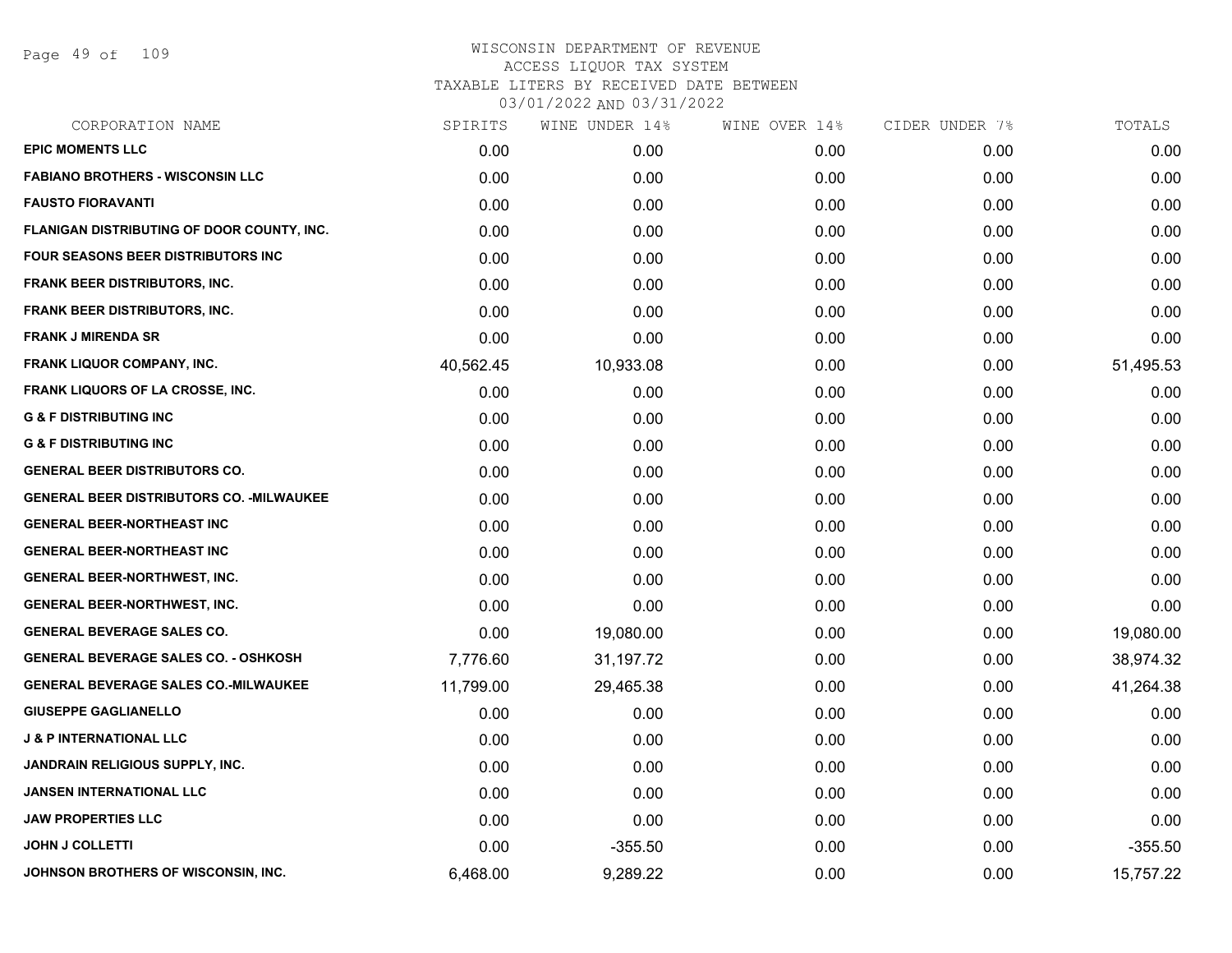Page 50 of 109

| CORPORATION NAME                            | SPIRITS   | WINE UNDER 14% | WINE OVER 14% | CIDER UNDER 7% | TOTALS    |
|---------------------------------------------|-----------|----------------|---------------|----------------|-----------|
| <b>JONATHON LODUCA</b>                      | 0.00      | 0.00           | 0.00          | 0.00           | 0.00      |
| <b>JOYVINE LLC</b>                          | 0.00      | 0.00           | 0.00          | 0.00           | 0.00      |
| <b>KAY BEER DISTRIBUTING, INC.</b>          | 0.00      | 0.00           | 0.00          | 0.00           | 0.00      |
| <b>KRH ENTERPRISES, LLC</b>                 | 0.00      | 0.00           | 0.00          | 0.00           | 0.00      |
| LA CROSSE BEVERAGE LLC                      | 0.00      | 0.00           | 0.00          | 0.00           | 0.00      |
| <b>LARRY'S DISTRIBUTING CO., INC.</b>       | 0.00      | 0.00           | 0.00          | 0.00           | 0.00      |
| LEE BEVERAGE OF WISCONSIN LLC               | 0.00      | 0.00           | 0.00          | 0.00           | 0.00      |
| LEE BEVERAGE OF WISCONSIN LLC               | 0.00      | 0.00           | 0.00          | 0.00           | 0.00      |
| LEE BEVERAGE-CIDERS WINES & SPIRITS LLC     | 0.00      | 0.00           | 0.00          | 0.00           | 0.00      |
| <b>L'EFT BANK WINE COMPANY LIMITED</b>      | 90.00     | 8,982.00       | 0.00          | 0.00           | 9,072.00  |
| LIB DIB, LLC                                | 0.00      | 0.00           | 0.00          | 0.00           | 0.00      |
| LO DUCA BROS., INC.                         | 0.00      | 10,453.25      | 0.00          | 0.00           | 10,453.25 |
| <b>LORI SCOTT</b>                           | 0.00      | 0.00           | 0.00          | 0.00           | 0.00      |
| <b>LOS ALTOS AGAVE DISTRIBUTOR INC</b>      | 12,540.00 | 0.00           | 0.00          | 0.00           | 12,540.00 |
| <b>M SHIRAZ LLC</b>                         | 0.00      | 0.00           | 0.00          | 0.00           | 0.00      |
| <b>MICCA HUTCHINS</b>                       | 0.00      | 0.00           | 0.00          | 0.00           | 0.00      |
| <b>MICHAEL G ANSAY</b>                      | 0.00      | 0.00           | 0.00          | 0.00           | 0.00      |
| <b>MICHAEL LENTINO</b>                      | 0.00      | 0.00           | 0.00          | 0.00           | 0.00      |
| MIDWEST SALES & SERVICE, INC.               | 0.00      | 0.00           | 0.00          | 0.00           | 0.00      |
| <b>MOMENTUM BEVERAGE TEAM WISCONSIN LLC</b> | 0.00      | 0.00           | 0.00          | 0.00           | 0.00      |
| NOELKE DISTRIBUTORS, INC.                   | 0.00      | 0.00           | 0.00          | 0.00           | 0.00      |
| <b>NOUVEAU VENTURES LLC</b>                 | 146.40    | 6,192.75       | 1,306.50      | 0.00           | 7,645.65  |
| <b>ODIN WINE CO</b>                         | 0.00      | 0.00           | 0.00          | 0.00           | 0.00      |
| PARK RIDGE DISTRIBUTING, INC.               | 0.00      | 0.00           | 0.00          | 0.00           | 0.00      |
| PEHLER DISTRIBUTING, INC.                   | 0.00      | 0.00           | 0.00          | 0.00           | 0.00      |
| PHILLIPS DISTRIBUTING CORPORATION           | 0.00      | 0.00           | 0.00          | 0.00           | 0.00      |
| PHILLIPS WINE COMPANY                       | 0.00      | 0.00           | 0.00          | 0.00           | 0.00      |
| <b>PURE WINE WISCONSIN LLC</b>              | 0.00      | 0.00           | 0.00          | 0.00           | 0.00      |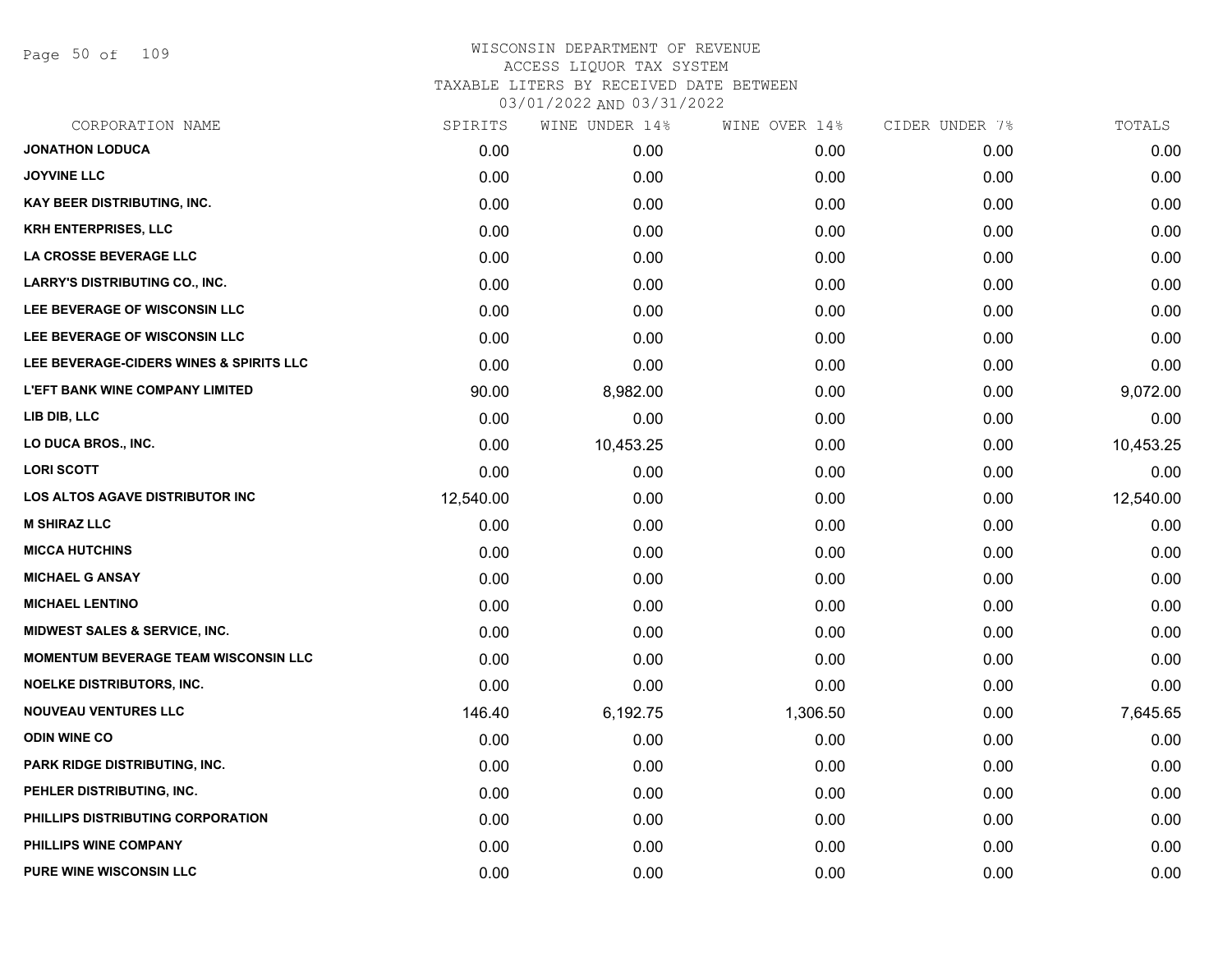Page 51 of 109

| CORPORATION NAME                               | SPIRITS | WINE UNDER 14% | WINE OVER 14% | CIDER UNDER 7% | TOTALS    |
|------------------------------------------------|---------|----------------|---------------|----------------|-----------|
| <b>PURPLE FEET WINES, LLC</b>                  | 0.00    | 0.00           | 0.00          | 0.00           | 0.00      |
| <b>RATAS WHOLESALE LIQUOR COMPANY</b>          | 0.00    | 0.00           | 0.00          | 0.00           | 0.00      |
| S. & S. DISTRIBUTING, INC.                     | 0.00    | 0.00           | 0.00          | 0.00           | 0.00      |
| S. & S. DISTRIBUTING, INC.                     | 0.00    | 0.00           | 0.00          | 0.00           | 0.00      |
| <b>SARATOGA LIQUOR CO., INC.</b>               | 0.00    | 10,152.00      | 0.00          | 0.00           | 10,152.00 |
| <b>SP3 LLC</b>                                 | 0.00    | 0.00           | 0.00          | 0.00           | 0.00      |
| <b>SUPERIOR BEVERAGES LLC</b>                  | 0.00    | 0.00           | 0.00          | $-929.52$      | $-929.52$ |
| <b>SYRIANA INC</b>                             | 0.00    | 0.00           | 0.00          | 0.00           | 0.00      |
| T.H. STEMPER COMPANY, INC.                     | 0.00    | 0.00           | 0.00          | 0.00           | 0.00      |
| <b>THOMAS A DORAIRAJ</b>                       | 0.00    | 0.00           | 0.00          | 0.00           | 0.00      |
| TJ INTERNATIONAL LTD                           | 0.00    | 0.00           | 0.00          | 0.00           | 0.00      |
| <b>TORI-VERDI GROUP LLC</b>                    | 0.00    | 0.00           | 0.00          | 0.00           | 0.00      |
| <b>TRANSNATIONAL ENTERPRISES, INCORPORATED</b> | 0.00    | 0.00           | 0.00          | 0.00           | 0.00      |
| TRIANGLE DISTRIBUTING COMPANY, INC.            | 0.00    | 0.00           | 0.00          | 0.00           | 0.00      |
| TRI-MART COMPANY LLC                           | 0.00    | 0.00           | 0.00          | 0.00           | 0.00      |
| VINO VERITAS, LTD.                             | 0.00    | 4,642.47       | 1,330.50      | 0.00           | 5,972.97  |
| <b>WDI LLC</b>                                 | 0.00    | 0.00           | 0.00          | 0.00           | 0.00      |
| <b>WDI LLC</b>                                 | 0.00    | 0.00           | 0.00          | 0.00           | 0.00      |
| <b>WEBB &amp; GERRITSEN, INC.</b>              | 0.00    | 0.00           | 0.00          | 0.00           | 0.00      |
| <b>WEBB &amp; GERRITSEN, INC.</b>              | 0.00    | 0.00           | 0.00          | 0.00           | 0.00      |
| <b>WILLIAM D HANSEN</b>                        | 0.00    | 0.00           | 0.00          | 0.00           | 0.00      |
| <b>WISCONSIN DISTRIBUTORS EAST LLC</b>         | 0.00    | 0.00           | 0.00          | 0.00           | 0.00      |
| <b>WISCONSIN DISTRIBUTORS NORTH LLC</b>        | 0.00    | 0.00           | 0.00          | 0.00           | 0.00      |
| <b>WISCONSIN DISTRIBUTORS SOUTH LLC</b>        | 0.00    | 0.00           | 0.00          | 0.00           | 0.00      |
| <b>WISCONSIN WINE AND SPIRITS INC</b>          | 0.00    | 0.00           | 0.00          | 0.00           | 0.00      |
| <b>WISCONSIN WINERY CO-OP</b>                  | 0.00    | 0.00           | 0.00          | 0.00           | 0.00      |
| <b>WOODFIELD DISTRIBUTION LLC</b>              | 0.00    | 0.00           | 0.00          | 0.00           | 0.00      |
| ZASTROW THE BEER MAN, INC.                     | 0.00    | 0.00           | 0.00          | 0.00           | 0.00      |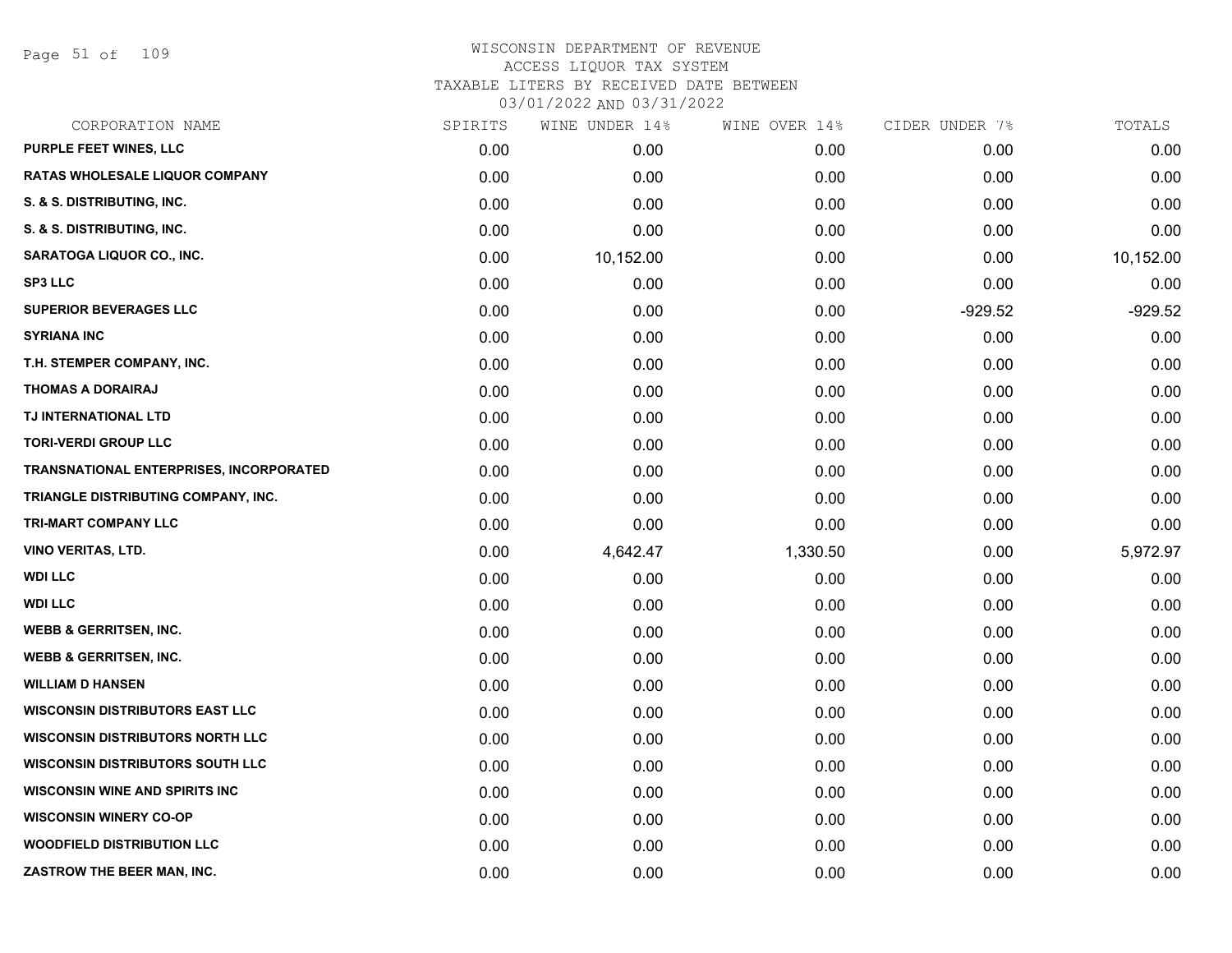Page 52 of 109

| CORPORATION NAME                  | SPIRITS    | WINE UNDER 14% | WINE OVER 14% | CIDER UNDER 7% | TOTALS     |
|-----------------------------------|------------|----------------|---------------|----------------|------------|
| <b>TOTAL LITERS FOR 3/31/2022</b> | 158,622.85 | 214.403.77     | 16,396.50     | -929.52        | 388,493.60 |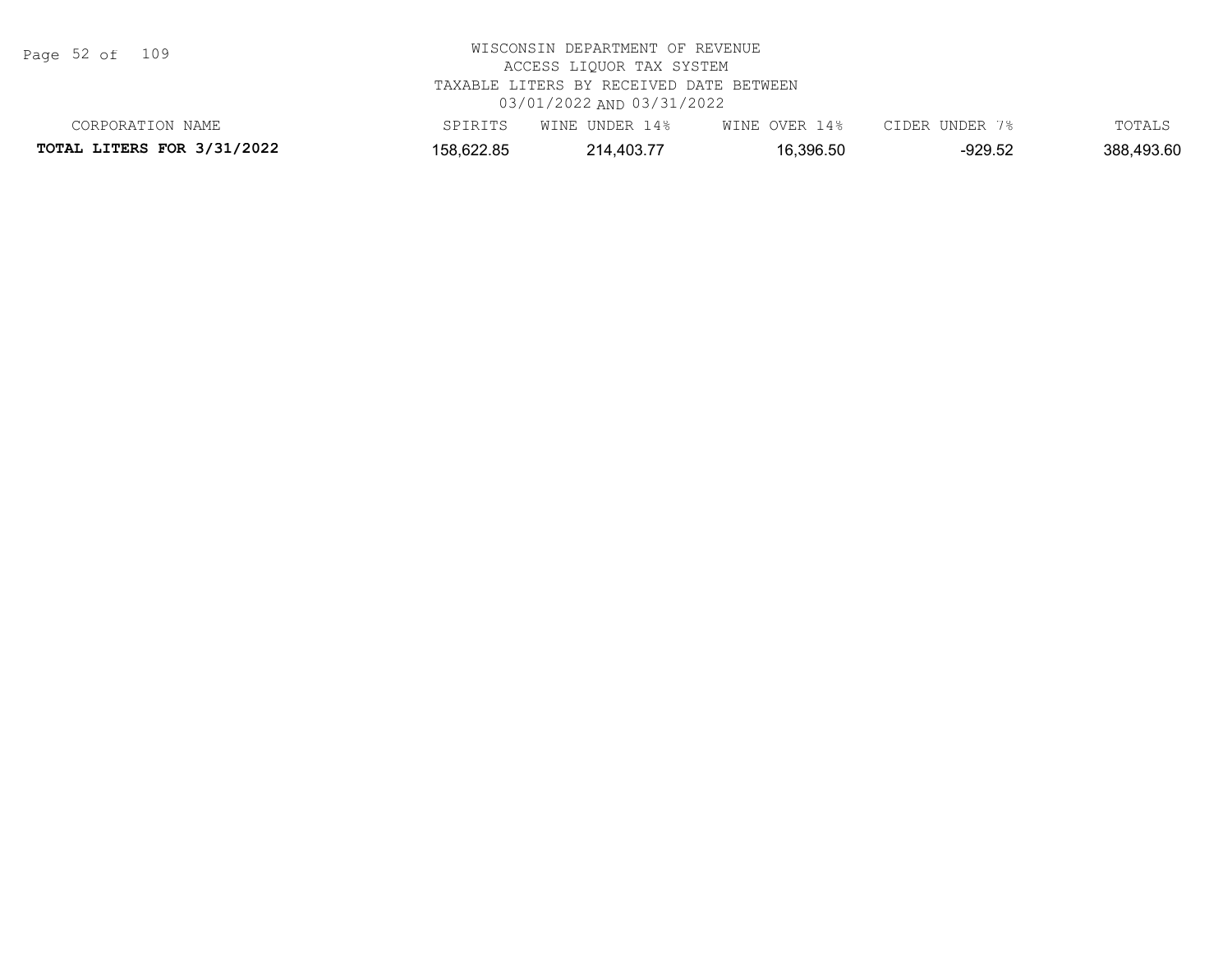Page 53 of 109

# WISCONSIN DEPARTMENT OF REVENUE ACCESS LIQUOR TAX SYSTEM TAXABLE LITERS BY RECEIVED DATE BETWEEN 03/01/2022 AND 03/31/2022

**IN STATE MANUFACTURER (WM) 45TH PARALLEL SPIRITS, LLC** 0.00 0.00 0.00 0.00 0.00 **ACE ETHANOL, LLC** 0.00 0.00 0.00 0.00 0.00 **AEPPELTREOW INC** 31.76 0.00 0.00 250.40 282.16 **ANCHOR STILLHOUSE HOLDINGS LLC** 65.34 0.00 0.00 0.00 65.34 **ANGRY SPIRITS DISTILLING LLC** 0.00 0.00 0.00 0.00 0.00 **B & E DISTILLERY INC.** 0.00 0.00 0.00 0.00 0.00 **BRIAN SAMMONS** 510.23 0.00 0.00 0.00 510.23 **C & N CORPORATION CONSUMED ASSESSED ASSESSED ASSOCIATE CONSUMING A CORPORATION CONSUMING A CORPORATION 782.97 CENTRAL STANDARD LLC** 202.53 0.00 0.00 0.00 202.53 **CENTRAL STANDARD LLC** 0.00 0.00 0.00 0.00 0.00 **CENTRAL TIME DISTILLERY AND WINERY, INC.**  $2.347.67$   $0.00$   $0.00$   $0.00$   $0.00$   $0.00$   $2.347.67$ **CHIPPEWA RIVER DISTILLERY AND BREWERY LLC**  $1.905.95$   $0.00$   $0.00$   $0.00$   $0.00$   $0.00$   $1.905.95$ **CLOVER MEADOW LLC** 0.00 0.00 0.00 0.00 0.00 **COPPER CROW DISTILLERY LLC** 0.00 0.00 0.00 0.00 0.00 **CULLEN AND HARRISON LLC** 1,152.00 0.00 0.00 0.00 1,152.00 **CULLEN AND HARRISON LLC** 79.63 0.00 0.00 0.00 79.63 CORPORATION NAME SPIRITS WINE UNDER 14% WINE OVER 14% CIDER UNDER 7% TOTALS

**DANCING GOAT DISTILLERY, LLC** 0.00 0.00 0.00 0.00 0.00 **DENNIS E ERB** 0.00 0.00 0.00 0.00 0.00 **DISTILLERY PARTNERS, LLC** 800.99 0.00 0.00 0.00 800.99 **DOG AND SHRUB DISTILLERY LLC** 206.25 206.25 0.00 0.00 0.00 0.00 0.00 0.00 0.00 206.25 **DOUNDRINS DISTILLING** 659.14 559.14 559.14 559.14 559.14 559.14 559.14 559.14 559.14 559.14 **DRIFTLESS GLEN DISTILLERY LLC**  $4.750.48$   $0.00$   $0.00$   $0.00$   $0.00$   $0.00$   $4.750.48$ **DRIFTLESS PURE LLC** 1,574.98 0.00 0.00 0.00 1,574.98 **EAGLE TRACE BREWING COMPANY LLC** 2,219.76 0.00 0.00 0.00 2,219.76 **EMCO CHEMICAL DISTRIBUTORS, INC.** 0.00 0.00 0.00 0.00 0.00 **FREDERICK QUANDT** 0.00 671.91 0.00 0.00 671.91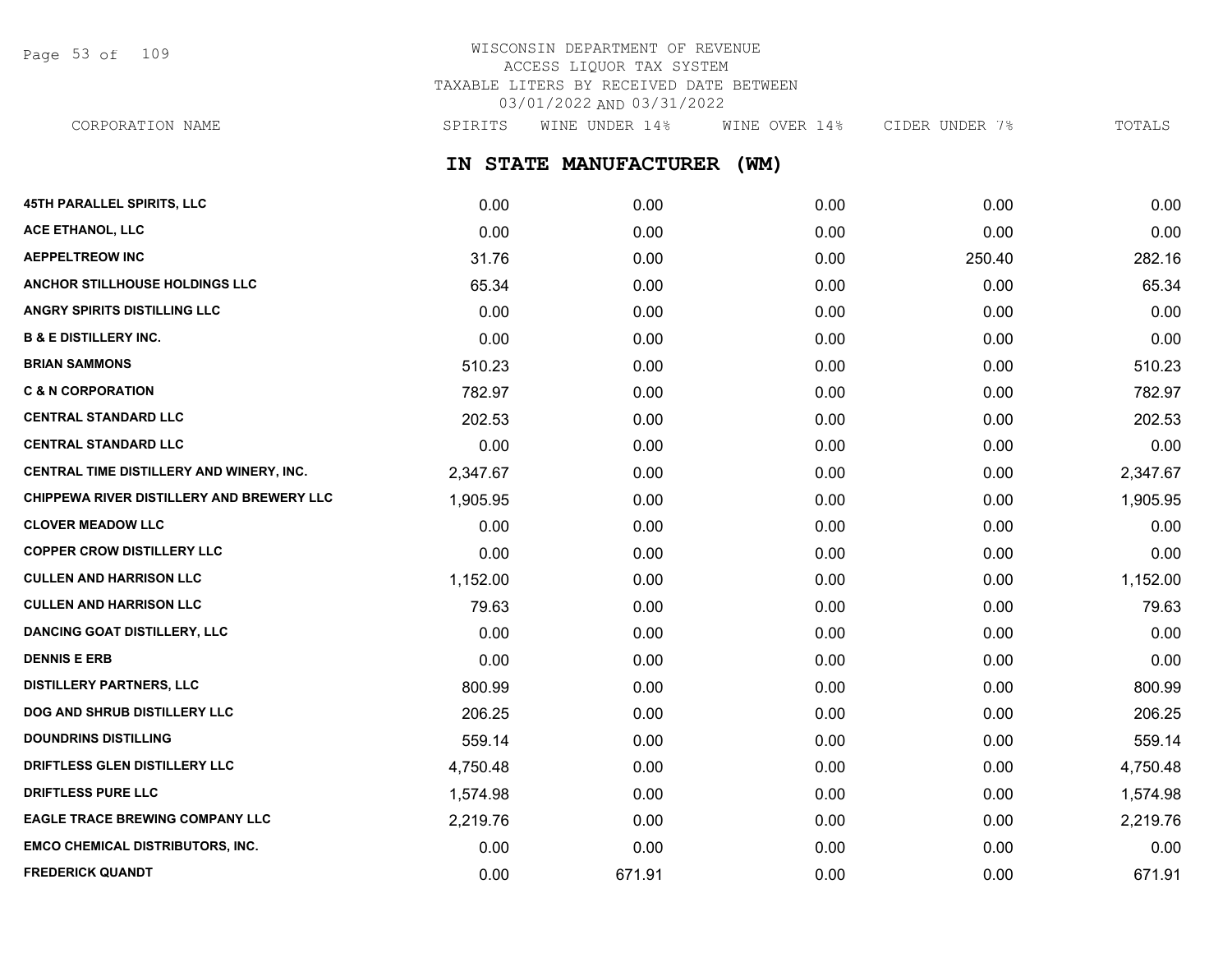Page 54 of 109

### WISCONSIN DEPARTMENT OF REVENUE ACCESS LIQUOR TAX SYSTEM TAXABLE LITERS BY RECEIVED DATE BETWEEN

| CORPORATION NAME                             | SPIRITS   | WINE UNDER 14% | WINE OVER 14% | CIDER UNDER 7% | TOTALS    |
|----------------------------------------------|-----------|----------------|---------------|----------------|-----------|
| <b>GLOBAL UNIVERSAL SRL LLC</b>              | 13,802.49 | 389.29         | 0.00          | 0.00           | 14,191.78 |
| <b>GRANT J VAN DRIEST</b>                    | 0.00      | 0.00           | 0.00          | 0.00           | 0.00      |
| <b>GREAT LAKES DISTILLERY LLC</b>            | 0.00      | 0.00           | 0.00          | 0.00           | 0.00      |
| <b>HENDRICKS FAMILY DISTILLERY LLC</b>       | 576.63    | 0.00           | 0.00          | 0.00           | 576.63    |
| <b>HICKORY VIEW DISTILLERY LLC</b>           | 576.00    | 0.00           | 0.00          | 0.00           | 576.00    |
| <b>IMAGINARY FACTORY LLC</b>                 | 0.00      | 0.00           | 0.00          | 0.00           | 0.00      |
| INCIDER, INC.                                | 0.00      | 0.00           | 0.00          | 0.00           | 0.00      |
| <b>ISAAC SHOWAKI</b>                         | 0.00      | 0.00           | 0.00          | 11,461.32      | 11,461.32 |
| <b>JACKSON WINE LLC</b>                      | 117.01    | 420.71         | 31.49         | 0.00           | 569.21    |
| <b>JAMES PLOETZ</b>                          | 44.25     | 0.00           | 0.00          | 0.00           | 44.25     |
| JARIN K GELHAR                               | 44.48     | 0.00           | 0.00          | 0.00           | 44.48     |
| <b>JEFFERY OLSON</b>                         | 0.00      | 0.00           | 0.00          | 0.00           | 0.00      |
| <b>JEREMY A KAUFMANN</b>                     | 0.00      | 0.00           | 0.00          | 0.00           | 0.00      |
| <b>JKLM DISTILLING PARTNERS LLC</b>          | 197.97    | 0.00           | 0.00          | 0.00           | 197.97    |
| <b>JOSEPH RETZER III</b>                     | 356.24    | 0.00           | 0.00          | 0.00           | 356.24    |
| <b>KATCHEVER &amp; CO LLC</b>                | 0.00      | 0.00           | 0.00          | 0.00           | 0.00      |
| <b>LEVI FUNK</b>                             | 0.00      | 0.00           | 0.00          | 0.00           | 0.00      |
| <b>MATTHEW RICK</b>                          | 252.07    | 1,738.26       | 166.60        | 0.00           | 2,156.93  |
| <b>MEISENBURG BREWING AND DISTILLING LLC</b> | 0.00      | 0.00           | 0.00          | 0.00           | 0.00      |
| <b>MOLSON COORS BEVERAGE COMPANY USA LLC</b> | 0.00      | 0.00           | 0.00          | 0.00           | 0.00      |
| <b>NATHAN G GREENAWALT</b>                   | 674.26    | 0.00           | 0.00          | 0.00           | 674.26    |
| <b>NORTHERN WATERS DISTILLERY LLC</b>        | 1,716.38  | 0.00           | 0.00          | 0.00           | 1,716.38  |
| <b>PABST HOLDINGS LLC</b>                    | 0.00      | 0.00           | 0.00          | 0.00           | 0.00      |
| <b>PARADISE NORTH DISTILLERY CO.</b>         | 483.02    | 0.00           | 0.00          | 0.00           | 483.02    |
| PERLICK DISTILLERY, LLC                      | 1,080.13  | 0.00           | 0.00          | 0.00           | 1,080.13  |
| RIVER BEND VINEYARD & WINERY LLC             | 0.00      | 0.00           | 0.00          | 0.00           | 0.00      |
| <b>S&amp;S DISTILLING</b>                    | 0.00      | 0.00           | 0.00          | 0.00           | 0.00      |
| <b>SENSIENT FLAVORS LLC</b>                  | 0.00      | 0.00           | 0.00          | 0.00           | 0.00      |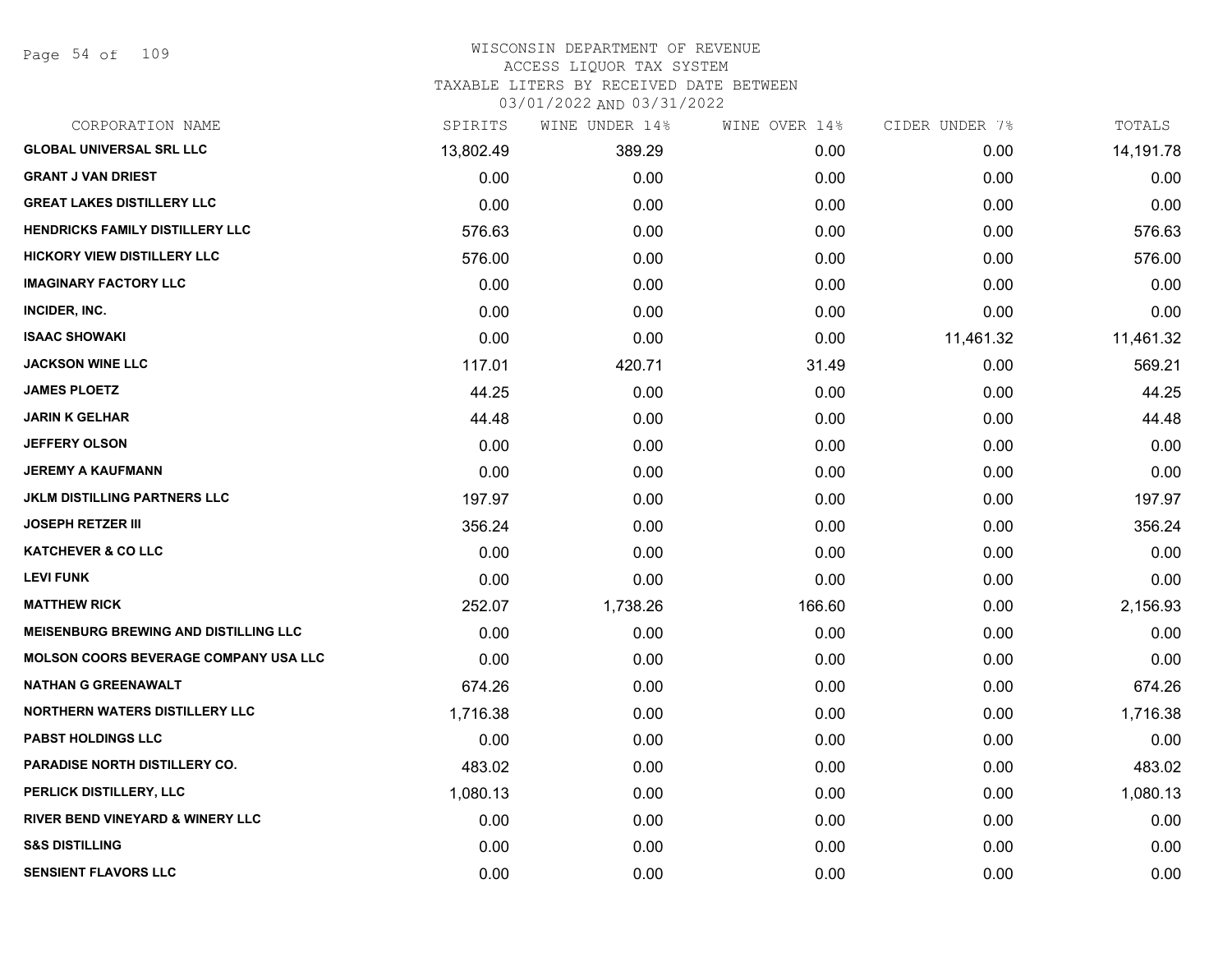Page 55 of 109

| CORPORATION NAME                   | SPIRITS   | WINE UNDER 14% | WINE OVER 14% | CIDER UNDER 7% | TOTALS    |
|------------------------------------|-----------|----------------|---------------|----------------|-----------|
| <b>ST CROIX SPIRITS LLC</b>        | 0.00      | 0.00           | 0.00          | 0.00           | 0.00      |
| ST MARY'S DISTILLARY LLC           | 0.00      | 0.00           | 0.00          | 0.00           | 0.00      |
| <b>STABLE ROCK WINERY LLC</b>      | 0.00      | 0.00           | 0.00          | 0.00           | 0.00      |
| <b>STATE LINE DISTILLERY, LLC</b>  | 390.62    | 0.00           | 0.00          | 0.00           | 390.62    |
| <b>SUGAR RIVER DISTILLERY INC</b>  | 0.00      | 0.00           | 0.00          | 0.00           | 0.00      |
| <b>TATTERSALL COMPANIES LLC</b>    | 1,895.06  | 0.00           | 0.00          | 0.00           | 1,895.06  |
| THE EAU CLAIRE BREWING PROJECT LLC | 0.00      | 0.00           | 0.00          | 0.00           | 0.00      |
| THE NORTH WOODS DISTILLERY LLC     | 364.50    | 0.00           | 0.00          | 0.00           | 364.50    |
| THE WINE VINEYARD LLC              | 0.00      | 681.37         | 0.00          | 0.00           | 681.37    |
| <b>TRES LUCKY, LLC</b>             | 0.00      | 0.00           | 0.00          | 0.00           | 0.00      |
| WHITE WINTER WINERY INC            | 0.00      | 0.00           | 0.00          | 0.00           | 0.00      |
| <b>WOLLERSHEIM WINERY, INC.</b>    | 1,554.29  | 0.00           | 0.00          | 0.00           | 1,554.29  |
| YAHARA BAY DISTILLERS, INC.        | 8,448.70  | 0.00           | 0.00          | 0.00           | 8,448.70  |
| TOTAL LITERS FOR 3/31/2022         | 49,763.78 | 3,901.54       | 198.09        | 11,711.72      | 65,575.13 |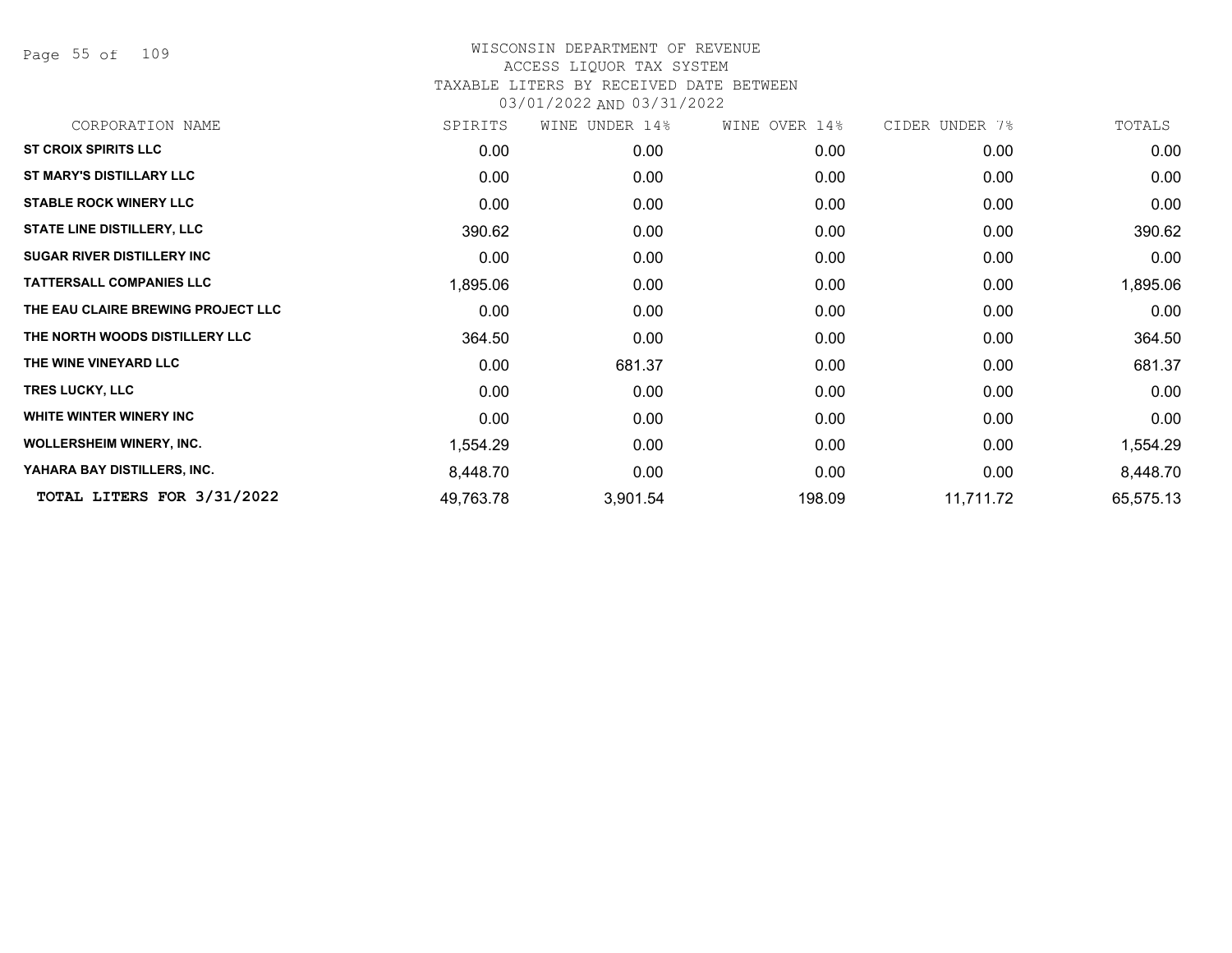Page 56 of 109

# WISCONSIN DEPARTMENT OF REVENUE ACCESS LIQUOR TAX SYSTEM TAXABLE LITERS BY RECEIVED DATE BETWEEN 03/01/2022 AND 03/31/2022

CORPORATION NAME SPIRITS WINE UNDER 14% WINE OVER 14% CIDER UNDER 7% TOTALS

# **IN STATE RECTIFIER (WR)**

| <b>45TH PARALLEL SPIRITS, LLC</b>   | 2,301.98   | 0.00    | 0.00 | 0.00 | 2,301.98   |
|-------------------------------------|------------|---------|------|------|------------|
| ARTY'S PREMIUM BEVERAGES, INC       | 1,900.84   | 0.00    | 0.00 | 0.00 | 1,900.84   |
| <b>CAIMAN HOLDCO LLC</b>            | 169,241.28 | 0.00    | 0.00 | 0.00 | 169,241.28 |
| <b>CENTRAL STANDARD LLC</b>         | 16,470.22  | 0.00    | 0.00 | 0.00 | 16,470.22  |
| <b>CENTRAL STANDARD LLC</b>         | 0.00       | 0.00    | 0.00 | 0.00 | 0.00       |
| <b>DANCING GOAT DISTILLERY, LLC</b> | 3,790.50   | 0.00    | 0.00 | 0.00 | 3,790.50   |
| <b>DISTILLERY PARTNERS, LLC</b>     | 0.00       | 0.00    | 0.00 | 0.00 | 0.00       |
| <b>DOUNDRINS DISTILLING</b>         | 0.00       | 0.00    | 0.00 | 0.00 | 0.00       |
| <b>FORTRESS NUTRITION, LLC</b>      | 0.00       | 0.00    | 0.00 | 0.00 | 0.00       |
| <b>FREDERICK QUANDT</b>             | 0.00       | 605.66  | 0.00 | 0.00 | 605.66     |
| <b>GALLOWAY COMPANY</b>             | 0.00       | 0.00    | 0.00 | 0.00 | 0.00       |
| <b>GLOBAL UNIVERSAL SRL LLC</b>     | 0.00       | 0.00    | 0.00 | 0.00 | 0.00       |
| <b>GREAT LAKES DISTILLERY LLC</b>   | 3,008.25   | 0.00    | 0.00 | 0.00 | 3,008.25   |
| HENRY FARMS PRAIRIE SPIRITS LLC     | $-495.00$  | 0.00    | 0.00 | 0.00 | $-495.00$  |
| <b>JOHN BIONDI</b>                  | 0.00       | 0.00    | 0.00 | 0.00 | 0.00       |
| <b>MIDWEST CUSTOM BOTTLING LLC</b>  | 2,283.80   | $-0.19$ | 0.00 | 0.00 | 2,283.61   |
| <b>NATHAN G GREENAWALT</b>          | 0.00       | 0.00    | 0.00 | 0.00 | 0.00       |
| <b>NATURAL SPIRITS LLC</b>          | 0.00       | 0.00    | 0.00 | 0.00 | 0.00       |
| THE EAU CLAIRE BREWING PROJECT LLC  | 0.00       | 0.00    | 0.00 | 0.00 | 0.00       |
| YAHARA BAY DISTILLERS, INC.         | 0.00       | 0.00    | 0.00 | 0.00 | 0.00       |
| YAHARA BAY DISTILLERS, INC.         | 0.00       | 0.00    | 0.00 | 0.00 | 0.00       |
| TOTAL LITERS FOR 3/31/2022          | 198,501.87 | 605.47  | 0.00 | 0.00 | 199,107.34 |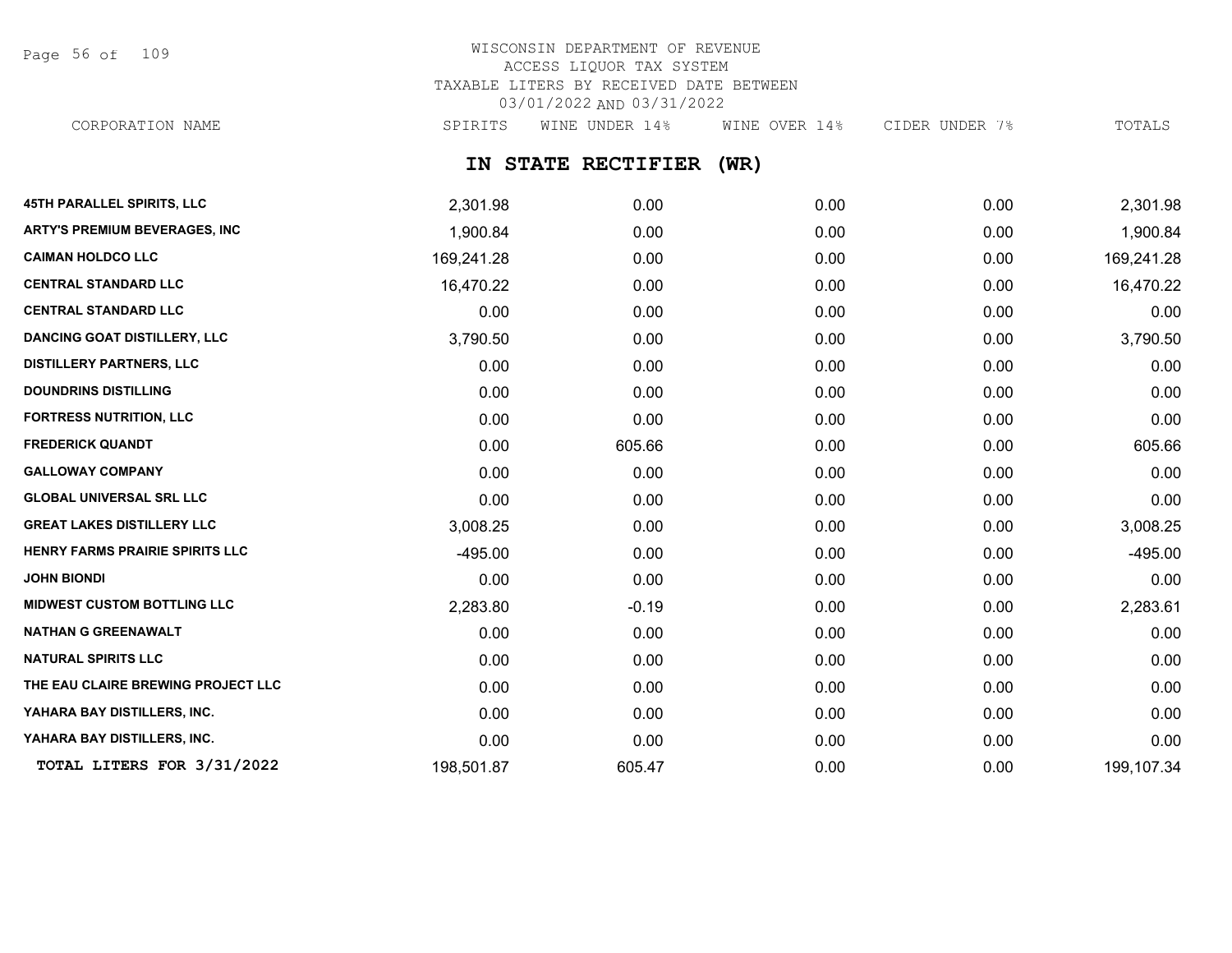Page 57 of 109

# WISCONSIN DEPARTMENT OF REVENUE ACCESS LIQUOR TAX SYSTEM TAXABLE LITERS BY RECEIVED DATE BETWEEN 03/01/2022 AND 03/31/2022

**IN STATE WINERY (WWI) 4 CHRISTI'S VINEYARD LLC** 0.00 0.00 0.00 0.00 0.00 CORPORATION NAME SPIRITS WINE UNDER 14% WINE OVER 14% CIDER UNDER 7% TOTALS

| <b>ALLEN L NAPARALLA</b>                          | 0.00 | 0.00      | 0.00  | 0.00   | 0.00      |
|---------------------------------------------------|------|-----------|-------|--------|-----------|
| <b>AMANDA STEFL</b>                               | 0.00 | 0.00      | 0.00  | 0.00   | 0.00      |
| ANCHORED ROOTS WINERY, LLC                        | 0.00 | 0.00      | 0.00  | 0.00   | 0.00      |
| <b>BADGER STATE BREWING COMPANY LLC</b>           | 0.00 | 0.00      | 0.00  | 97.78  | 97.78     |
| <b>BELLEVINEZ LLC</b>                             | 0.00 | 225.00    | 0.00  | 0.00   | 225.00    |
| <b>BEVERLY GAGE</b>                               | 0.00 | 670.02    | 0.00  | 0.00   | 670.02    |
| <b>BLIND HORSE WINERY LLC</b>                     | 0.00 | 0.00      | 0.00  | 0.00   | 0.00      |
| <b>BOTHAM BRANDS LLC</b>                          | 0.00 | 4,315.36  | 0.00  | 0.00   | 4,315.36  |
| <b>BRADLEY L ALLEN</b>                            | 0.00 | 80.21     | 0.00  | 0.00   | 80.21     |
| <b>BRANCHES WINERY LLC</b>                        | 0.00 | 0.00      | 0.00  | 0.00   | 0.00      |
| <b>BRIAN C LOKRANTZ</b>                           | 0.00 | 0.00      | 0.00  | 0.00   | 0.00      |
| <b>BRIGADOON FARM &amp; WINERY LLC</b>            | 0.00 | 0.00      | 0.00  | 0.00   | 0.00      |
| <b>BRIX CIDER LLC</b>                             | 0.00 | 0.00      | 0.00  | 185.26 | 185.26    |
| <b>C &amp; N CORPORATION</b>                      | 0.00 | 33,564.76 | 54.02 | 0.00   | 33,618.78 |
| <b>CAPITAL BREWERY COMPANY, INC.</b>              | 0.00 | 0.00      | 0.00  | 0.00   | 0.00      |
| <b>CHATEAU ST CROIX WINERY &amp; VINEYARD LLC</b> | 0.00 | 1,022.99  | 48.00 | 0.00   | 1,070.99  |
| <b>CHERYL JOHNSON</b>                             | 0.00 | 98.42     | 0.00  | 0.00   | 98.42     |
| <b>CHRISTOPHER JOPPE</b>                          | 0.00 | 3,684.75  | 0.00  | 900.93 | 4,585.68  |
| <b>CLOVER MEADOW LLC</b>                          | 0.00 | 0.00      | 0.00  | 0.00   | 0.00      |
| <b>COLLEEN M BOS</b>                              | 0.00 | 0.00      | 0.00  | 0.00   | 0.00      |
| <b>CRAIG FLETCHER</b>                             | 0.00 | 0.00      | 0.00  | 0.00   | 0.00      |
| <b>CREEKSIDE WINERY LLC</b>                       | 0.00 | 0.00      | 0.00  | 0.00   | 0.00      |
| <b>DANIEL J KOEPKE</b>                            | 0.00 | 0.00      | 0.00  | 0.00   | 0.00      |
| <b>DANIEL M OSBORN</b>                            | 0.00 | 0.00      | 0.00  | 0.00   | 0.00      |
| <b>DANZINGER VINEYARDS LLC</b>                    | 0.00 | 0.00      | 0.00  | 0.00   | 0.00      |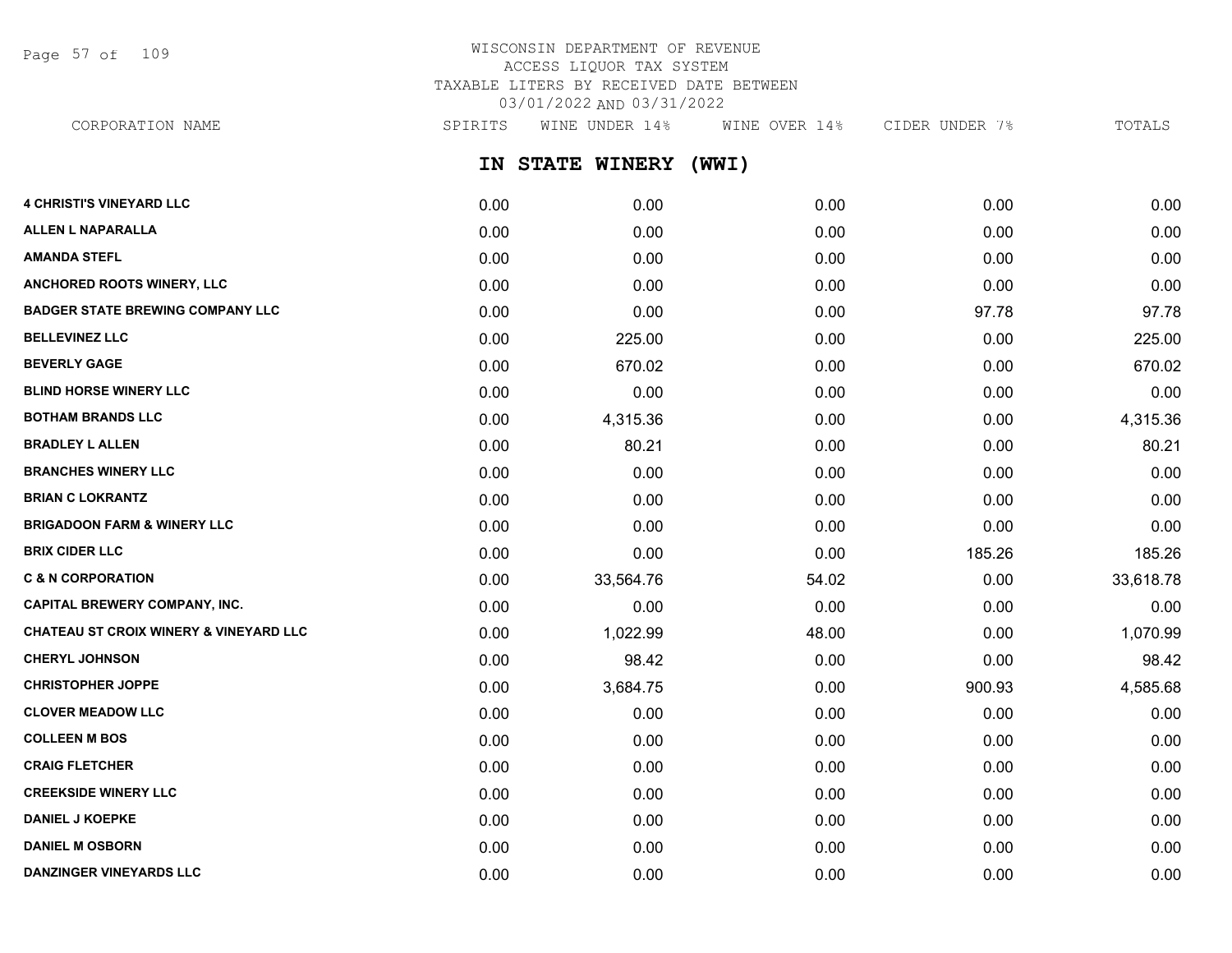Page 58 of 109

#### WISCONSIN DEPARTMENT OF REVENUE ACCESS LIQUOR TAX SYSTEM

TAXABLE LITERS BY RECEIVED DATE BETWEEN

| CORPORATION NAME                         | SPIRITS | WINE UNDER 14% | WINE OVER 14% | CIDER UNDER 7% | TOTALS    |
|------------------------------------------|---------|----------------|---------------|----------------|-----------|
| <b>DAVID R RASMUSSEN</b>                 | 0.00    | 242.35         | $-53.00$      | 0.00           | 189.35    |
| <b>DEAD BIRD BREWING COMPANY</b>         | 0.00    | 0.00           | 0.00          | 0.00           | 0.00      |
| <b>DEAN L BAUMGARTEN</b>                 | 0.00    | 0.00           | 0.00          | 0.00           | 0.00      |
| <b>DIANA HOBSON</b>                      | 0.00    | 3,486.35       | 0.00          | 0.00           | 3,486.35  |
| DIXONS AUTUMN HARVEST WINERY, LLC        | 0.00    | 2,418.87       | 0.00          | 0.00           | 2,418.87  |
| <b>DON GRASSE</b>                        | 0.00    | 0.00           | 0.00          | 0.00           | 0.00      |
| DRUMLIN RIDGE WINERY LLC                 | 0.00    | 100.31         | 0.00          | 0.00           | 100.31    |
| <b>EASTERN RIDGES VINEYARD, LLC</b>      | 0.00    | 729.01         | 0.00          | 0.00           | 729.01    |
| <b>ELISABETH W KLEIN</b>                 | 0.00    | 251.25         | 0.00          | 0.00           | 251.25    |
| <b>EMPRIZE WINERY LLC</b>                | 0.00    | 0.00           | 0.00          | 0.00           | 0.00      |
| <b>ETHAN KELLER</b>                      | 0.00    | 0.00           | 0.00          | 47.32          | 47.32     |
| <b>FAWN CREEK WINERY LLC</b>             | 0.00    | 2,157.00       | 0.00          | 0.00           | 2,157.00  |
| <b>FERMENTING CELLARS LLC</b>            | 0.00    | 31.88          | 0.75          | 0.00           | 32.63     |
| <b>FERMENTORIUM BEVERAGE COMPANY LLC</b> | 0.00    | 0.00           | 0.00          | 0.00           | 0.00      |
| FISHER KING WINERY, LLC                  | 0.00    | 0.00           | 0.00          | 0.00           | 0.00      |
| <b>FRESAR INC</b>                        | 0.00    | 0.00           | 0.00          | 0.00           | 0.00      |
| FRUIT OF THE WOODS WINE CELLAR, INC.     | 0.00    | 0.00           | 0.00          | 0.00           | 0.00      |
| <b>GREENVIEW BREWING LLC</b>             | 0.00    | 0.00           | 0.00          | 0.00           | 0.00      |
| <b>HALF KRAKT LLC</b>                    | 0.00    | 0.00           | 0.00          | 0.00           | 0.00      |
| <b>HALF MOON HILL LLC</b>                | 0.00    | 0.00           | 0.00          | 0.00           | 0.00      |
| HAMMEN FAMLY ORCHARD LLC                 | 0.00    | 0.00           | 0.00          | 0.00           | 0.00      |
| <b>HARBOR RIDGE WINERY INC.</b>          | 0.00    | 6,847.68       | 0.00          | 0.00           | 6,847.68  |
| HAYWARD LAKES WINERY, LLC                | 0.00    | 3,023.89       | 207.36        | 143.85         | 3,375.10  |
| <b>HERDIE BAISDEN</b>                    | 0.00    | 0.00           | 0.00          | 0.00           | 0.00      |
| <b>HEX MEADERY LLC</b>                   | 0.00    | 46.12          | 0.00          | 0.00           | 46.12     |
| <b>INDEED BREWING COMPANY LLC</b>        | 0.00    | 0.00           | 0.00          | 0.00           | 0.00      |
| <b>ISLAND ORCHARD CIDER LLC</b>          | 0.00    | 0.00           | $-0.76$       | 20,535.68      | 20,534.92 |
| <b>JAMES F HAUSER JR</b>                 | 0.00    | 0.00           | 0.00          | 0.00           | 0.00      |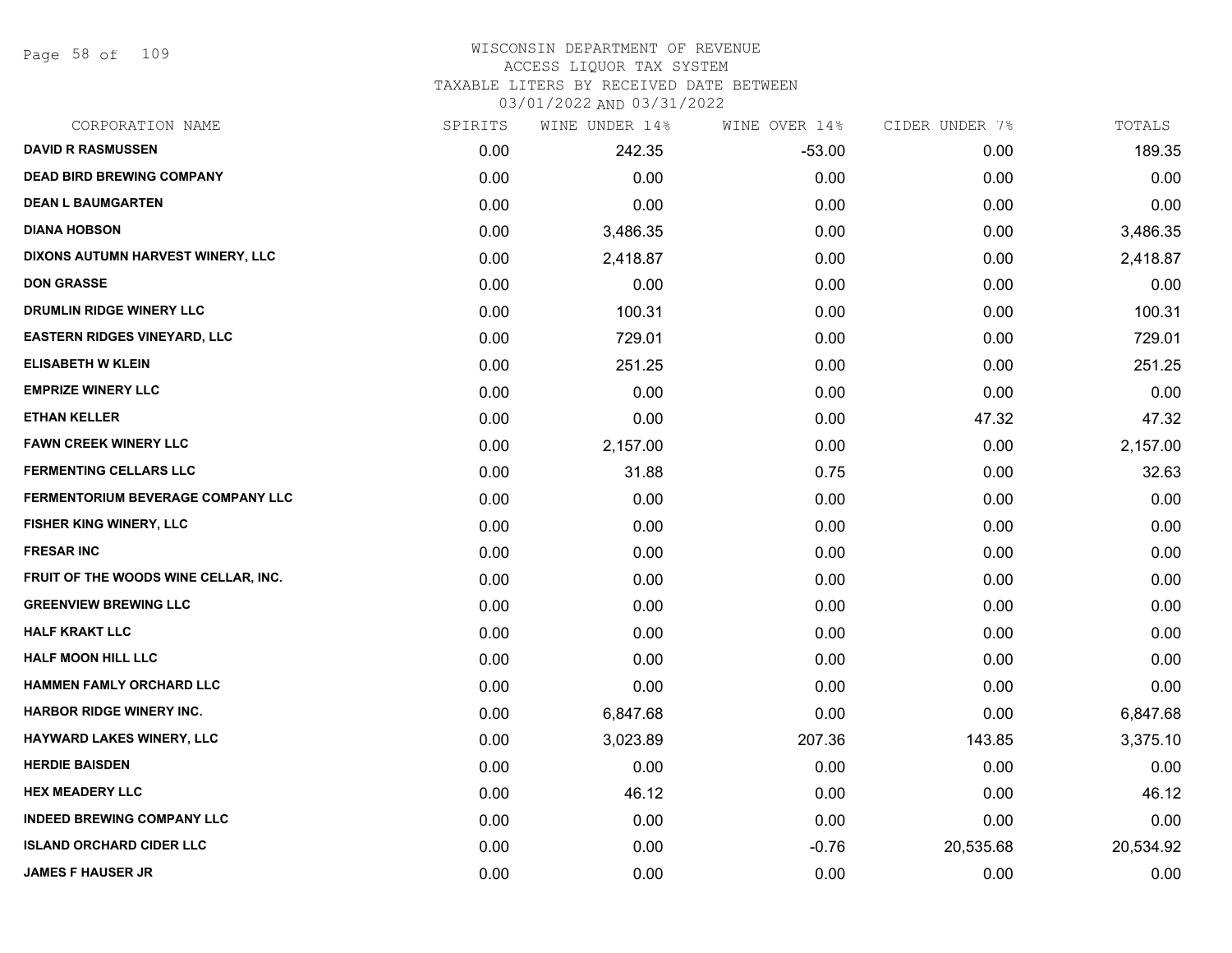Page 59 of 109

#### WISCONSIN DEPARTMENT OF REVENUE ACCESS LIQUOR TAX SYSTEM

TAXABLE LITERS BY RECEIVED DATE BETWEEN

| CORPORATION NAME                      | SPIRITS | WINE UNDER 14% | WINE OVER 14% | CIDER UNDER 7% | TOTALS    |
|---------------------------------------|---------|----------------|---------------|----------------|-----------|
| <b>JAMES PLOETZ</b>                   | 0.00    | 396.73         | 0.00          | 0.00           | 396.73    |
| <b>JEAN M LANE</b>                    | 0.00    | 0.00           | 0.00          | 0.00           | 0.00      |
| <b>JEFFERY BEMIS</b>                  | 0.00    | 401.25         | 0.00          | 0.00           | 401.25    |
| <b>JEFFREY L STOEGER</b>              | 0.00    | 292.88         | 0.00          | 0.00           | 292.88    |
| <b>JESSICA L ECKER</b>                | 0.00    | 0.00           | 0.00          | 0.00           | 0.00      |
| <b>JOHN BIONDI</b>                    | 0.00    | 0.00           | 0.00          | 0.00           | 0.00      |
| <b>JONATHAN DALE</b>                  | 0.00    | 0.00           | 0.00          | 0.00           | 0.00      |
| <b>JORNY'S END LLC</b>                | 0.00    | 2,282.60       | 0.00          | 0.00           | 2,282.60  |
| <b>JOSEPH STALLER</b>                 | 0.00    | 0.00           | 0.00          | 0.00           | 0.00      |
| <b>JOSEPH WYNIMKO</b>                 | 0.00    | 833.58         | 0.00          | 0.00           | 833.58    |
| <b>KATCHEVER &amp; CO LLC</b>         | 0.00    | 0.00           | 0.00          | 0.00           | 0.00      |
| <b>KEVIN BEHNKE</b>                   | 0.00    | 0.00           | 0.00          | 0.00           | 0.00      |
| <b>KRISTIN HARRINGTON-BOEGNER</b>     | 0.00    | 2,990.47       | 0.00          | 0.00           | 2,990.47  |
| <b>KRISTINA M HOGE</b>                | 0.00    | 0.00           | 0.00          | 0.00           | 0.00      |
| <b>LAKE NOKOMIS CRANBERRIES INC</b>   | 0.00    | 844.90         | 0.00          | 0.00           | 844.90    |
| <b>LANDTA WINES LLC</b>               | 0.00    | 0.00           | 0.00          | 0.00           | 0.00      |
| LAUTENBACH'S ORCHARD COUNTRY INC      | 0.00    | 3,869.97       | 719.98        | 0.00           | 4,589.95  |
| <b>LEDGESTONE ESTATE LLC</b>          | 0.00    | 0.00           | 0.00          | 0.00           | 0.00      |
| LIL' OLE WINEMAKER SHOPPE LLC         | 0.00    | $-240.15$      | 0.00          | 0.00           | $-240.15$ |
| <b>LOST ISLAND WINE LLC</b>           | 0.00    | 553.50         | 67.87         | 132.38         | 753.75    |
| <b>LUNCH CREEK VINEYARDS LLC</b>      | 0.00    | 0.00           | 0.00          | 0.00           | 0.00      |
| <b>MARTIN E SELL</b>                  | 0.00    | 156.34         | 7.95          | 0.00           | 164.29    |
| <b>MARY BELLAZZINI</b>                | 0.00    | 0.00           | 0.00          | 0.00           | 0.00      |
| <b>MATENAER CORPORATION</b>           | 0.00    | 0.00           | 0.00          | 0.00           | 0.00      |
| <b>MATTHEW RICK</b>                   | 0.00    | 0.00           | 0.00          | 0.00           | 0.00      |
| <b>MCFLESHMAN'S BREWING CO., LLC.</b> | 0.00    | 0.00           | 0.00          | 0.00           | 0.00      |
| <b>MERSHONIAN CIDERY LLC</b>          | 0.00    | 0.00           | 0.00          | 965.28         | 965.28    |
| <b>MOBCRAFT BEER INC.</b>             | 0.00    | 0.00           | 0.00          | 0.00           | 0.00      |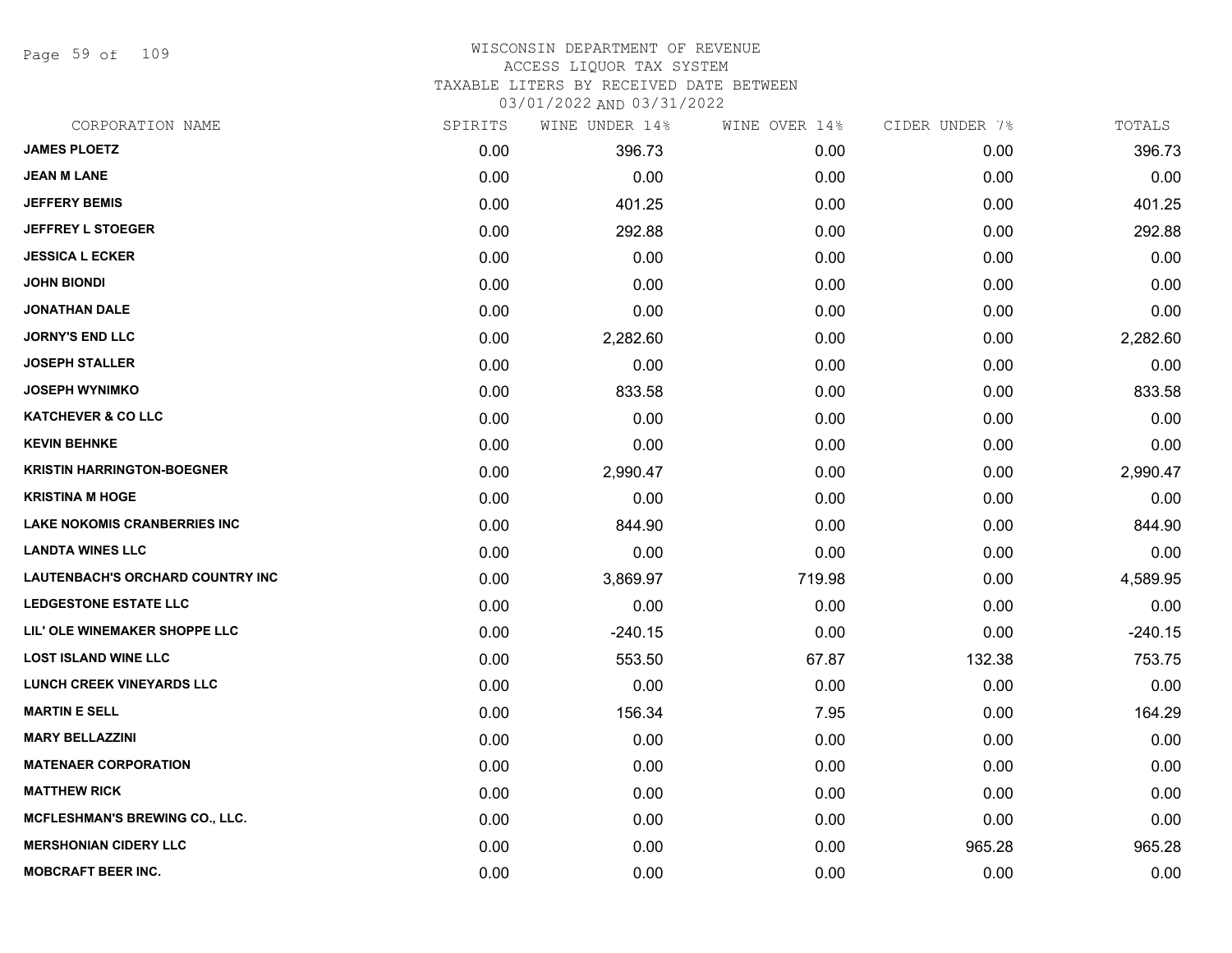### WISCONSIN DEPARTMENT OF REVENUE ACCESS LIQUOR TAX SYSTEM TAXABLE LITERS BY RECEIVED DATE BETWEEN

| CORPORATION NAME                             | SPIRITS | WINE UNDER 14% | WINE OVER 14% | CIDER UNDER 7% | TOTALS   |
|----------------------------------------------|---------|----------------|---------------|----------------|----------|
| <b>MOLSON COORS BEVERAGE COMPANY USA LLC</b> | 0.00    | 0.00           | 0.00          | 0.00           | 0.00     |
| <b>MOLSON COORS USA LLC</b>                  | 0.00    | 0.00           | 0.00          | 0.00           | 0.00     |
| <b>MOONDANCER LLC</b>                        | 0.00    | 193.51         | 0.00          | 0.00           | 193.51   |
| <b>MUNSON BRIDGE WINERY INC</b>              | 0.00    | 0.00           | 0.00          | 0.00           | 0.00     |
| <b>MUSETTA WINERY, LLC</b>                   | 0.00    | 5,730.13       | $-0.75$       | 0.00           | 5,729.38 |
| <b>NOBLE ROOTS BREWING COMPANY, LLC</b>      | 0.00    | 0.00           | 0.00          | 117.35         | 117.35   |
| NORTHLEAF WINERY, LLC                        | 0.00    | 1,253.99       | 22.49         | 0.00           | 1,276.48 |
| <b>ODILON FORD WINERY INC</b>                | 0.00    | 0.00           | 0.00          | 0.00           | 0.00     |
| PARALLEL 44 VINEYARD & WINERY, INC.          | 0.00    | 1,824.51       | 0.00          | 0.00           | 1,824.51 |
| PARALLEL 44 VINEYARD & WINERY, INC.          | 0.00    | 831.01         | 0.00          | 0.00           | 831.01   |
| <b>PATRICK ARNDT</b>                         | 0.00    | 0.00           | 0.00          | 0.00           | 0.00     |
| <b>PAUL D ASPER</b>                          | 0.00    | 0.00           | 0.00          | 0.00           | 0.00     |
| <b>PAUL HAMMEN</b>                           | 0.00    | 0.00           | 441.00        | 0.00           | 441.00   |
| <b>PAUL J FRANZEN</b>                        | 0.00    | 0.00           | 0.00          | 0.00           | 0.00     |
| PETER H GENTRY                               | 0.00    | 0.00           | 0.00          | 0.00           | 0.00     |
| <b>PHILIP J BRATSCH</b>                      | 0.00    | 607.56         | 0.00          | 0.00           | 607.56   |
| <b>PIEPERTK LLC</b>                          | 0.00    | 263.24         | 0.00          | 0.00           | 263.24   |
| <b>PRAIRIE HAWK WINERY INC</b>               | 0.00    | 0.00           | 0.00          | 0.00           | 0.00     |
| <b>RED OAK VINEYARD INC</b>                  | 0.00    | 1,658.27       | 0.00          | 0.00           | 1,658.27 |
| <b>RIO LOBO LLC</b>                          | 0.00    | 0.00           | 0.00          | 0.00           | 0.00     |
| <b>RIVER BEND VINEYARD &amp; WINERY LLC</b>  | 0.00    | 0.00           | 0.00          | 0.00           | 0.00     |
| <b>ROBERT J FOWLER</b>                       | 0.00    | $-15.00$       | $-0.75$       | 0.00           | $-15.75$ |
| <b>ROCK N WOOL WINERY LLC</b>                | 0.00    | 4,864.24       | 0.00          | 0.00           | 4,864.24 |
| <b>RUSHFORD MEADERY AND WINERY LLC</b>       | 0.00    | 286.57         | 0.00          | 0.00           | 286.57   |
| <b>RYAN PRELLWITZ</b>                        | 0.00    | 0.00           | 0.00          | 0.00           | 0.00     |
| <b>SEVEN HAWKS VINEYARDS LLC</b>             | 0.00    | 0.00           | 0.00          | 0.00           | 0.00     |
| <b>SEVEN HAWKS VINEYARDS LLC</b>             | 0.00    | 0.00           | 0.00          | 0.00           | 0.00     |
| <b>SHARON L PINGEL</b>                       | 0.00    | 0.00           | 0.00          | 0.00           | 0.00     |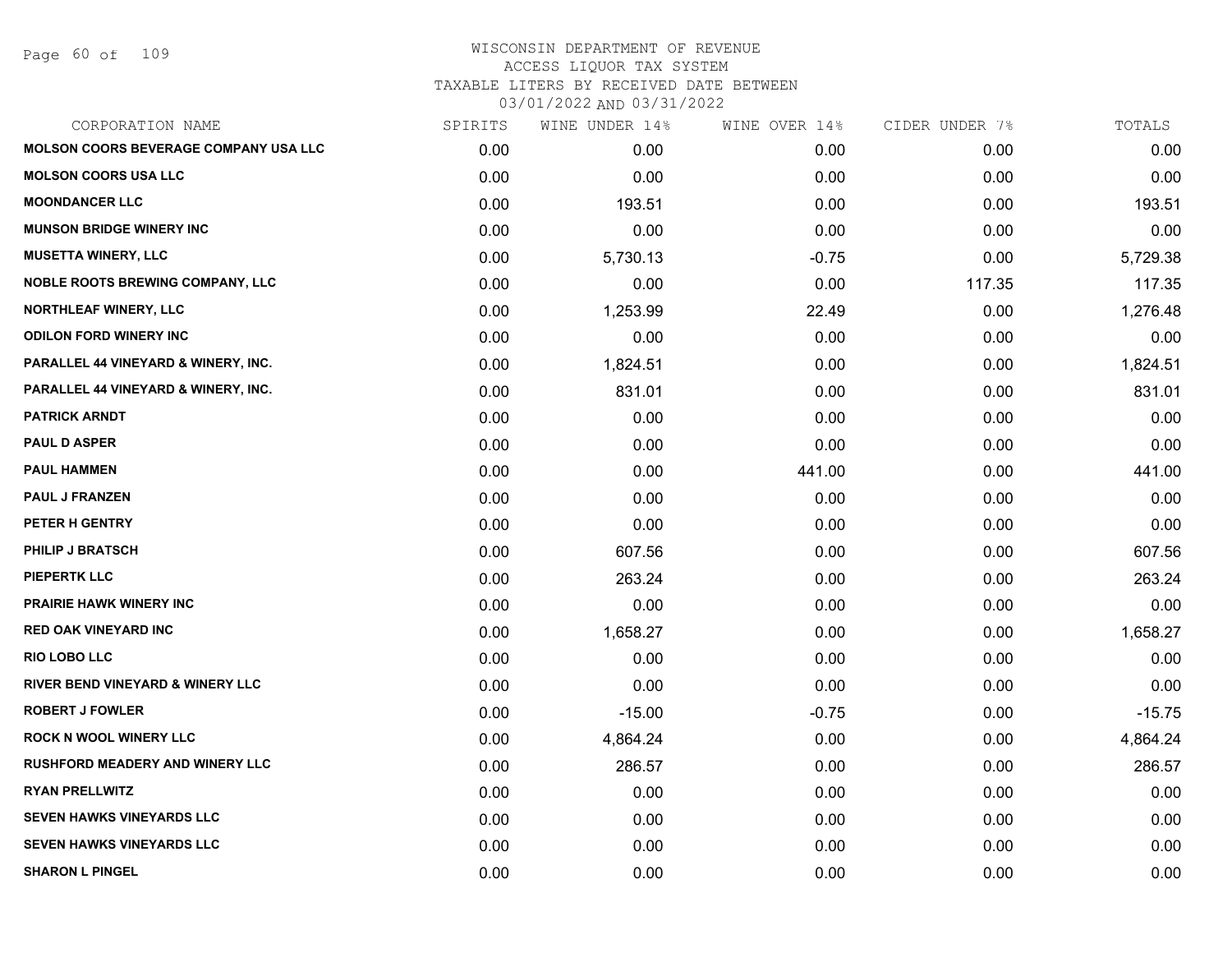Page 61 of 109

#### WISCONSIN DEPARTMENT OF REVENUE ACCESS LIQUOR TAX SYSTEM

TAXABLE LITERS BY RECEIVED DATE BETWEEN

| CORPORATION NAME                           | SPIRITS | WINE UNDER 14% | WINE OVER 14% | CIDER UNDER 7% | TOTALS    |
|--------------------------------------------|---------|----------------|---------------|----------------|-----------|
| <b>SHERRY HARDIE</b>                       | 0.00    | 103.49         | 0.00          | 0.00           | 103.49    |
| <b>SIMON CREEK VINEYARD LLC</b>            | 0.00    | 1,169.99       | 150.02        | 0.00           | 1,320.01  |
| SINNIPEE VALLEY VINEYARD LLC               | 0.00    | 0.00           | 0.00          | 0.00           | 0.00      |
| <b>SPB LLC</b>                             | 0.00    | 0.00           | 0.00          | 34,246.75      | 34,246.75 |
| <b>SPIRITS OF NORWAY VINEYARD LLC</b>      | 0.00    | 0.00           | 0.00          | 0.00           | 0.00      |
| <b>SPURGEON VINEYARDS &amp; WINERY LLC</b> | 0.00    | 1,021.43       | 40.55         | 0.00           | 1,061.98  |
| <b>STEPHEN M KENNEDY</b>                   | 0.00    | 154.44         | 0.00          | 0.00           | 154.44    |
| <b>STEVEN DEBAKER</b>                      | 0.00    | 0.00           | 0.00          | 0.00           | 0.00      |
| STEVEN M & JUDITH A JACOBSON LLC           | 0.00    | 0.00           | 0.00          | 0.00           | 0.00      |
| <b>STILLMANK BREWING COMPANY</b>           | 0.00    | 0.00           | 0.00          | 0.00           | 0.00      |
| <b>STONES THROW WINERY INC</b>             | 0.00    | 0.00           | 3,652.91      | 0.00           | 3,652.91  |
| <b>STRING THEORY CIDER INC</b>             | 0.00    | 0.00           | 0.00          | 0.00           | 0.00      |
| <b>SUNKEN PADDLE CIDERWORKS LLC</b>        | 0.00    | 0.00           | 0.00          | 0.00           | 0.00      |
| <b>SUNSET HOLLOW RANCH</b>                 | 0.00    | 0.00           | 0.00          | 0.00           | 0.00      |
| <b>SUNSET POINT WINERY LLC</b>             | 0.00    | 836.24         | 4.54          | 0.00           | 840.78    |
| <b>TENBA RIDGE WINERY LLC</b>              | 0.00    | 2,571.01       | 0.00          | 0.00           | 2,571.01  |
| THE RUM TREE, INC.                         | 0.00    | 0.00           | 0.00          | 0.00           | 0.00      |
| THE WINE VINEYARD LLC                      | 0.00    | 0.00           | 0.00          | 0.00           | 0.00      |
| THE WOODLAND TRAIL BEVERAGE COMPANY, INC.  | 0.00    | 530.98         | 0.00          | 0.00           | 530.98    |
| THIRD SPACE BREWING LLC                    | 0.00    | 0.00           | 0.00          | 0.00           | 0.00      |
| <b>TIMOTHY D GUILD</b>                     | 0.00    | 0.00           | 0.00          | 0.00           | 0.00      |
| <b>TIMOTHY P MCDONALD</b>                  | 0.00    | 54.02          | 0.00          | 0.00           | 54.02     |
| <b>TODD KUEHL</b>                          | 0.00    | 0.00           | 0.00          | 0.00           | 0.00      |
| <b>TOMMYS TOO HIGH WINES LLC</b>           | 0.00    | 601.88         | 0.00          | 0.00           | 601.88    |
| <b>TRACY A SOMERVILLE</b>                  | 0.00    | 0.00           | 0.00          | 0.00           | 0.00      |
| <b>TROY LANDWEHR</b>                       | 0.00    | 203.25         | 81.75         | 0.00           | 285.00    |
| <b>TWO BROTHERS WINES LLC</b>              | 0.00    | 0.00           | 549.00        | 0.00           | 549.00    |
| <b>UPSTREAM CIDER LLC</b>                  | 0.00    | 0.00           | 0.00          | 0.00           | 0.00      |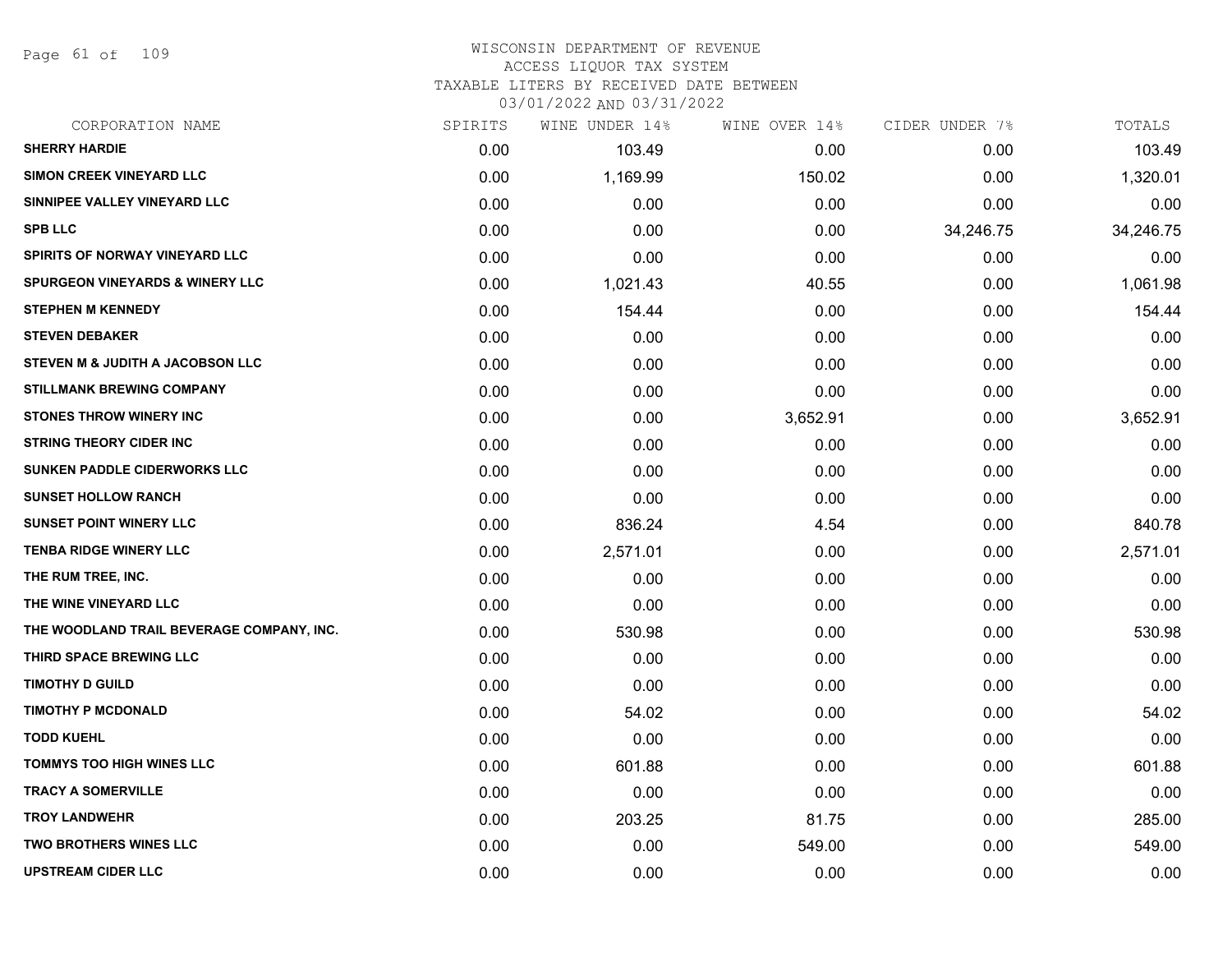Page 62 of 109

### WISCONSIN DEPARTMENT OF REVENUE ACCESS LIQUOR TAX SYSTEM TAXABLE LITERS BY RECEIVED DATE BETWEEN

| CORPORATION NAME                                   | SPIRITS | WINE UNDER 14% | WINE OVER 14% | CIDER UNDER 7% | TOTALS     |
|----------------------------------------------------|---------|----------------|---------------|----------------|------------|
| <b>VAN WYCHEN WINES INC.</b>                       | 0.00    | 0.00           | 0.00          | 0.00           | 0.00       |
| <b>VERNON VINEYARDS LTD</b>                        | 0.00    | 212.36         | 0.00          | 0.00           | 212.36     |
| <b>VINES TO CELLAR, INC.</b>                       | 0.00    | 220.54         | 0.00          | 0.00           | 220.54     |
| <b>VON KLAUS WINERY LLC</b>                        | 0.00    | 267.29         | 0.00          | 0.00           | 267.29     |
| <b>VON STIEHL WINERY LTD.</b>                      | 0.00    | 0.00           | 0.00          | 0.00           | 0.00       |
| VON STIEHL WINERY LTD.                             | 0.00    | 14,862.12      | 615.19        | 2,594.17       | 18,071.48  |
| <b>VON STIEHL WINERY LTD.</b>                      | 0.00    | 0.00           | 0.00          | 0.00           | 0.00       |
| <b>WALKER K FANNING</b>                            | 0.00    | 0.00           | 0.00          | 408.82         | 408.82     |
| <b>WEST PRAIRIE WINERY LLC</b>                     | 0.00    | 6,326.24       | 0.00          | 0.00           | 6,326.24   |
| <b>WHISPERING BLUFFS VINEYARD &amp; WINERY LTD</b> | 0.00    | 49.50          | 17.62         | 0.00           | 67.12      |
| <b>WHITE BEAR SPIRITS LLC</b>                      | 0.00    | 0.00           | 0.00          | 0.00           | 0.00       |
| <b>WHITE WINTER WINERY INC</b>                     | 0.00    | 1,861.63       | $-3.00$       | 990.64         | 2,849.27   |
| <b>WILD EPITOME LLC</b>                            | 0.00    | 93.46          | 6.17          | 0.00           | 99.63      |
| <b>WILD HARE LLC</b>                               | 0.00    | 117.01         | 0.00          | 0.00           | 117.01     |
| <b>WILD HILLS WINERY LLC</b>                       | 0.00    | 0.00           | 0.00          | 0.00           | 0.00       |
| <b>WILLIAM F BLUHM</b>                             | 0.00    | 4,399.86       | 229.35        | 0.00           | 4,629.21   |
| <b>WILLIAM L SCHNEIDER</b>                         | 0.00    | 0.00           | 0.00          | 117.35         | 117.35     |
| <b>WINESITTER BREWHOUSE LLC</b>                    | 0.00    | 0.00           | 0.00          | 0.00           | 0.00       |
| WOLLERSHEIM WINERY, INC.                           | 0.00    | 4,779.07       | 288.07        | 0.00           | 5,067.14   |
| WOLLERSHEIM WINERY, INC.                           | 0.00    | 26,363.60      | 585.85        | 0.00           | 26,949.45  |
| TOTAL LITERS FOR 3/31/2022                         | 0.00    | 159,675.73     | 7,732.18      | 61,483.56      | 228,891.47 |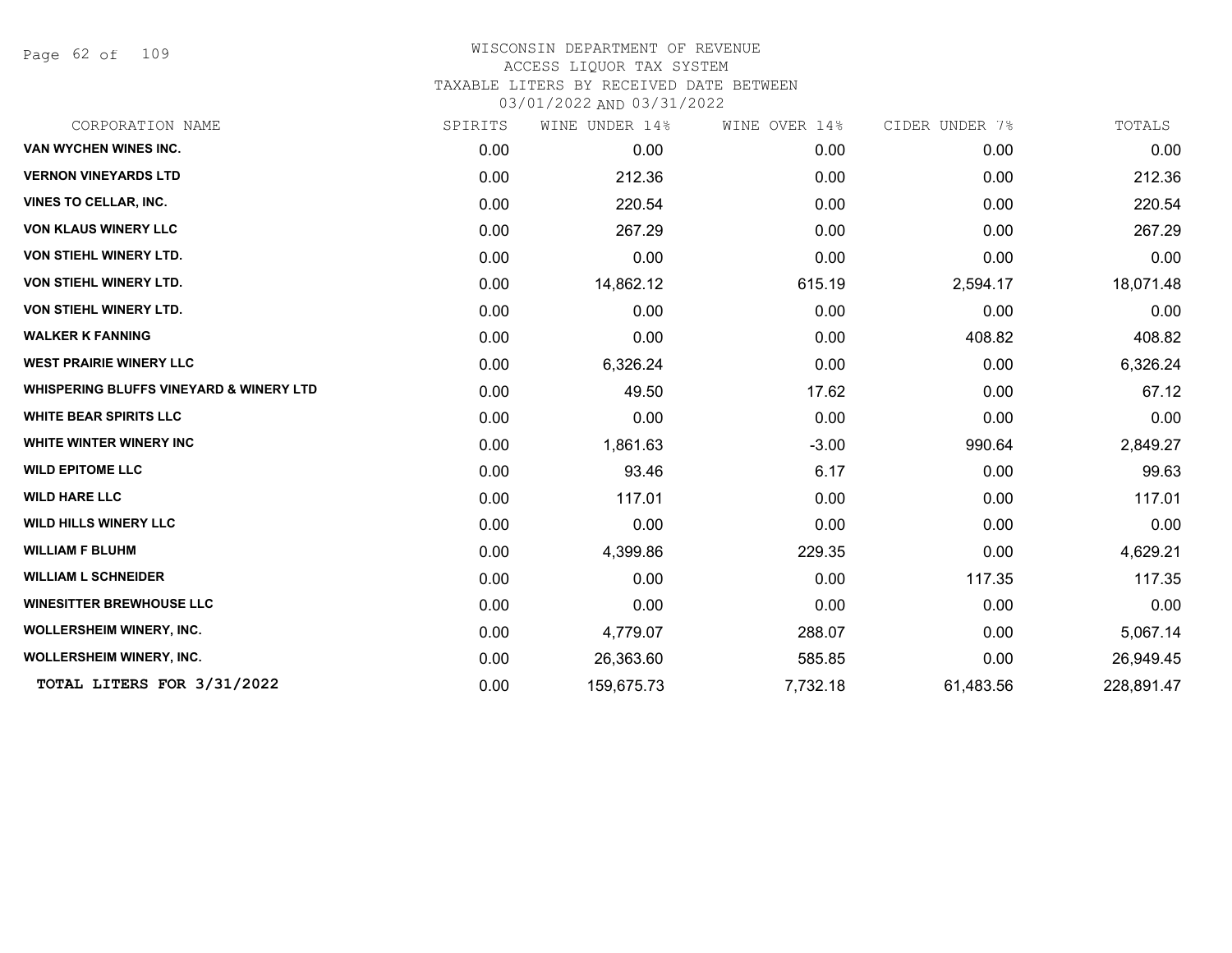Page 63 of 109

# WISCONSIN DEPARTMENT OF REVENUE ACCESS LIQUOR TAX SYSTEM TAXABLE LITERS BY RECEIVED DATE BETWEEN 03/01/2022 AND 03/31/2022

| CORPORATION NAME                           | SPIRITS | WINE UNDER 14%      | WINE OVER 14% | CIDER UNDER 7% | TOTALS |
|--------------------------------------------|---------|---------------------|---------------|----------------|--------|
|                                            |         | WINE DIRECT SHIPPER | (WDS)         |                |        |
| <b>1-800 WINESHOP.COM INC</b>              | 0.00    | 0.00                | 0.00          | 0.00           | 0.00   |
| <b>26 BRIX LLC</b>                         | 0.00    | 0.00                | 0.00          | 0.00           | 0.00   |
| 2HAWK, LLC                                 | 0.00    | 0.00                | 0.00          | 0.00           | 0.00   |
| <b>3 BADGE BEVERAGE CORPORATION</b>        | 0.00    | 0.00                | 0.00          | 0.00           | 0.00   |
| <b>4 CHRISTI'S VINEYARD LLC</b>            | 0.00    | 0.00                | 0.00          | 0.00           | 0.00   |
| A DONKEY AND GOAT LLC                      | 0.00    | 0.00                | 0.00          | 0.00           | 0.00   |
| A TO Z WINEWORKS LLC                       | 0.00    | 0.00                | 0.00          | 0.00           | 0.00   |
| <b>ABACELA VINEYARDS &amp; WINERY INC.</b> | 0.00    | 0.00                | 0.00          | 0.00           | 0.00   |
| <b>ABEJA LLC</b>                           | 0.00    | 0.00                | 0.00          | 0.00           | 0.00   |
| <b>ABREU VINEYARDS INC</b>                 | 0.00    | 0.00                | 0.00          | 0.00           | 0.00   |
| AC VIN CO LLC                              | 0.00    | 0.00                | 0.00          | 0.00           | 0.00   |
| <b>ACA CELLARS LLC</b>                     | 0.00    | 0.00                | 0.00          | 0.00           | 0.00   |
| <b>ACKERMAN FAMILY VINEYARDS LLC</b>       | 0.00    | 0.00                | 0.00          | 0.00           | 0.00   |
| <b>ACKLEY BRANDS LTD</b>                   | 0.00    | 0.00                | 0.00          | 0.00           | 0.00   |

**ACORN ALEGRIA WINERY** 0.00 0.00 0.00 0.00 0.00 **ADAMS WINERY LLC** 0.00 0.00 0.00 0.00 0.00 **ADELAIDA CELLARS INC** 0.00 0.00 0.00 0.00 0.00 **ADELSHEIM VINEYARD LLC** 0.00 0.00 0.00 0.00 0.00 **ADLER DEUTSCH VINEYARD LLC** 0.00 0.00 0.00 0.00 0.00 **AEPPELTREOW INC** 0.00 0.00 0.00 0.00 0.00 **AGNES COVE, LLC** 0.00 0.00 0.00 0.00 0.00 **AHA PARTNERS LLC** 0.00 0.00 0.00 0.00 0.00 **AIRPORT RANCH ESTATES LLC** 0.00 51.37 58.50 0.00 109.87 **AKA WINES LLC** 0.00 0.00 0.00 0.00 0.00 **ALEJANDRO BULGHERONI ESTATE LLC** 0.00 0.00 0.00 0.00 0.00 **ALEXANDRIA NICOLE CELLARS LLC** 0.00 0.00 0.00 0.00 0.00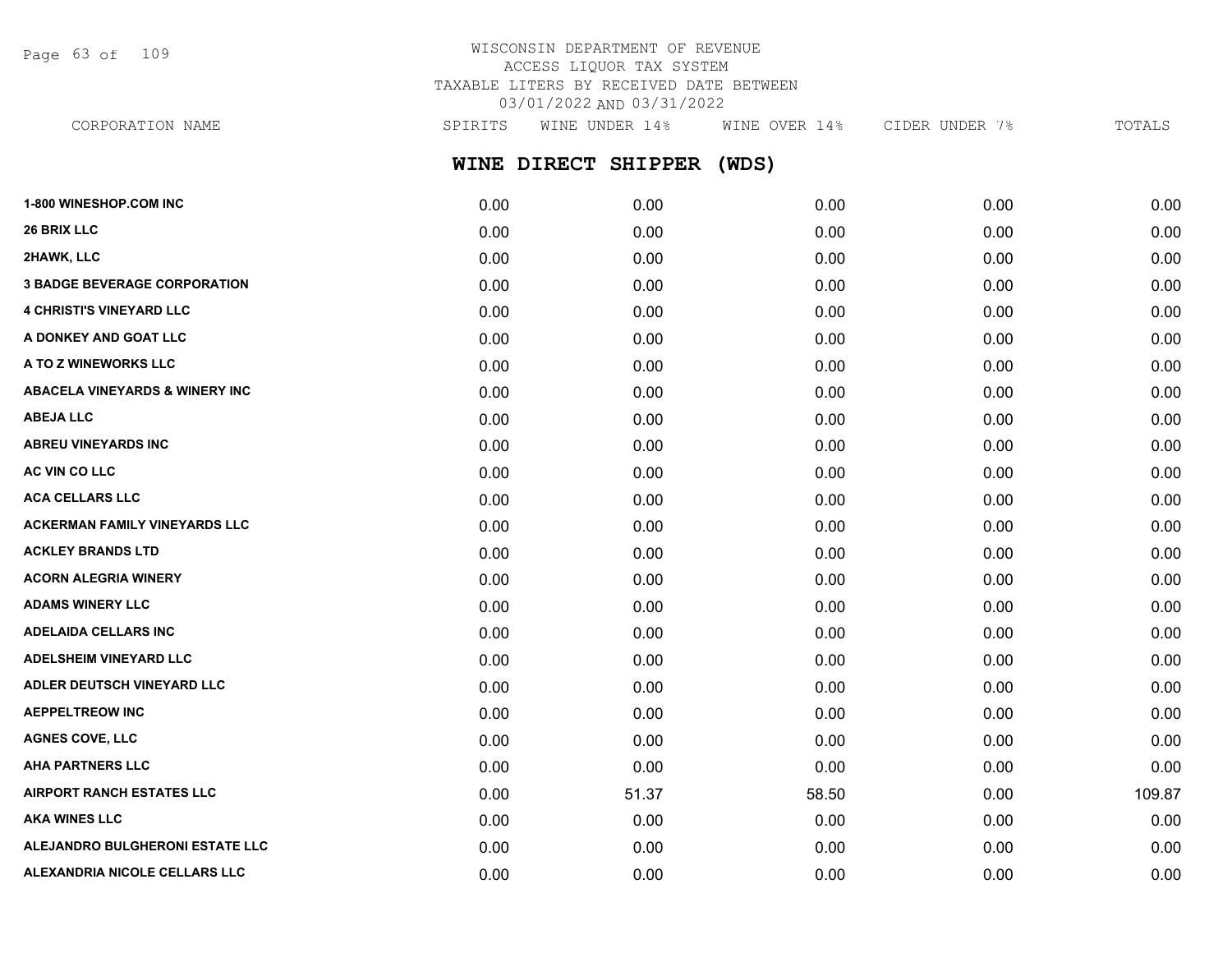Page 64 of 109

| CORPORATION NAME                           | SPIRITS | WINE UNDER 14% | WINE OVER 14% | CIDER UNDER 7% | TOTALS   |
|--------------------------------------------|---------|----------------|---------------|----------------|----------|
| <b>ALLEN WINE CO LLC</b>                   | 0.00    | 0.00           | 0.00          | 0.00           | 0.00     |
| <b>ALOFT WINES LLC</b>                     | 0.00    | 0.00           | 0.00          | 0.00           | 0.00     |
| <b>ALPHA &amp; OMEGA WINERY LLC</b>        | 0.00    | 0.00           | 0.00          | 0.00           | 0.00     |
| <b>ALTAMURA WINERY INC</b>                 | 0.00    | 0.00           | 0.00          | 0.00           | 0.00     |
| <b>ALTBIER OPERATIONS LLC</b>              | 0.00    | 0.00           | 0.00          | 0.00           | 0.00     |
| <b>ALVAREZ VINEYARDS LLC</b>               | 0.00    | 0.00           | 0.00          | 0.00           | 0.00     |
| <b>AMANDA STEFL</b>                        | 0.00    | 0.00           | 0.00          | 0.00           | 0.00     |
| <b>AMAVI CELLARS LLC</b>                   | 0.00    | 0.00           | 0.00          | 0.00           | 0.00     |
| <b>AMERICAN VINTNERS LLC</b>               | 0.00    | 0.00           | 0.00          | 0.00           | 0.00     |
| <b>AMERICAN WINE TRADE INC</b>             | 0.00    | 0.00           | 0.00          | 0.00           | 0.00     |
| <b>AMICI CELLARS INC</b>                   | 0.00    | 0.00           | 0.00          | 0.00           | 0.00     |
| <b>AMIZETTA VINEYARDS WINERY LLC</b>       | 0.00    | 0.00           | 0.00          | 0.00           | 0.00     |
| <b>AMPELOS CELLARS INC</b>                 | 0.00    | 0.00           | 0.00          | 0.00           | 0.00     |
| <b>AMUSE BOUCHE LLC</b>                    | 0.00    | 0.00           | 0.00          | 0.00           | 0.00     |
| <b>ANCHORED ROOTS WINERY, LLC</b>          | 0.00    | 0.00           | 0.00          | 0.00           | 0.00     |
| <b>ANCIEN WINES INC</b>                    | 0.00    | 0.00           | 6,450.30      | 0.00           | 6,450.30 |
| <b>ANCIENT PEAK INC</b>                    | 0.00    | 0.00           | 0.00          | 0.00           | 0.00     |
| ANDERSONS CONN VALLEY WINERY INC           | 0.00    | 0.00           | 0.00          | 0.00           | 0.00     |
| <b>ANDIS WINES LLC</b>                     | 0.00    | 0.00           | 0.00          | 0.00           | 0.00     |
| <b>ANDREW MURRAY, LLC</b>                  | 0.00    | 0.00           | 0.00          | 0.00           | 0.00     |
| <b>ANDREW TOW</b>                          | 0.00    | 0.00           | 0.00          | 0.00           | 0.00     |
| <b>ANIMOLP</b>                             | 0.00    | 0.00           | 0.00          | 0.00           | 0.00     |
| <b>ANNADEL ESTATE WINERY &amp; FLOWERS</b> | 0.00    | 0.00           | 0.00          | 0.00           | 0.00     |
| ANNADEL VINEYARD PARTNERS(DE) LLC          | 0.00    | 0.00           | 0.00          | 0.00           | 0.00     |
| ANOMALY VINEYARDS LLC                      | 0.00    | 0.00           | 0.00          | 0.00           | 0.00     |
| <b>ANTHILL FARMS LLC</b>                   | 0.00    | 0.00           | 0.00          | 0.00           | 0.00     |
| <b>ANTHONY M TRUCHARD</b>                  | 0.00    | 0.00           | 0.00          | 0.00           | 0.00     |
| ANTHONY ROAD WINE CO INC                   | 0.00    | 0.00           | 0.00          | 0.00           | 0.00     |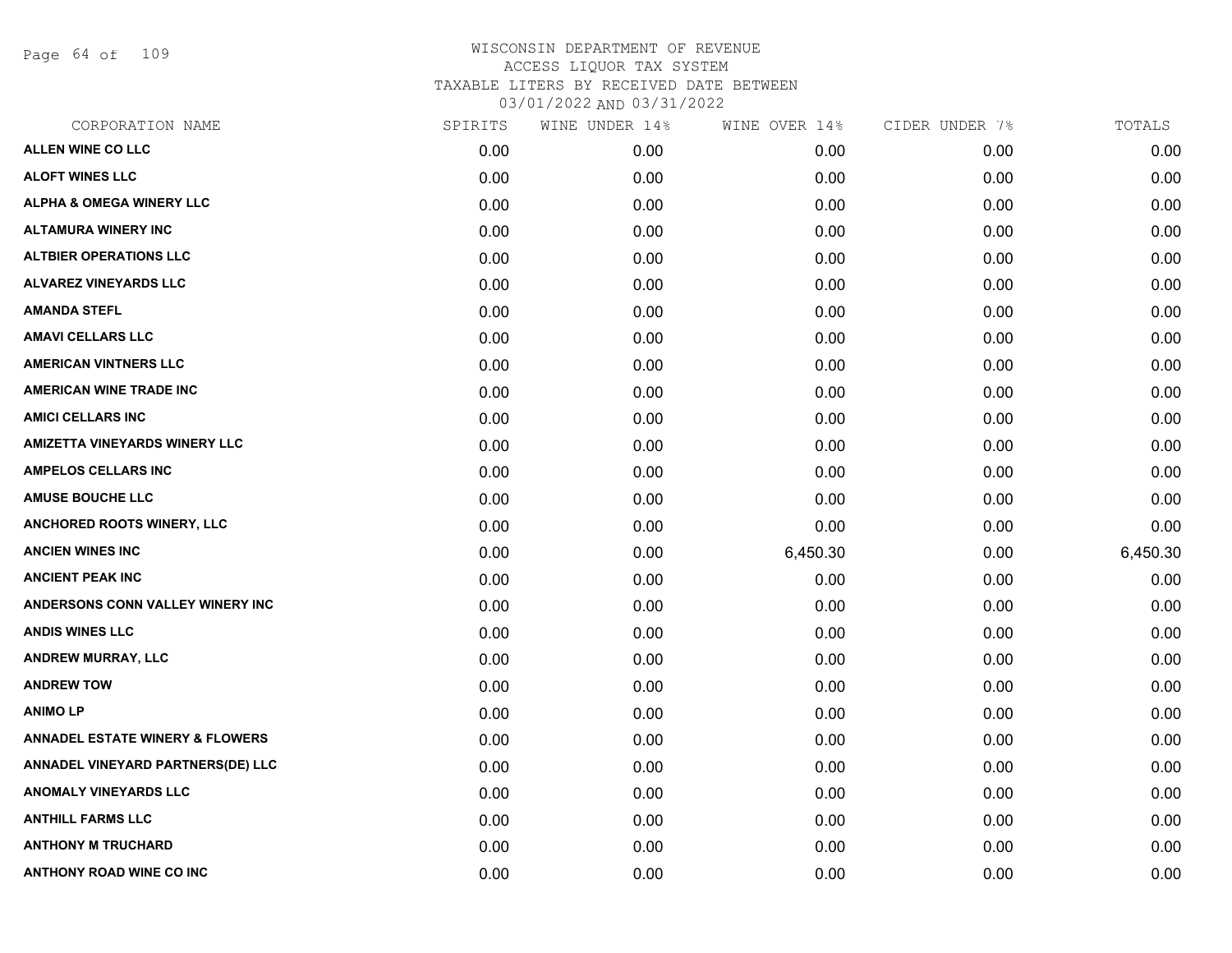Page 65 of 109

| CORPORATION NAME                       | SPIRITS | WINE UNDER 14% | WINE OVER 14% | CIDER UNDER 7% | TOTALS |
|----------------------------------------|---------|----------------|---------------|----------------|--------|
| APERTURE CELLARS, LLC                  | 0.00    | 0.00           | 0.00          | 0.00           | 0.00   |
| <b>APPELLATION TRADING COMPANY LLC</b> | 0.00    | 0.00           | 0.00          | 0.00           | 0.00   |
| <b>AQUA PUMPKIN INC</b>                | 0.00    | 0.00           | 0.00          | 0.00           | 0.00   |
| <b>AQUILINI BRANDS USA INC.</b>        | 0.00    | 0.00           | 0.00          | 0.00           | 0.00   |
| <b>ARC WINERY LLC</b>                  | 0.00    | 0.00           | 0.00          | 0.00           | 0.00   |
| <b>ARCHANGEL INVESTMENTS LLC</b>       | 0.00    | 0.00           | 0.00          | 0.00           | 0.00   |
| <b>ARETE WINES LLC</b>                 | 0.00    | 0.00           | 0.00          | 0.00           | 0.00   |
| <b>ARIETTA INC</b>                     | 0.00    | 0.00           | 0.00          | 0.00           | 0.00   |
| <b>ARISTA WINES LLC</b>                | 0.00    | 0.00           | 0.00          | 0.00           | 0.00   |
| <b>ARKENSTONE VINEYARDS LLC</b>        | 0.00    | 0.00           | 0.00          | 0.00           | 0.00   |
| <b>ARMIDA WINERY INC</b>               | 0.00    | 0.00           | 0.00          | 0.00           | 0.00   |
| <b>ARMSTRONG FAMILY WINERY LLC</b>     | 0.00    | 0.00           | 0.00          | 0.00           | 0.00   |
| <b>ARMSTRONG VINEYARDS INC</b>         | 0.00    | 0.00           | 0.00          | 0.00           | 0.00   |
| <b>ARNOT-ROBERTS LLC</b>               | 0.00    | 0.00           | 0.00          | 0.00           | 0.00   |
| <b>ARRINGTON VINEYARDS LLC</b>         | 0.00    | 123.43         | 182.75        | 0.00           | 306.18 |
| <b>ARTISTE MANAGEMENT CO LLC</b>       | 0.00    | 0.00           | 0.00          | 0.00           | 0.00   |
| <b>ATWATER VINEYARDS, LLC</b>          | 0.00    | 0.00           | 0.00          | 0.00           | 0.00   |
| AU BON CLIMAT LLC                      | 0.00    | 0.00           | 0.00          | 0.00           | 0.00   |
| <b>AUBERT WINEGROWING INC</b>          | 0.00    | 0.00           | 0.00          | 0.00           | 0.00   |
| <b>AUGUST BRIGGS JR INC</b>            | 0.00    | 0.00           | 0.00          | 0.00           | 0.00   |
| <b>AURORA CELLARS 2015, LLC</b>        | 0.00    | 0.00           | 0.00          | 0.00           | 0.00   |
| <b>AUSTIN NICHOLS &amp; CO INC</b>     | 0.00    | 0.00           | 0.00          | 0.00           | 0.00   |
| <b>AVALINE LTD</b>                     | 0.00    | 0.00           | 0.00          | 0.00           | 0.00   |
| AVV WINERY CO LLC                      | 0.00    | 0.00           | 0.00          | 0.00           | 0.00   |
| <b>B WISE VINEYARDS LLC</b>            | 0.00    | 0.00           | 0.00          | 0.00           | 0.00   |
| <b>B. NEKTAR LLC</b>                   | 0.00    | 0.00           | 0.00          | 0.00           | 0.00   |
| <b>BABCOCK ENTERPRISES INC</b>         | 0.00    | 0.00           | 0.00          | 0.00           | 0.00   |
| <b>BADGER MOUNTAIN INC</b>             | 0.00    | 0.00           | 0.00          | 0.00           | 0.00   |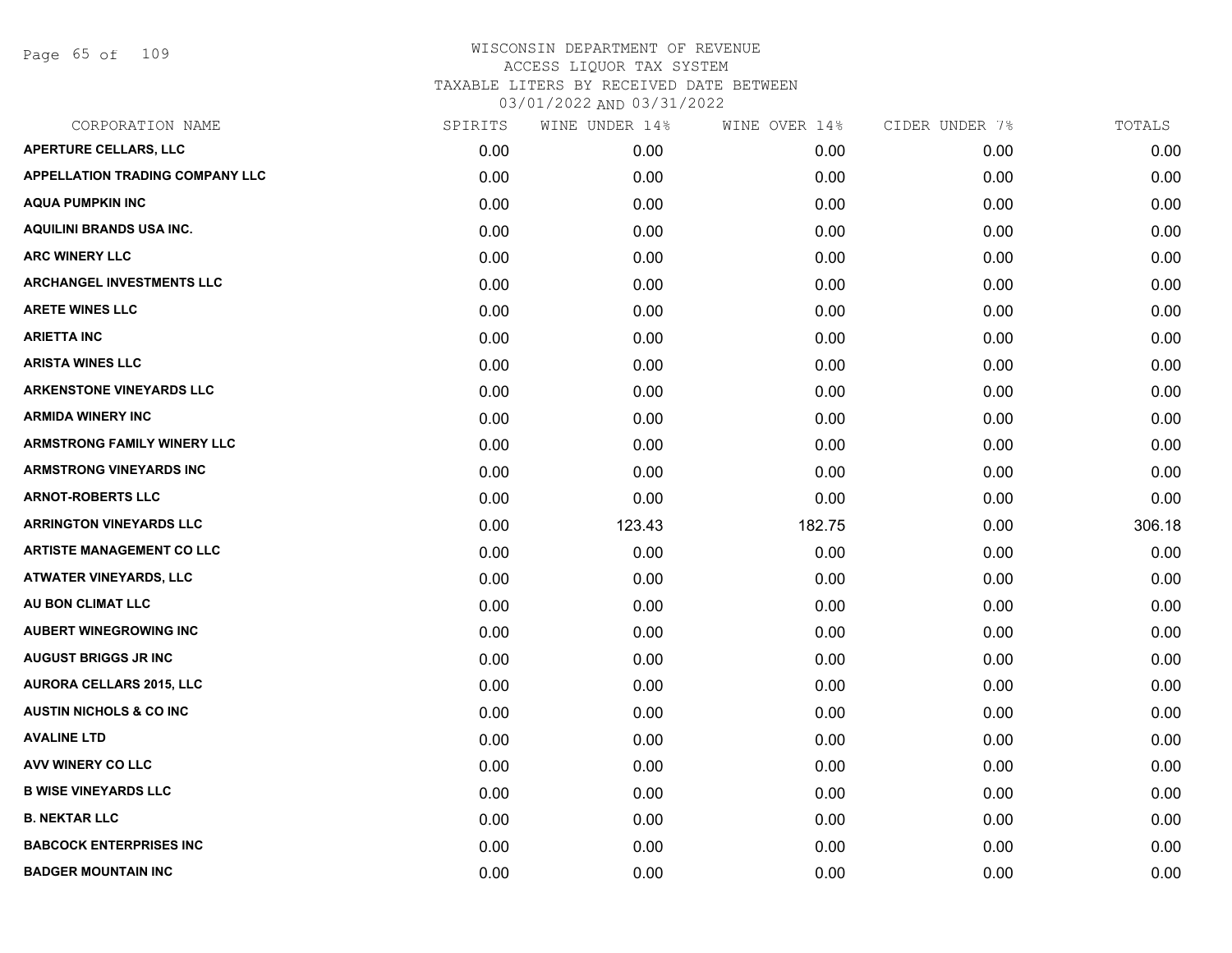| CORPORATION NAME                        | SPIRITS | WINE UNDER 14% | WINE OVER 14% | CIDER UNDER 7% | TOTALS |
|-----------------------------------------|---------|----------------|---------------|----------------|--------|
| <b>BADGER STATE BREWING COMPANY LLC</b> | 0.00    | 0.00           | 0.00          | 0.00           | 0.00   |
| <b>BALBOA WINERY LLC</b>                | 0.00    | 0.00           | 0.00          | 0.00           | 0.00   |
| <b>BALLENTINE VINEYARDS INC</b>         | 0.00    | 0.00           | 0.00          | 0.00           | 0.00   |
| <b>BALTIMORE BEND VINEYARD LLC</b>      | 0.00    | 0.00           | 0.00          | 0.00           | 0.00   |
| <b>BARGETTOS SANTA CRUZ WINERY INC</b>  | 0.00    | 0.00           | 0.00          | 0.00           | 0.00   |
| <b>BARLOW VINEYARDS LLC</b>             | 0.00    | 0.00           | 0.00          | 0.00           | 0.00   |
| <b>BARNARD GRIFFIN INC</b>              | 0.00    | 0.00           | 0.00          | 0.00           | 0.00   |
| <b>BARNETT VINEYARDS LP</b>             | 0.00    | 0.00           | 0.00          | 0.00           | 0.00   |
| <b>BARRA FAMILY WINES, LLC</b>          | 0.00    | 0.00           | 0.00          | 0.00           | 0.00   |
| <b>BAW INC</b>                          | 0.00    | 0.00           | 0.00          | 0.00           | 0.00   |
| <b>BEAUREGARD VINEYARDS LLC</b>         | 0.00    | 0.00           | 0.00          | 0.00           | 0.00   |
| <b>BEAUX FRERES LLC</b>                 | 0.00    | 0.00           | 0.00          | 0.00           | 0.00   |
| <b>BECKER FARMS INC</b>                 | 0.00    | 0.00           | 0.00          | 0.00           | 0.00   |
| <b>BEDELL NORTH FORK LLC</b>            | 0.00    | 0.00           | 0.00          | 0.00           | 0.00   |
| <b>BEDROCK WINE COMPANY LP</b>          | 0.00    | 0.00           | 0.00          | 0.00           | 0.00   |
| <b>BEHRENS AND DRINKWARD</b>            | 0.00    | 0.00           | 0.00          | 0.00           | 0.00   |
| <b>BEL VINO LLC</b>                     | 0.00    | 0.00           | 0.00          | 0.00           | 0.00   |
| <b>BELLAVINI WINERY</b>                 | 0.00    | 0.00           | 0.00          | 0.00           | 0.00   |
| <b>BELLEVINEZ LLC</b>                   | 0.00    | 0.00           | 0.00          | 0.00           | 0.00   |
| <b>BENESSERE VINEYARDS LTD</b>          | 0.00    | 0.00           | 0.00          | 0.00           | 0.00   |
| <b>BENNETT LANE WINERY LLC</b>          | 0.00    | 0.00           | 0.00          | 0.00           | 0.00   |
| <b>BENOVIA WINERY LLC</b>               | 0.00    | 0.00           | 0.00          | 0.00           | 0.00   |
| <b>BENT CREEK WINERY LLC</b>            | 0.00    | 0.00           | 0.00          | 0.00           | 0.00   |
| <b>BERGSTROM WINES LLC</b>              | 0.00    | 0.00           | 0.00          | 0.00           | 0.00   |
| <b>BERNARDUS LLC</b>                    | 0.00    | 0.00           | 0.00          | 0.00           | 0.00   |
| BETHEL HEIGHTS VINEYARD INC             | 0.00    | 0.00           | 0.00          | 0.00           | 0.00   |
| BETTER BRANDS INTERNATIONAL             | 0.00    | 0.00           | 0.00          | 0.00           | 0.00   |
| <b>BETZ CELLARS LLC</b>                 | 0.00    | 0.00           | 0.00          | 0.00           | 0.00   |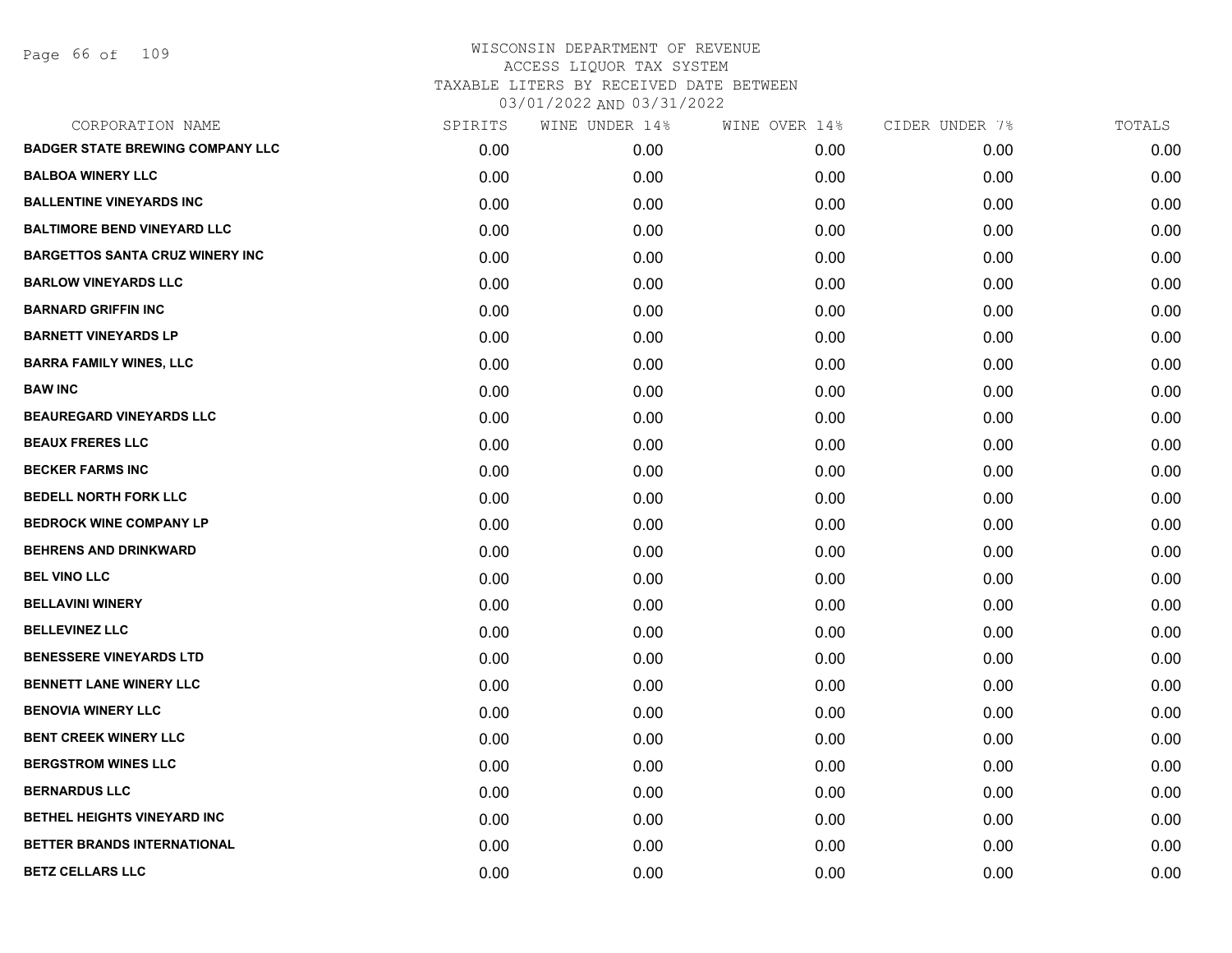Page 67 of 109

| CORPORATION NAME                              | SPIRITS | WINE UNDER 14% | WINE OVER 14% | CIDER UNDER 7% | TOTALS |
|-----------------------------------------------|---------|----------------|---------------|----------------|--------|
| <b>BEVAN CELLARS, LLC</b>                     | 0.00    | 0.00           | 0.00          | 0.00           | 0.00   |
| <b>BEVERLY GAGE</b>                           | 0.00    | 0.00           | 0.00          | 0.00           | 0.00   |
| <b>BIG BASIN VINEYARDS LLC</b>                | 0.00    | 0.00           | 0.00          | 0.00           | 0.00   |
| <b>BIG TABLE FARM, INC</b>                    | 0.00    | 0.00           | 0.00          | 0.00           | 0.00   |
| <b>BILTMORE ESTATE WINE COMPANY</b>           | 0.00    | 0.00           | 0.00          | 0.00           | 0.00   |
| <b>BLACK CAT VINEYARD LLC</b>                 | 0.00    | 0.00           | 0.00          | 0.00           | 0.00   |
| <b>BLACK MESA WINERY LLC</b>                  | 0.00    | 0.00           | 0.00          | 0.00           | 0.00   |
| <b>BLACKBIRD VINEYARDS LLC</b>                | 0.00    | 0.00           | 0.00          | 0.00           | 0.00   |
| <b>BLAIR VINEYARDS LLC</b>                    | 0.00    | 0.00           | 0.00          | 0.00           | 0.00   |
| <b>BLANKIET ESTATE LLC</b>                    | 0.00    | 0.00           | 0.00          | 0.00           | 0.00   |
| <b>BLIND HORSE WINERY LLC</b>                 | 0.00    | 0.00           | 0.00          | 0.00           | 0.00   |
| <b>BLUE FARM, LLC</b>                         | 0.00    | 0.00           | 0.00          | 0.00           | 0.00   |
| <b>BLUE SKY VINTNERS LLC</b>                  | 0.00    | 0.00           | 0.00          | 0.00           | 0.00   |
| <b>BOARS VIEW LLC</b>                         | 0.00    | 0.00           | 0.00          | 0.00           | 0.00   |
| <b>BOATHOUSE VINEYARDS LLC</b>                | 0.00    | 0.00           | 0.00          | 0.00           | 0.00   |
| <b>BOB WALLACE ORCHARDS LLC</b>               | 0.00    | 0.00           | 0.00          | 0.00           | 0.00   |
| <b>BOEDECKER CELLARS, LLC</b>                 | 0.00    | 0.00           | 0.00          | 0.00           | 0.00   |
| <b>BOEGER WINERY INC</b>                      | 0.00    | 0.00           | 0.00          | 0.00           | 0.00   |
| <b>BOEKENOOGEN WINERY LLC</b>                 | 0.00    | 0.00           | 0.00          | 0.00           | 0.00   |
| <b>BOGLE VINEYARDS INC</b>                    | 0.00    | 0.00           | 0.00          | 0.00           | 0.00   |
| <b>BONANZA WINERY LLC</b>                     | 0.00    | 0.00           | 0.00          | 0.00           | 0.00   |
| <b>BOOKWALTER WINERY LLC</b>                  | 0.00    | 0.00           | 0.00          | 0.00           | 0.00   |
| <b>BOTHAM BRANDS LLC</b>                      | 0.00    | 0.00           | 0.00          | 0.00           | 0.00   |
| <b>BOUCHAINE VINEYARDS INC</b>                | 0.00    | 0.00           | 0.00          | 0.00           | 0.00   |
| <b>BOUNDARY BREAKS LLC</b>                    | 0.00    | 0.00           | 0.00          | 0.00           | 0.00   |
| <b>BOWERS HARBOR VINEYARDS AND WINERY INC</b> | 0.00    | 0.00           | 0.00          | 0.00           | 0.00   |
| <b>BRADLEY GEARHART</b>                       | 0.00    | 0.00           | 0.00          | 0.00           | 0.00   |
| <b>BRADLEY L ALLEN</b>                        | 0.00    | 0.00           | 0.00          | 0.00           | 0.00   |
|                                               |         |                |               |                |        |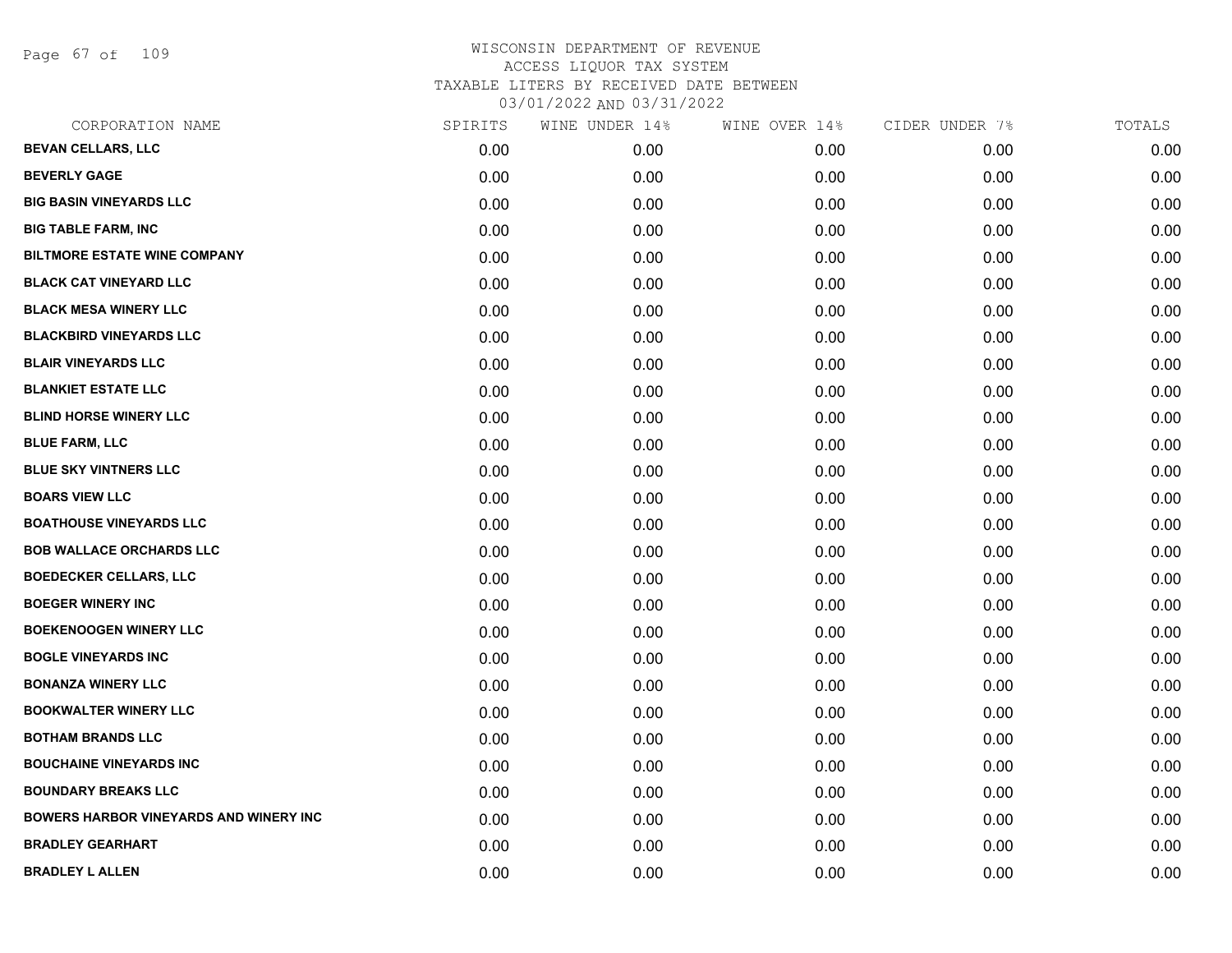Page 68 of 109

| CORPORATION NAME                       | SPIRITS | WINE UNDER 14% | WINE OVER 14% | CIDER UNDER 7% | TOTALS |
|----------------------------------------|---------|----------------|---------------|----------------|--------|
| <b>BRANCHES WINERY LLC</b>             | 0.00    | 0.00           | 0.00          | 0.00           | 0.00   |
| <b>BRASSFIELD ESTATE WINERY LLC</b>    | 0.00    | 0.00           | 0.00          | 0.00           | 0.00   |
| <b>BREATHLESS, LLC</b>                 | 0.00    | 0.00           | 0.00          | 0.00           | 0.00   |
| <b>BRECON ESTATE INC</b>               | 0.00    | 0.00           | 0.00          | 0.00           | 0.00   |
| <b>BRET LOPEZ</b>                      | 0.00    | 0.00           | 0.00          | 0.00           | 0.00   |
| <b>BRETON WINE COMPANY INC</b>         | 0.00    | 0.00           | 0.00          | 0.00           | 0.00   |
| <b>BREWDOG BREWING COMPANY LLC</b>     | 0.00    | 0.00           | 0.00          | 0.00           | 0.00   |
| <b>BRIAN C LOKRANTZ</b>                | 0.00    | 0.00           | 0.00          | 0.00           | 0.00   |
| <b>BRIAN CARTER CELLARS LLC</b>        | 0.00    | 0.00           | 0.00          | 0.00           | 0.00   |
| <b>BRIAN M HEATH</b>                   | 0.00    | 0.00           | 0.00          | 0.00           | 0.00   |
| <b>BRICOLEUR VINEYARDS LLC</b>         | 0.00    | 0.00           | 0.00          | 0.00           | 0.00   |
| <b>BRIGADOON FARM &amp; WINERY LLC</b> | 0.00    | 0.00           | 0.00          | 0.00           | 0.00   |
| <b>BRIGHT CELLARS INC.</b>             | 0.00    | 0.00           | 0.00          | 0.00           | 0.00   |
| <b>BRIX CIDER LLC</b>                  | 0.00    | 0.00           | 0.00          | 0.00           | 0.00   |
| <b>BRONCO WINE COMPANY</b>             | 0.00    | 0.00           | 0.00          | 0.00           | 0.00   |
| <b>BROOKLYN WINERY LLC</b>             | 0.00    | 0.00           | 0.00          | 0.00           | 0.00   |
| <b>BROWN ESTATE VINEYARDS LLC</b>      | 0.00    | 0.00           | 0.00          | 0.00           | 0.00   |
| <b>BROWNE FAMILY WINES LLC</b>         | 0.00    | 0.00           | 0.00          | 0.00           | 0.00   |
| <b>BRUTOCAO CELLARS LP</b>             | 0.00    | 0.00           | 0.00          | 0.00           | 0.00   |
| <b>BRYANT VINEYARDS INC</b>            | 0.00    | 0.00           | 0.00          | 0.00           | 0.00   |
| <b>BUCKLER FAMILY VINEYARDS LLC</b>    | 0.00    | 0.00           | 0.00          | 0.00           | 0.00   |
| <b>BUEHLER VINEYARDS INC</b>           | 0.00    | 0.00           | 0.00          | 0.00           | 0.00   |
| <b>BULLY HILL VINEYARDS INC</b>        | 0.00    | 0.00           | 0.00          | 0.00           | 0.00   |
| <b>BURGESS CELLARS INC</b>             | 0.00    | 0.00           | 0.00          | 0.00           | 0.00   |
| <b>BURRELL SCHOOL VINEYARDS INC</b>    | 0.00    | 0.00           | 0.00          | 0.00           | 0.00   |
| <b>BWSC LLC</b>                        | 0.00    | 0.00           | 0.00          | 0.00           | 0.00   |
| <b>C &amp; C WINE SERVICES INC</b>     | 0.00    | 0.00           | 0.00          | 0.00           | 0.00   |
| <b>C &amp; N CORPORATION</b>           | 0.00    | 0.00           | 0.00          | 0.00           | 0.00   |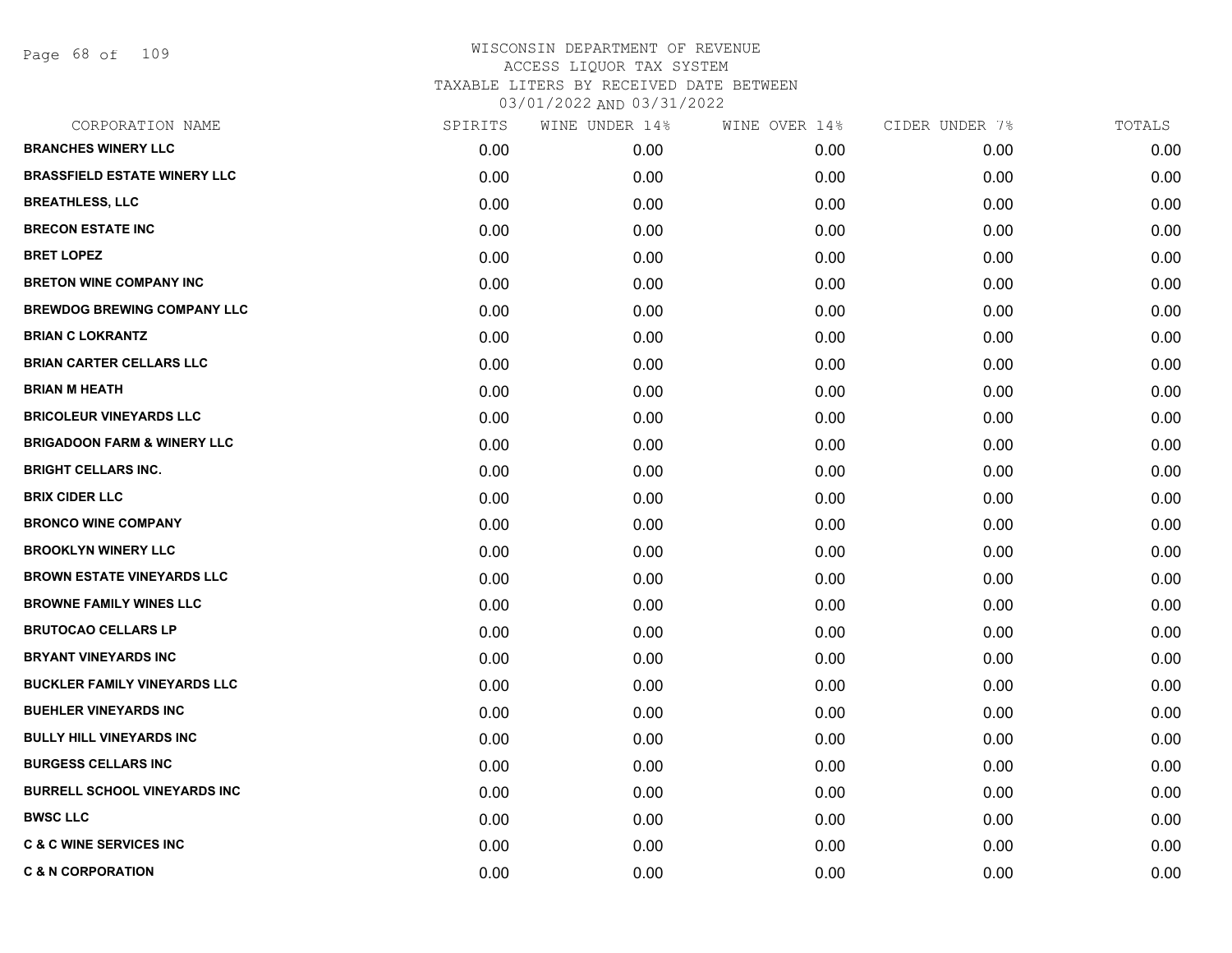Page 69 of 109

| CORPORATION NAME                             | SPIRITS | WINE UNDER 14% | WINE OVER 14% | CIDER UNDER 7% | TOTALS |
|----------------------------------------------|---------|----------------|---------------|----------------|--------|
| <b>C G DI ARIE VINEYARD &amp; WINERY LLC</b> | 0.00    | 0.00           | 0.00          | 0.00           | 0.00   |
| <b>C MONDAVI &amp; FAMILY</b>                | 0.00    | 0.00           | 0.00          | 0.00           | 0.00   |
| <b>CADA LLC</b>                              | 0.00    | 0.00           | 0.00          | 0.00           | 0.00   |
| <b>CAIN CELLARS INC</b>                      | 0.00    | 0.00           | 0.00          | 0.00           | 0.00   |
| <b>CAKEBREAD CELLARS</b>                     | 0.00    | 0.00           | 0.00          | 0.00           | 0.00   |
| <b>CALCAREOUS VINEYARD LLC</b>               | 0.00    | 0.00           | 0.00          | 0.00           | 0.00   |
| <b>CALDWELL WINERY LLC</b>                   | 0.00    | 5.00           | 131.25        | 0.00           | 136.25 |
| <b>CALIFORNIA FINE WINES LLC</b>             | 0.00    | 0.00           | 0.00          | 0.00           | 0.00   |
| <b>CALIFORNIA HOLDING LLC</b>                | 0.00    | 0.00           | 0.00          | 0.00           | 0.00   |
| <b>CALLAWAY TEMECULA LP</b>                  | 0.00    | 0.00           | 0.00          | 0.00           | 0.00   |
| CALWD, INC.                                  | 0.00    | 0.00           | 0.00          | 0.00           | 0.00   |
| <b>CAMARDA CORP</b>                          | 0.00    | 0.00           | 0.00          | 0.00           | 0.00   |
| <b>CANVINIA INC</b>                          | 0.00    | 0.00           | 0.00          | 0.00           | 0.00   |
| <b>CARACCIOLI CELLARS INC</b>                | 0.00    | 0.00           | 0.00          | 0.00           | 0.00   |
| <b>CARHARTT VINEYARD, INC.</b>               | 0.00    | 0.00           | 0.00          | 0.00           | 0.00   |
| <b>CARL THOMA</b>                            | 0.00    | 0.00           | 0.00          | 0.00           | 0.00   |
| <b>CARLISLE WINERY &amp; VINEYARDS LLC</b>   | 0.00    | 0.00           | 0.00          | 0.00           | 0.00   |
| <b>CARLSON VINEYARDS INC</b>                 | 0.00    | 0.00           | 0.00          | 0.00           | 0.00   |
| <b>CARNEROS WINE COMPANY INC</b>             | 0.00    | 0.00           | 0.00          | 0.00           | 0.00   |
| <b>CARR WINERY INC</b>                       | 0.00    | 0.00           | 0.00          | 0.00           | 0.00   |
| <b>CASTORO CELLARS</b>                       | 0.00    | 0.00           | 0.00          | 0.00           | 0.00   |
| <b>CATHERINE ELIZABETH INC</b>               | 0.00    | 0.00           | 0.00          | 0.00           | 0.00   |
| <b>CAYMUS VINEYARDS INC</b>                  | 0.00    | 0.00           | 0.00          | 0.00           | 0.00   |
| <b>CBGE LLC</b>                              | 0.00    | 0.00           | 0.00          | 0.00           | 0.00   |
| <b>CECIL A ZERBA</b>                         | 0.00    | 0.00           | 0.00          | 0.00           | 0.00   |
| <b>CEDAR KNOLL VINEYARDS INC</b>             | 0.00    | 0.00           | 0.00          | 0.00           | 0.00   |
| <b>CEJA VINEYARDS INC</b>                    | 0.00    | 0.00           | 0.00          | 0.00           | 0.00   |
| <b>CELIA WELCH WINES LLC</b>                 | 0.00    | 0.00           | 0.00          | 0.00           | 0.00   |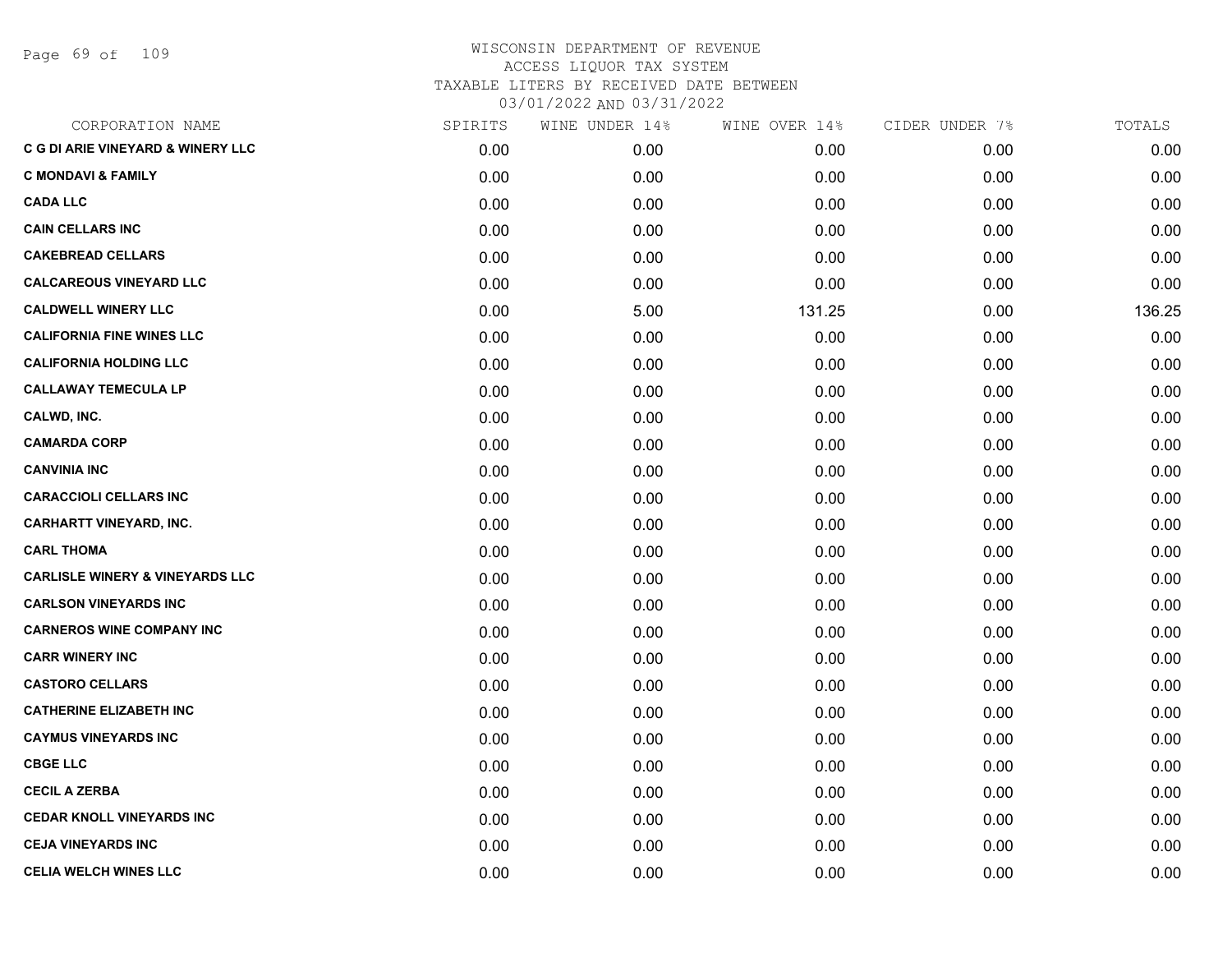Page 70 of 109

| CORPORATION NAME                                  | SPIRITS | WINE UNDER 14% | WINE OVER 14% | CIDER UNDER 7% | TOTALS |
|---------------------------------------------------|---------|----------------|---------------|----------------|--------|
| <b>CELLAR RAT CELLARS LLC</b>                     | 0.00    | 0.00           | 0.00          | 0.00           | 0.00   |
| CH WINES, LLC                                     | 0.00    | 0.00           | 0.00          | 0.00           | 0.00   |
| <b>CHAPPELLET WINERY INC</b>                      | 0.00    | 0.00           | 0.00          | 0.00           | 0.00   |
| <b>CHARLES REININGER LLC</b>                      | 0.00    | 0.00           | 0.00          | 0.00           | 0.00   |
| <b>CHATEAU BIANCA INC</b>                         | 0.00    | 0.00           | 0.00          | 0.00           | 0.00   |
| <b>CHATEAU DIANA LLC</b>                          | 0.00    | 0.00           | 0.00          | 0.00           | 0.00   |
| <b>CHATEAU GRAND TRAVERSE LTD</b>                 | 0.00    | 0.00           | 0.00          | 0.00           | 0.00   |
| <b>CHATEAU MARGENE INC</b>                        | 0.00    | 0.00           | 0.00          | 0.00           | 0.00   |
| <b>CHATEAU MORRISETTE INC</b>                     | 0.00    | 0.00           | 0.00          | 0.00           | 0.00   |
| <b>CHATEAU OPERATIONS, LTD.</b>                   | 0.00    | 0.00           | 0.00          | 0.00           | 0.00   |
| <b>CHATEAU POTELLE HOLDINGS LLC</b>               | 0.00    | 0.00           | 0.00          | 0.00           | 0.00   |
| <b>CHATEAU ST CROIX WINERY &amp; VINEYARD LLC</b> | 0.00    | 0.00           | 0.00          | 0.00           | 0.00   |
| <b>CHERRY HILL LLC</b>                            | 0.00    | 0.00           | 0.00          | 0.00           | 0.00   |
| <b>CHILDRESS WINERY, LLC</b>                      | 0.00    | 0.00           | 0.00          | 0.00           | 0.00   |
| <b>CHIMNEY ROCK WINERY LLC</b>                    | 0.00    | 0.00           | 0.00          | 0.00           | 0.00   |
| <b>CHRISTOPHE BARON</b>                           | 0.00    | 0.00           | 0.00          | 0.00           | 0.00   |
| <b>CHRISTOPHER FIGGINS</b>                        | 0.00    | 0.00           | 0.00          | 0.00           | 0.00   |
| <b>CHRISTOPHER J BROCKWAY</b>                     | 0.00    | 0.00           | 0.00          | 0.00           | 0.00   |
| <b>CHRISTOPHER JOPPE</b>                          | 0.00    | 0.00           | 0.00          | 0.00           | 0.00   |
| <b>CHRISTOPHER L SHOWN</b>                        | 0.00    | 0.00           | 0.00          | 0.00           | 0.00   |
| <b>CHRISTOPHER M JAMES</b>                        | 0.00    | 0.00           | 0.00          | 0.00           | 0.00   |
| CHUKAR CHERRY COMPANY, INC                        | 0.00    | 0.00           | 0.00          | 0.00           | 0.00   |
| <b>CIDER WORKS LLC</b>                            | 0.00    | 0.00           | 0.00          | 0.00           | 0.00   |
| <b>CINNABAR VINEYARDS &amp; WINERY LLC</b>        | 0.00    | 0.00           | 0.00          | 0.00           | 0.00   |
| <b>CIPCO INC.</b>                                 | 0.00    | 0.00           | 0.00          | 0.00           | 0.00   |
| <b>CLAYTON GARLAND</b>                            | 0.00    | 0.00           | 0.00          | 0.00           | 0.00   |
| <b>CLEARWATER CANYON CELLARS LLC</b>              | 0.00    | 0.00           | 0.00          | 0.00           | 0.00   |
| <b>CLIF BAR FAMILY WINERY &amp; FARM LLC</b>      | 0.00    | 0.00           | 0.00          | 0.00           | 0.00   |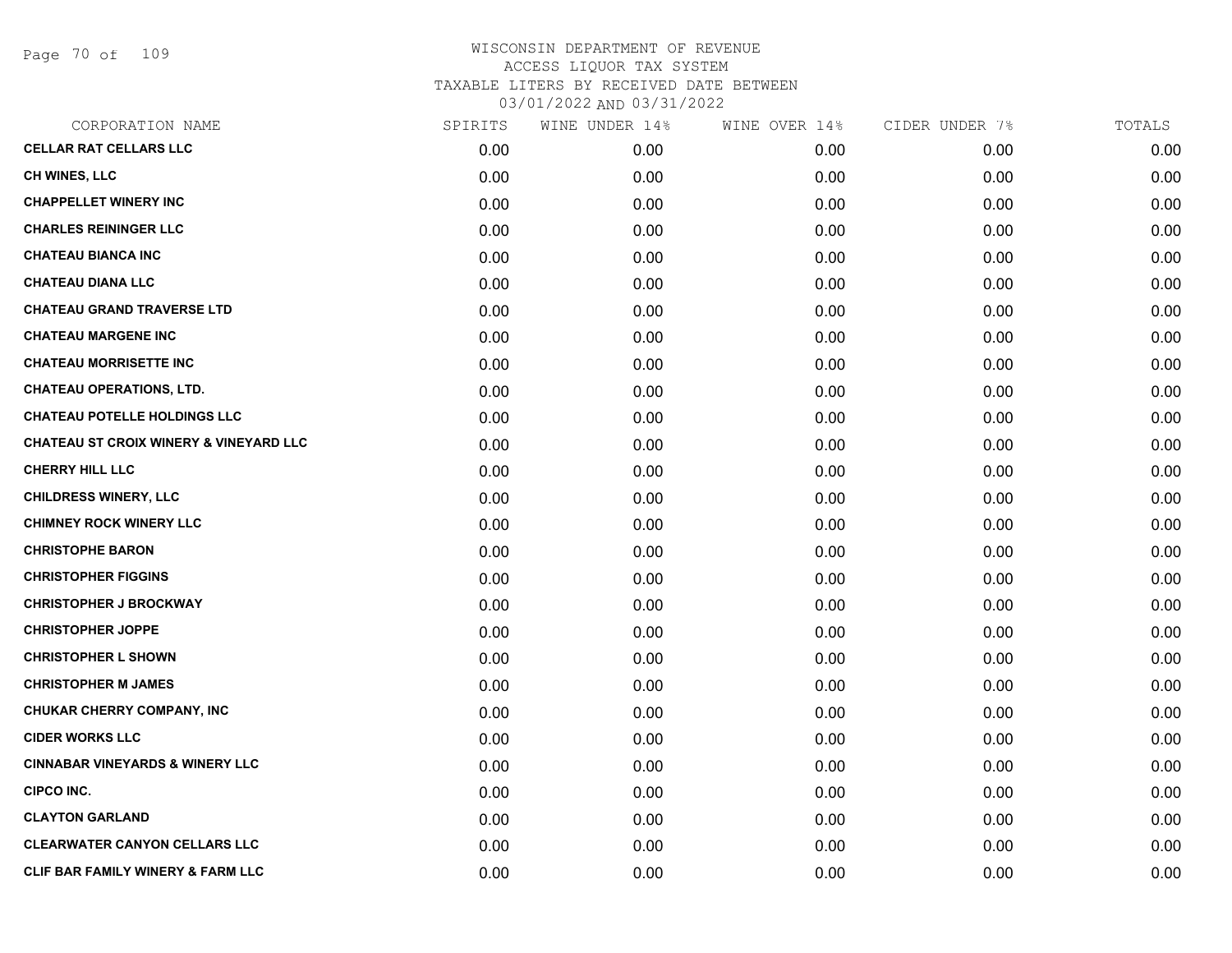Page 71 of 109

| CORPORATION NAME                            | SPIRITS | WINE UNDER 14% | WINE OVER 14% | CIDER UNDER 7% | TOTALS |
|---------------------------------------------|---------|----------------|---------------|----------------|--------|
| <b>CLINE CELLARS INC</b>                    | 0.00    | 0.00           | 0.00          | 0.00           | 0.00   |
| <b>CLOS DU VAL WINE CO LTD</b>              | 0.00    | 0.00           | 0.00          | 0.00           | 0.00   |
| <b>CLOS LACHANCE WINES LLC</b>              | 0.00    | 0.00           | 0.00          | 0.00           | 0.00   |
| <b>COCKERELL WINE CONSULTING LLC</b>        | 0.00    | 0.00           | 0.00          | 0.00           | 0.00   |
| <b>CODORNIU NAPA INC</b>                    | 0.00    | 0.00           | 0.00          | 0.00           | 0.00   |
| <b>COELHO WINERY INC</b>                    | 0.00    | 0.00           | 0.00          | 0.00           | 0.00   |
| <b>COL SOLARE, LLP</b>                      | 0.00    | 0.00           | 0.00          | 0.00           | 0.00   |
| <b>COLENE CLEMENS VINEYARDS LLC</b>         | 0.00    | 0.00           | 0.00          | 0.00           | 0.00   |
| <b>COLGIN PARTNERS LLC</b>                  | 0.00    | 0.00           | 0.00          | 0.00           | 0.00   |
| <b>COLLEEN M BOS</b>                        | 0.00    | 0.00           | 0.00          | 0.00           | 0.00   |
| <b>COLONIAL GREEN TRUST</b>                 | 0.00    | 0.00           | 0.00          | 0.00           | 0.00   |
| <b>COLUMBIA RIVER WINERY INC</b>            | 0.00    | 0.00           | 0.00          | 0.00           | 0.00   |
| <b>COMSTOCK WINES LLC</b>                   | 0.00    | 0.00           | 0.00          | 0.00           | 0.00   |
| <b>CONSTELLATION BRANDS U.S. OPERATIONS</b> | 0.00    | 0.00           | 0.00          | 0.00           | 0.00   |
| <b>CONUNDRUM WINERY LLC</b>                 | 0.00    | 0.00           | 0.00          | 0.00           | 0.00   |
| <b>CONWAY VINEYARDS INC</b>                 | 0.00    | 0.00           | 0.00          | 0.00           | 0.00   |
| <b>COOL HAND VINEYARDS LLC</b>              | 0.00    | 0.00           | 0.00          | 0.00           | 0.00   |
| <b>COOPER VINEYARDS LLC</b>                 | 0.00    | 0.00           | 0.00          | 0.00           | 0.00   |
| <b>COPPER CANE LLC</b>                      | 0.00    | 0.00           | 0.00          | 0.00           | 0.00   |
| <b>COR WINE CELLARS, LLC</b>                | 0.00    | 0.00           | 0.00          | 0.00           | 0.00   |
| <b>CORISON WINERY INC</b>                   | 0.00    | 0.00           | 0.00          | 0.00           | 0.00   |
| <b>CORNERSTONE CELLARS LLC</b>              | 0.00    | 0.00           | 0.00          | 0.00           | 0.00   |
| <b>CORY J MICHAL</b>                        | 0.00    | 0.00           | 0.00          | 0.00           | 0.00   |
| <b>COURAGEOUS INC</b>                       | 0.00    | 0.00           | 0.00          | 0.00           | 0.00   |
| <b>CRAFT BEVERAGE CONCEPTS LLC</b>          | 0.00    | 0.00           | 0.00          | 0.00           | 0.00   |
| <b>CRAIG FLETCHER</b>                       | 0.00    | 0.00           | 0.00          | 0.00           | 0.00   |
| <b>CRAIG S HANDLY</b>                       | 0.00    | 0.00           | 0.00          | 0.00           | 0.00   |
| <b>CREATIVE WINE CONCEPTS INC</b>           | 0.00    | 0.00           | 0.00          | 0.00           | 0.00   |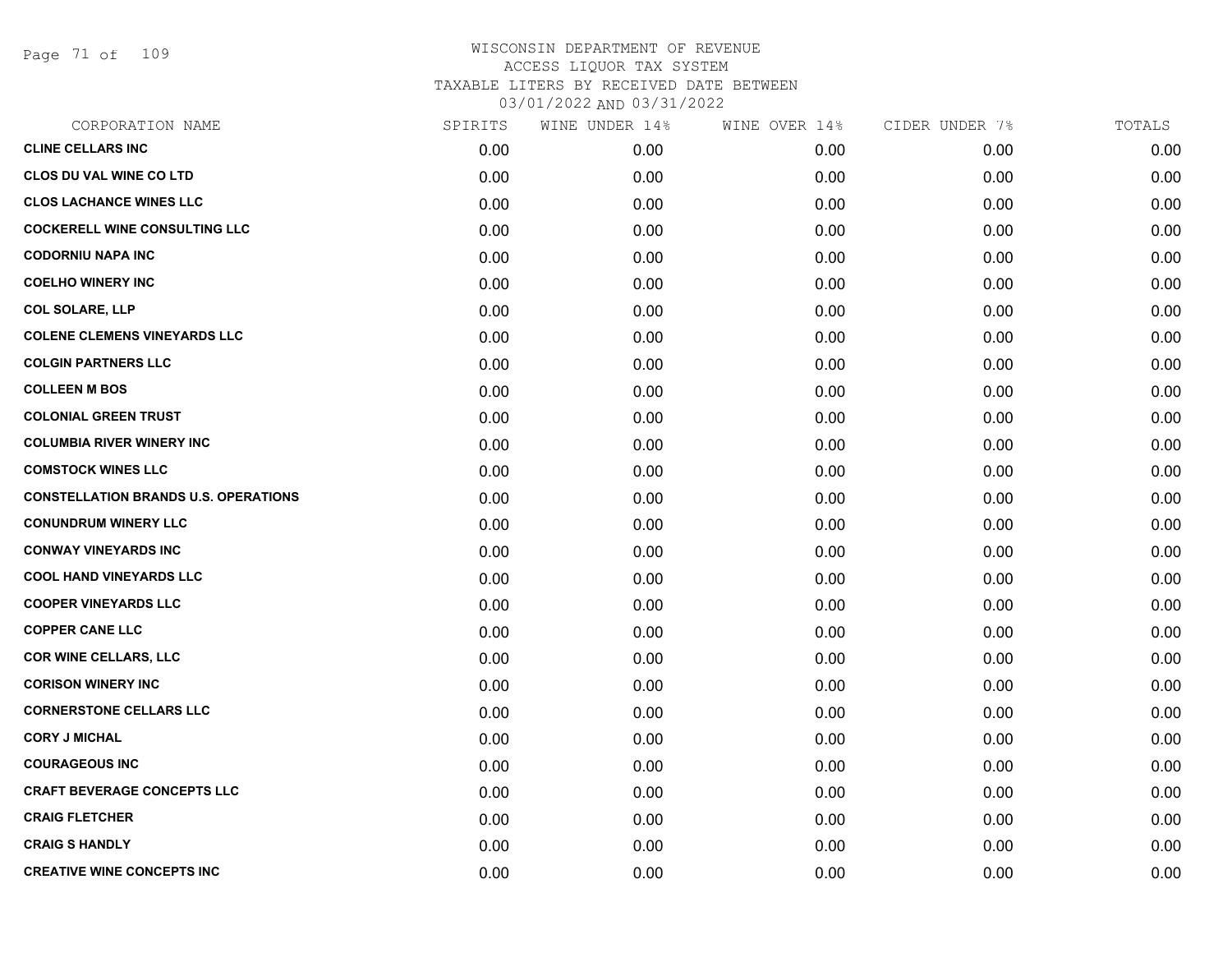Page 72 of 109

| CORPORATION NAME                       | SPIRITS | WINE UNDER 14% | WINE OVER 14% | CIDER UNDER 7% | TOTALS |
|----------------------------------------|---------|----------------|---------------|----------------|--------|
| <b>CREW WINE COMPANY LLC</b>           | 0.00    | 0.00           | 0.00          | 0.00           | 0.00   |
| <b>CRIMSON WINE GROUP LTD</b>          | 0.00    | 0.00           | 0.00          | 0.00           | 0.00   |
| <b>CRISTIE KERR WINES LLC</b>          | 0.00    | 0.00           | 0.00          | 0.00           | 0.00   |
| <b>CRISTOM VINEYARDS INC</b>           | 0.00    | 0.00           | 0.00          | 0.00           | 0.00   |
| <b>CROCKER &amp; STARR WINE CO LLC</b> | 0.00    | 0.00           | 0.00          | 0.00           | 0.00   |
| <b>CROFT LLC</b>                       | 0.00    | 0.00           | 0.00          | 0.00           | 0.00   |
| <b>CROWN POINT WINERY LLC</b>          | 0.00    | 0.00           | 0.00          | 0.00           | 0.00   |
| <b>CRUSE WINE COMPANY, LLC</b>         | 0.00    | 0.00           | 0.00          | 0.00           | 0.00   |
| <b>CULLEN AND HARRISON LLC</b>         | 0.00    | 0.00           | 0.00          | 0.00           | 0.00   |
| <b>CUNAT PREMIUM VINEYARDS LLC</b>     | 0.00    | 0.00           | 0.00          | 0.00           | 0.00   |
| <b>CUSHMAN WINERY CORPORATION</b>      | 0.00    | 0.00           | 0.00          | 0.00           | 0.00   |
| <b>CUVAISON INC</b>                    | 0.00    | 0.00           | 0.00          | 0.00           | 0.00   |
| <b>CWC WINERY LLC</b>                  | 0.00    | 0.00           | 0.00          | 0.00           | 0.00   |
| <b>D MYERS LLC</b>                     | 0.00    | 0.00           | 0.00          | 0.00           | 0.00   |
| <b>D R STEPHENS ESTATE WINES, LLC</b>  | 0.00    | 0.00           | 0.00          | 0.00           | 0.00   |
| <b>DADY CAPITAL LLLP</b>               | 0.00    | 0.00           | 0.00          | 0.00           | 0.00   |
| <b>DAMIANI WINE CELLARS, LLC</b>       | 0.00    | 0.00           | 0.00          | 0.00           | 0.00   |
| <b>DANA ESTATES INC</b>                | 0.00    | 0.00           | 0.00          | 0.00           | 0.00   |
| DANA'S ORGANIC WINES, INC.             | 0.00    | 0.00           | 0.00          | 0.00           | 0.00   |
| <b>DANICA PATRICK</b>                  | 0.00    | 0.00           | 0.00          | 0.00           | 0.00   |
| <b>DANIEL J KOEPKE</b>                 | 0.00    | 0.00           | 0.00          | 0.00           | 0.00   |
| DANZA DEL SOL WINERY INC               | 0.00    | 0.00           | 0.00          | 0.00           | 0.00   |
| <b>DANZINGER VINEYARDS LLC</b>         | 0.00    | 0.00           | 0.00          | 0.00           | 0.00   |
| <b>DAOU VINEYARDS LLC</b>              | 0.00    | 0.00           | 0.00          | 0.00           | 0.00   |
| <b>DARIOUSH KHALEDI WINERY LLC</b>     | 0.00    | 0.00           | 0.00          | 0.00           | 0.00   |
| DAVERO SONOMA, INC                     | 0.00    | 0.00           | 0.00          | 0.00           | 0.00   |
| <b>DAVID COFFARO</b>                   | 0.00    | 0.00           | 0.00          | 0.00           | 0.00   |
| <b>DAVID J ECKERT</b>                  | 0.00    | 0.00           | 0.00          | 0.00           | 0.00   |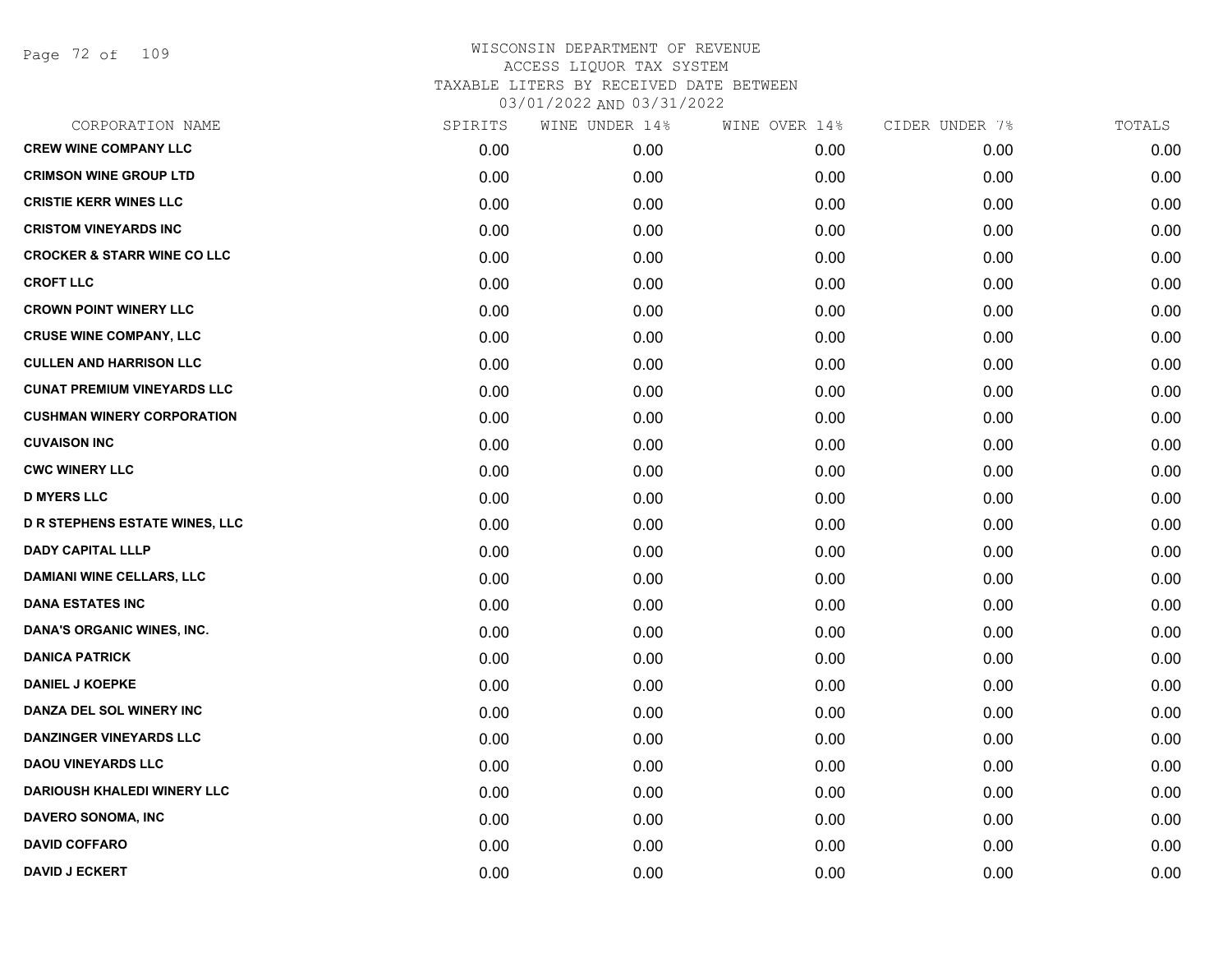Page 73 of 109

| CORPORATION NAME                                 | SPIRITS | WINE UNDER 14% | WINE OVER 14% | CIDER UNDER 7% | TOTALS |
|--------------------------------------------------|---------|----------------|---------------|----------------|--------|
| <b>DAVID J MATTHEWS</b>                          | 0.00    | 0.00           | 0.00          | 0.00           | 0.00   |
| <b>DAVID JAMES LLC</b>                           | 0.00    | 0.00           | 0.00          | 0.00           | 0.00   |
| <b>DAVID L MCGEE</b>                             | 0.00    | 0.00           | 0.00          | 0.00           | 0.00   |
| <b>DAVID R ARIZINI</b>                           | 0.00    | 0.00           | 0.00          | 0.00           | 0.00   |
| <b>DAVID R RASMUSSEN</b>                         | 0.00    | 0.00           | 0.00          | 0.00           | 0.00   |
| <b>DAVIS ESTATES LLC</b>                         | 0.00    | 0.00           | 0.00          | 0.00           | 0.00   |
| <b>DAWN'S DREAM LLC</b>                          | 0.00    | 0.00           | 0.00          | 0.00           | 0.00   |
| DE LA MONTANYA WINERY INC                        | 0.00    | 0.00           | 0.00          | 0.00           | 0.00   |
| DE TIERRA VINEYARD LLC                           | 0.00    | 0.00           | 0.00          | 0.00           | 0.00   |
| DEERFIELD RANCH WINERY LLC                       | 0.00    | 0.00           | 0.00          | 0.00           | 0.00   |
| DEHLINGER WINERY, LLC                            | 0.00    | 0.00           | 0.00          | 0.00           | 0.00   |
| DEL DOTTO VINEYARDS INC                          | 0.00    | 0.00           | 0.00          | 0.00           | 0.00   |
| <b>DELFINO FARMS LLC</b>                         | 0.00    | 0.00           | 0.00          | 0.00           | 0.00   |
| <b>DELICATO VINEYARDS INC</b>                    | 0.00    | 0.00           | 0.00          | 0.00           | 0.00   |
| <b>DELILLE CELLARS LLC</b>                       | 0.00    | 0.00           | 0.00          | 0.00           | 0.00   |
| <b>DELLA TERRA LLC</b>                           | 0.00    | 0.00           | 0.00          | 0.00           | 0.00   |
| <b>DENNIS R ONEIL</b>                            | 0.00    | 0.00           | 0.00          | 0.00           | 0.00   |
| DIAMOND MOUNTAIN VINEYARD COMPANY INC            | 0.00    | 0.00           | 0.00          | 0.00           | 0.00   |
| <b>DIANA HOBSON</b>                              | 0.00    | 0.00           | 0.00          | 0.00           | 0.00   |
| <b>DINO DINA</b>                                 | 0.00    | 0.00           | 0.00          | 0.00           | 0.00   |
| DIXONS AUTUMN HARVEST WINERY, LLC                | 0.00    | 0.00           | 0.00          | 0.00           | 0.00   |
| <b>DOMAINE CARNEROS LTD</b>                      | 0.00    | 0.00           | 0.00          | 0.00           | 0.00   |
| <b>DOMAINE CHANDON INC</b>                       | 0.00    | 0.00           | 0.00          | 0.00           | 0.00   |
| DOMAINE DE LA TERRE ROUGE LTD                    | 0.00    | 0.00           | 0.00          | 0.00           | 0.00   |
| <b>DOMAINE DE MARIA SOTER LLC</b>                | 0.00    | 0.00           | 0.00          | 0.00           | 0.00   |
| <b>DOMAINE DROUHIN OREGON LLC</b>                | 0.00    | 0.00           | 0.00          | 0.00           | 0.00   |
| <b>DOMAINE NICOLAS JAY. LLC</b>                  | 0.00    | 0.00           | 0.00          | 0.00           | 0.00   |
| <b>DOMAINE SERENE VINEYARDS &amp; WINERY INC</b> | 0.00    | 0.00           | 0.00          | 0.00           | 0.00   |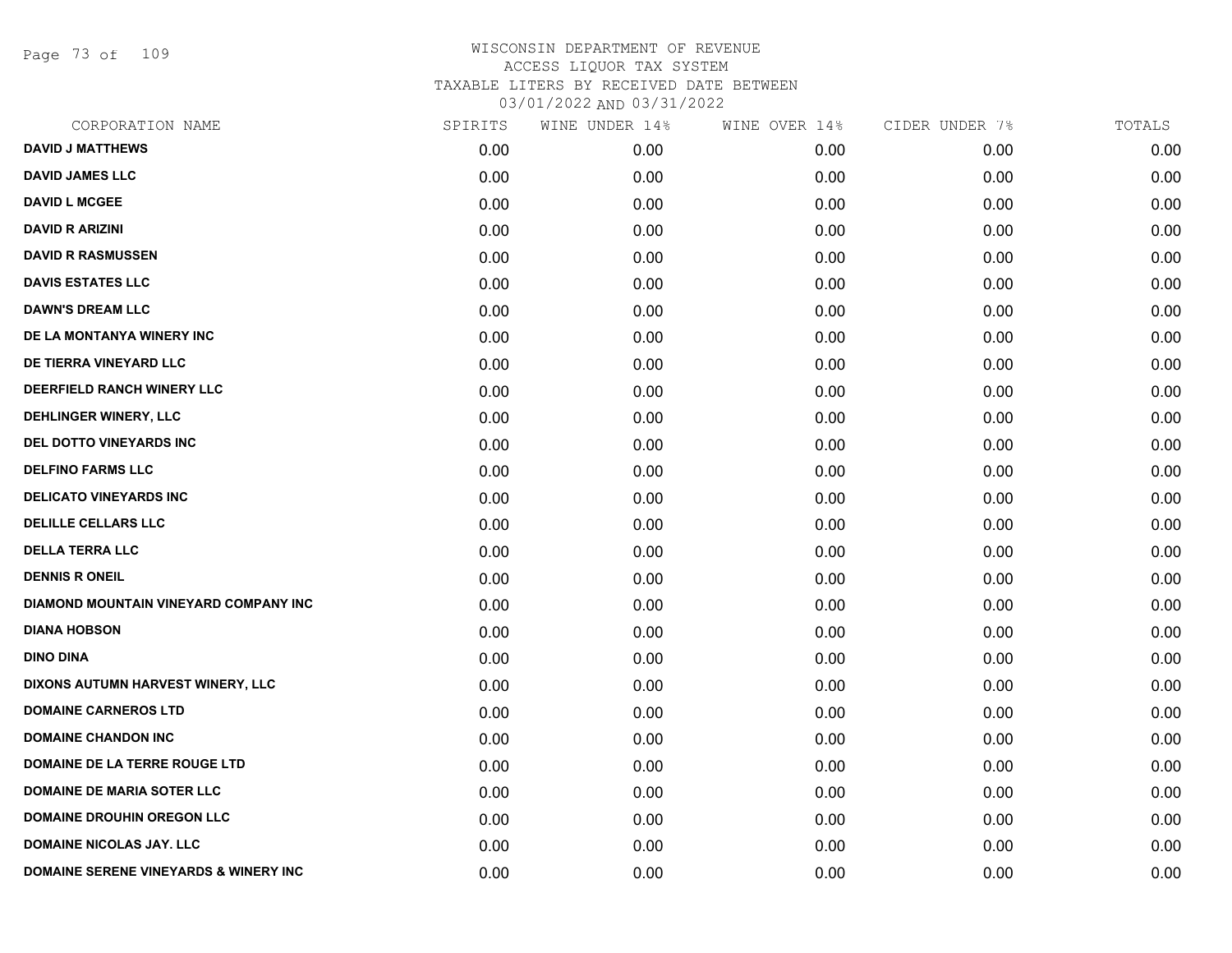Page 74 of 109

| CORPORATION NAME                                              | SPIRITS | WINE UNDER 14% | WINE OVER 14% | CIDER UNDER 7% | TOTALS |
|---------------------------------------------------------------|---------|----------------|---------------|----------------|--------|
| <b>DOMINICK CHIRICHILLO</b>                                   | 0.00    | 0.00           | 0.00          | 0.00           | 0.00   |
| <b>DON GRASSE</b>                                             | 0.00    | 0.00           | 0.00          | 0.00           | 0.00   |
| DON SEBASTIANI & SONS INTERNATIONAL WINE<br><b>NEGOCIANTS</b> | 0.00    | 0.00           | 0.00          | 0.00           | 0.00   |
| <b>DONALD PHILLIPS HILL JR</b>                                | 0.00    | 0.00           | 0.00          | 0.00           | 0.00   |
| <b>DONALD R OLSON</b>                                         | 0.00    | 0.00           | 0.00          | 0.00           | 0.00   |
| <b>DONATI FAMILY VINEYARD, INC</b>                            | 0.00    | 0.00           | 0.00          | 0.00           | 0.00   |
| DONELAN FAMILY WINE CELLARS LLC                               | 0.00    | 0.00           | 0.00          | 0.00           | 0.00   |
| DONGYI INTERNATIONAL LLC                                      | 0.00    | 0.00           | 0.00          | 0.00           | 0.00   |
| <b>DOROTHY PANELLA</b>                                        | 0.00    | 0.00           | 0.00          | 0.00           | 0.00   |
| <b>DOSSEY VINEYARDS LLC</b>                                   | 0.00    | 0.00           | 0.00          | 0.00           | 0.00   |
| <b>DOUBLE CANYON VINEYARDS LLC</b>                            | 0.00    | 0.00           | 0.00          | 0.00           | 0.00   |
| <b>DOUGLAS I STEWART</b>                                      | 0.00    | 0.00           | 0.00          | 0.00           | 0.00   |
| <b>DOUKENIE WINERY, INC.</b>                                  | 0.00    | 0.00           | 0.00          | 0.00           | 0.00   |
| DRAGONETTE CELLARS LLC                                        | 0.00    | 0.00           | 0.00          | 0.00           | 0.00   |
| DRAKE MAKES WINE, INC.                                        | 0.00    | 0.00           | 0.00          | 0.00           | 0.00   |
| <b>DRINK BOXT, LLC</b>                                        | 0.00    | 0.00           | 0.00          | 0.00           | 0.00   |
| <b>DRUMLIN RIDGE WINERY LLC</b>                               | 0.00    | 0.00           | 0.00          | 0.00           | 0.00   |
| DRY CREEK VINEYARD INC                                        | 0.00    | 0.00           | 0.00          | 0.00           | 0.00   |
| <b>DSC INVESTORS INC</b>                                      | 0.00    | 0.00           | 0.00          | 0.00           | 0.00   |
| <b>DUCKHORN WINE COMPANY</b>                                  | 0.00    | 0.00           | 0.00          | 0.00           | 0.00   |
| <b>DUDLEY VINEYARD</b>                                        | 0.00    | 0.00           | 0.00          | 0.00           | 0.00   |
| <b>DUMOL WINERY LLC</b>                                       | 0.00    | 0.00           | 0.00          | 0.00           | 0.00   |
| <b>DUNHAM CELLARS LLC</b>                                     | 0.00    | 0.00           | 0.00          | 0.00           | 0.00   |
| <b>DUNN VINEYARDS LLC</b>                                     | 0.00    | 0.00           | 0.00          | 0.00           | 0.00   |
| <b>DUPLIN WINE CELLARS INC</b>                                | 0.00    | 0.00           | 0.00          | 0.00           | 0.00   |
| <b>DURANT VINEYARDS LLC</b>                                   | 0.00    | 0.00           | 0.00          | 0.00           | 0.00   |
| DUTTON GOLDFIELD WINERY LLC                                   | 0.00    | 0.00           | 0.00          | 0.00           | 0.00   |
|                                                               |         |                |               |                |        |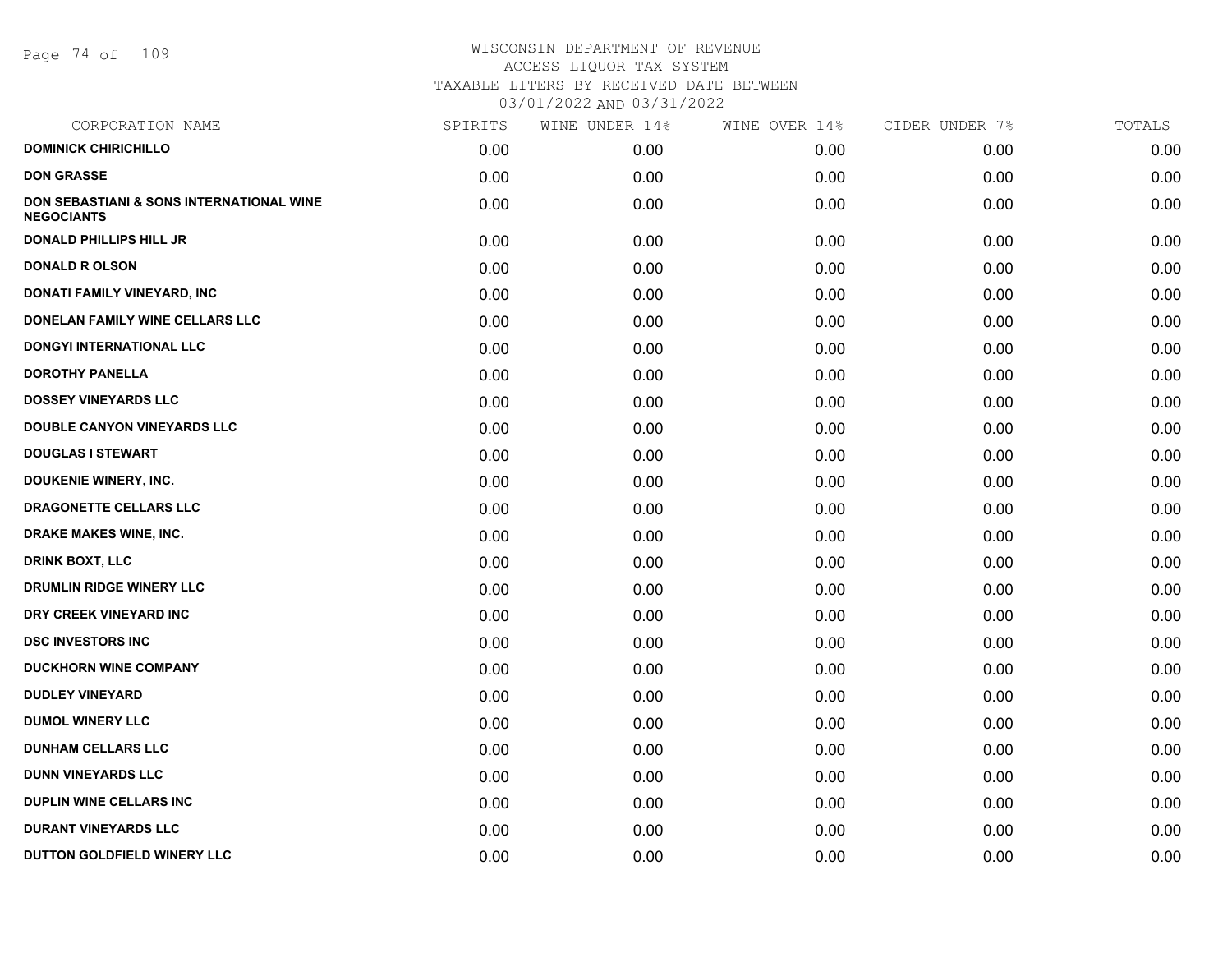Page 75 of 109

| CORPORATION NAME                    | SPIRITS | WINE UNDER 14% | WINE OVER 14% | CIDER UNDER 7% | TOTALS |
|-------------------------------------|---------|----------------|---------------|----------------|--------|
| <b>E &amp; J GALLO WINERY</b>       | 0.00    | 0.00           | 0.00          | 0.00           | 0.00   |
| <b>E STRING CELLARS LLC</b>         | 0.00    | 0.00           | 0.00          | 0.00           | 0.00   |
| <b>EAGLES LANDING WINERY LLC</b>    | 0.00    | 0.00           | 0.00          | 0.00           | 0.00   |
| <b>EAST BRANCH WINERY, INC.</b>     | 0.00    | 0.00           | 0.00          | 0.00           | 0.00   |
| <b>EASTERN RIDGES VINEYARD, LLC</b> | 0.00    | 0.00           | 0.00          | 0.00           | 0.00   |
| <b>EBERLE WINERY LP</b>             | 0.00    | 0.00           | 0.00          | 0.00           | 0.00   |
| EDEN ICE CIDER COMPANY INC.         | 0.00    | 0.00           | 0.00          | 0.00           | 0.00   |
| <b>EDWARDS WINES, LLC</b>           | 0.00    | 0.00           | 0.00          | 0.00           | 0.00   |
| EHREN JORDAN WINE CELLARS LLC       | 0.00    | 0.00           | 0.00          | 0.00           | 0.00   |
| <b>EILEEN BRYS</b>                  | 0.00    | 0.00           | 0.00          | 0.00           | 0.00   |
| <b>ELEGANCE PROPERTIES LLC</b>      | 0.00    | 0.00           | 0.00          | 0.00           | 0.00   |
| <b>ELEVEN WINERY INC</b>            | 0.00    | 0.00           | 0.00          | 0.00           | 0.00   |
| ELIQS, INC                          | 0.00    | 0.00           | 0.00          | 0.00           | 0.00   |
| <b>ELISABETH W KLEIN</b>            | 0.00    | 0.00           | 0.00          | 0.00           | 0.00   |
| ELK COVE VINEYARDS INC              | 0.00    | 0.00           | 0.00          | 0.00           | 0.00   |
| <b>ELV-OREGON LLC</b>               | 0.00    | 0.00           | 0.00          | 0.00           | 0.00   |
| <b>EMILIO GUGLIELMO WINERY INC</b>  | 0.00    | 0.00           | 0.00          | 0.00           | 0.00   |
| <b>EMMITT-SCORSONE WINES LLC</b>    | 0.00    | 0.00           | 0.00          | 0.00           | 0.00   |
| <b>EMMOLO RIVER RANCH LLC</b>       | 0.00    | 0.00           | 0.00          | 0.00           | 0.00   |
| <b>EMPRIZE WINERY LLC</b>           | 0.00    | 0.00           | 0.00          | 0.00           | 0.00   |
| <b>ENTENTE SPIRITS LLC</b>          | 0.00    | 0.00           | 0.00          | 0.00           | 0.00   |
| <b>EOLA HILLS WINE CELLARS INC</b>  | 0.00    | 0.00           | 0.00          | 0.00           | 0.00   |
| <b>EPONA ESTATE VINEYARD LLC</b>    | 0.00    | 0.00           | 0.00          | 0.00           | 0.00   |
| <b>ERIC FLANAGAN</b>                | 0.00    | 0.00           | 0.00          | 0.00           | 0.00   |
| ERIC TRUMP WINE MANUFACTURING LLC   | 0.00    | 0.00           | 0.00          | 0.00           | 0.00   |
| ERIK MILLER WINES, INC.             | 0.00    | 0.00           | 0.00          | 0.00           | 0.00   |
| <b>ERNEST VINEYARDS LLC</b>         | 0.00    | 0.00           | 0.00          | 0.00           | 0.00   |
| <b>ETHAN KELLER</b>                 | 0.00    | 0.00           | 0.00          | 0.00           | 0.00   |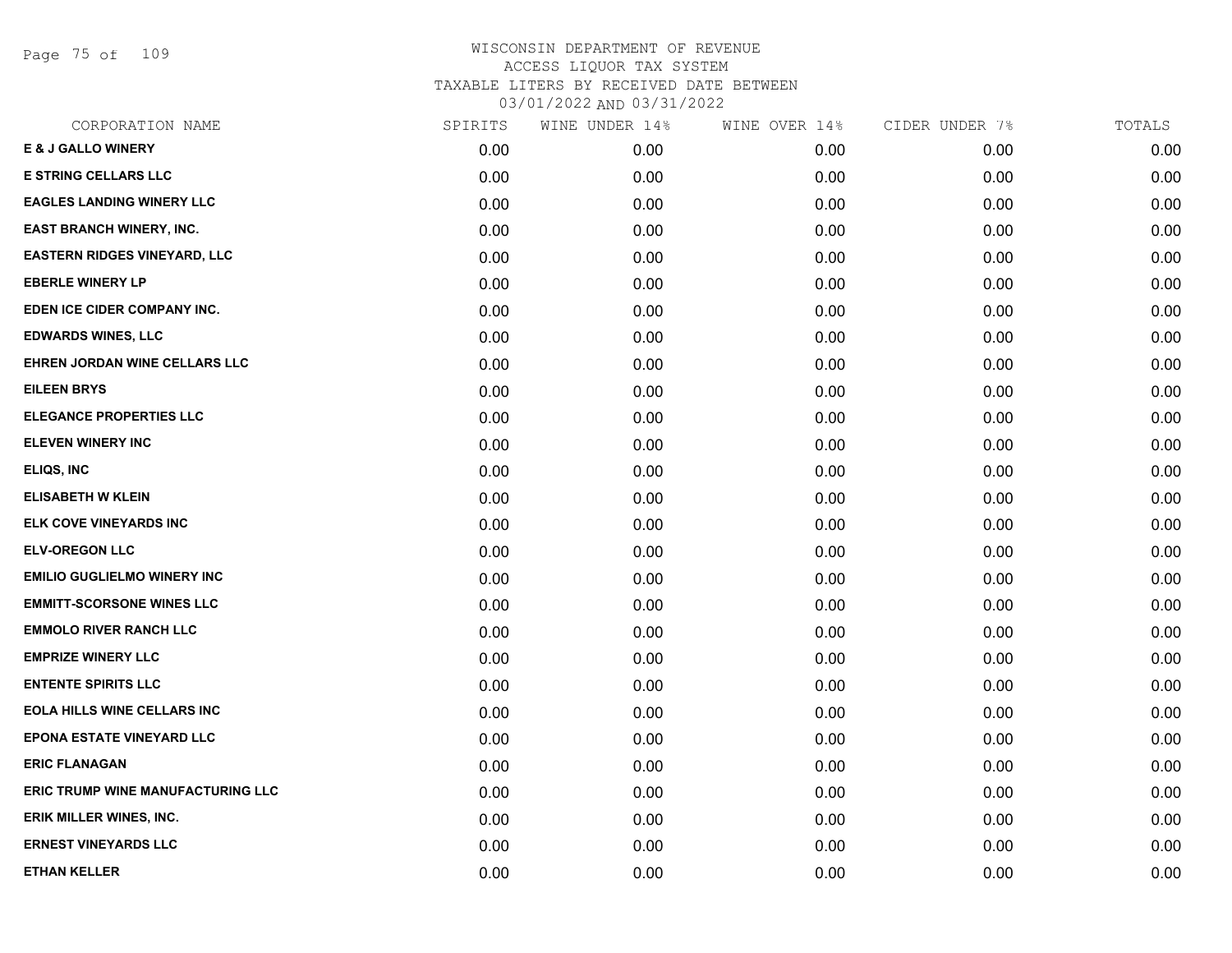Page 76 of 109

| CORPORATION NAME                        | SPIRITS | WINE UNDER 14% | WINE OVER 14% | CIDER UNDER 7% | TOTALS |
|-----------------------------------------|---------|----------------|---------------|----------------|--------|
| ETHYL AMBROSIA LLC                      | 0.00    | 0.00           | 0.00          | 0.00           | 0.00   |
| <b>EUGENE PERATA</b>                    | 0.00    | 0.00           | 0.00          | 0.00           | 0.00   |
| <b>EVOKE WINES LLC</b>                  | 0.00    | 0.00           | 0.00          | 0.00           | 0.00   |
| <b>F KORBEL &amp; BROS INC</b>          | 0.00    | 0.00           | 0.00          | 0.00           | 0.00   |
| <b>FAETHM INC</b>                       | 0.00    | 0.00           | 0.00          | 0.00           | 0.00   |
| <b>FAIRWINDS ESTATE, LLC</b>            | 0.00    | 0.00           | 0.00          | 0.00           | 0.00   |
| <b>FANTESCA LLC</b>                     | 0.00    | 0.00           | 0.00          | 0.00           | 0.00   |
| <b>FAT BOYS INC</b>                     | 0.00    | 0.00           | 0.00          | 0.00           | 0.00   |
| <b>FAWN CREEK WINERY LLC</b>            | 0.00    | 0.00           | 0.00          | 0.00           | 0.00   |
| <b>FAZELI VINEYARDS, LLC</b>            | 0.00    | 0.00           | 0.00          | 0.00           | 0.00   |
| <b>FENESTRA WINERY INC</b>              | 0.00    | 0.00           | 0.00          | 0.00           | 0.00   |
| FENN VALLEY VINEYARDS, INC.             | 0.00    | 0.00           | 0.00          | 0.00           | 0.00   |
| <b>FERMENTED SCIENCES II INC</b>        | 0.00    | 0.00           | 0.00          | 0.00           | 0.00   |
| <b>FERMENTING CELLARS LLC</b>           | 0.00    | 0.00           | 0.00          | 0.00           | 0.00   |
| FERMENTORIUM BEVERAGE COMPANY LLC       | 0.00    | 0.00           | 0.00          | 0.00           | 0.00   |
| <b>FERNRAY LLC</b>                      | 0.00    | 0.00           | 0.00          | 0.00           | 0.00   |
| <b>FETZER VINEYARDS</b>                 | 0.00    | 0.00           | 0.00          | 0.00           | 0.00   |
| <b>FICKLIN VINEYARDS INC</b>            | 0.00    | 0.00           | 0.00          | 0.00           | 0.00   |
| <b>FIDDLEHEAD CELLARS LP</b>            | 0.00    | 0.00           | 0.00          | 0.00           | 0.00   |
| <b>FIDELITAS WINES LLC</b>              | 0.00    | 0.00           | 0.00          | 0.00           | 0.00   |
| <b>FIESTA VINEYARD &amp; WINERY LLC</b> | 0.00    | 0.00           | 0.00          | 0.00           | 0.00   |
| <b>FINKELSTEIN VINEYARDS INC</b>        | 0.00    | 0.00           | 0.00          | 0.00           | 0.00   |
| <b>FIRESTEED CORPORATION</b>            | 0.00    | 0.00           | 0.00          | 0.00           | 0.00   |
| FISHER KING WINERY, LLC                 | 0.00    | 0.00           | 0.00          | 0.00           | 0.00   |
| <b>FISHER VINEYARDS</b>                 | 0.00    | 0.00           | 0.00          | 0.00           | 0.00   |
| <b>FITVINE LLC</b>                      | 0.00    | 0.00           | 0.00          | 0.00           | 0.00   |
| <b>FIVE VINES LLC</b>                   | 0.00    | 0.00           | 0.00          | 0.00           | 0.00   |
| <b>FLOOD RANCH COMPANY</b>              | 0.00    | 0.00           | 0.00          | 0.00           | 0.00   |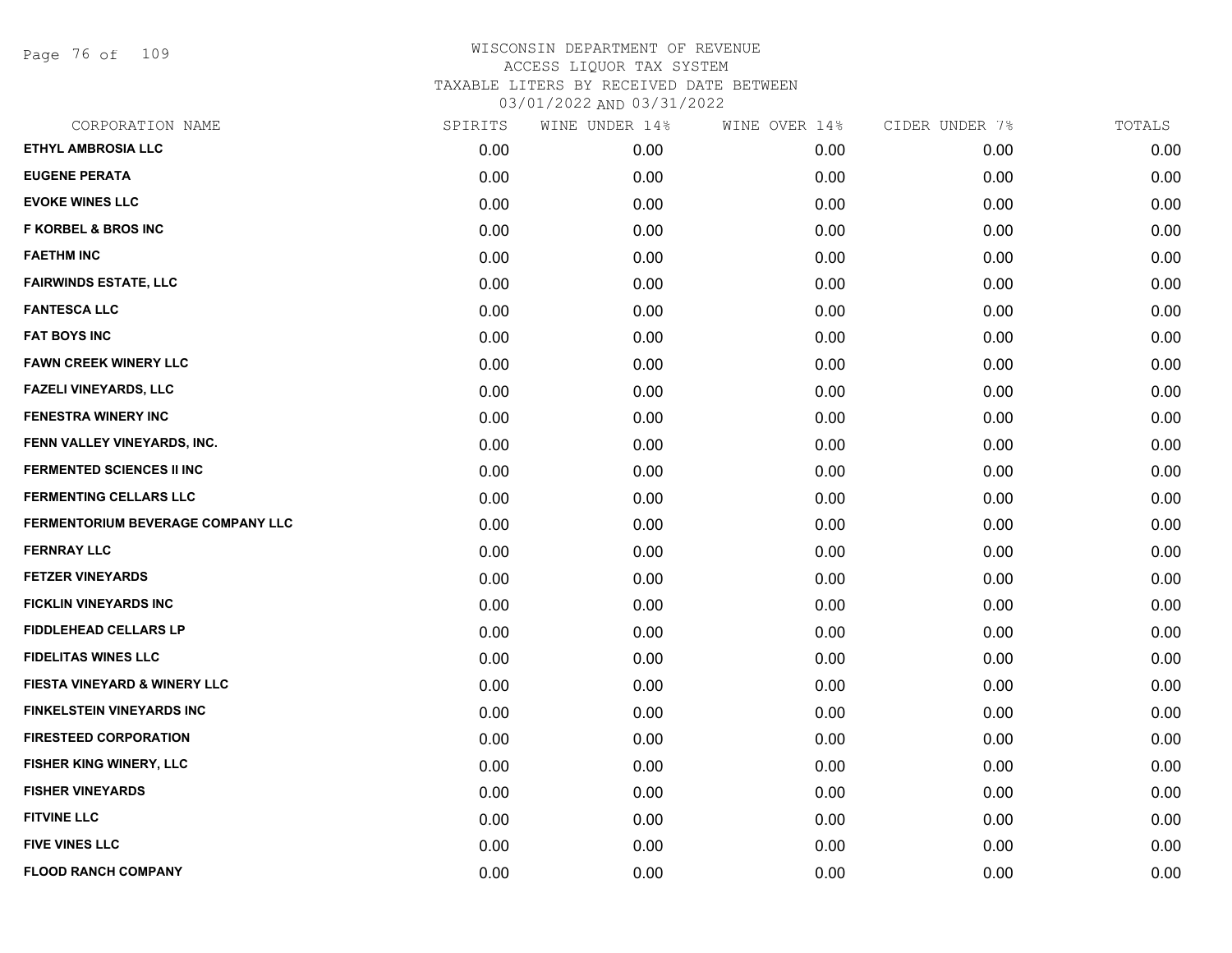| CORPORATION NAME                              | SPIRITS | WINE UNDER 14% | WINE OVER 14% | CIDER UNDER 7% | TOTALS |
|-----------------------------------------------|---------|----------------|---------------|----------------|--------|
| <b>FLORA SPRINGS WINE COMPANY</b>             | 0.00    | 0.00           | 0.00          | 0.00           | 0.00   |
| <b>FLORIDA ORANGE GROVES INC</b>              | 0.00    | 0.00           | 0.00          | 0.00           | 0.00   |
| <b>FLX GRAPES LLC</b>                         | 0.00    | 0.00           | 0.00          | 0.00           | 0.00   |
| <b>FLYING B VINEYARD LP</b>                   | 0.00    | 0.00           | 0.00          | 0.00           | 0.00   |
| <b>FN CELLARS LLC</b>                         | 0.00    | 0.00           | 0.00          | 0.00           | 0.00   |
| FOLEY ESTATES VINEYARD & WINERY LLC           | 0.00    | 0.00           | 0.00          | 0.00           | 0.00   |
| <b>FOLEY FAMILY WINES INC</b>                 | 0.00    | 0.00           | 0.00          | 0.00           | 0.00   |
| <b>FOLIO WINE COMPANY LLC</b>                 | 0.00    | 0.00           | 0.00          | 0.00           | 0.00   |
| <b>FONTANELLA WINES LLC</b>                   | 0.00    | 0.00           | 0.00          | 0.00           | 0.00   |
| <b>FORIS VINEYARDS WINERY LLC</b>             | 0.00    | 0.00           | 0.00          | 0.00           | 0.00   |
| <b>FORKING PATHS VINEYARDS, INC</b>           | 0.00    | 0.00           | 0.00          | 0.00           | 0.00   |
| FORT ROSS VINEYARD & WINERY LLC               | 0.00    | 0.00           | 0.00          | 0.00           | 0.00   |
| <b>FOUR BEARS WINERY LLC</b>                  | 0.00    | 0.00           | 0.00          | 0.00           | 0.00   |
| <b>FOUR DAUGHTERS VINEYARD AND WINERY LLC</b> | 0.00    | 0.00           | 0.00          | 0.00           | 0.00   |
| FOX RUN VINEYARDS INC                         | 0.00    | 0.00           | 0.00          | 0.00           | 0.00   |
| <b>FOXEN VINEYARD INC</b>                     | 0.00    | 0.00           | 0.00          | 0.00           | 0.00   |
| <b>FRANCIS COPPOLA WINERY LLC</b>             | 0.00    | 0.00           | 0.00          | 0.00           | 0.00   |
| <b>FRANK FAMILY VINEYARDS LLC</b>             | 0.00    | 0.00           | 0.00          | 0.00           | 0.00   |
| <b>FRED C SCHERRER</b>                        | 0.00    | 0.00           | 0.00          | 0.00           | 0.00   |
| <b>FREDERICK QUANDT</b>                       | 0.00    | 0.00           | 0.00          | 0.00           | 0.00   |
| <b>FREEMAN FAMILY WINERY LLC</b>              | 0.00    | 0.00           | 0.00          | 0.00           | 0.00   |
| <b>FREIXENET SONOMA CAVES INC</b>             | 0.00    | 0.00           | 0.00          | 0.00           | 0.00   |
| <b>FRESH GRAPES LLC</b>                       | 0.00    | 0.00           | 0.00          | 0.00           | 0.00   |
| <b>FREY FAMILY WINERY LLC</b>                 | 0.00    | 0.00           | 0.00          | 0.00           | 0.00   |
| <b>FREY VINEYARDS LTD</b>                     | 0.00    | 0.00           | 0.00          | 0.00           | 0.00   |
| <b>FRIAS FAMILY VINEYARD INC</b>              | 0.00    | 0.00           | 0.00          | 0.00           | 0.00   |
| <b>FROGS LEAP WINERY</b>                      | 0.00    | 0.00           | 0.00          | 0.00           | 0.00   |
| <b>FROGTOWN CELLARS LLP</b>                   | 0.00    | 0.00           | 0.00          | 0.00           | 0.00   |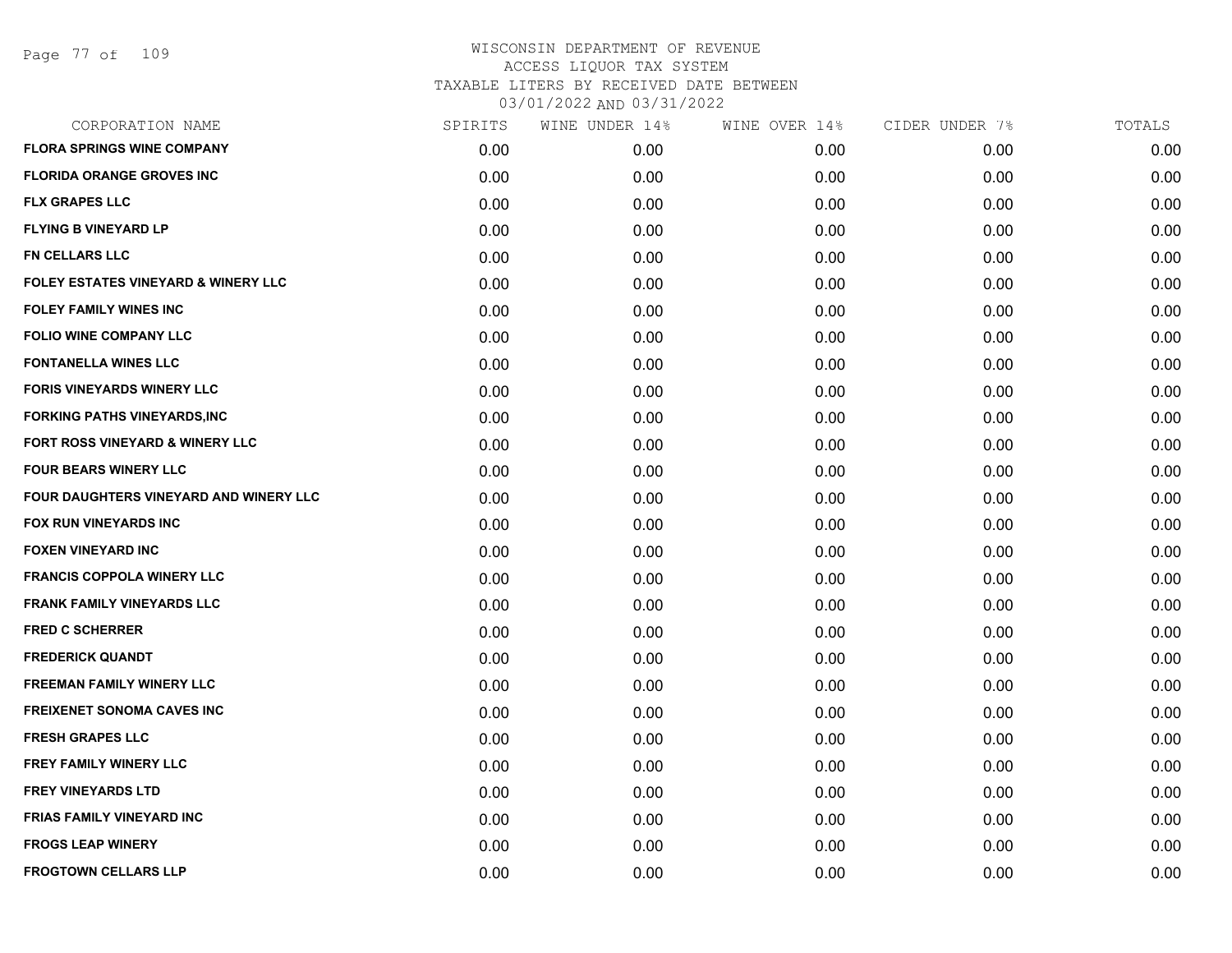Page 78 of 109

| CORPORATION NAME                           | SPIRITS | WINE UNDER 14% | WINE OVER 14% | CIDER UNDER 7% | TOTALS |
|--------------------------------------------|---------|----------------|---------------|----------------|--------|
| <b>FROST WINES LLC</b>                     | 0.00    | 0.00           | 0.00          | 0.00           | 0.00   |
| FRUIT OF THE WOODS WINE CELLAR, INC.       | 0.00    | 0.00           | 0.00          | 0.00           | 0.00   |
| <b>FULCRUM WINES LLC</b>                   | 0.00    | 0.00           | 0.00          | 0.00           | 0.00   |
| <b>FULKERSON WINE CELLARS LLC</b>          | 0.00    | 0.00           | 0.00          | 0.00           | 0.00   |
| <b>FULLERTON WINES, INC</b>                | 0.00    | 0.00           | 0.00          | 0.00           | 0.00   |
| <b>FURTHERMORE LLC</b>                     | 0.00    | 0.00           | 0.00          | 0.00           | 0.00   |
| <b>G GRAHAM WINES INC</b>                  | 0.00    | 0.00           | 0.00          | 0.00           | 0.00   |
| <b>GALANTE FAMILY WINERY INC</b>           | 0.00    | 0.00           | 0.00          | 0.00           | 0.00   |
| <b>GALENA CELLARS INC</b>                  | 0.00    | 0.00           | 0.00          | 0.00           | 0.00   |
| <b>GALLICA WINES LLC</b>                   | 0.00    | 0.00           | 0.00          | 0.00           | 0.00   |
| <b>GAMBA VINEYARDS AND WINERY LLC</b>      | 0.00    | 0.00           | 0.00          | 0.00           | 0.00   |
| <b>GAMBLE FAMILY VINEYARDS LLC</b>         | 0.00    | 0.00           | 0.00          | 0.00           | 0.00   |
| <b>GANDONA INC</b>                         | 0.00    | 0.00           | 0.00          | 0.00           | 0.00   |
| <b>GARDEN CREEK VINEYARDS, LLC</b>         | 0.00    | 0.00           | 0.00          | 0.00           | 0.00   |
| <b>GARGIULO VINEYARD LLC</b>               | 0.00    | 0.00           | 0.00          | 0.00           | 0.00   |
| <b>GARROD TRUST</b>                        | 0.00    | 0.00           | 0.00          | 0.00           | 0.00   |
| <b>GARY FRANSCIONI, INC.</b>               | 0.00    | 0.00           | 0.00          | 0.00           | 0.00   |
| <b>GEARY MARKET INVESTMENT COMPANY LTD</b> | 0.00    | 0.00           | 0.00          | 0.00           | 0.00   |
| <b>GEMSTONE VINEYARDS LLC</b>              | 0.00    | 0.00           | 0.00          | 0.00           | 0.00   |
| <b>GENERATIONS OF SONOMA LLC</b>           | 0.00    | 0.00           | 0.00          | 0.00           | 0.00   |
| <b>GENESEO PARTNERS LP</b>                 | 0.00    | 0.00           | 0.00          | 0.00           | 0.00   |
| <b>GEORGE O HENDRY</b>                     | 0.00    | 0.00           | 0.00          | 0.00           | 0.00   |
| <b>GEORGE RONALD DENNER</b>                | 0.00    | 0.00           | 0.00          | 0.00           | 0.00   |
| <b>GEORGIA WINES, INC</b>                  | 0.00    | 0.00           | 0.00          | 0.00           | 0.00   |
| <b>GERALD E FORTH</b>                      | 0.00    | 0.00           | 0.00          | 0.00           | 0.00   |
| <b>GF VINEYARDS LLC</b>                    | 0.00    | 0.00           | 0.00          | 0.00           | 0.00   |
| <b>GF WINES LLC</b>                        | 0.00    | 0.00           | 0.00          | 0.00           | 0.00   |
| <b>GIFT SERVICES INC</b>                   | 0.00    | 0.00           | 0.00          | 0.00           | 0.00   |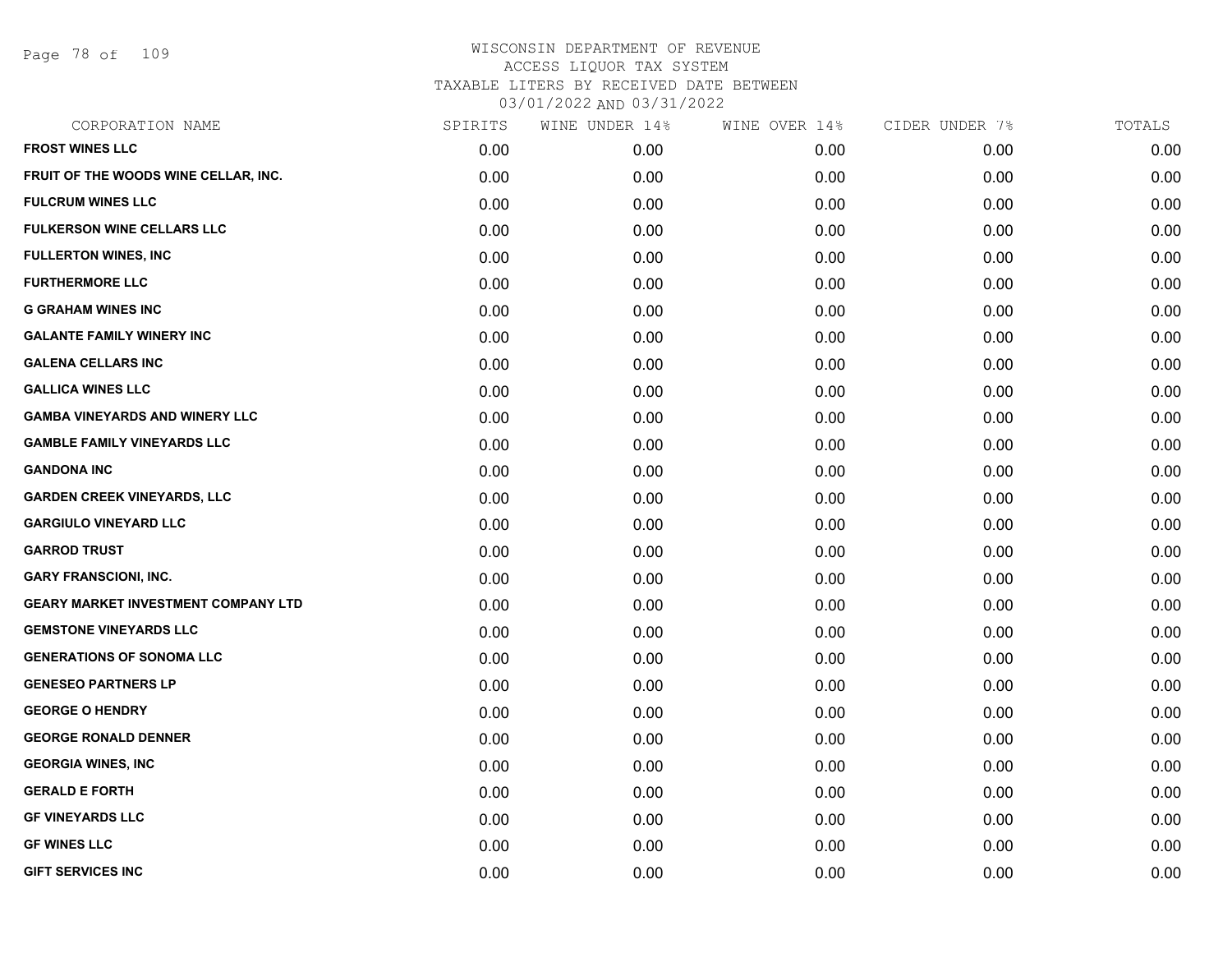| CORPORATION NAME                        | SPIRITS | WINE UNDER 14% | WINE OVER 14% | CIDER UNDER 7% | TOTALS |
|-----------------------------------------|---------|----------------|---------------|----------------|--------|
| <b>GLEASON FAMILY VINEYARDS LP</b>      | 0.00    | 0.00           | 0.00          | 0.00           | 0.00   |
| <b>GLOBAL UNIVERSAL SRL LLC</b>         | 0.00    | 0.00           | 0.00          | 0.00           | 0.00   |
| GOLDEN RIDGE CELLARS WALLA WALLA, LLC   | 0.00    | 0.00           | 0.00          | 0.00           | 0.00   |
| <b>GOLDIN INVESTMENT II INC</b>         | 0.00    | 0.00           | 0.00          | 0.00           | 0.00   |
| <b>GOLDRIDGEPINOT.COM LLC</b>           | 0.00    | 0.00           | 0.00          | 0.00           | 0.00   |
| <b>GOLDSCHMIDT VINEYARDS LLC</b>        | 0.00    | 0.00           | 0.00          | 0.00           | 0.00   |
| <b>GOOD FOUNDATIONS INC</b>             | 0.00    | 0.00           | 0.00          | 0.00           | 0.00   |
| <b>GOOSE RIDGE LLC</b>                  | 0.00    | 0.00           | 0.00          | 0.00           | 0.00   |
| <b>GRAPE VISIONS LLC</b>                | 0.00    | 0.00           | 0.00          | 0.00           | 0.00   |
| <b>GRAPES &amp; GRAIN L.L.C.</b>        | 0.00    | 0.00           | 0.00          | 0.00           | 0.00   |
| <b>GRASSINI FAMILY VINEYARDS LLC</b>    | 0.00    | 0.00           | 0.00          | 0.00           | 0.00   |
| <b>GREEN FAMILY WINERY LLC</b>          | 0.00    | 0.00           | 0.00          | 0.00           | 0.00   |
| <b>GREG MICHAEL CELLARS, LLC</b>        | 0.00    | 0.00           | 0.00          | 0.00           | 0.00   |
| <b>GREG SANDERS</b>                     | 0.00    | 0.00           | 0.00          | 0.00           | 0.00   |
| <b>GREGORY EDWARD GRAZIANO</b>          | 0.00    | 0.00           | 0.00          | 0.00           | 0.00   |
| <b>GRGICH HILLS CELLAR</b>              | 0.00    | 0.00           | 0.00          | 0.00           | 0.00   |
| <b>GRIEB OPTIMAL WINECRAFTING LLC</b>   | 0.00    | 0.00           | 0.00          | 0.00           | 0.00   |
| <b>GROENNFELL MEADERY LLC</b>           | 0.00    | 0.00           | 0.00          | 0.00           | 0.00   |
| <b>GROTH VINEYARDS &amp; WINERY LLC</b> | 0.00    | 0.00           | 0.00          | 0.00           | 0.00   |
| <b>GROUNDED WINE PROJECT LLC</b>        | 0.00    | 0.00           | 0.00          | 0.00           | 0.00   |
| <b>GROVE ACQUISITION LLC</b>            | 0.00    | 0.00           | 0.00          | 0.00           | 0.00   |
| <b>GROVEDALE WINERY &amp; VINEYARD</b>  | 0.00    | 0.00           | 0.00          | 0.00           | 0.00   |
| <b>GULLETT &amp; GULLETT</b>            | 0.00    | 0.00           | 0.00          | 0.00           | 0.00   |
| H DE V LLC                              | 0.00    | 0.00           | 0.00          | 0.00           | 0.00   |
| <b>HAFNER VINEYARD LLC</b>              | 0.00    | 0.00           | 0.00          | 0.00           | 0.00   |
| <b>HAGAFEN CELLARS INC</b>              | 0.00    | 0.00           | 0.00          | 0.00           | 0.00   |
| <b>HAHN ESTATE</b>                      | 0.00    | 0.00           | 0.00          | 0.00           | 0.00   |
| <b>HALF KRAKT LLC</b>                   | 0.00    | 0.00           | 0.00          | 0.00           | 0.00   |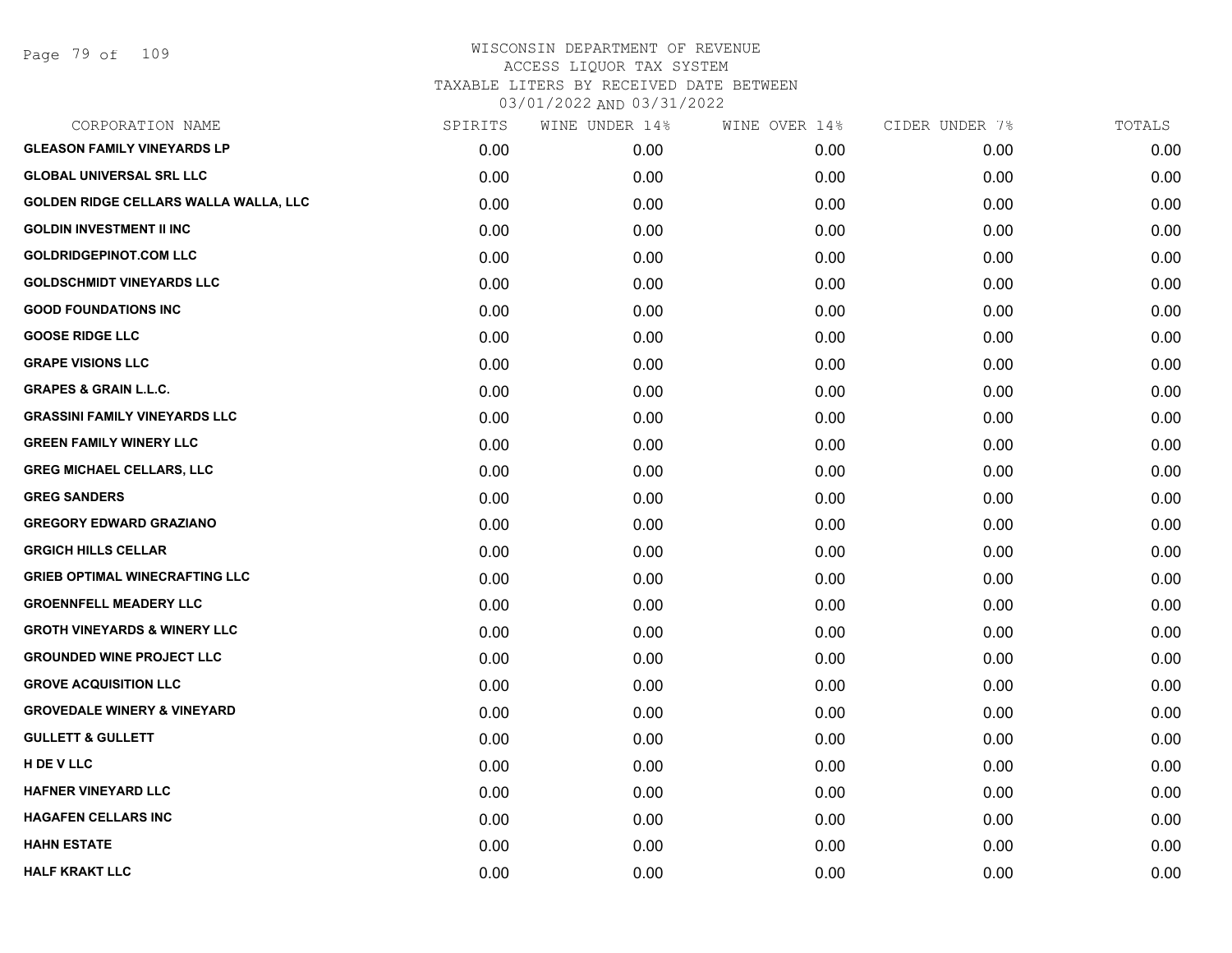Page 80 of 109

| CORPORATION NAME                      | SPIRITS | WINE UNDER 14% | WINE OVER 14% | CIDER UNDER 7% | TOTALS |
|---------------------------------------|---------|----------------|---------------|----------------|--------|
| <b>HALF MOON HILL LLC</b>             | 0.00    | 0.00           | 0.00          | 0.00           | 0.00   |
| <b>HALL WINES LLC</b>                 | 0.00    | 0.00           | 0.00          | 0.00           | 0.00   |
| <b>HAMEL FAMILY WINES LLC</b>         | 0.00    | 0.00           | 0.00          | 0.00           | 0.00   |
| <b>HAMMLER WINE CORP</b>              | 0.00    | 0.00           | 0.00          | 0.00           | 0.00   |
| HANDAL-DENIER VINEYARDS, LLC          | 0.00    | 0.00           | 0.00          | 0.00           | 0.00   |
| HANDLEY CELLARS LIMITED PARTNERSHIP   | 0.00    | 0.00           | 0.00          | 0.00           | 0.00   |
| <b>HANNA WINERY INC</b>               | 0.00    | 0.00           | 0.00          | 0.00           | 0.00   |
| <b>HANSJOERG WYSS</b>                 | 0.00    | 0.00           | 0.00          | 0.00           | 0.00   |
| HARBOR HILL FRUIT FARMS INC           | 0.00    | 0.00           | 0.00          | 0.00           | 0.00   |
| <b>HARBOR RIDGE WINERY INC.</b>       | 0.00    | 0.00           | 0.00          | 0.00           | 0.00   |
| <b>HARLAN ESTATE WINERY INC</b>       | 0.00    | 0.00           | 0.00          | 0.00           | 0.00   |
| <b>HARMELL CELLARS LLC</b>            | 0.00    | 0.00           | 0.00          | 0.00           | 0.00   |
| <b>HARRIS &amp; HARRIS</b>            | 0.00    | 0.00           | 0.00          | 0.00           | 0.00   |
| <b>HARROW CELLARS</b>                 | 0.00    | 0.00           | 0.00          | 0.00           | 0.00   |
| <b>HARRY &amp; DAVID HOLDINGS INC</b> | 0.00    | 0.00           | 0.00          | 0.00           | 0.00   |
| <b>HAT RACK WINES</b>                 | 0.00    | 0.00           | 0.00          | 0.00           | 0.00   |
| HAWK AND HORSE VINEYARDS LLC          | 0.00    | 0.00           | 0.00          | 0.00           | 0.00   |
| <b>HAWKES LLC</b>                     | 0.00    | 0.00           | 0.00          | 0.00           | 0.00   |
| HAYLE, INC.                           | 0.00    | 0.00           | 0.00          | 0.00           | 0.00   |
| <b>HAZLITT 1852 VINEYARDS INC</b>     | 0.00    | 0.00           | 0.00          | 0.00           | 0.00   |
| HDD LLC                               | 0.00    | 0.00           | 0.00          | 0.00           | 0.00   |
| <b>HEATH SPARKLING WINES, LLC</b>     | 0.00    | 0.00           | 0.00          | 0.00           | 0.00   |
| <b>HEIDRUN MEADERY</b>                | 0.00    | 0.00           | 0.00          | 0.00           | 0.00   |
| <b>HEITZ WINE CELLARS</b>             | 0.00    | 0.00           | 0.00          | 0.00           | 0.00   |
| HEMISPHERE WINE COMPANY INC           | 0.00    | 0.00           | 0.00          | 0.00           | 0.00   |
| <b>HEMISPHERES LLC</b>                | 0.00    | 0.00           | 0.00          | 0.00           | 0.00   |
| <b>HERDIE BAISDEN</b>                 | 0.00    | 0.00           | 0.00          | 0.00           | 0.00   |
| <b>HERMAN STORY WINES INC</b>         | 0.00    | 0.00           | 0.00          | 0.00           | 0.00   |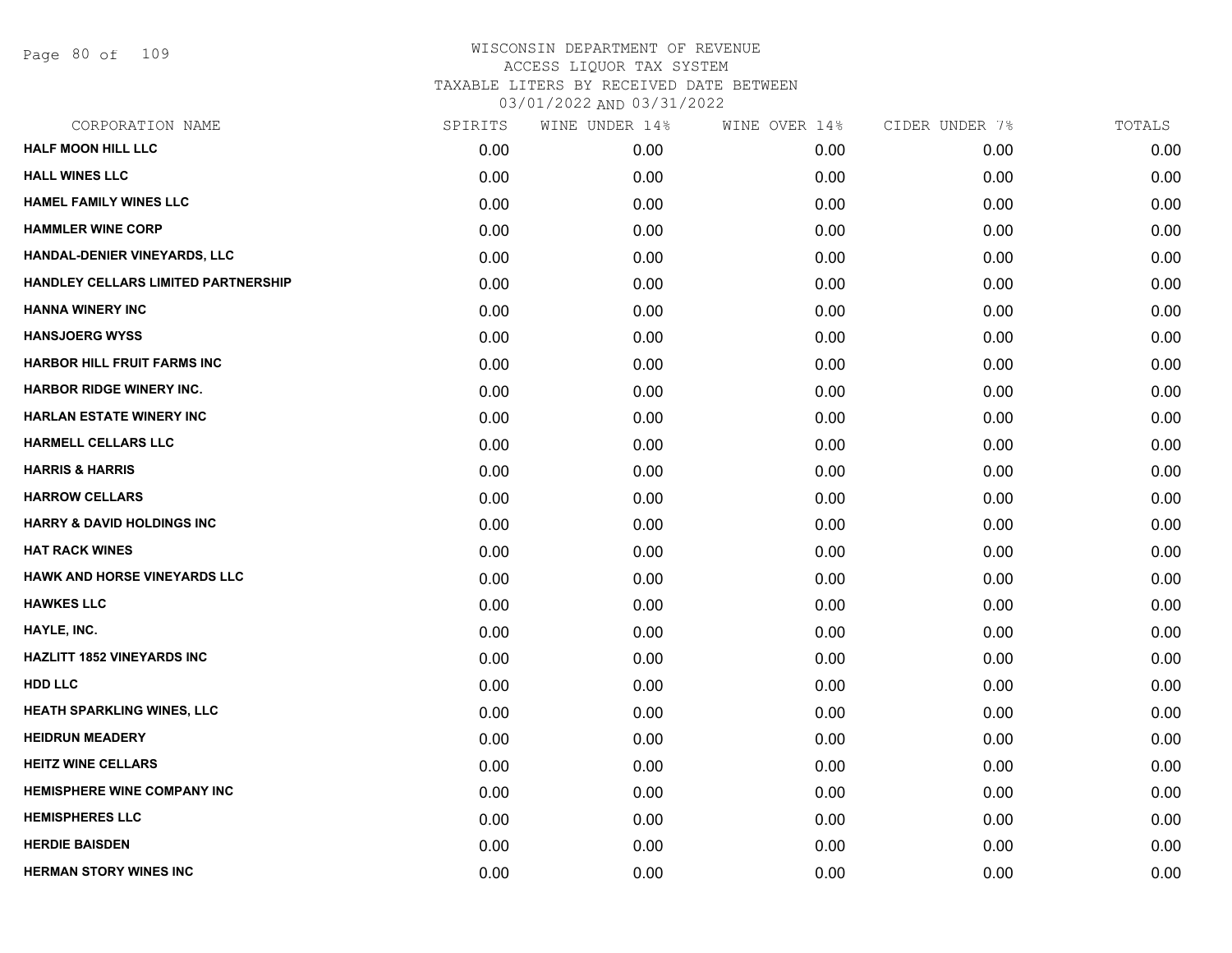Page 81 of 109

| CORPORATION NAME                                    | SPIRITS | WINE UNDER 14% | WINE OVER 14% | CIDER UNDER 7% | TOTALS   |
|-----------------------------------------------------|---------|----------------|---------------|----------------|----------|
| <b>HERON HILL VINEYARDS INC</b>                     | 0.00    | 0.00           | 0.00          | 0.00           | 0.00     |
| <b>HESTAN VINEYARDS LLC</b>                         | 0.00    | 0.00           | 0.00          | 0.00           | 0.00     |
| <b>HICKORY FARMS LLC</b>                            | 0.00    | 0.00           | 0.00          | 0.00           | 0.00     |
| <b>HIDDEN RIDGE VINEYARD LLC</b>                    | 0.00    | 0.00           | 0.00          | 0.00           | 0.00     |
| <b>HILL ESTATES INC</b>                             | 0.00    | 0.00           | 0.00          | 0.00           | 0.00     |
| <b>HILLSIDE WINERY</b>                              | 0.00    | 0.00           | 0.00          | 0.00           | 0.00     |
| <b>HIRSCH WINERY LLC</b>                            | 0.00    | 0.00           | 0.00          | 0.00           | 0.00     |
| HOLLYS HILL VINEYARDS LLC                           | 0.00    | 0.00           | 0.00          | 0.00           | 0.00     |
| HONIG VINEYARD AND WINERY LLC                       | 0.00    | 0.00           | 0.00          | 0.00           | 0.00     |
| <b>HOPE WINE LLC</b>                                | 0.00    | 0.00           | 0.00          | 0.00           | 0.00     |
| <b>HORSE &amp; PLOW INC,</b>                        | 0.00    | 0.00           | 0.00          | 0.00           | 0.00     |
| <b>HOUDINI INC</b>                                  | 0.00    | 8,191.50       | 1,197.75      | 0.00           | 9,389.25 |
| <b>HOURGLASS WINE COMPANY INC</b>                   | 0.00    | 0.00           | 0.00          | 0.00           | 0.00     |
| <b>HQ WINERY LLC</b>                                | 0.00    | 0.00           | 0.00          | 0.00           | 0.00     |
| <b>HUA YUAN</b>                                     | 0.00    | 0.00           | 0.00          | 0.00           | 0.00     |
| HUNEEUS WINES HOLDCO LLC                            | 0.00    | 0.00           | 0.00          | 0.00           | 0.00     |
| HUNT COUNTRY VINEYARDS LLC                          | 0.00    | 0.00           | 0.00          | 0.00           | 0.00     |
| <b>HUSCH VINEYARDS INC</b>                          | 0.00    | 0.00           | 0.00          | 0.00           | 0.00     |
| <b>HUSIC VINEYARDS LLC</b>                          | 0.00    | 0.00           | 0.00          | 0.00           | 0.00     |
| <b>IMAGINARY FACTORY LLC</b>                        | 0.00    | 0.00           | 0.00          | 0.00           | 0.00     |
| <b>INCEPTION WINES LLC</b>                          | 0.00    | 0.00           | 0.00          | 0.00           | 0.00     |
| INCIDER, INC.                                       | 0.00    | 0.00           | 0.00          | 0.00           | 0.00     |
| <b>INMAN FAMILY WINES LLC</b>                       | 0.00    | 0.00           | 0.00          | 0.00           | 0.00     |
| <b>IRON HORSE VINEYARDS LP</b>                      | 0.00    | 0.00           | 0.00          | 0.00           | 0.00     |
| <b>ISENHOWER CELLARS LLC</b>                        | 0.00    | 0.00           | 0.00          | 0.00           | 0.00     |
| <b>ISLAND ORCHARD CIDER LLC</b>                     | 0.00    | 0.00           | $-0.38$       | $-70.50$       | $-70.88$ |
| <b>IVES BAY, LLC</b>                                | 0.00    | 0.00           | 0.00          | 0.00           | 0.00     |
| <b>J BLAIR PENCE, TRUSTEE OF PENCE FAMILY TRUST</b> | 0.00    | 0.00           | 0.00          | 0.00           | 0.00     |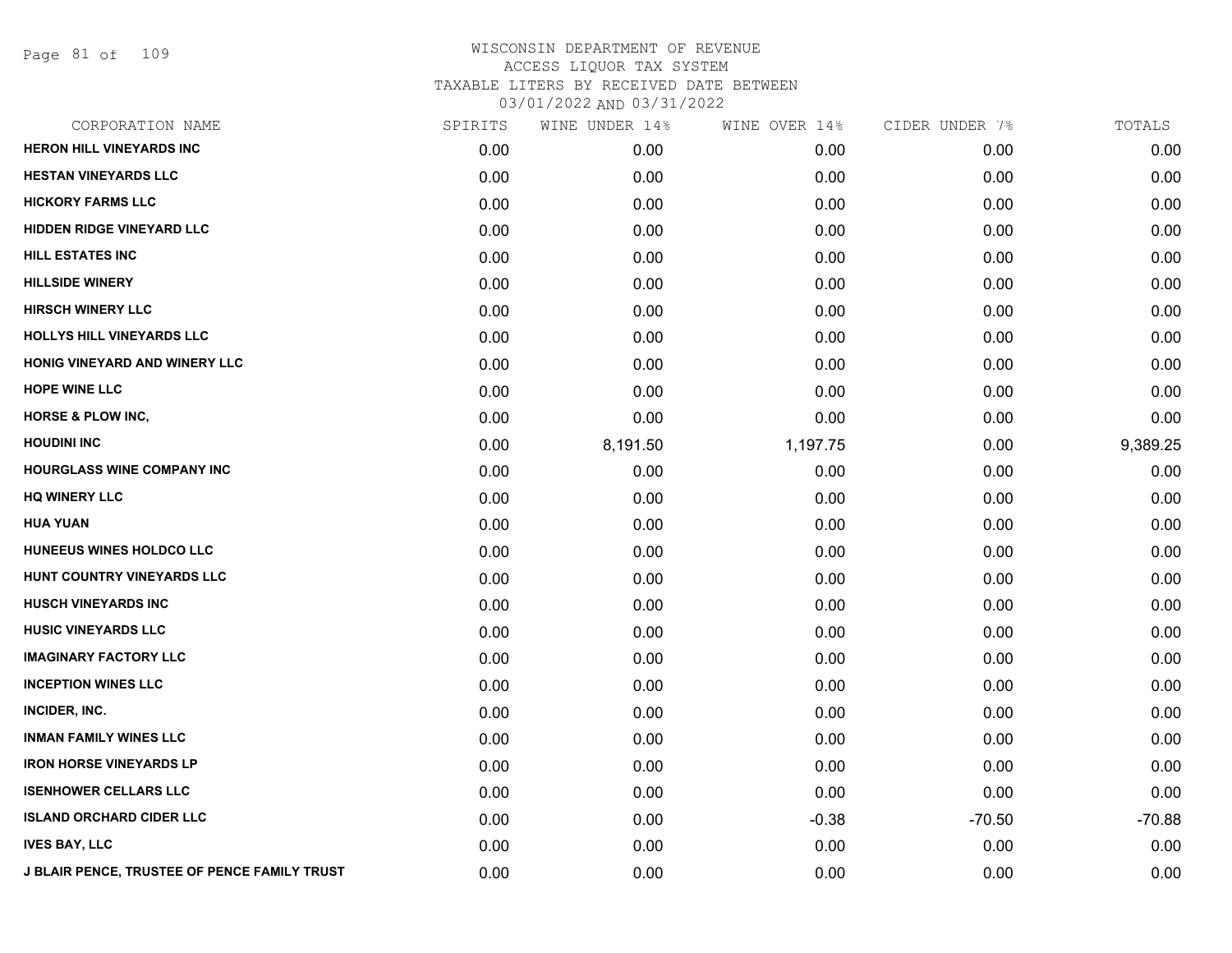Page 82 of 109

| CORPORATION NAME                      | SPIRITS | WINE UNDER 14% | WINE OVER 14% | CIDER UNDER 7% | TOTALS |
|---------------------------------------|---------|----------------|---------------|----------------|--------|
| <b>J CELLARS INVESTMENTS LLC</b>      | 0.00    | 0.00           | 0.00          | 0.00           | 0.00   |
| <b>J LOHR WINERY CORP</b>             | 0.00    | 0.00           | 0.00          | 0.00           | 0.00   |
| <b>J PEDRONCELLI WINERY</b>           | 0.00    | 0.00           | 0.00          | 0.00           | 0.00   |
| <b>J RICKARDS WINERY LLC</b>          | 0.00    | 0.00           | 0.00          | 0.00           | 0.00   |
| <b>J WILLETT COMPANIES</b>            | 0.00    | 0.00           | 0.00          | 0.00           | 0.00   |
| J. DUSI, INC.                         | 0.00    | 0.00           | 0.00          | 0.00           | 0.00   |
| <b>J.W. THOMAS LLC</b>                | 0.00    | 0.00           | 0.00          | 0.00           | 0.00   |
| <b>J3 WINE PARTNERS LLC</b>           | 0.00    | 0.00           | 0.00          | 0.00           | 0.00   |
| JACK JOHN INVESTMENTS INC             | 0.00    | 0.00           | 0.00          | 0.00           | 0.00   |
| JACKSON FAMILY WINES INC              | 0.00    | 0.00           | 0.00          | 0.00           | 0.00   |
| <b>JACKSON WINE LLC</b>               | 0.00    | 0.00           | 0.00          | 0.00           | 0.00   |
| <b>JACKSON WINERY &amp; VINEYARDS</b> | 0.00    | 0.00           | 0.00          | 0.00           | 0.00   |
| <b>JACUZZI FAMILY VINEYARDS LLC</b>   | 0.00    | 0.00           | 0.00          | 0.00           | 0.00   |
| <b>JAIME GONZALEZ</b>                 | 0.00    | 0.00           | 0.00          | 0.00           | 0.00   |
| <b>JAM CELLARS INC</b>                | 0.00    | 0.00           | 0.00          | 0.00           | 0.00   |
| <b>JAMES CZACHOROWSKI</b>             | 0.00    | 0.00           | 0.00          | 0.00           | 0.00   |
| <b>JAMES L LAMBERT</b>                | 0.00    | 0.00           | 0.00          | 0.00           | 0.00   |
| <b>JAMES P PROSSER</b>                | 0.00    | 0.00           | 0.00          | 0.00           | 0.00   |
| JARVIS                                | 0.00    | 0.00           | 0.00          | 0.00           | 0.00   |
| <b>JC CELLARS INC</b>                 | 0.00    | 0.00           | 0.00          | 0.00           | 0.00   |
| JEFF RUNQUIST WINES INC               | 0.00    | 0.00           | 0.00          | 0.00           | 0.00   |
| <b>JEFFERY BEMIS</b>                  | 0.00    | 0.00           | 0.00          | 0.00           | 0.00   |
| <b>JEFFREY L STOEGER</b>              | 0.00    | 0.00           | 0.00          | 0.00           | 0.00   |
| <b>JEFFREY NELSON</b>                 | 0.00    | 0.00           | 0.00          | 0.00           | 0.00   |
| JENNIFER L JACKSON-HARTFORD           | 0.00    | 0.00           | 0.00          | 0.00           | 0.00   |
| <b>JESSIES GROVE WINERY INC</b>       | 0.00    | 0.00           | 0.00          | 0.00           | 0.00   |
| <b>JESSUP CELLARS HOLDING CO LLC</b>  | 0.00    | 0.00           | 0.00          | 0.00           | 0.00   |
| <b>JM CELLARS COMPANY</b>             | 0.00    | 0.00           | 0.00          | 0.00           | 0.00   |
|                                       |         |                |               |                |        |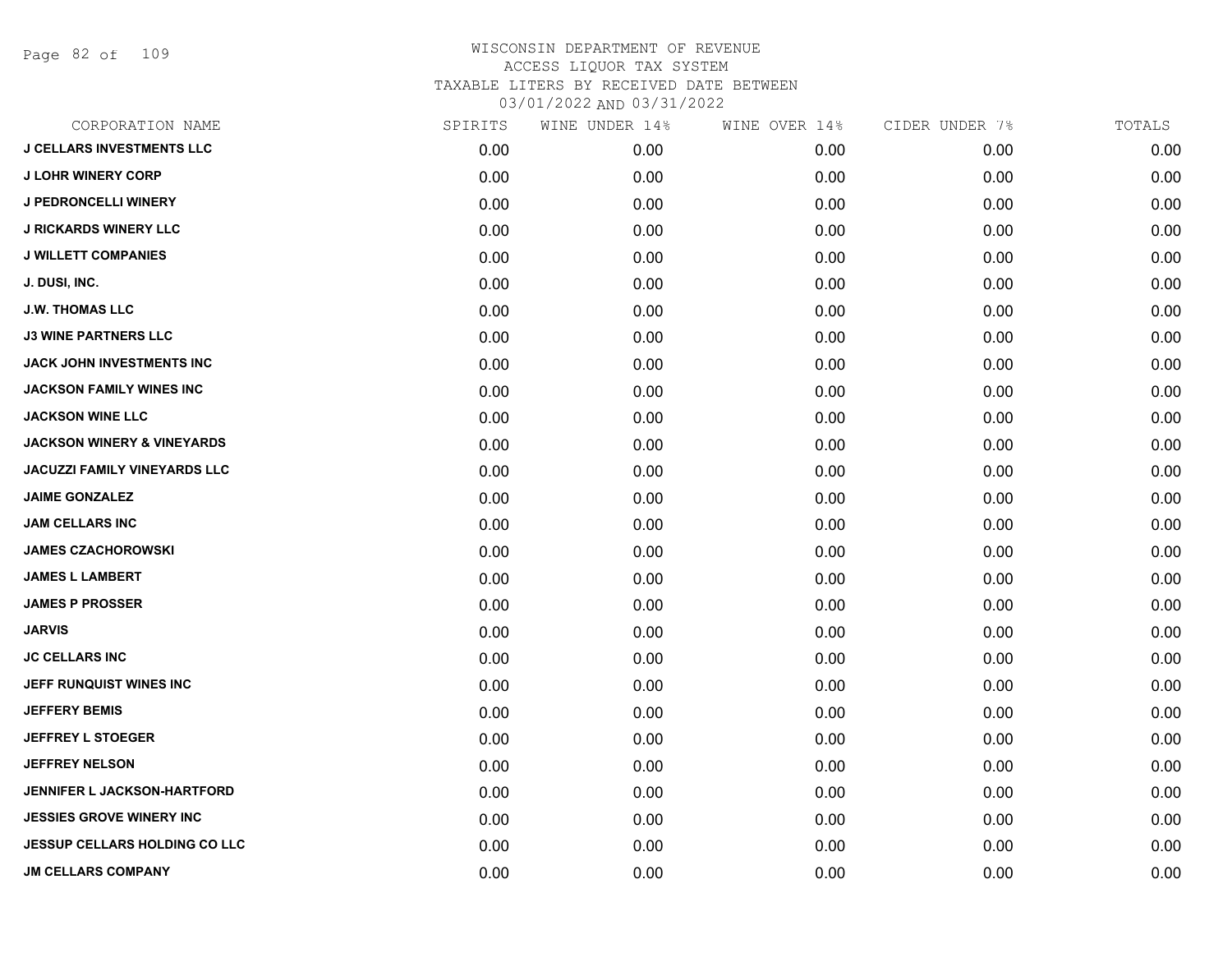Page 83 of 109

| CORPORATION NAME                         | SPIRITS | WINE UNDER 14% | WINE OVER 14% | CIDER UNDER 7% | TOTALS |
|------------------------------------------|---------|----------------|---------------|----------------|--------|
| <b>J-NH WINE GROUP LLC</b>               | 0.00    | 0.00           | 0.00          | 0.00           | 0.00   |
| JOHN ANTHONY VINEYARDS LLC               | 0.00    | 0.00           | 0.00          | 0.00           | 0.00   |
| <b>JOHN BIONDI</b>                       | 0.00    | 0.00           | 0.00          | 0.00           | 0.00   |
| <b>JOHN R LUCAS</b>                      | 0.00    | 0.00           | 0.00          | 0.00           | 0.00   |
| <b>JOHNSON ESTATE WINERY LLC</b>         | 0.00    | 0.00           | 0.00          | 0.00           | 0.00   |
| <b>JONATHAN DALE</b>                     | 0.00    | 0.00           | 0.00          | 0.00           | 0.00   |
| <b>JONATHAN H DREYER</b>                 | 0.00    | 0.00           | 0.00          | 0.00           | 0.00   |
| <b>JONES FAMILY WINERY LLC</b>           | 0.00    | 0.00           | 0.00          | 0.00           | 0.00   |
| <b>JORNY'S END LLC</b>                   | 0.00    | 0.00           | 0.00          | 0.00           | 0.00   |
| JOSEPH ALEXANDER VILLICANA II            | 0.00    | 0.00           | 0.00          | 0.00           | 0.00   |
| JOSEPH PHELPS VINEYARDS LLC              | 0.00    | 0.00           | 0.00          | 0.00           | 0.00   |
| <b>JOSEPH STALLER</b>                    | 0.00    | 0.00           | 0.00          | 0.00           | 0.00   |
| <b>JOSEPH WYNIMKO</b>                    | 0.00    | 0.00           | 0.00          | 0.00           | 0.00   |
| <b>JOYCE VINEYARDS LLC</b>               | 0.00    | 0.00           | 0.00          | 0.00           | 0.00   |
| <b>JUNESHINE INC</b>                     | 0.00    | 0.00           | 0.00          | 0.00           | 0.00   |
| <b>JUST THE TIPSY INC.</b>               | 0.00    | 0.00           | 0.00          | 0.00           | 0.00   |
| <b>JUSTIN VINEYARDS &amp; WINERY LLC</b> | 0.00    | 0.00           | 0.00          | 0.00           | 0.00   |
| <b>JVW CORPORATION</b>                   | 0.00    | 0.00           | 0.00          | 0.00           | 0.00   |
| <b>K VINTNERS LLC</b>                    | 0.00    | 0.00           | 0.00          | 0.00           | 0.00   |
| KACHINA CELLARS LLC                      | 0.00    | 0.00           | 0.00          | 0.00           | 0.00   |
| <b>KALYRA WINERY LLC</b>                 | 0.00    | 0.00           | 0.00          | 0.00           | 0.00   |
| <b>KAMEN WINES LLC</b>                   | 0.00    | 0.00           | 0.00          | 0.00           | 0.00   |
| <b>KANGARU ENTERPRISES LLC</b>           | 0.00    | 0.00           | 0.00          | 0.00           | 0.00   |
| <b>KAPCSANDY FAMILY LLC</b>              | 0.00    | 0.00           | 0.00          | 0.00           | 0.00   |
| <b>KATCHEVER &amp; CO LLC</b>            | 0.00    | 0.00           | 0.00          | 0.00           | 0.00   |
| KDM GLOBAL PARTNERS, LLC                 | 0.00    | 0.00           | 0.00          | 0.00           | 0.00   |
| <b>KDS LLC</b>                           | 0.00    | 0.00           | 0.00          | 0.00           | 0.00   |
| <b>KEEVER VINEYARDS LLC</b>              | 0.00    | 0.00           | 0.00          | 0.00           | 0.00   |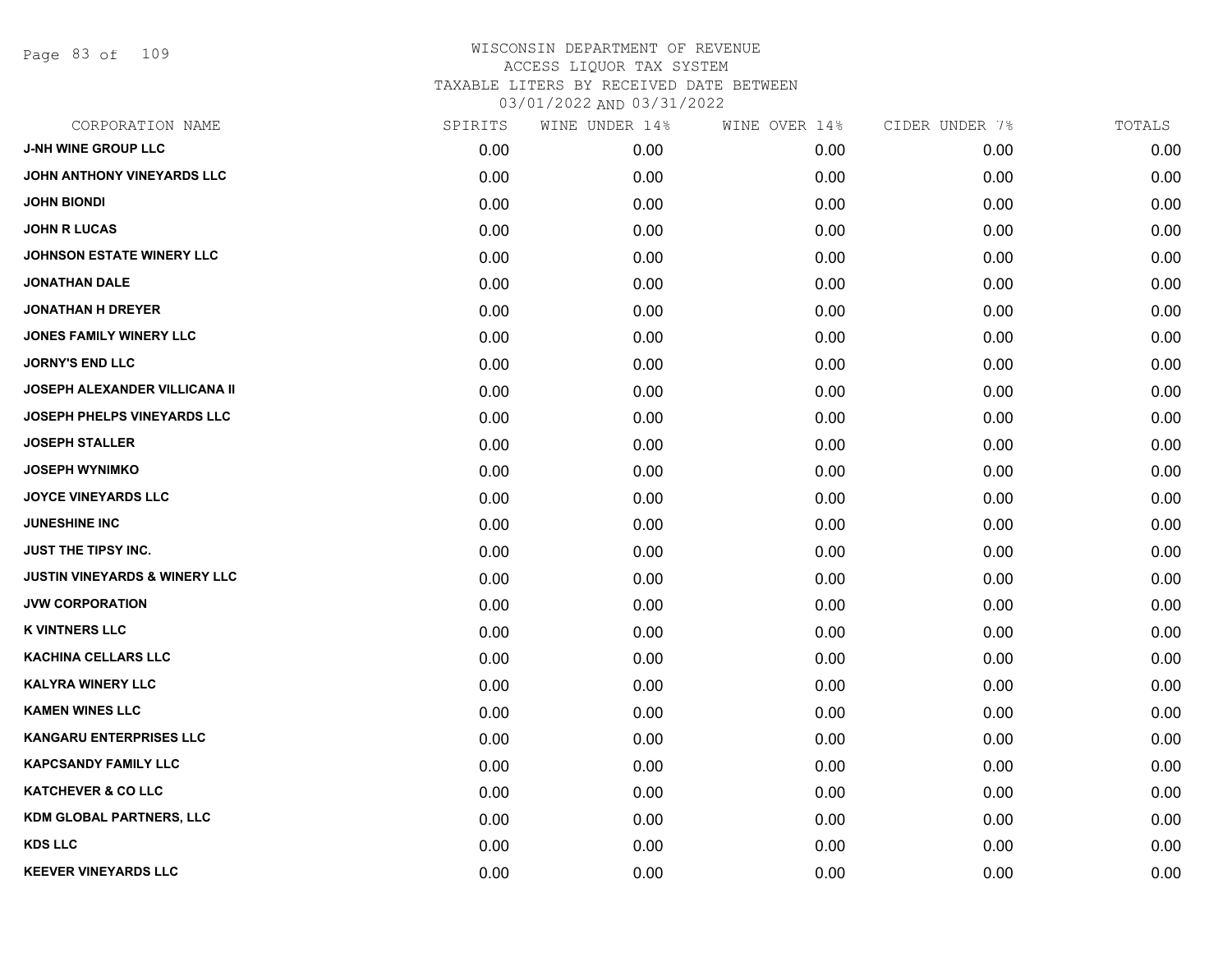Page 84 of 109

| CORPORATION NAME                     | SPIRITS | WINE UNDER 14% | WINE OVER 14% | CIDER UNDER 7% | TOTALS |
|--------------------------------------|---------|----------------|---------------|----------------|--------|
| <b>KEN BROWN WINES LLC</b>           | 0.00    | 0.00           | 0.00          | 0.00           | 0.00   |
| <b>KEN WRIGHT CELLARS CO</b>         | 0.00    | 0.00           | 0.00          | 0.00           | 0.00   |
| <b>KENEFICK RANCHES WINERY LLC</b>   | 0.00    | 0.00           | 0.00          | 0.00           | 0.00   |
| <b>KENT HUMPHREY</b>                 | 0.00    | 0.00           | 0.00          | 0.00           | 0.00   |
| KENWARD FAMILY VINEYARDS, LLC        | 0.00    | 0.00           | 0.00          | 0.00           | 0.00   |
| <b>KENZO ESTATE INC</b>              | 0.00    | 0.00           | 0.00          | 0.00           | 0.00   |
| <b>KERWIN ESTATE LLC</b>             | 0.00    | 0.00           | 0.00          | 0.00           | 0.00   |
| <b>KESTREL PROPERTIES LLC</b>        | 0.00    | 0.00           | 0.00          | 0.00           | 0.00   |
| <b>KEUKA SPRING VINEYARDS LLC</b>    | 0.00    | 0.00           | 0.00          | 0.00           | 0.00   |
| <b>KEVIN BEHNKE</b>                  | 0.00    | 0.00           | 0.00          | 0.00           | 0.00   |
| <b>KEVIN C LUTHER</b>                | 0.00    | 0.00           | 0.00          | 0.00           | 0.00   |
| <b>KING ESTATE WINERY LP</b>         | 0.00    | 0.00           | 0.00          | 0.00           | 0.00   |
| KISMET WINE, INC.                    | 0.00    | 0.00           | 0.00          | 0.00           | 0.00   |
| KISTLER VINEYARDS, LLC               | 0.00    | 0.00           | 0.00          | 0.00           | 0.00   |
| <b>KITFOX VINEYARDS LLC</b>          | 0.00    | 0.00           | 0.00          | 0.00           | 0.00   |
| <b>KLEIN FOODS INC</b>               | 0.00    | 0.00           | 0.00          | 0.00           | 0.00   |
| <b>KNIGHTS BRIDGE WINERY LLC</b>     | 0.00    | 0.00           | 0.00          | 0.00           | 0.00   |
| <b>KOEHLER WINERY LLC</b>            | 0.00    | 0.00           | 0.00          | 0.00           | 0.00   |
| <b>KONSTANTIN D FRANK &amp; SONS</b> | 0.00    | 0.00           | 0.00          | 0.00           | 0.00   |
| <b>KOPRI INC</b>                     | 0.00    | 0.00           | 0.00          | 0.00           | 0.00   |
| <b>KPC MT. PALOMAR WINERY LLC</b>    | 0.00    | 0.00           | 0.00          | 0.00           | 0.00   |
| <b>KRAUSE FAMILY CELLARS LLC</b>     | 0.00    | 0.00           | 0.00          | 0.00           | 0.00   |
| <b>KRISTIN HARRINGTON-BOEGNER</b>    | 0.00    | 0.00           | 0.00          | 0.00           | 0.00   |
| <b>KRUPP BROTHERS LLC</b>            | 0.00    | 0.00           | 0.00          | 0.00           | 0.00   |
| <b>KSSM LLC</b>                      | 0.00    | 0.00           | 0.00          | 0.00           | 0.00   |
| <b>KT WINECO LLC</b>                 | 0.00    | 0.00           | 0.00          | 0.00           | 0.00   |
| <b>KULETO VILLA LLC</b>              | 0.00    | 0.00           | 0.00          | 0.00           | 0.00   |
| <b>KUNDE ENTERPRISES INC</b>         | 0.00    | 0.00           | 0.00          | 0.00           | 0.00   |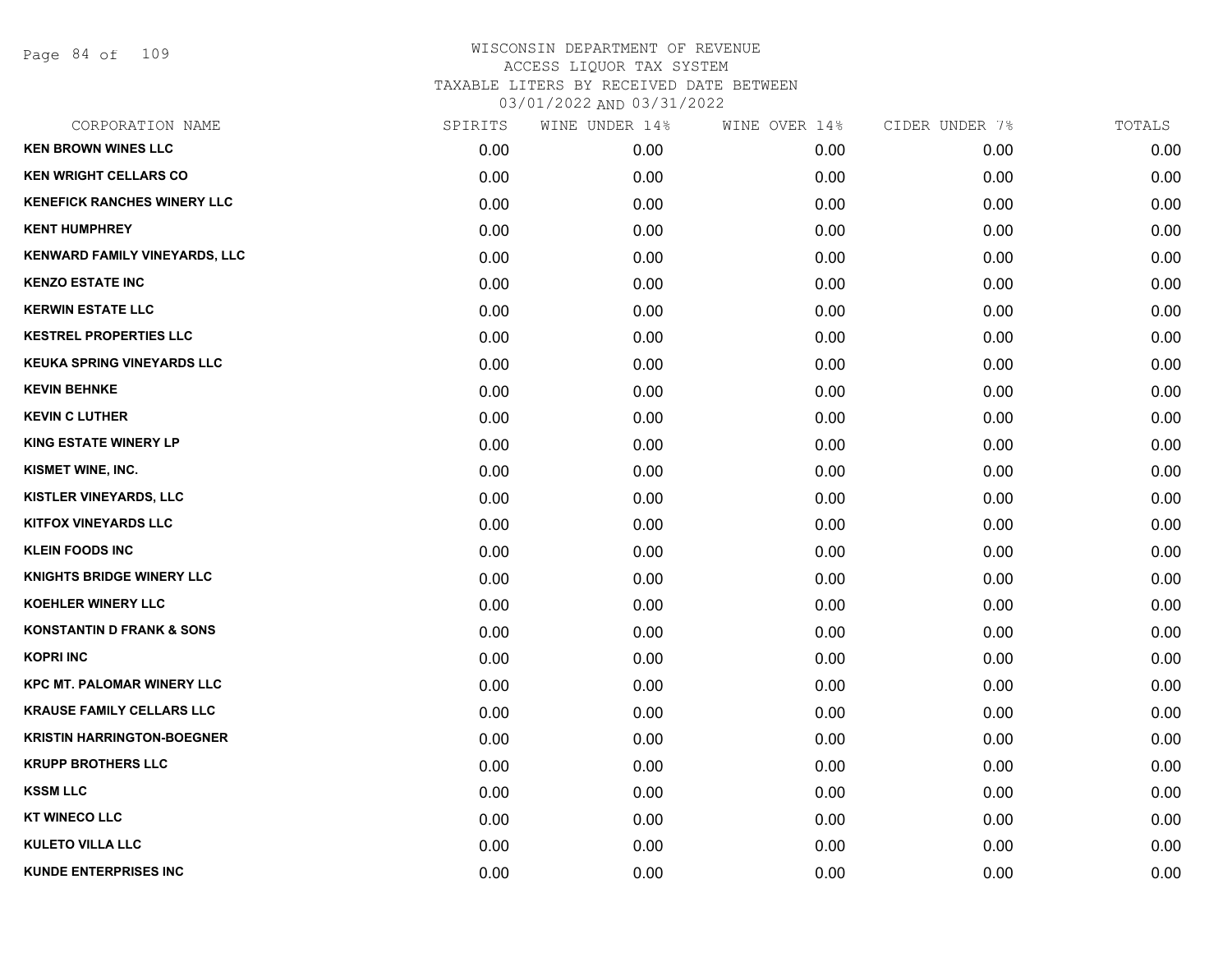Page 85 of 109

| CORPORATION NAME                                  | SPIRITS | WINE UNDER 14% | WINE OVER 14% | CIDER UNDER 7% | TOTALS |
|---------------------------------------------------|---------|----------------|---------------|----------------|--------|
| <b>KV WINES LLC</b>                               | 0.00    | 0.00           | 0.00          | 0.00           | 0.00   |
| <b>L C WINE</b>                                   | 0.00    | 0.00           | 0.00          | 0.00           | 0.00   |
| L FOPPIANO WINE CO INC                            | 0.00    | 0.00           | 0.00          | 0.00           | 0.00   |
| L. MAWBY, LLC                                     | 0.00    | 0.00           | 0.00          | 0.00           | 0.00   |
| <b>L18 HOLDINGS, INC.</b>                         | 0.00    | 0.00           | 0.00          | 0.00           | 0.00   |
| <b>LADERA WINERY LLC</b>                          | 0.00    | 0.00           | 0.00          | 0.00           | 0.00   |
| <b>LAGUNA OAKS VINEYARD &amp; WINERY INC</b>      | 0.00    | 0.00           | 0.00          | 0.00           | 0.00   |
| <b>LAIL VINEYARDS LLC</b>                         | 0.00    | 0.00           | 0.00          | 0.00           | 0.00   |
| <b>LAIRD FAMILY ESTATE LLC</b>                    | 0.00    | 0.00           | 0.00          | 0.00           | 0.00   |
| <b>LAKE NOKOMIS CRANBERRIES INC</b>               | 0.00    | 0.00           | 0.00          | 0.00           | 0.00   |
| <b>LAMBERT BRIDGE WINERY INC</b>                  | 0.00    | 0.00           | 0.00          | 0.00           | 0.00   |
| <b>LAMBORN FAMILY WINE COMPANY LP</b>             | 0.00    | 0.00           | 0.00          | 0.00           | 0.00   |
| <b>LAMOREAUX LANDING WINE CELLARS LLC</b>         | 0.00    | 0.00           | 0.00          | 0.00           | 0.00   |
| <b>LANCASTER ESTATE VINEYARD &amp; WINERY LLC</b> | 0.00    | 0.00           | 0.00          | 0.00           | 0.00   |
| <b>LANGE WINERY LLC</b>                           | 0.00    | 0.00           | 0.00          | 0.00           | 0.00   |
| <b>LANGETWINS WINE CO INC</b>                     | 0.00    | 0.00           | 0.00          | 0.00           | 0.00   |
| <b>LARKMEAD VINEYARDS INC</b>                     | 0.00    | 0.00           | 0.00          | 0.00           | 0.00   |
| <b>LARSON FAMILY WINERY INC</b>                   | 0.00    | 0.00           | 0.00          | 0.00           | 0.00   |
| <b>LASSETER FAMILY WINERY LLC</b>                 | 0.00    | 0.00           | 0.00          | 0.00           | 0.00   |
| <b>LATAH CREEK WINE CELLARS LTD</b>               | 0.00    | 0.00           | 0.00          | 0.00           | 0.00   |
| <b>LAURO GUERRA</b>                               | 0.00    | 0.00           | 0.00          | 0.00           | 0.00   |
| <b>LAUTENBACH'S ORCHARD COUNTRY INC</b>           | 0.00    | 0.00           | 0.00          | 0.00           | 0.00   |
| <b>LAVA SPRINGS INC</b>                           | 0.00    | 0.00           | 0.00          | 0.00           | 0.00   |
| <b>LAW ESTATE WINES</b>                           | 0.00    | 0.00           | 0.00          | 0.00           | 0.00   |
| <b>LAWER FAMILY WINERY INC</b>                    | 0.00    | 0.00           | 0.00          | 0.00           | 0.00   |
| <b>LAWRENCE CELLARS LLC</b>                       | 0.00    | 0.00           | 0.00          | 0.00           | 0.00   |
| LE CEP II INC                                     | 0.00    | 0.00           | 0.00          | 0.00           | 0.00   |
| <b>LEAL VINEYARDS INC</b>                         | 0.00    | 0.00           | 0.00          | 0.00           | 0.00   |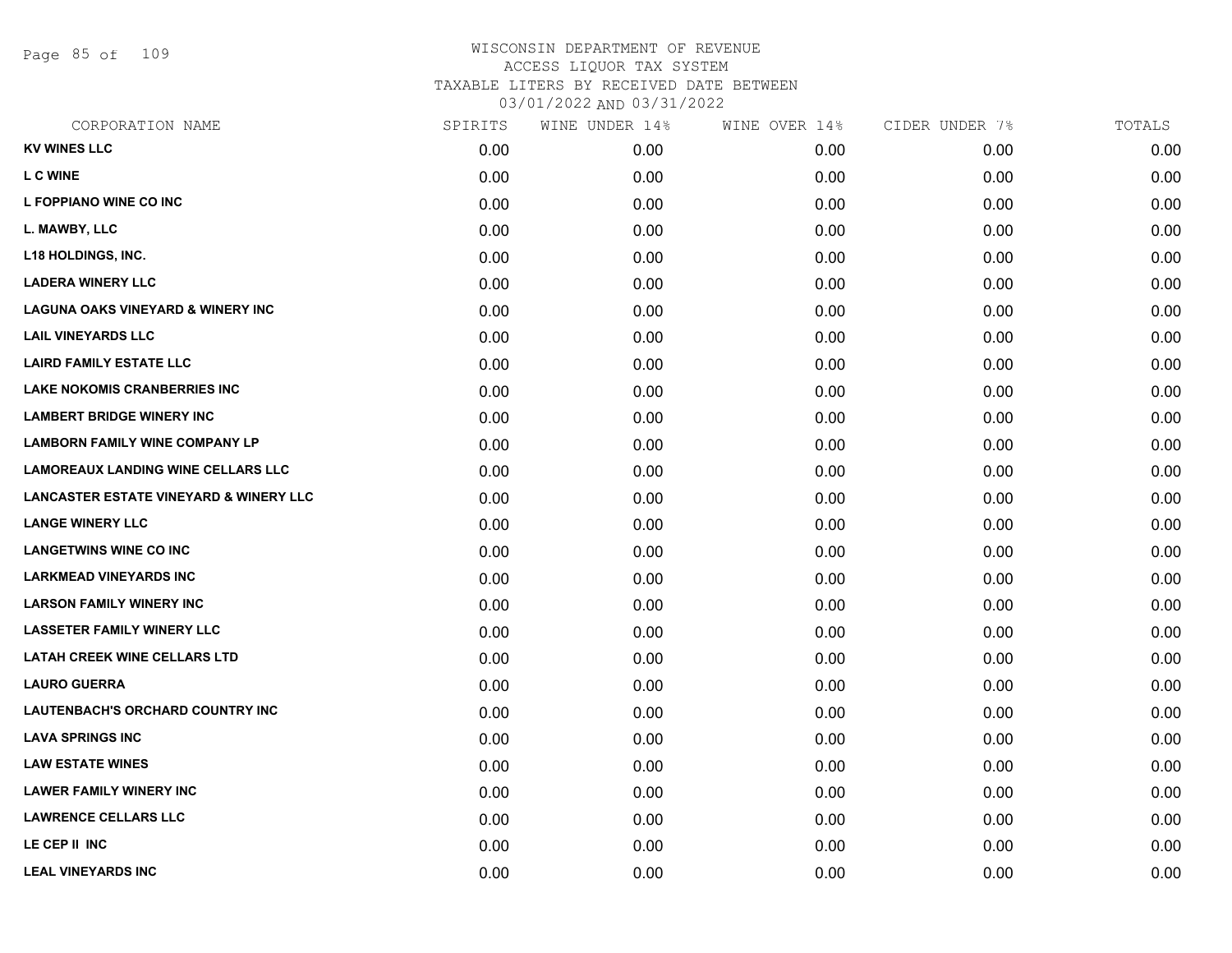Page 86 of 109

| SPIRITS | WINE UNDER 14% | WINE OVER 14% | CIDER UNDER 7% | TOTALS |
|---------|----------------|---------------|----------------|--------|
| 0.00    | 0.00           | 0.00          | 0.00           | 0.00   |
| 0.00    | 0.00           | 0.00          | 0.00           | 0.00   |
| 0.00    | 0.00           | 0.00          | 0.00           | 0.00   |
| 0.00    | 0.00           | 0.00          | 0.00           | 0.00   |
| 0.00    | 0.00           | 0.00          | 0.00           | 0.00   |
| 0.00    | 0.00           | 0.00          | 0.00           | 0.00   |
| 0.00    | 0.00           | 0.00          | 0.00           | 0.00   |
| 0.00    | 0.00           | 0.00          | 0.00           | 0.00   |
| 0.00    | 0.00           | 0.00          | 0.00           | 0.00   |
| 0.00    | 0.00           | 0.00          | 0.00           | 0.00   |
| 0.00    | 0.00           | 0.00          | 0.00           | 0.00   |
| 0.00    | 0.00           | 0.00          | 0.00           | 0.00   |
| 0.00    | 0.00           | 0.00          | 0.00           | 0.00   |
| 0.00    | 0.00           | 0.00          | 0.00           | 0.00   |
| 0.00    | 0.00           | 0.00          | 0.00           | 0.00   |
| 0.00    | 0.00           | 0.00          | 0.00           | 0.00   |
| 0.00    | 0.00           | 0.00          | 0.00           | 0.00   |
| 0.00    | 0.00           | 0.00          | 0.00           | 0.00   |
| 0.00    | 0.00           | 0.00          | 0.00           | 0.00   |
| 0.00    | 0.00           | 0.00          | 0.00           | 0.00   |
| 0.00    | 0.00           | 0.00          | 0.00           | 0.00   |
| 0.00    | 0.00           | 0.00          | 0.00           | 0.00   |
| 0.00    | 0.00           | 0.00          | 0.00           | 0.00   |
| 0.00    | 0.00           | 0.00          | 0.00           | 0.00   |
| 0.00    | 0.00           | 0.00          | 0.00           | 0.00   |
| 0.00    | 0.00           | 0.00          | 0.00           | 0.00   |
| 0.00    | 0.00           | 0.00          | 0.00           | 0.00   |
| 0.00    | 0.00           | 0.00          | 0.00           | 0.00   |
|         |                |               |                |        |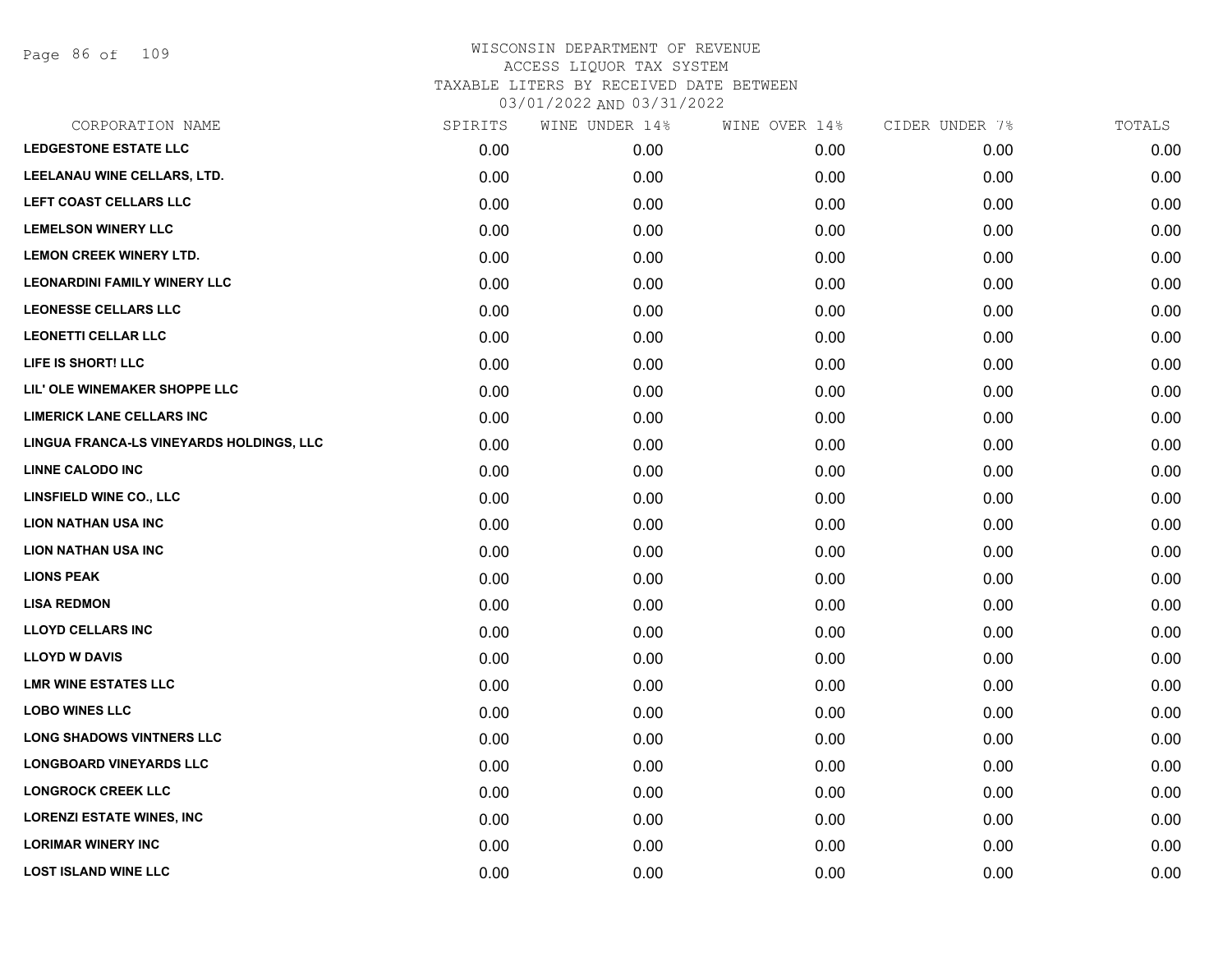Page 87 of 109

| CORPORATION NAME                          | SPIRITS | WINE UNDER 14% | WINE OVER 14% | CIDER UNDER 7% | TOTALS |
|-------------------------------------------|---------|----------------|---------------|----------------|--------|
| <b>LOWDEN SCHOOLHOUSE CORPORATION</b>     | 0.00    | 0.00           | 0.00          | 0.00           | 0.00   |
| <b>LUCAS &amp; LEWELLEN VINEYARDS INC</b> | 0.00    | 0.00           | 0.00          | 0.00           | 0.00   |
| <b>LYNFRED WINERY INC</b>                 | 0.00    | 0.00           | 0.00          | 0.00           | 0.00   |
| <b>LYNMAR WINERY LLC</b>                  | 0.00    | 0.00           | 0.00          | 0.00           | 0.00   |
| <b>M.A.C. WINES, LLC</b>                  | 0.00    | 0.00           | 0.00          | 0.00           | 0.00   |
| <b>MACCHIA, INC</b>                       | 0.00    | 0.00           | 0.00          | 0.00           | 0.00   |
| <b>MADRIGAL FAMILY WINERY LLC</b>         | 0.00    | 0.00           | 0.00          | 0.00           | 0.00   |
| <b>MADRONA VINEYARDS LP</b>               | 0.00    | 0.00           | 0.00          | 0.00           | 0.00   |
| <b>MAHAN WINES LLC</b>                    | 0.00    | 1.50           | 0.00          | 0.00           | 1.50   |
| <b>MAKER WINE COMPANY</b>                 | 0.00    | 0.00           | 0.00          | 0.00           | 0.00   |
| <b>MAKK WINE LLC</b>                      | 0.00    | 0.00           | 0.00          | 0.00           | 0.00   |
| <b>MALULANI INVESTMENTS LIMITED</b>       | 0.00    | 0.00           | 0.00          | 0.00           | 0.00   |
| <b>MANCAN WINE LLC</b>                    | 0.00    | 0.00           | 0.00          | 0.00           | 0.00   |
| <b>MANO'S INC</b>                         | 0.00    | 0.00           | 0.00          | 0.00           | 0.00   |
| <b>MARCASSIN WINE COMPANY, LLC</b>        | 0.00    | 0.00           | 0.00          | 0.00           | 0.00   |
| <b>MARGERUM WINE COMPANY INC</b>          | 0.00    | 0.00           | 0.00          | 0.00           | 0.00   |
| <b>MARIETTA CELLARS INC</b>               | 0.00    | 0.00           | 0.00          | 0.00           | 0.00   |
| <b>MARIPOSA WINE COMPANY LLC</b>          | 0.00    | 0.00           | 0.00          | 0.00           | 0.00   |
| <b>MARK HEROLD</b>                        | 0.00    | 0.00           | 0.00          | 0.00           | 0.00   |
| <b>MARK J NEAL</b>                        | 0.00    | 0.00           | 0.00          | 0.00           | 0.00   |
| <b>MARK MCNEILLY</b>                      | 0.00    | 0.00           | 0.00          | 0.00           | 0.00   |
| <b>MARKHAM VINEYARDS</b>                  | 0.00    | 0.00           | 0.00          | 0.00           | 0.00   |
| <b>MARTIN E SELL</b>                      | 0.00    | 0.00           | 0.00          | 0.00           | 0.00   |
| <b>MARTIN RANCH WINERY, INC.</b>          | 0.00    | 0.00           | 0.00          | 0.00           | 0.00   |
| <b>MARTIN RAY WINERY INC</b>              | 0.00    | 0.00           | 0.00          | 0.00           | 0.00   |
| <b>MARTINELLI WINERY INC</b>              | 0.00    | 0.00           | 0.00          | 0.00           | 0.00   |
| <b>MARYANN MCNALLY</b>                    | 0.00    | 0.00           | 0.00          | 0.00           | 0.00   |
| <b>MATHY WINERY LLC</b>                   | 0.00    | 0.00           | 0.00          | 0.00           | 0.00   |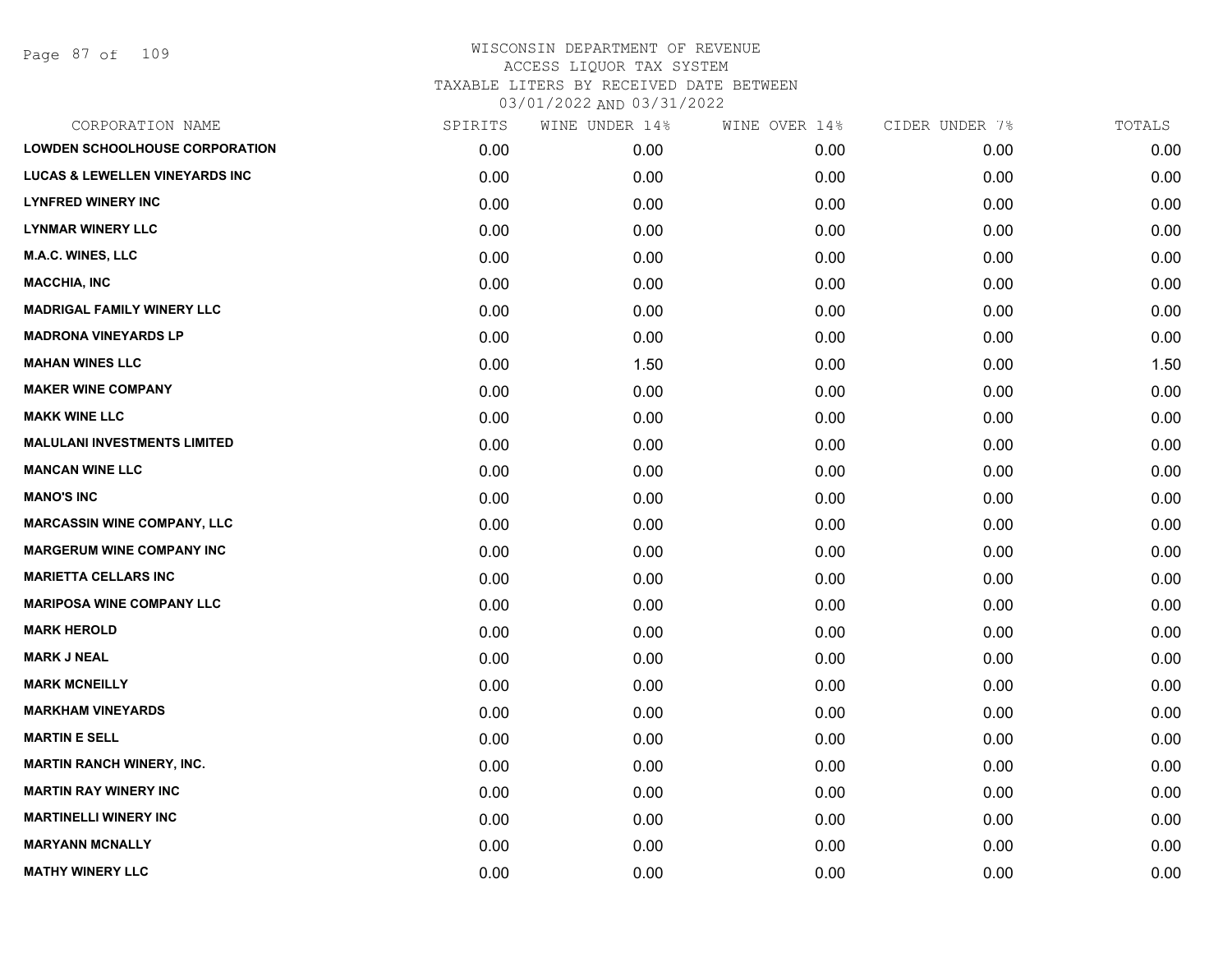| CORPORATION NAME                              | SPIRITS | WINE UNDER 14% | WINE OVER 14% | CIDER UNDER 7% | TOTALS |
|-----------------------------------------------|---------|----------------|---------------|----------------|--------|
| <b>MATRICK HOLDINGS CORPORATION</b>           | 0.00    | 0.00           | 0.00          | 0.00           | 0.00   |
| <b>MATT PREIS</b>                             | 0.00    | 0.00           | 0.00          | 0.00           | 0.00   |
| <b>MATTHEW RICK</b>                           | 0.00    | 0.00           | 0.00          | 0.00           | 0.00   |
| <b>MATTHIAS A PIPPIG &amp; JAMIE M KINSER</b> | 0.00    | 0.00           | 0.00          | 0.00           | 0.00   |
| <b>MAUI WINE LTD</b>                          | 0.00    | 0.00           | 0.00          | 0.00           | 0.00   |
| <b>MAURITSON FAMILY WINERY</b>                | 0.00    | 0.00           | 0.00          | 0.00           | 0.00   |
| <b>MAYACAMA FARMS LLC</b>                     | 0.00    | 0.00           | 0.00          | 0.00           | 0.00   |
| <b>MAYACAMAS VINEYARDS INC</b>                | 0.00    | 0.00           | 0.00          | 0.00           | 0.00   |
| <b>MAYNARD JAMES KEENAN</b>                   | 0.00    | 0.00           | 0.00          | 0.00           | 0.00   |
| <b>MCBRIDE SISTERS COLLECTIONS INC</b>        | 0.00    | 0.00           | 0.00          | 0.00           | 0.00   |
| <b>MCFLESHMAN'S BREWING CO., LLC.</b>         | 0.00    | 0.00           | 0.00          | 0.00           | 0.00   |
| MCKAHN FAMILY CELLARS, LLC                    | 0.00    | 0.00           | 0.00          | 0.00           | 0.00   |
| <b>MCMENAMINS INC</b>                         | 0.00    | 0.00           | 0.00          | 0.00           | 0.00   |
| <b>MCNAB RIDGE WINERY LLC</b>                 | 0.00    | 0.00           | 0.00          | 0.00           | 0.00   |
| <b>MELROSE CELLARS LLC</b>                    | 0.00    | 0.00           | 0.00          | 0.00           | 0.00   |
| <b>MELVILLE VINEYARDS SOUTH LLC</b>           | 0.00    | 0.00           | 0.00          | 0.00           | 0.00   |
| <b>MENDOCINO WINE GROUP LLC</b>               | 0.00    | 0.00           | 0.00          | 0.00           | 0.00   |
| <b>MER ET SOLEIL LLC</b>                      | 0.00    | 0.00           | 0.00          | 0.00           | 0.00   |
| <b>MERCER WINE ESTATES LLC</b>                | 0.00    | 0.00           | 0.00          | 0.00           | 0.00   |
| <b>MERRYVALE VINEYARDS LLC</b>                | 0.00    | 0.00           | 0.00          | 0.00           | 0.00   |
| <b>MERSHONIAN CIDERY LLC</b>                  | 0.00    | 0.00           | 0.00          | 0.00           | 0.00   |
| <b>MESSINA HOF WINE CELLARS INC</b>           | 0.00    | 0.00           | 0.00          | 0.00           | 0.00   |
| <b>METAMORPHOSIS WINES LLC</b>                | 0.00    | 0.00           | 0.00          | 0.00           | 0.00   |
| <b>METEOR VINEYARD LLC</b>                    | 0.00    | 0.00           | 0.00          | 0.00           | 0.00   |
| <b>METROPOLITAN WINES LLC</b>                 | 0.00    | 0.00           | 0.00          | 0.00           | 0.00   |
| <b>METTLER WINES LLC</b>                      | 0.00    | 0.00           | 0.00          | 0.00           | 0.00   |
| <b>MEV CORPORATION</b>                        | 0.00    | 0.00           | 0.00          | 0.00           | 0.00   |
| <b>MEYER CELLARS LLC</b>                      | 0.00    | 0.00           | 0.00          | 0.00           | 0.00   |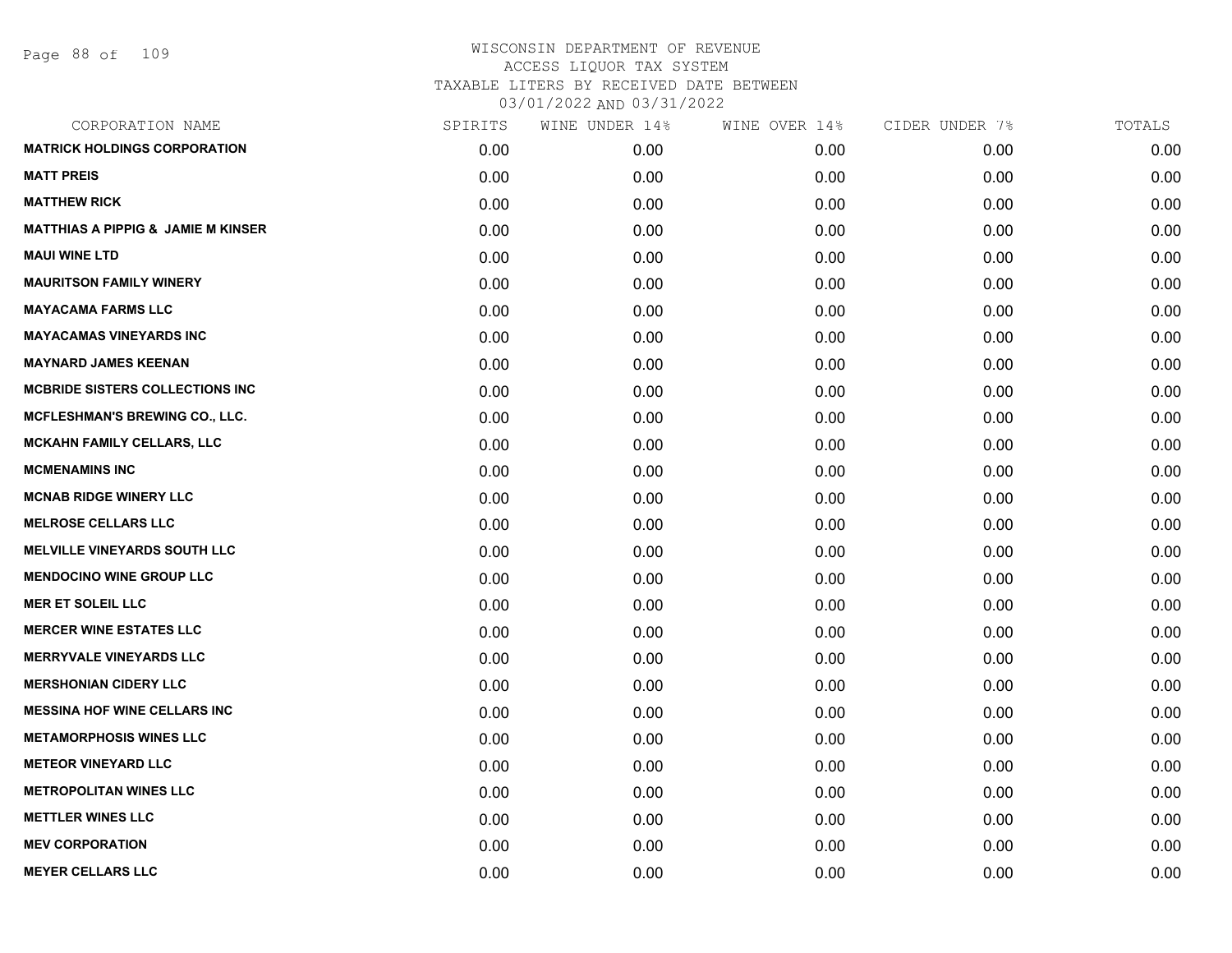Page 89 of 109

| CORPORATION NAME                                  | SPIRITS | WINE UNDER 14% | WINE OVER 14% | CIDER UNDER 7% | TOTALS |
|---------------------------------------------------|---------|----------------|---------------|----------------|--------|
| <b>MHM GLASS ETCHING, INC</b>                     | 0.00    | 0.00           | 0.00          | 0.00           | 0.00   |
| <b>MI SUENO WINERY</b>                            | 0.00    | 0.00           | 0.00          | 0.00           | 0.00   |
| <b>MICHAEL C YATES</b>                            | 0.00    | 0.00           | 0.00          | 0.00           | 0.00   |
| <b>MICHAEL HIRBY</b>                              | 0.00    | 0.00           | 0.00          | 0.00           | 0.00   |
| <b>MICHEAL DASHE</b>                              | 0.00    | 0.00           | 0.00          | 0.00           | 0.00   |
| <b>MIDNIGHT CELLARS INC</b>                       | 0.00    | 0.00           | 0.00          | 0.00           | 0.00   |
| <b>MID-OAK DISTILLERY INC</b>                     | 0.00    | 0.00           | 0.00          | 0.00           | 0.00   |
| <b>MILBRANDT FAMILY WINES LLC</b>                 | 0.00    | 0.00           | 0.00          | 0.00           | 0.00   |
| <b>MILDARA BLASS INC</b>                          | 0.00    | 0.00           | 0.00          | 0.00           | 0.00   |
| <b>MILL CREEK VINEYARDS</b>                       | 0.00    | 0.00           | 0.00          | 0.00           | 0.00   |
| <b>MILLBROOK WINERY INC</b>                       | 0.00    | 0.00           | 0.00          | 0.00           | 0.00   |
| <b>MILLER FAMILY WINE COMPANY LLC</b>             | 0.00    | 0.00           | 0.00          | 0.00           | 0.00   |
| <b>MINER FAMILY WINERY LLC</b>                    | 0.00    | 0.00           | 0.00          | 0.00           | 0.00   |
| <b>MINNESOTAS FINEST FERMENTED PRODUCTS</b>       | 0.00    | 0.00           | 0.00          | 0.00           | 0.00   |
| <b>MIRA WINERY LLC</b>                            | 0.00    | 0.00           | 0.00          | 0.00           | 0.00   |
| <b>MIRAMONT ESTATE VINEYARDS &amp; WINERY INC</b> | 0.00    | 0.00           | 0.00          | 0.00           | 0.00   |
| <b>MIRASOL WINE LLC</b>                           | 0.00    | 0.00           | 0.00          | 0.00           | 0.00   |
| <b>MOBCRAFT BEER INC.</b>                         | 0.00    | 0.00           | 0.00          | 0.00           | 0.00   |
| <b>MODERN DEVELOPMENT COMPANY</b>                 | 0.00    | 0.00           | 0.00          | 0.00           | 0.00   |
| <b>MOLLY AIDA INC</b>                             | 0.00    | 0.00           | 0.00          | 0.00           | 0.00   |
| <b>MOLLYDOOKER INTERNATIONAL LLC</b>              | 0.00    | 0.00           | 0.00          | 0.00           | 0.00   |
| <b>MONTEREY WINE AND PRODUCE CORP</b>             | 0.00    | 0.00           | 0.00          | 0.00           | 0.00   |
| <b>MONTICELLO CELLARS INC</b>                     | 0.00    | 0.00           | 0.00          | 0.00           | 0.00   |
| <b>MOONDANCER LLC</b>                             | 0.00    | 0.00           | 0.00          | 0.00           | 0.00   |
| <b>MORCHELLA WINE CELLARS LLC</b>                 | 0.00    | 0.00           | 0.00          | 0.00           | 0.00   |
| <b>MORGAN WINERY INC</b>                          | 0.00    | 0.00           | 0.00          | 0.00           | 0.00   |
| <b>MOSHIN VINEYARDS INC</b>                       | 0.00    | 0.00           | 0.00          | 0.00           | 0.00   |
| <b>MOSIER, LLC</b>                                | 0.00    | 0.00           | 0.00          | 0.00           | 0.00   |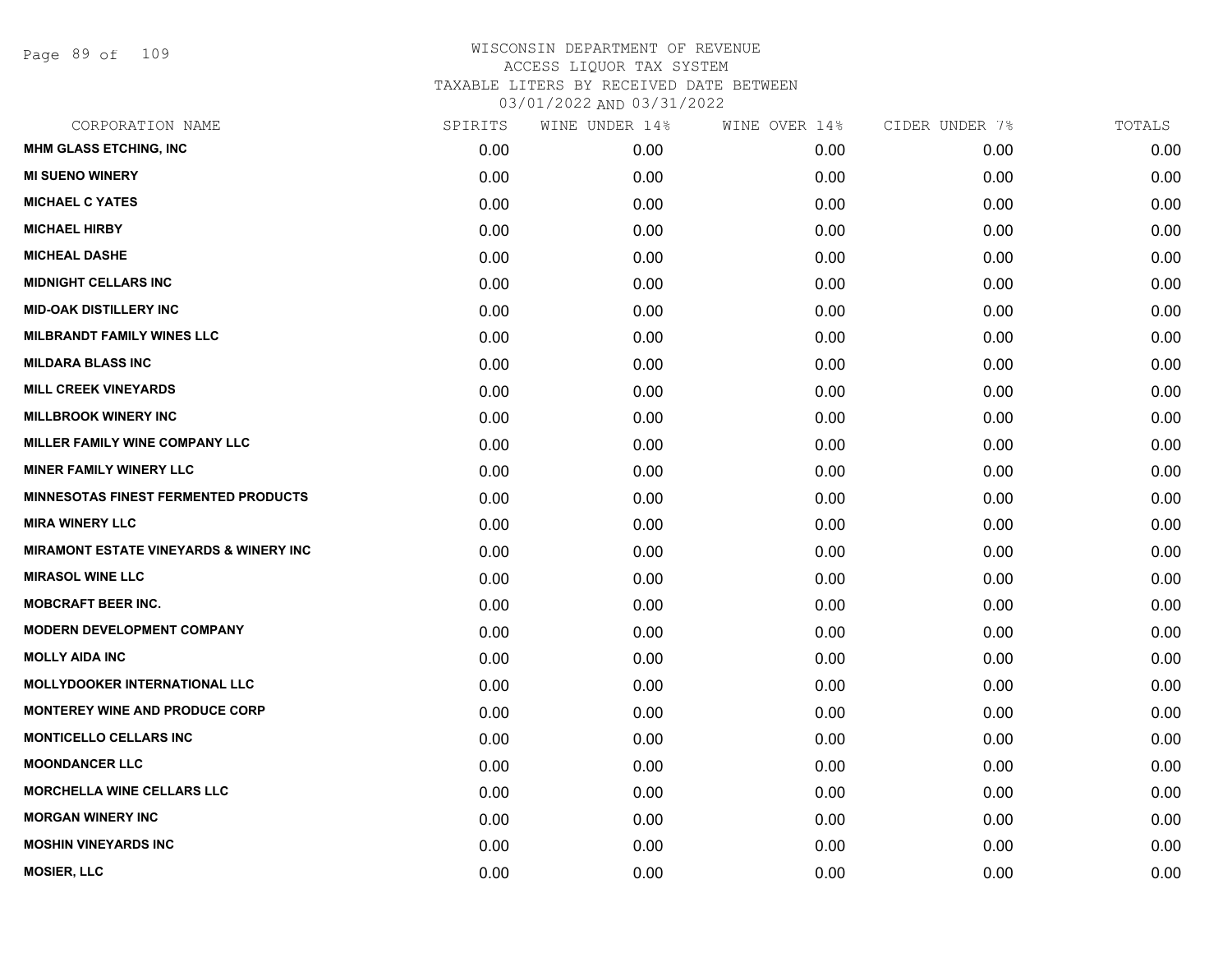Page 90 of 109

| CORPORATION NAME                  | SPIRITS | WINE UNDER 14% | WINE OVER 14% | CIDER UNDER 7% | TOTALS |
|-----------------------------------|---------|----------------|---------------|----------------|--------|
| <b>MOUNT VEEDER SPRINGS LLC</b>   | 0.00    | 0.00           | 0.00          | 0.00           | 0.00   |
| <b>MS WINES, LLC</b>              | 0.00    | 0.00           | 0.00          | 0.00           | 0.00   |
| <b>MULLIGAN &amp; MULLIGAN</b>    | 0.00    | 0.00           | 0.00          | 0.00           | 0.00   |
| <b>MUNCH &amp; FOX</b>            | 0.00    | 0.00           | 0.00          | 0.00           | 0.00   |
| <b>MUNSON BRIDGE WINERY INC</b>   | 0.00    | 0.00           | 0.00          | 0.00           | 0.00   |
| <b>MURIELLE WINERY INC.</b>       | 0.00    | 0.00           | 0.00          | 0.00           | 0.00   |
| <b>MUSCARDINI CELLARS, LLC</b>    | 0.00    | 0.00           | 0.00          | 0.00           | 0.00   |
| <b>MUSETTA WINERY, LLC</b>        | 0.00    | 0.00           | 0.00          | 0.00           | 0.00   |
| <b>MY FAVORITE NEIGHBOR LLC</b>   | 0.00    | 0.00           | 0.00          | 0.00           | 0.00   |
| <b>MYKA CELLARS INC</b>           | 0.00    | 149.98         | 6.75          | 0.00           | 156.73 |
| <b>NCWGINC</b>                    | 0.00    | 0.00           | 0.00          | 0.00           | 0.00   |
| <b>NABOR WINES LLC</b>            | 0.00    | 0.00           | 0.00          | 0.00           | 0.00   |
| <b>NAKEDWINES.COM INC</b>         | 0.00    | 0.00           | 0.00          | 0.00           | 0.00   |
| <b>NALLE WINERY, INC.</b>         | 0.00    | 0.00           | 0.00          | 0.00           | 0.00   |
| <b>NAPA WINE CELLAR, INC.</b>     | 0.00    | 0.00           | 0.00          | 0.00           | 0.00   |
| <b>NAPA WINE COMPANY LLC</b>      | 0.00    | 0.00           | 0.00          | 0.00           | 0.00   |
| <b>NAPA WINERY GROUP, LLC</b>     | 0.00    | 0.00           | 0.00          | 0.00           | 0.00   |
| <b>NATURAL SELECTIONS 357 LLC</b> | 0.00    | 0.00           | 0.00          | 0.00           | 0.00   |
| <b>NAVARRE CELLARS LTD</b>        | 0.00    | 0.00           | 0.00          | 0.00           | 0.00   |
| <b>NAVARRO VINEYARDS, LLC</b>     | 0.00    | 0.00           | 0.00          | 0.00           | 0.00   |
| <b>NEVADA WINE CELLARS INC</b>    | 0.00    | 0.00           | 0.00          | 0.00           | 0.00   |
| <b>NEW VAVIN INC</b>              | 0.00    | 0.00           | 0.00          | 0.00           | 0.00   |
| <b>NEW VINELAND LLC</b>           | 0.00    | 0.00           | 0.00          | 0.00           | 0.00   |
| <b>NEWBERG MAIL ROOM INC</b>      | 0.00    | 0.00           | 0.00          | 0.00           | 0.00   |
| <b>NEWTON VINEYARD LLC</b>        | 0.00    | 0.00           | 0.00          | 0.00           | 0.00   |
| <b>NICALI, LLC</b>                | 0.00    | 0.00           | 0.00          | 0.00           | 0.00   |
| <b>NICHOLSON RANCH LLC</b>        | 0.00    | 0.00           | 0.00          | 0.00           | 0.00   |
| NIEBAUM-COPPOLA ESTATE WINERY LP  | 0.00    | 0.00           | 0.00          | 0.00           | 0.00   |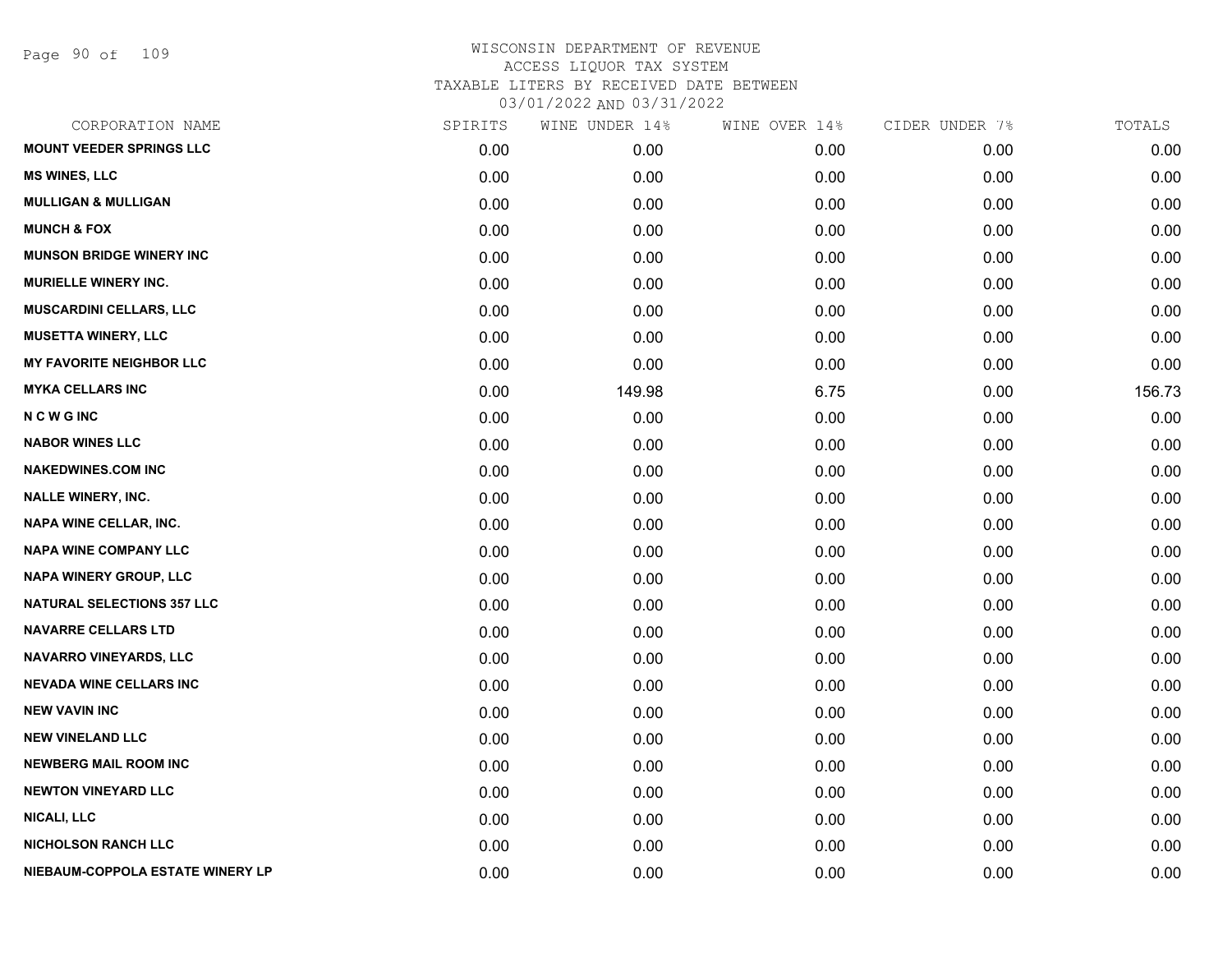Page 91 of 109

| CORPORATION NAME                    | SPIRITS | WINE UNDER 14% | WINE OVER 14% | CIDER UNDER 7% | TOTALS |
|-------------------------------------|---------|----------------|---------------|----------------|--------|
| <b>NINER WINE ESTATES LLC</b>       | 0.00    | 0.00           | 0.00          | 0.00           | 0.00   |
| <b>NOAH DORRANCE</b>                | 0.00    | 0.00           | 0.00          | 0.00           | 0.00   |
| <b>NOMADICA INC</b>                 | 0.00    | 0.00           | 0.00          | 0.00           | 0.00   |
| <b>NORMAN LEE WILLIAMS</b>          | 0.00    | 0.00           | 0.00          | 0.00           | 0.00   |
| <b>NORTH SHORE WINERY LLC</b>       | 0.00    | 0.00           | 0.00          | 0.00           | 0.00   |
| <b>NORTHLEAF WINERY, LLC</b>        | 0.00    | 0.00           | 0.00          | 0.00           | 0.00   |
| NOTRE VUE ESTATE WINE GROUP, INC.   | 0.00    | 0.00           | 0.00          | 0.00           | 0.00   |
| <b>NOVA WINES, INC.</b>             | 0.00    | 0.00           | 0.00          | 0.00           | 0.00   |
| <b>NV AWG LTD</b>                   | 0.00    | 0.00           | 0.00          | 0.00           | 0.00   |
| OAK RIDGE WINERY LLC                | 0.00    | 0.00           | 0.00          | 0.00           | 0.00   |
| <b>OAKVILLE HILLS CELLARS INC</b>   | 0.00    | 0.00           | 0.00          | 0.00           | 0.00   |
| <b>OAKVILLE RANCH WINERY INC</b>    | 0.00    | 0.00           | 0.00          | 0.00           | 0.00   |
| <b>OAT HILL CORPORATION</b>         | 0.00    | 0.00           | 0.00          | 0.00           | 0.00   |
| OBLOQUY, INC.                       | 0.00    | 0.00           | 0.00          | 0.00           | 0.00   |
| <b>OBRIEN FAMILY VINEYARDS, LLC</b> | 0.00    | 0.00           | 0.00          | 0.00           | 0.00   |
| <b>ODILON FORD WINERY INC</b>       | 0.00    | 0.00           | 0.00          | 0.00           | 0.00   |
| <b>OGB PARTNERS LLC</b>             | 0.00    | 0.00           | 0.00          | 0.00           | 0.00   |
| <b>OGILVIE MERWIN VENTURES, LLC</b> | 0.00    | 0.00           | 0.00          | 0.00           | 0.00   |
| OLD VINE WINE PARTNERS LLC          | 0.00    | 0.00           | 0.00          | 0.00           | 0.00   |
| <b>OLIVER WINE COMPANY INC</b>      | 0.00    | 0.00           | 0.00          | 0.00           | 0.00   |
| ONE TRUE VINE LLC                   | 0.00    | 0.00           | 0.00          | 0.00           | 0.00   |
| O'NEILL BEVERAGES CO LLC            | 0.00    | 0.00           | 0.00          | 0.00           | 0.00   |
| <b>ONX WINERY INC</b>               | 0.00    | 0.00           | 0.00          | 0.00           | 0.00   |
| OPAL WEST WINES, LLC                | 0.00    | 0.00           | 0.00          | 0.00           | 0.00   |
| <b>OPOLO WINES LP</b>               | 0.00    | 0.00           | 0.00          | 0.00           | 0.00   |
| OPUS ONE WINERY LLC                 | 0.00    | 0.00           | 0.00          | 0.00           | 0.00   |
| <b>ORCA PROPERTIES LLC</b>          | 0.00    | 0.00           | 0.00          | 0.00           | 0.00   |
| <b>ORFILA VINEYARDS INC</b>         | 0.00    | 0.00           | 0.00          | 0.00           | 0.00   |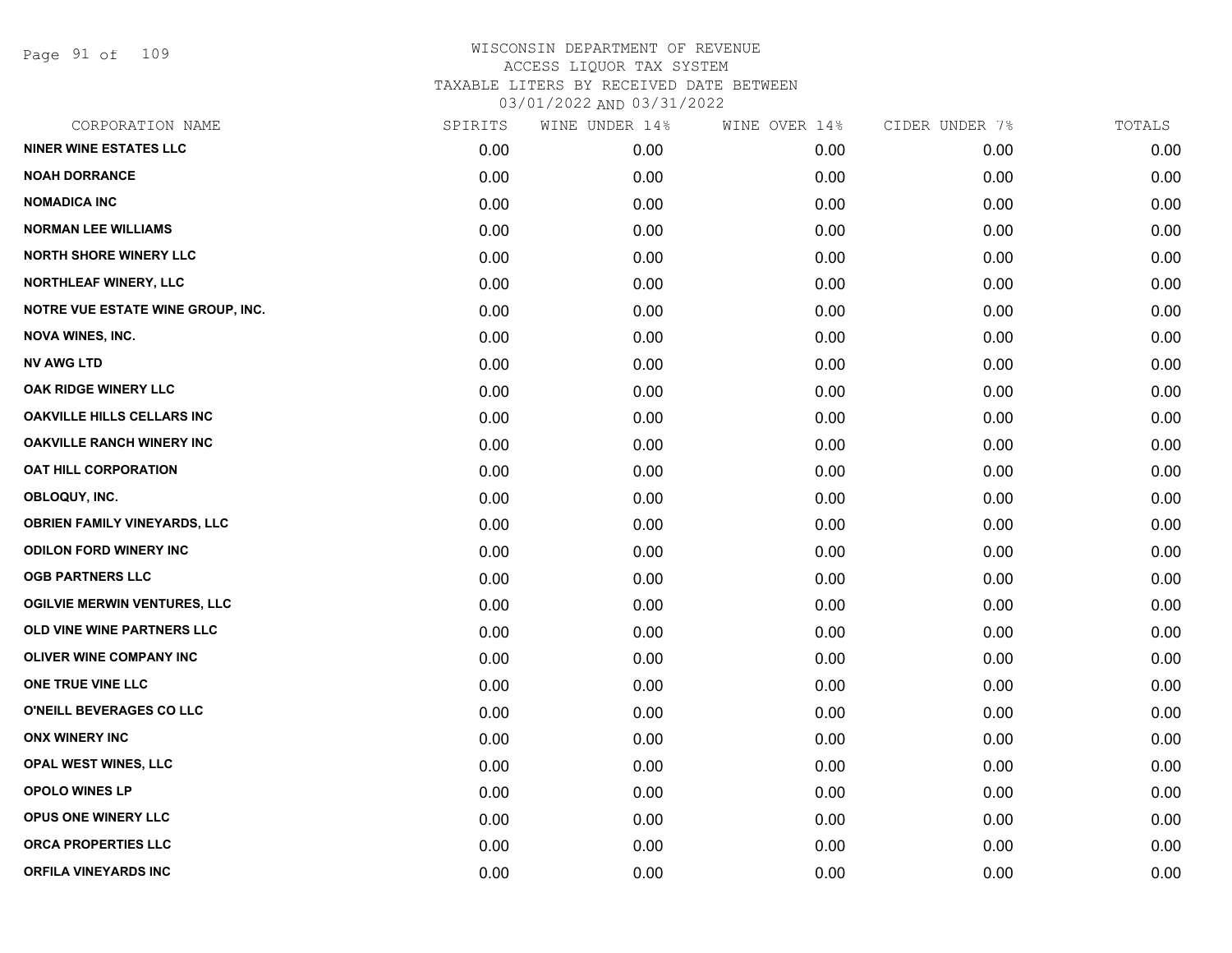| CORPORATION NAME                     | SPIRITS | WINE UNDER 14% | WINE OVER 14% | CIDER UNDER 7% | TOTALS |
|--------------------------------------|---------|----------------|---------------|----------------|--------|
| O'SHAUGHNESSY DEL OSO LLC            | 0.00    | 0.00           | 0.00          | 0.00           | 0.00   |
| OUT FROM LAND INVESTOR GROUP LLC     | 0.00    | 0.00           | 0.00          | 0.00           | 0.00   |
| PAIX SUR TERRE, LLC                  | 0.00    | 0.00           | 0.00          | 0.00           | 0.00   |
| PALI WINE COMPANY LP                 | 0.00    | 0.00           | 0.00          | 0.00           | 0.00   |
| PALM BAY HOLDINGS LLC                | 0.00    | 0.00           | 0.00          | 0.00           | 0.00   |
| PALOMA VINEYARD LLC                  | 0.00    | 0.00           | 0.00          | 0.00           | 0.00   |
| PAOLETTI ESTATES WINERY, INC         | 0.00    | 0.00           | 0.00          | 0.00           | 0.00   |
| <b>PARADISE RIDGE WINERY</b>         | 0.00    | 0.00           | 0.00          | 0.00           | 0.00   |
| PARALLEL 44 VINEYARD & WINERY, INC.  | 0.00    | 0.00           | 0.00          | 0.00           | 0.00   |
| <b>PARKER STATION INC</b>            | 0.00    | 0.00           | 0.00          | 0.00           | 0.00   |
| <b>PARMESON FAMILY LLC</b>           | 0.00    | 0.00           | 0.00          | 0.00           | 0.00   |
| PARSONAGE CELLARS INC                | 0.00    | 0.00           | 0.00          | 0.00           | 0.00   |
| <b>PATRICIA A HOOVER</b>             | 0.00    | 0.00           | 0.00          | 0.00           | 0.00   |
| <b>PATRICIA GREEN CELLARS LLC</b>    | 0.00    | 0.00           | 0.00          | 0.00           | 0.00   |
| <b>PATRICK ARNDT</b>                 | 0.00    | 0.00           | 0.00          | 0.00           | 0.00   |
| <b>PAUL D ASPER</b>                  | 0.00    | 0.00           | 0.00          | 0.00           | 0.00   |
| <b>PAUL HOBBS WINERY LP</b>          | 0.00    | 0.00           | 0.00          | 0.00           | 0.00   |
| <b>PAUL J FRANZEN</b>                | 0.00    | 0.00           | 0.00          | 0.00           | 0.00   |
| <b>PAWEL LATO</b>                    | 0.00    | 0.00           | 0.00          | 0.00           | 0.00   |
| PEACHY CANYON WINERY                 | 0.00    | 0.00           | 0.00          | 0.00           | 0.00   |
| PEAR VALLEY VINEYARD, INC.           | 0.00    | 0.00           | 0.00          | 0.00           | 0.00   |
| PEAY VINEYARDS LLC                   | 0.00    | 0.00           | 0.00          | 0.00           | 0.00   |
| PEIRANO ESTATE WINERY INC.           | 0.00    | 0.00           | 0.00          | 0.00           | 0.00   |
| PEJU FAMILY OPERATING PARTNERSHIP LP | 0.00    | 0.00           | 0.00          | 0.00           | 0.00   |
| PELLEGRINI RANCHES INC               | 0.00    | 0.00           | 0.00          | 0.00           | 0.00   |
| PENROSE HILL, LIMITED                | 0.00    | 0.00           | 0.00          | 0.00           | 0.00   |
| PEPPER BRIDGE WINERY LLC             | 0.00    | 0.00           | 0.00          | 0.00           | 0.00   |
| PERCHANCE ESTATES LLC                | 0.00    | 0.00           | 0.00          | 0.00           | 0.00   |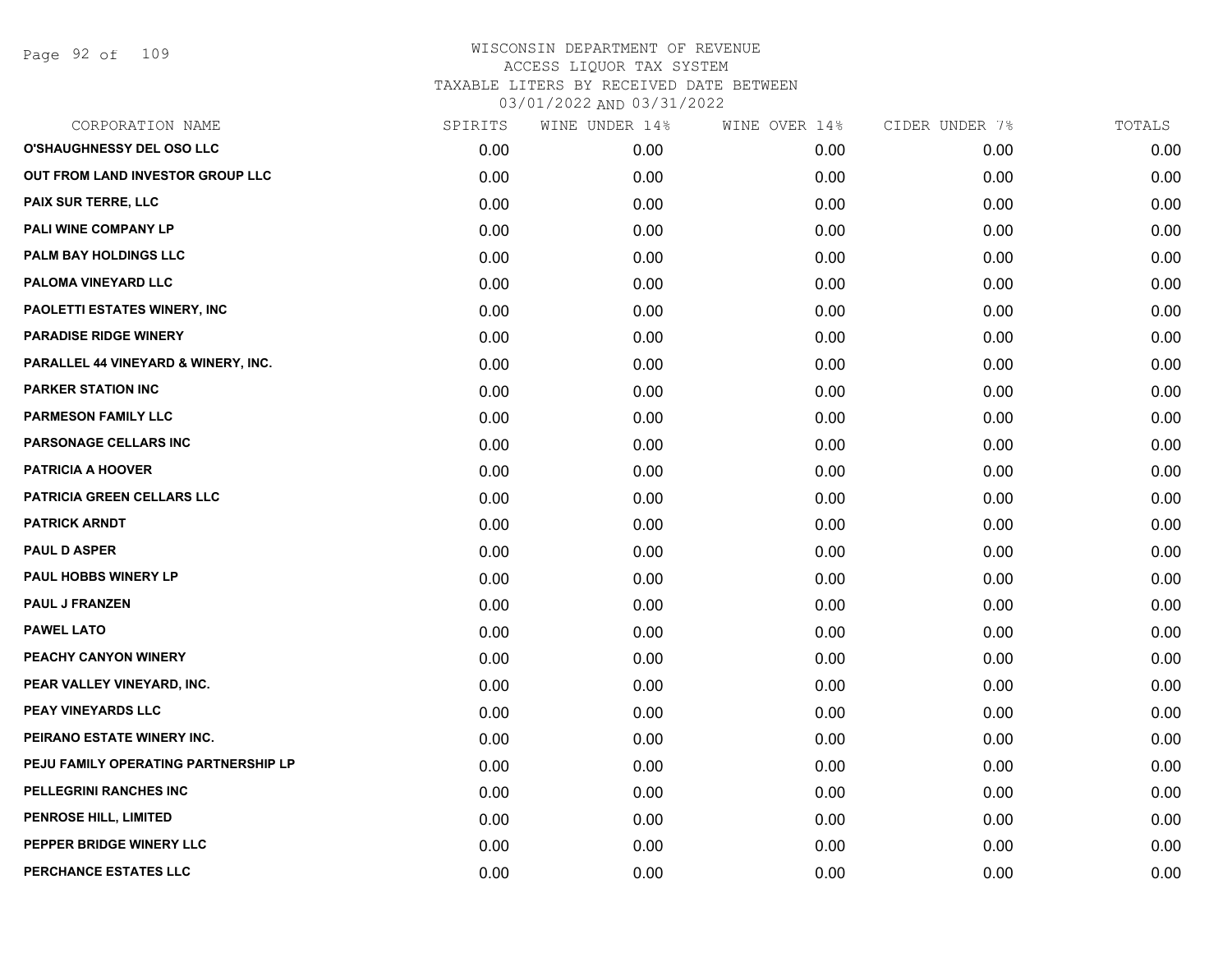Page 93 of 109

| CORPORATION NAME                  | SPIRITS | WINE UNDER 14% | WINE OVER 14% | CIDER UNDER 7% | TOTALS |
|-----------------------------------|---------|----------------|---------------|----------------|--------|
| PERNOD RICARD KENWOOD HOLDING LLC | 0.00    | 0.00           | 0.00          | 0.00           | 0.00   |
| <b>PERVINO INC</b>                | 0.00    | 0.00           | 0.00          | 0.00           | 0.00   |
| PETER FRANUS WINE COMPANY INC     | 0.00    | 0.00           | 0.00          | 0.00           | 0.00   |
| PETER MICHAEL WINERY              | 0.00    | 0.00           | 0.00          | 0.00           | 0.00   |
| PETERSON WINERY LLC               | 0.00    | 0.00           | 0.00          | 0.00           | 0.00   |
| PETROGLYPH WINERY LLC             | 0.00    | 0.00           | 0.00          | 0.00           | 0.00   |
| PETRONI VINEYARDS LLC             | 0.00    | 0.00           | 0.00          | 0.00           | 0.00   |
| <b>PHASE 2 CELLARS LLC</b>        | 0.00    | 0.00           | 0.00          | 0.00           | 0.00   |
| PHILIP J BRATSCH                  | 0.00    | 0.00           | 0.00          | 0.00           | 0.00   |
| PHILIP TOGNI VINEYARD LP          | 0.00    | 0.00           | 0.00          | 0.00           | 0.00   |
| <b>PHILLIPS FARMS LLC</b>         | 0.00    | 0.00           | 0.00          | 0.00           | 0.00   |
| PHOENIX WINE COMPANY LLC          | 0.00    | 0.00           | 0.00          | 0.00           | 0.00   |
| <b>PIEPERTK LLC</b>               | 0.00    | 0.00           | 0.00          | 0.00           | 0.00   |
| <b>PINA CELLARS LP</b>            | 0.00    | 0.00           | 0.00          | 0.00           | 0.00   |
| PINE RIDGE WINERY LLC             | 0.00    | 0.00           | 0.00          | 0.00           | 0.00   |
| PINK SANDS, INC.                  | 0.00    | 0.00           | 8.25          | 0.00           | 8.25   |
| <b>PJK WINERY LLC</b>             | 0.00    | 0.00           | 0.00          | 0.00           | 0.00   |
| PLATA WINE PARTNERS LLC           | 0.00    | 0.00           | 0.00          | 0.00           | 0.00   |
| PLYMOUTH ROCKS WINE, LLC          | 0.00    | 0.00           | 0.00          | 0.00           | 0.00   |
| PONZI VINEYARDS, LLC              | 0.00    | 0.00           | 0.00          | 0.00           | 0.00   |
| POPE VALLEY WINERY LLC            | 0.00    | 0.00           | 0.00          | 0.00           | 0.00   |
| PORTER FAMILY VINEYARDS LLC       | 0.00    | 0.00           | 0.00          | 0.00           | 0.00   |
| <b>POTT WINE</b>                  | 0.00    | 0.00           | 0.00          | 0.00           | 0.00   |
| PRAGER WINERY & PORT WORKS, INC.  | 0.00    | 0.00           | 0.00          | 0.00           | 0.00   |
| <b>PRAIRIE BERRY LLC</b>          | 0.00    | 0.00           | 0.00          | 0.00           | 0.00   |
| <b>PRAIRIE HAWK WINERY INC</b>    | 0.00    | 0.00           | 0.00          | 0.00           | 0.00   |
| <b>PRECEPT BRANDS LLC</b>         | 0.00    | 0.00           | 0.00          | 0.00           | 0.00   |
| <b>PREMIUM VINTNERS LLC</b>       | 0.00    | 0.00           | 0.00          | 0.00           | 0.00   |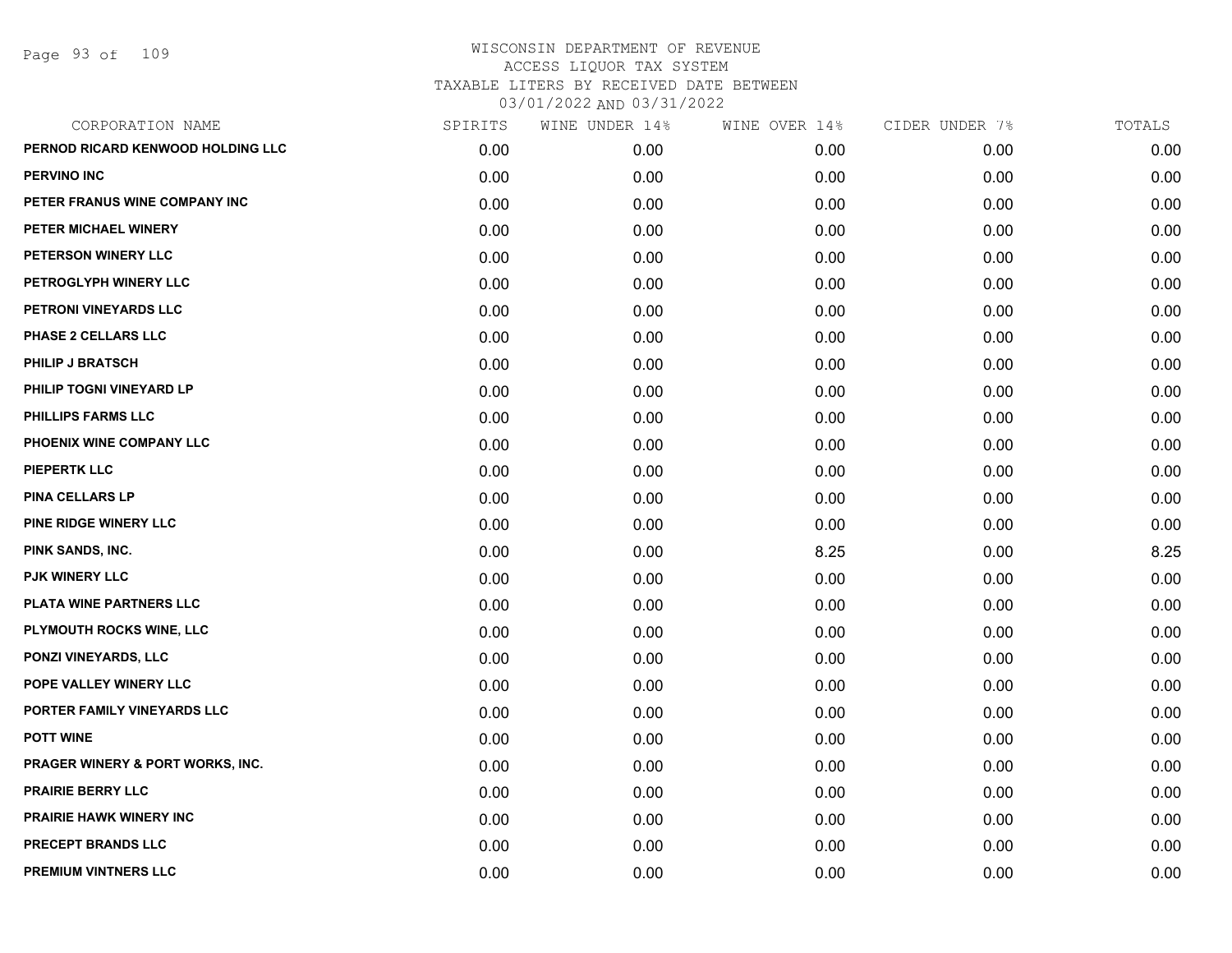Page 94 of 109

| CORPORATION NAME                         | SPIRITS | WINE UNDER 14% | WINE OVER 14% | CIDER UNDER 7% | TOTALS |
|------------------------------------------|---------|----------------|---------------|----------------|--------|
| PRESQU'ILE WINERY                        | 0.00    | 0.00           | 0.00          | 0.00           | 0.00   |
| PRESTON VINEYARDS INC                    | 0.00    | 0.00           | 0.00          | 0.00           | 0.00   |
| PRIDE MOUNTAIN VINEYARDS LLC             | 0.00    | 0.00           | 0.00          | 0.00           | 0.00   |
| <b>PRINCE MICHEL LLC</b>                 | 0.00    | 0.00           | 0.00          | 0.00           | 0.00   |
| <b>PROMONTORY LLC</b>                    | 0.00    | 0.00           | 0.00          | 0.00           | 0.00   |
| <b>PWG LLC</b>                           | 0.00    | 0.00           | 0.00          | 0.00           | 0.00   |
| <b>QUADY SOUTH WINERY LLC</b>            | 0.00    | 0.00           | 0.00          | 0.00           | 0.00   |
| QUILCEDA CREEK VINTNERS INC              | 0.00    | 0.00           | 0.00          | 0.00           | 0.00   |
| <b>QUIXOTE WINERY, LLC</b>               | 0.00    | 0.00           | 0.00          | 0.00           | 0.00   |
| <b>RH KEENAN CO</b>                      | 0.00    | 0.00           | 0.00          | 0.00           | 0.00   |
| RADIO-COTEAU WINE CELLARS LLC            | 0.00    | 0.00           | 0.00          | 0.00           | 0.00   |
| <b>RAMAZZOTTI WINES LLC</b>              | 0.00    | 0.00           | 0.00          | 0.00           | 0.00   |
| <b>RAMEY WINE CELLARS INC</b>            | 0.00    | 0.00           | 0.00          | 0.00           | 0.00   |
| <b>RAPTOR RIDGE WINERY LLC</b>           | 0.00    | 0.00           | 0.00          | 0.00           | 0.00   |
| <b>RASA VINEYARDS, LLC</b>               | 0.00    | 0.00           | 0.00          | 0.00           | 0.00   |
| RASMUSSEN FAMILY WINES, LLC              | 0.00    | 0.00           | 0.00          | 0.00           | 0.00   |
| <b>RAYMOND SIGNORELLO</b>                | 0.00    | 0.00           | 0.00          | 0.00           | 0.00   |
| <b>RAYMOND VINEYARD &amp; CELLAR INC</b> | 0.00    | 0.00           | 0.00          | 0.00           | 0.00   |
| <b>RBZ VINEYARDS LLC</b>                 | 0.00    | 3.75           | 54.75         | 0.00           | 58.50  |
| <b>RED CAR WINE COMPANY LLC</b>          | 0.00    | 0.00           | 0.00          | 0.00           | 0.00   |
| <b>RED HILLS CELLARS, LLC</b>            | 0.00    | 0.00           | 0.00          | 0.00           | 0.00   |
| <b>RED MARE WINES LLC</b>                | 0.00    | 0.00           | 0.00          | 0.00           | 0.00   |
| <b>RED NEWT CELLARS INC</b>              | 0.00    | 0.00           | 0.00          | 0.00           | 0.00   |
| <b>RED OAK VINEYARD INC</b>              | 0.00    | 0.00           | 0.00          | 0.00           | 0.00   |
| <b>REGENERATIVE GIFT, LLC</b>            | 0.00    | 0.00           | 0.00          | 0.00           | 0.00   |
| <b>REGUSCI WINERY INC</b>                | 0.00    | 0.00           | 0.00          | 0.00           | 0.00   |
| <b>RESONANCE WINES LLC</b>               | 0.00    | 0.00           | 0.00          | 0.00           | 0.00   |
| REVANA FAMILY PARTNERS LP                | 0.00    | 0.00           | 0.00          | 0.00           | 0.00   |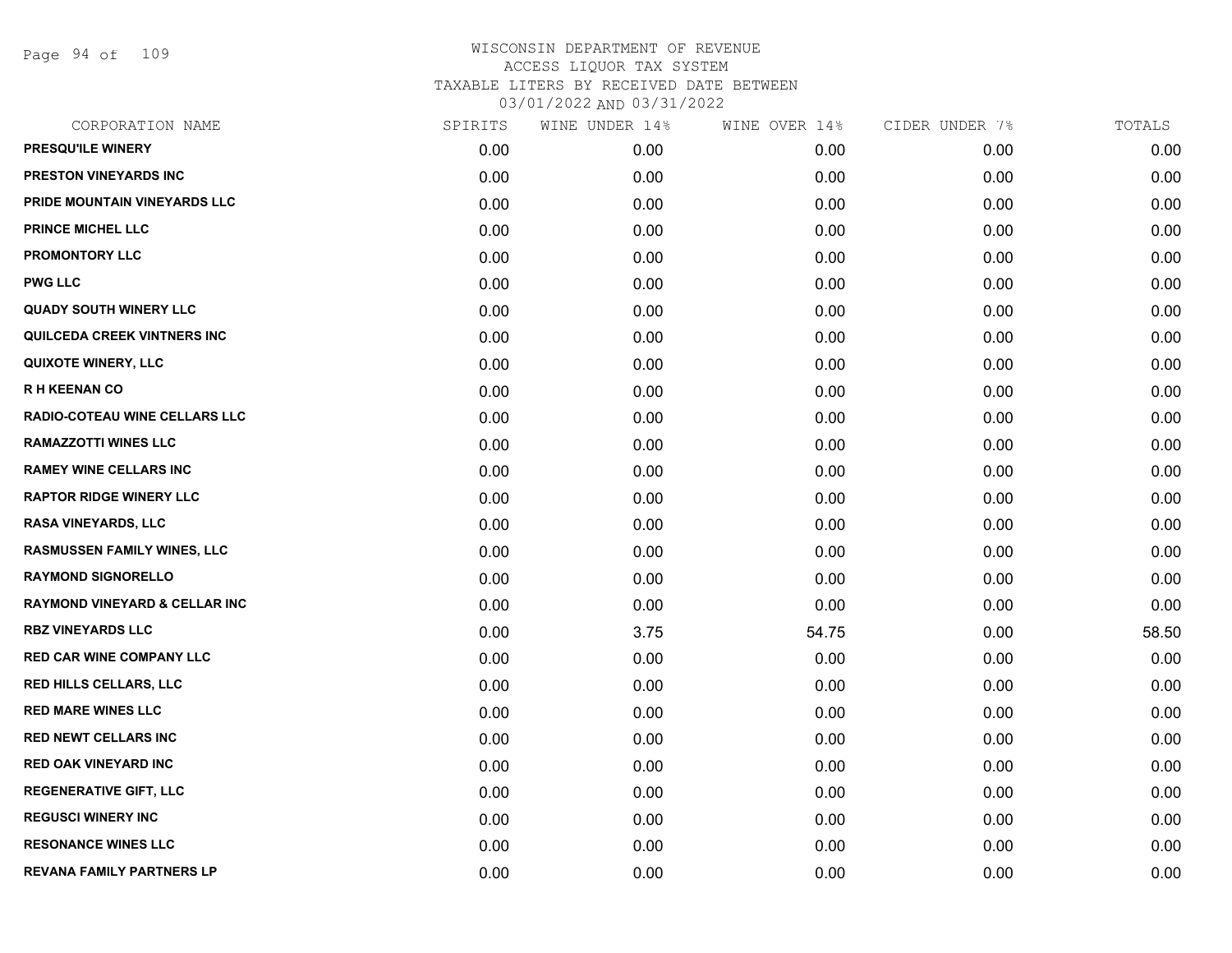| CORPORATION NAME                          | SPIRITS | WINE UNDER 14% | WINE OVER 14% | CIDER UNDER 7% | TOTALS |
|-------------------------------------------|---------|----------------|---------------|----------------|--------|
| <b>REVANA FAMILY PARTNERS LP</b>          | 0.00    | 0.00           | 0.00          | 0.00           | 0.00   |
| <b>REVELRY VINTNERS LLC</b>               | 0.00    | 0.00           | 0.00          | 0.00           | 0.00   |
| <b>REYNOLDS CREATIVE PRODUCTS INC</b>     | 0.00    | 0.00           | 0.00          | 0.00           | 0.00   |
| <b>RH WINERY LLC</b>                      | 0.00    | 0.00           | 0.00          | 0.00           | 0.00   |
| <b>RHYS VINEYARDS LLC</b>                 | 0.00    | 0.00           | 0.00          | 0.00           | 0.00   |
| <b>RICHARD E LIBBY</b>                    | 0.00    | 0.00           | 0.00          | 0.00           | 0.00   |
| <b>RICHARD FORTUNE</b>                    | 0.00    | 0.00           | 0.00          | 0.00           | 0.00   |
| <b>RIDGE VINEYARDS INC</b>                | 0.00    | 0.00           | 0.00          | 0.00           | 0.00   |
| <b>RIGHT SIDE LLC</b>                     | 0.00    | 0.00           | 0.00          | 0.00           | 0.00   |
| <b>RIO LOBO LLC</b>                       | 0.00    | 0.00           | 0.00          | 0.00           | 0.00   |
| RIVER BEND VINEYARD & WINERY LLC          | 0.00    | 0.00           | 0.00          | 0.00           | 0.00   |
| <b>RIVER VALLEY VINEYARD INC</b>          | 0.00    | 0.00           | 0.00          | 0.00           | 0.00   |
| <b>RIVERBENCH LLC</b>                     | 0.00    | 0.00           | 0.00          | 0.00           | 0.00   |
| <b>ROBERT CRAIG WINERY LP</b>             | 0.00    | 0.00           | 0.00          | 0.00           | 0.00   |
| <b>ROBERT DUNNING</b>                     | 0.00    | 0.00           | 0.00          | 0.00           | 0.00   |
| <b>ROBERT FOLEY LLC</b>                   | 0.00    | 0.00           | 0.00          | 0.00           | 0.00   |
| <b>ROBERT J BRAKESMAN</b>                 | 0.00    | 0.00           | 0.00          | 0.00           | 0.00   |
| <b>ROBERT J FOWLER</b>                    | 0.00    | 0.00           | 0.00          | 0.00           | 0.00   |
| <b>ROBERT L HUDSON</b>                    | 0.00    | 0.00           | 0.00          | 0.00           | 0.00   |
| <b>ROBERT MUELLER CELLARS</b>             | 0.00    | 0.00           | 0.00          | 0.00           | 0.00   |
| <b>ROBERT YOUNG ESTATE WINERY LLC</b>     | 0.00    | 0.00           | 0.00          | 0.00           | 0.00   |
| <b>ROBIN PFEIFFER</b>                     | 0.00    | 0.00           | 0.00          | 0.00           | 0.00   |
| <b>ROBINSON FAMILY VINEYARDS LLC</b>      | 0.00    | 0.00           | 0.00          | 0.00           | 0.00   |
| <b>ROCCA FAMILY VINEYARDS INC</b>         | 0.00    | 0.00           | 0.00          | 0.00           | 0.00   |
| <b>ROCHE WINERY LLC</b>                   | 0.00    | 0.00           | 0.00          | 0.00           | 0.00   |
| <b>ROCHIOLI VINEYARD &amp; WINERY LLC</b> | 0.00    | 0.00           | 0.00          | 0.00           | 0.00   |
| <b>ROCK N WOOL WINERY LLC</b>             | 0.00    | 0.00           | 0.00          | 0.00           | 0.00   |
| <b>ROCK WALL WINE COMPANY INC</b>         | 0.00    | 0.00           | 0.00          | 0.00           | 0.00   |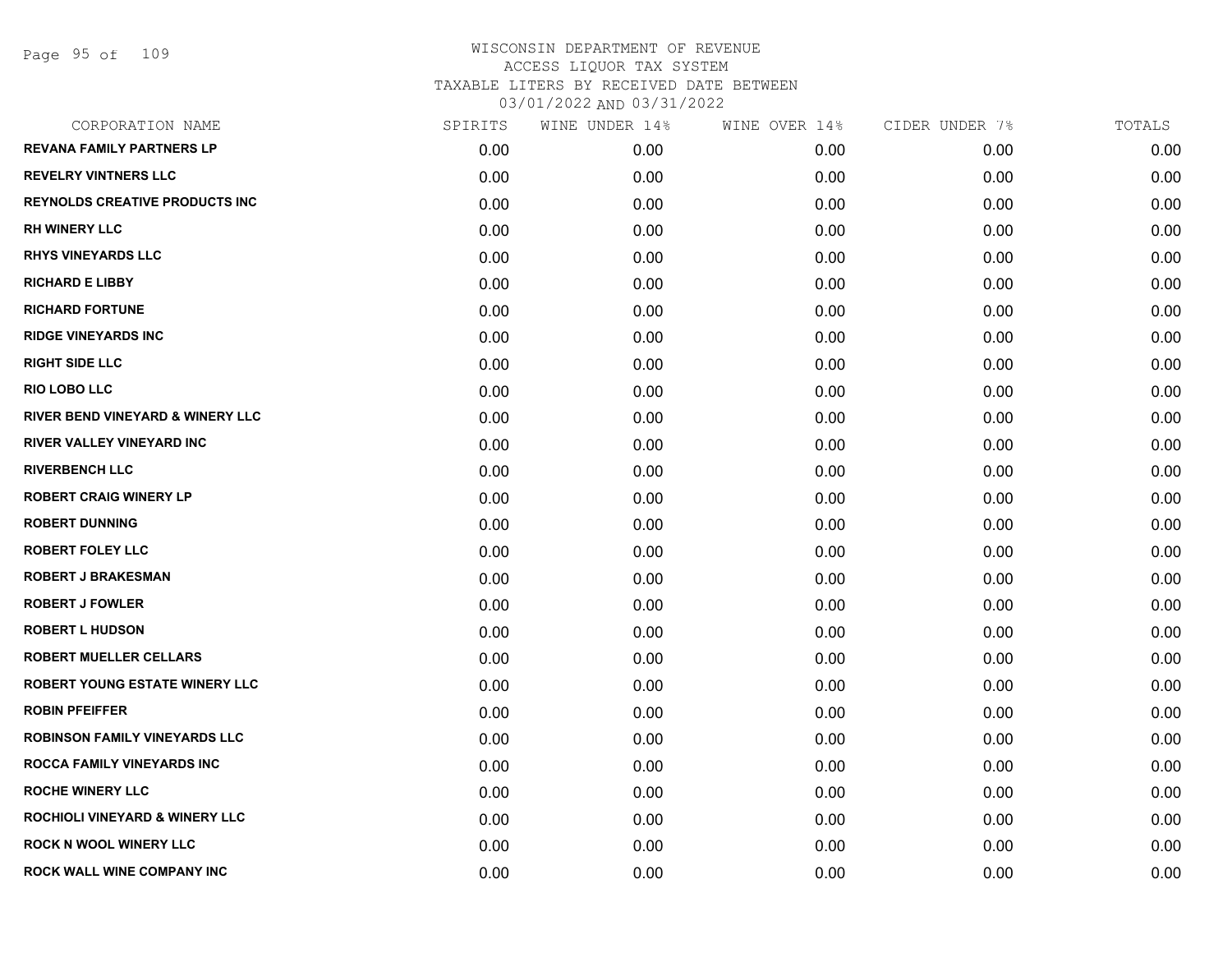Page 96 of 109

| CORPORATION NAME                       | SPIRITS | WINE UNDER 14% | WINE OVER 14% | CIDER UNDER 7% | TOTALS |
|----------------------------------------|---------|----------------|---------------|----------------|--------|
| <b>ROEDERER ESTATE INC</b>             | 0.00    | 0.00           | 0.00          | 0.00           | 0.00   |
| <b>ROGER PENG</b>                      | 0.00    | 0.00           | 0.00          | 0.00           | 0.00   |
| <b>ROMBAUER VINEYARDS INC</b>          | 0.00    | 0.00           | 0.00          | 0.00           | 0.00   |
| <b>RONALD J BENZA</b>                  | 0.00    | 0.00           | 0.00          | 0.00           | 0.00   |
| <b>RONALD L FENOLIO</b>                | 0.00    | 0.00           | 0.00          | 0.00           | 0.00   |
| <b>RONALD T RUBIN</b>                  | 0.00    | 0.00           | 0.00          | 0.00           | 0.00   |
| <b>ROOTS RUN DEEP LLC</b>              | 0.00    | 0.00           | 0.00          | 0.00           | 0.00   |
| <b>ROUND HILL CELLARS</b>              | 0.00    | 0.00           | 0.00          | 0.00           | 0.00   |
| <b>ROUND POND ESTATE LLC</b>           | 0.00    | 0.00           | 0.00          | 0.00           | 0.00   |
| <b>ROZA HILLS VINEYARDS LLC</b>        | 0.00    | 0.00           | 0.00          | 0.00           | 0.00   |
| <b>RRJ REAL PROPERTIES LLC</b>         | 0.00    | 0.00           | 0.00          | 0.00           | 0.00   |
| <b>RTV WINERY LLC</b>                  | 0.00    | 0.00           | 0.00          | 0.00           | 0.00   |
| <b>RUDD WINES INC</b>                  | 0.00    | 0.00           | 0.00          | 0.00           | 0.00   |
| <b>RUED WINERY INC</b>                 | 0.00    | 0.00           | 0.00          | 0.00           | 0.00   |
| <b>RUSHFORD MEADERY AND WINERY LLC</b> | 0.00    | 0.00           | 0.00          | 0.00           | 0.00   |
| <b>RUSSIAN RIVER WINES, LLC</b>        | 0.00    | 0.00           | 0.00          | 0.00           | 0.00   |
| <b>RUTHERFORD HILL WINERY LLC</b>      | 0.00    | 0.00           | 0.00          | 0.00           | 0.00   |
| <b>RYAN PRELLWITZ</b>                  | 0.00    | 0.00           | 0.00          | 0.00           | 0.00   |
| <b>SLJ GROUP INC</b>                   | 0.00    | 0.00           | 0.00          | 0.00           | 0.00   |
| <b>SAARLOOS ESTATE VINEYARDS LLC</b>   | 0.00    | 0.00           | 0.00          | 0.00           | 0.00   |
| <b>SAINTSBURY LLC</b>                  | 0.00    | 0.00           | 0.00          | 0.00           | 0.00   |
| <b>SALVESTRIN WINE CO LLC</b>          | 0.00    | 0.00           | 0.00          | 0.00           | 0.00   |
| <b>SAMUEL P BAXTER</b>                 | 0.00    | 0.00           | 0.00          | 0.00           | 0.00   |
| <b>SAN ANTONIO WINERY INC</b>          | 0.00    | 0.00           | 0.00          | 0.00           | 0.00   |
| <b>SANDHI VINTNERS LLC</b>             | 0.00    | 0.00           | 0.00          | 0.00           | 0.00   |
| <b>SANDPOINT WINES</b>                 | 0.00    | 0.00           | 0.00          | 0.00           | 0.00   |
| <b>SANFORD WINERY COMPANY LP</b>       | 0.00    | 0.00           | 0.00          | 0.00           | 0.00   |
| <b>SANS LIEGE INC</b>                  | 0.00    | 0.00           | 0.00          | 0.00           | 0.00   |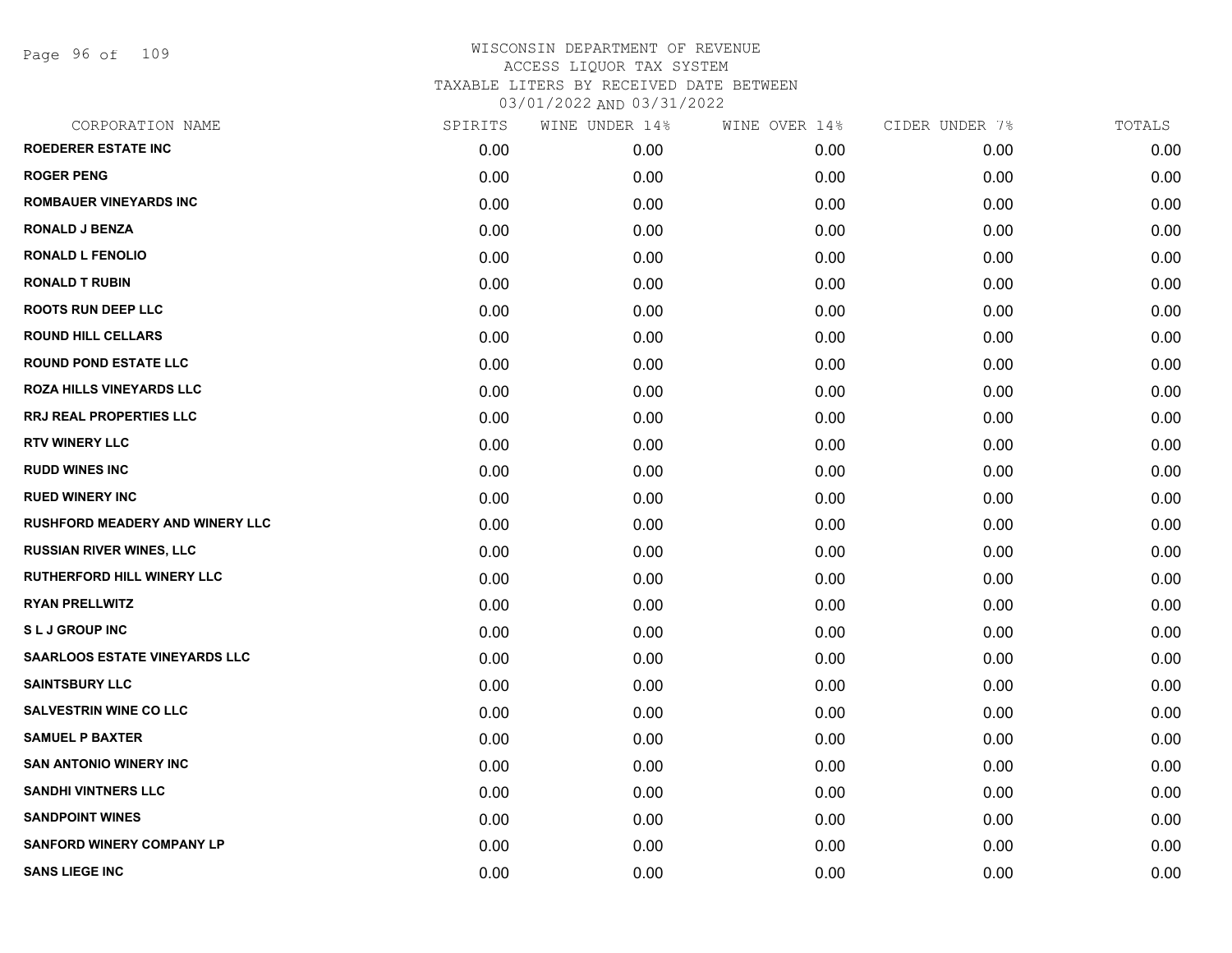Page 97 of 109

| CORPORATION NAME                              | SPIRITS | WINE UNDER 14% | WINE OVER 14% | CIDER UNDER 7% | TOTALS |
|-----------------------------------------------|---------|----------------|---------------|----------------|--------|
| <b>SANTA YNEZ WINE CORP.</b>                  | 0.00    | 0.00           | 0.00          | 0.00           | 0.00   |
| <b>SARAH J SHADONIX</b>                       | 0.00    | 0.00           | 0.00          | 0.00           | 0.00   |
| <b>SAUCELITO CANYON LP</b>                    | 0.00    | 0.00           | 0.00          | 0.00           | 0.00   |
| SAVANNAH CHANELLE VINEYARDS INC               | 0.00    | 0.00           | 0.00          | 0.00           | 0.00   |
| <b>SAVIAH ROSE WINERY LLC</b>                 | 0.00    | 0.00           | 0.00          | 0.00           | 0.00   |
| <b>SAXUM VINEYARDS INC</b>                    | 0.00    | 0.00           | 0.00          | 0.00           | 0.00   |
| <b>SBRAGIA FAMILY VINEYARDS LLC</b>           | 0.00    | 0.00           | 0.00          | 0.00           | 0.00   |
| <b>SCHEID VINEYARDS CALIFORNIA INC</b>        | 0.00    | 0.00           | 0.00          | 0.00           | 0.00   |
| <b>SCHLOSSADLER INC</b>                       | 0.00    | 0.00           | 0.00          | 0.00           | 0.00   |
| <b>SCHRADER CELLARS LLC</b>                   | 0.00    | 0.00           | 0.00          | 0.00           | 0.00   |
| <b>SCHRAMSBERG VINEYARDS CO INC</b>           | 0.00    | 0.00           | 0.00          | 0.00           | 0.00   |
| <b>SCHUG WINERY LLC</b>                       | 0.00    | 0.00           | 0.00          | 0.00           | 0.00   |
| <b>SCHWEIGER VINEYARDS INC</b>                | 0.00    | 0.00           | 0.00          | 0.00           | 0.00   |
| <b>SCREAMING EAGLE LLC</b>                    | 0.00    | 0.00           | 0.00          | 0.00           | 0.00   |
| <b>SEA SMOKE INC</b>                          | 0.00    | 28.50          | 752.25        | 0.00           | 780.75 |
| <b>SEAVER VINEYARDS LLC</b>                   | 0.00    | 0.00           | 0.00          | 0.00           | 0.00   |
| <b>SEAVEY VINEYARD LP</b>                     | 0.00    | 0.00           | 0.00          | 0.00           | 0.00   |
| <b>SEBASTOPOL VINEYARDS &amp; WINERY CORP</b> | 0.00    | 0.00           | 0.00          | 0.00           | 0.00   |
| <b>SELBY ENTERPRISES INC</b>                  | 0.00    | 0.00           | 0.00          | 0.00           | 0.00   |
| <b>SEQUOIA GROVE VINEYARDS LP</b>             | 0.00    | 0.00           | 0.00          | 0.00           | 0.00   |
| <b>SEVEN ANGELS CELLARS LLC</b>               | 0.00    | 0.00           | 0.00          | 0.00           | 0.00   |
| <b>SEVEN STONES WINERY LLC</b>                | 0.00    | 0.00           | 0.00          | 0.00           | 0.00   |
| <b>SFW, LLC</b>                               | 0.00    | 0.00           | 0.00          | 0.00           | 0.00   |
| <b>SHADY LADIES LLC</b>                       | 0.00    | 0.00           | 0.00          | 0.00           | 0.00   |
| <b>SHADYBROOK ESTATE LLC</b>                  | 0.00    | 0.00           | 0.00          | 0.00           | 0.00   |
| <b>SHAFER VINEYARDS INC</b>                   | 0.00    | 0.00           | 0.00          | 0.00           | 0.00   |
| <b>SHANNON RIDGE INC</b>                      | 0.00    | 0.00           | 0.00          | 0.00           | 0.00   |
| <b>SHARON L PINGEL</b>                        | 0.00    | 0.00           | 0.00          | 0.00           | 0.00   |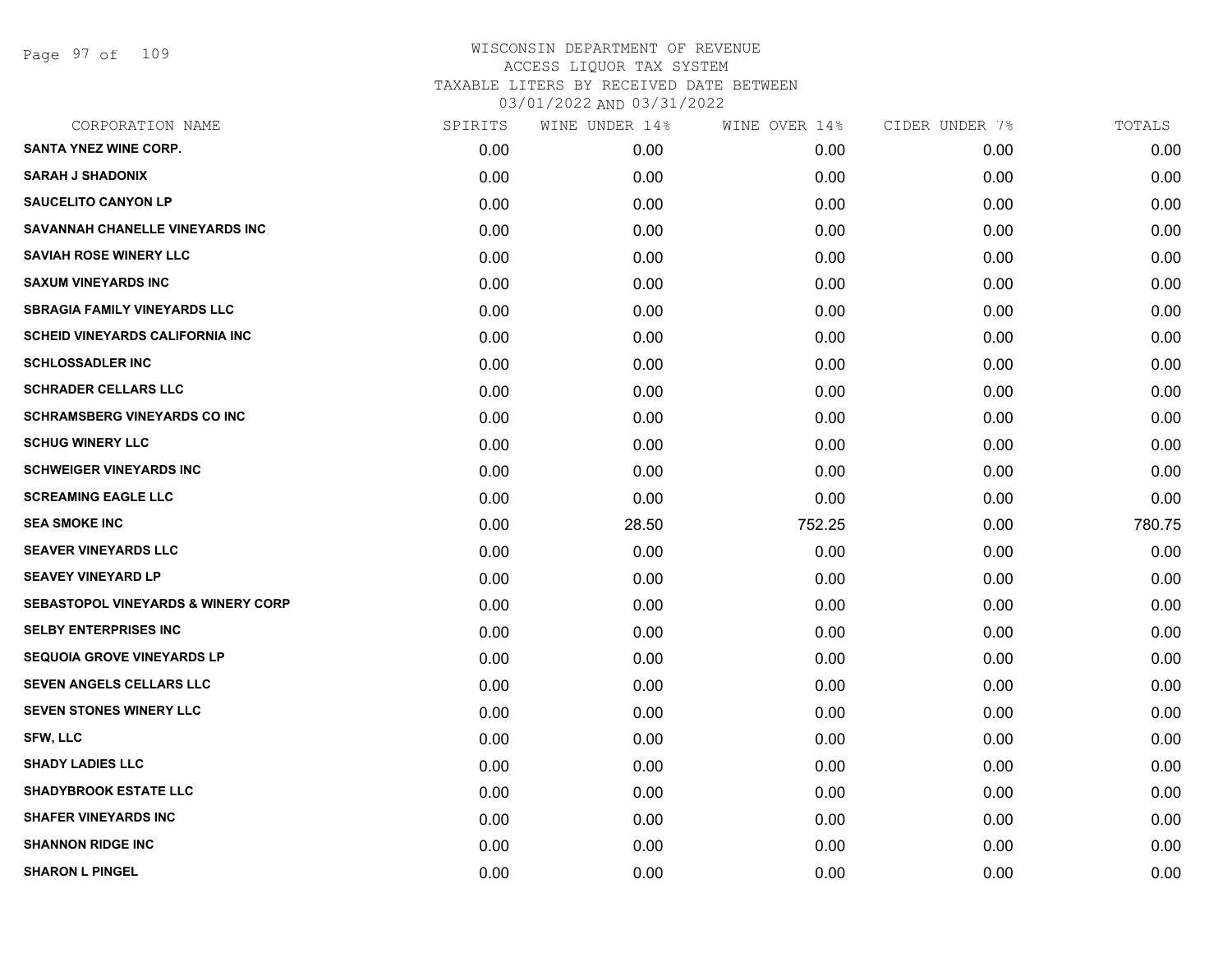| CORPORATION NAME                   | SPIRITS | WINE UNDER 14% | WINE OVER 14% | CIDER UNDER 7% | TOTALS |
|------------------------------------|---------|----------------|---------------|----------------|--------|
| SHELDRAKE POINT VINEYARD LLC       | 0.00    | 0.00           | 0.00          | 0.00           | 0.00   |
| SHELTON-MACKENZIE WINE COMPANY     | 0.00    | 0.00           | 0.00          | 0.00           | 0.00   |
| <b>SHERRY HARDIE</b>               | 0.00    | 0.00           | 0.00          | 0.00           | 0.00   |
| SHERWIN FAMILY VINEYARDS LLC       | 0.00    | 0.00           | 0.00          | 0.00           | 0.00   |
| <b>SHIFT WINE LLC</b>              | 0.00    | 0.00           | 0.00          | 0.00           | 0.00   |
| <b>SIGNAL 7 WINES LLC</b>          | 0.00    | 0.00           | 0.00          | 0.00           | 0.00   |
| SILVER OAK WINE CELLARS LLC        | 0.00    | 0.00           | 0.00          | 0.00           | 0.00   |
| SILVER TRIDENT WINERY LLC          | 0.00    | 0.00           | 0.00          | 0.00           | 0.00   |
| <b>SINE QUA NON INC</b>            | 0.00    | 0.00           | 0.00          | 0.00           | 0.00   |
| <b>SINSKEY VINEYARDS INC</b>       | 0.00    | 0.00           | 0.00          | 0.00           | 0.00   |
| <b>SIX SIGMA WINERY LLC</b>        | 0.00    | 0.00           | 0.00          | 0.00           | 0.00   |
| <b>SKINNER VINEYARDS LLC</b>       | 0.00    | 0.00           | 0.00          | 0.00           | 0.00   |
| SKYWALKER VINEYARDS, LLC           | 0.00    | 0.00           | 0.00          | 0.00           | 0.00   |
| SLEIGHT OF HAND CELLARS, LLC       | 0.00    | 0.00           | 0.00          | 0.00           | 0.00   |
| <b>SMALL VINES WINES INC</b>       | 0.00    | 0.00           | 0.00          | 0.00           | 0.00   |
| SMITH ANDERSON ENTERPRISES INC     | 0.00    | 0.00           | 0.00          | 0.00           | 0.00   |
| <b>SOCIAL ENJOYMENTS LLC</b>       | 0.00    | 0.00           | 0.00          | 0.00           | 0.00   |
| <b>SOKOL BLOSSER LTD</b>           | 0.00    | 0.00           | 0.00          | 0.00           | 0.00   |
| SOLENE, INC.                       | 0.00    | 0.00           | 0.00          | 0.00           | 0.00   |
| <b>SOMERSTON WINE COMPANY, LLC</b> | 0.00    | 0.00           | 0.00          | 0.00           | 0.00   |
| <b>SONJA MAGDEVSKI</b>             | 0.00    | 0.00           | 0.00          | 0.00           | 0.00   |
| SONOMA VINEYARD COMPANY, INC.      | 0.00    | 0.00           | 0.00          | 0.00           | 0.00   |
| SONOMA-CUTRER VINEYARDS INC        | 0.00    | 0.00           | 0.00          | 0.00           | 0.00   |
| <b>SOQUEL VINEYARDS</b>            | 0.00    | 0.00           | 0.00          | 0.00           | 0.00   |
| <b>SOUTH COAST WINERY INC</b>      | 0.00    | 0.00           | 0.00          | 0.00           | 0.00   |
| SOZO, LLC                          | 0.00    | 0.00           | 0.00          | 0.00           | 0.00   |
| <b>SP GROSSNICKLE LLC</b>          | 0.00    | 0.00           | 0.00          | 0.00           | 0.00   |
| <b>SPANOS BERBERIAN WINERY LLC</b> | 0.00    | 0.00           | 0.00          | 0.00           | 0.00   |
|                                    |         |                |               |                |        |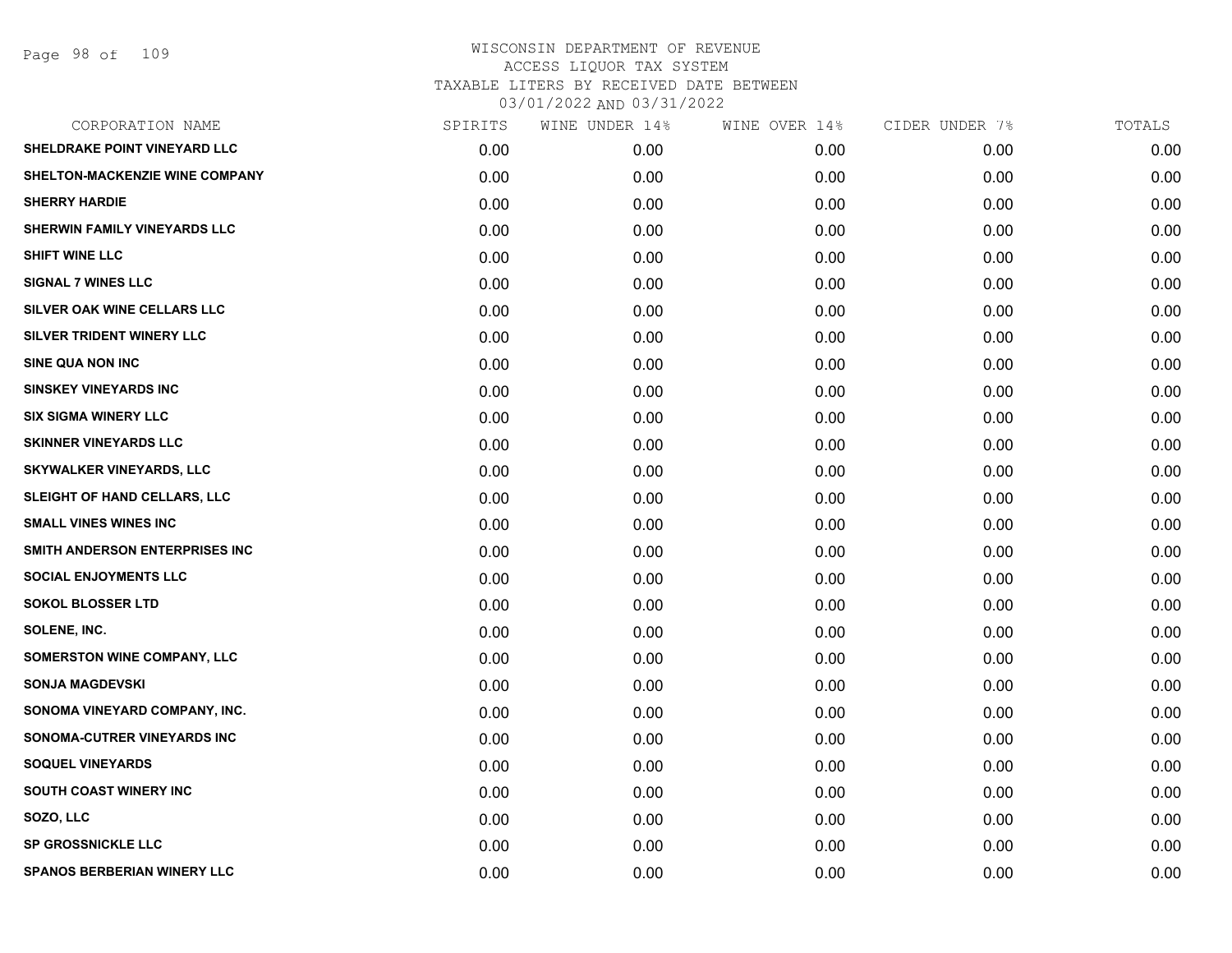Page 99 of 109

| SPIRITS | WINE UNDER 14% | WINE OVER 14% | CIDER UNDER 7% | TOTALS |
|---------|----------------|---------------|----------------|--------|
| 0.00    | 0.00           | 0.00          | 0.00           | 0.00   |
| 0.00    | 0.00           | 0.00          | 0.00           | 0.00   |
| 0.00    | 0.00           | 0.00          | 0.00           | 0.00   |
| 0.00    | 0.00           | 0.00          | 0.00           | 0.00   |
| 0.00    | 0.00           | 0.00          | 0.00           | 0.00   |
| 0.00    | 0.00           | 0.00          | 0.00           | 0.00   |
| 0.00    | 0.00           | 0.00          | 0.00           | 0.00   |
| 0.00    | 0.00           | 0.00          | 0.00           | 0.00   |
| 0.00    | 0.00           | 0.00          | 0.00           | 0.00   |
| 0.00    | 0.00           | 0.00          | 0.00           | 0.00   |
| 0.00    | 0.00           | 0.00          | 0.00           | 0.00   |
| 0.00    | 0.00           | 0.00          | 0.00           | 0.00   |
| 0.00    | 0.00           | 0.00          | 0.00           | 0.00   |
| 0.00    | 0.00           | 0.00          | 0.00           | 0.00   |
| 0.00    | 0.00           | 0.00          | 0.00           | 0.00   |
| 0.00    | 0.00           | 0.00          | 0.00           | 0.00   |
| 0.00    | 0.00           | 0.00          | 0.00           | 0.00   |
| 0.00    | 0.00           | 0.00          | 0.00           | 0.00   |
| 0.00    | 0.00           | 0.00          | 0.00           | 0.00   |
| 0.00    | 0.00           | 0.00          | 0.00           | 0.00   |
| 0.00    | 0.00           | 0.00          | 0.00           | 0.00   |
| 0.00    | 0.00           | 0.00          | 0.00           | 0.00   |
| 0.00    | 0.00           | 0.00          | 0.00           | 0.00   |
| 0.00    | 0.00           | 0.00          | 0.00           | 0.00   |
| 0.00    | 0.00           | 0.00          | 0.00           | 0.00   |
| 0.00    | 0.00           | 0.00          | 0.00           | 0.00   |
| 0.00    | 0.00           | 0.00          | 0.00           | 0.00   |
| 0.00    | 0.00           | 0.00          | 0.00           | 0.00   |
|         |                |               |                |        |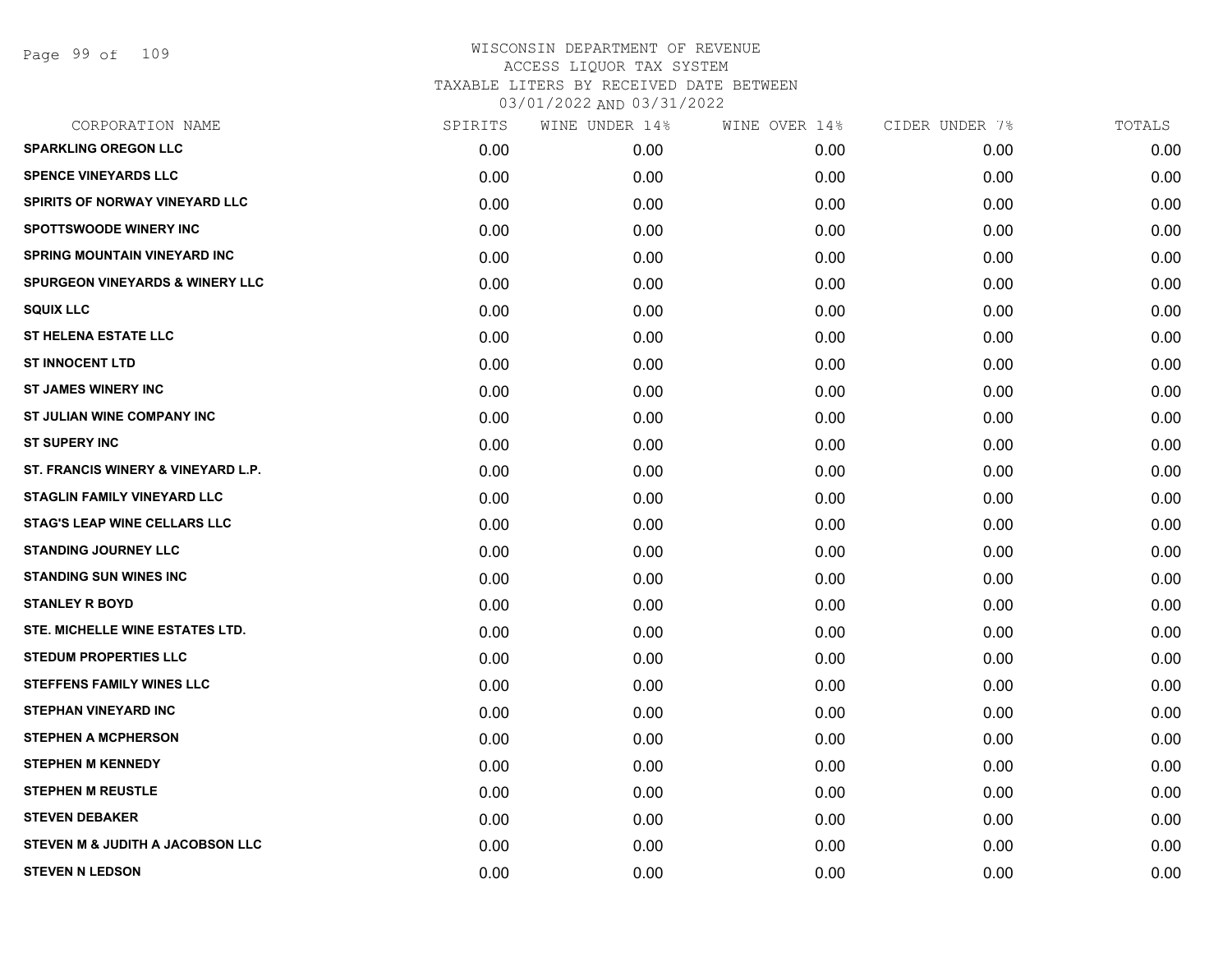Page 100of 109

| SPIRITS | WINE UNDER 14% | WINE OVER 14% | CIDER UNDER 7% | TOTALS |
|---------|----------------|---------------|----------------|--------|
| 0.00    | 0.00           | 0.00          | 0.00           | 0.00   |
| 0.00    | 0.00           | 0.00          | 0.00           | 0.00   |
| 0.00    | 0.00           | 0.00          | 0.00           | 0.00   |
| 0.00    | 0.00           | 0.00          | 0.00           | 0.00   |
| 0.00    | 0.00           | 0.00          | 0.00           | 0.00   |
| 0.00    | 0.00           | 0.00          | 0.00           | 0.00   |
| 0.00    | 0.00           | 0.00          | 0.00           | 0.00   |
| 0.00    | 0.00           | 0.00          | 0.00           | 0.00   |
| 0.00    | 0.00           | 0.00          | 0.00           | 0.00   |
| 0.00    | 0.00           | 0.00          | 0.00           | 0.00   |
| 0.00    | 0.00           | 0.00          | 0.00           | 0.00   |
| 0.00    | 0.00           | 0.00          | 0.00           | 0.00   |
| 0.00    | 0.00           | 0.00          | 0.00           | 0.00   |
| 0.00    | 0.00           | 0.00          | 0.00           | 0.00   |
| 0.00    | 0.00           | 0.00          | 0.00           | 0.00   |
| 0.00    | 0.00           | 0.00          | 0.00           | 0.00   |
| 0.00    | 0.00           | 0.00          | 0.00           | 0.00   |
| 0.00    | 0.00           | 0.00          | 0.00           | 0.00   |
| 0.00    | 0.00           | 0.00          | 0.00           | 0.00   |
| 0.00    | 0.00           | 0.00          | 0.00           | 0.00   |
| 0.00    | 0.00           | 0.00          | 0.00           | 0.00   |
| 0.00    | 0.00           | 0.00          | 0.00           | 0.00   |
| 0.00    | 0.00           | 0.00          | 0.00           | 0.00   |
| 0.00    | 0.00           | 0.00          | 0.00           | 0.00   |
| 0.00    | 0.00           | 0.00          | 0.00           | 0.00   |
| 0.00    | 0.00           | 0.00          | 0.00           | 0.00   |
| 0.00    | 0.00           | 0.00          | 0.00           | 0.00   |
| 0.00    | 0.00           | 0.00          | 0.00           | 0.00   |
|         |                |               |                |        |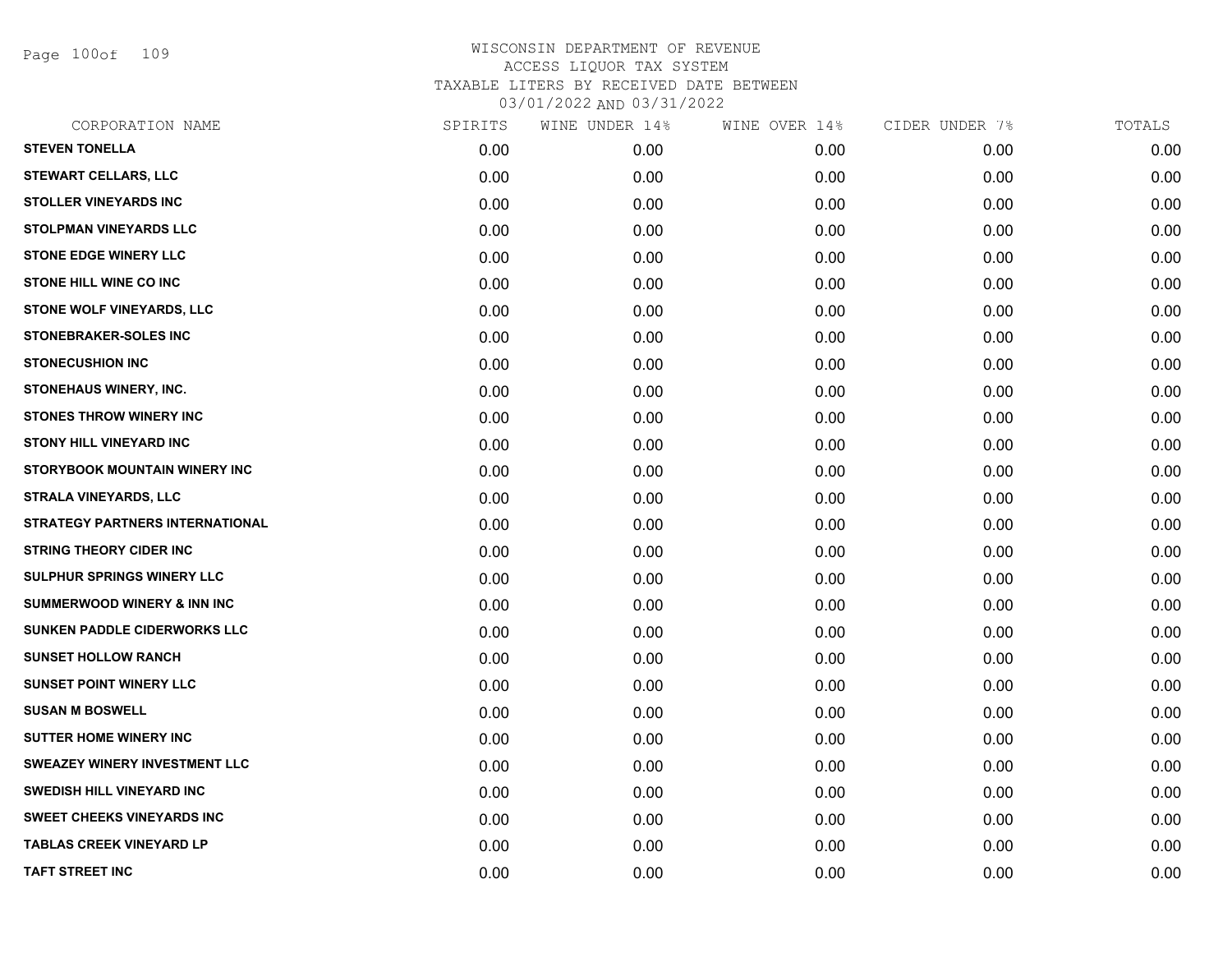Page 101of 109

| CORPORATION NAME                   | SPIRITS | WINE UNDER 14% | WINE OVER 14% | CIDER UNDER 7% | TOTALS |
|------------------------------------|---------|----------------|---------------|----------------|--------|
| <b>TAKARA SAKE USA INC</b>         | 0.00    | 0.00           | 0.00          | 0.00           | 0.00   |
| <b>TALLEY VINEYARDS INC</b>        | 0.00    | 0.00           | 0.00          | 0.00           | 0.00   |
| <b>TAMBER BEY VINEYARDS LLC</b>    | 0.00    | 0.00           | 0.00          | 0.00           | 0.00   |
| <b>TARA BELLA WINERY LLC</b>       | 0.00    | 0.00           | 0.00          | 0.00           | 0.00   |
| TASTE IT INC.                      | 0.00    | 0.00           | 0.00          | 0.00           | 0.00   |
| TC VINEYARDS INC                   | 0.00    | 0.00           | 0.00          | 0.00           | 0.00   |
| <b>TELAYA, LLC</b>                 | 0.00    | 0.00           | 0.00          | 0.00           | 0.00   |
| <b>TENBA RIDGE WINERY LLC</b>      | 0.00    | 0.00           | 0.00          | 0.00           | 0.00   |
| <b>TERMINAL VELOCITY INC</b>       | 0.00    | 0.00           | 0.00          | 0.00           | 0.00   |
| <b>TERRA BLANCA VINTERS INC</b>    | 0.00    | 0.00           | 0.00          | 0.00           | 0.00   |
| <b>TERRAVANT WINE COMPANY LLC</b>  | 0.00    | 0.00           | 0.00          | 0.00           | 0.00   |
| <b>TESTAROSSA VINEYARDS LLC</b>    | 0.00    | 0.00           | 0.00          | 0.00           | 0.00   |
| <b>TEXAS FULFILLMENT SERVICES</b>  | 0.00    | 653.03         | 93.00         | 0.00           | 746.03 |
| <b>THATCH WINERY, LLC</b>          | 0.00    | 0.00           | 0.00          | 0.00           | 0.00   |
| THE ALIXIR COMPANY                 | 0.00    | 0.00           | 0.00          | 0.00           | 0.00   |
| THE BIALE ESTATE                   | 0.00    | 0.00           | 0.00          | 0.00           | 0.00   |
| THE BLEECHER FAMILY TRUST          | 0.00    | 0.00           | 0.00          | 0.00           | 0.00   |
| THE BRANDER VINEYARD               | 0.00    | 0.00           | 0.00          | 0.00           | 0.00   |
| THE BREMER GROUP, LLC              | 0.00    | 0.00           | 0.00          | 0.00           | 0.00   |
| THE CAPRA COMPANY LLC              | 0.00    | 0.00           | 0.00          | 0.00           | 0.00   |
| THE GAINEY VINEYARD                | 0.00    | 0.00           | 0.00          | 0.00           | 0.00   |
| THE GIRLS IN THE VINEYARD          | 0.00    | 0.00           | 0.00          | 0.00           | 0.00   |
| THE HARDER GROUP INC               | 0.00    | 0.00           | 0.00          | 0.00           | 0.00   |
| THE HESS COLLECTION WINERY         | 0.00    | 0.00           | 0.00          | 0.00           | 0.00   |
| THE LITTORAI WINES                 | 0.00    | 0.00           | 0.00          | 0.00           | 0.00   |
| THE LOCK AGRICULTURAL VENTURES LLC | 0.00    | 0.00           | 0.00          | 0.00           | 0.00   |
| THE MASCOT WINE, LLC               | 0.00    | 0.00           | 0.00          | 0.00           | 0.00   |
| THE MEEKER VINEYARD                | 0.00    | 0.00           | 0.00          | 0.00           | 0.00   |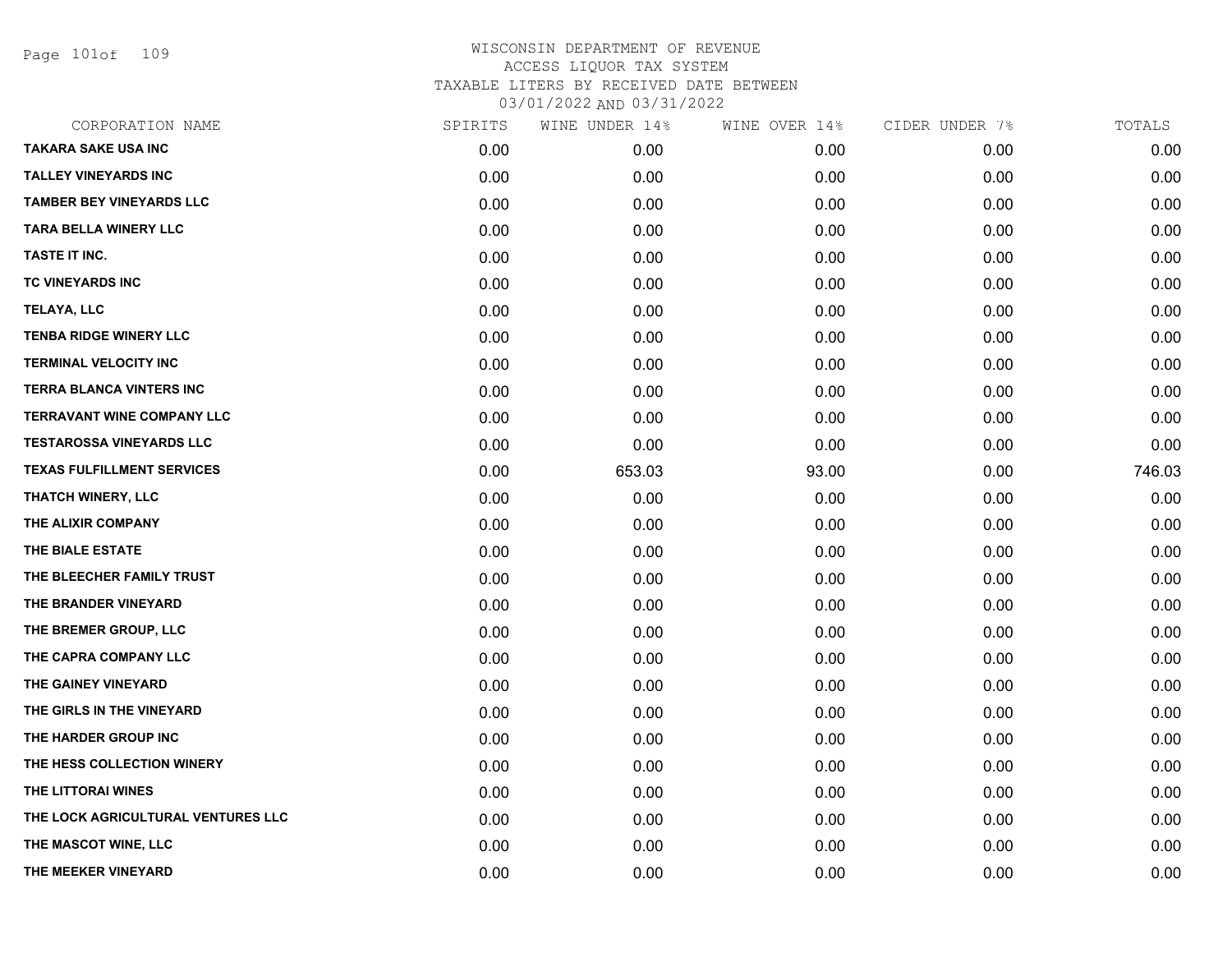| CORPORATION NAME                          | SPIRITS | WINE UNDER 14% | WINE OVER 14% | CIDER UNDER 7% | TOTALS |
|-------------------------------------------|---------|----------------|---------------|----------------|--------|
| THE MORLET SELECTION INC                  | 0.00    | 0.00           | 0.00          | 0.00           | 0.00   |
| THE MORNE WINE COMPANY                    | 0.00    | 0.00           | 0.00          | 0.00           | 0.00   |
| THE OJAI VINEYARD INC                     | 0.00    | 0.00           | 0.00          | 0.00           | 0.00   |
| THE RED STITCH WINE GROUP, LLC            | 0.00    | 0.00           | 0.00          | 0.00           | 0.00   |
| THE RENTON FAMILY VINEYARDS, LLC          | 0.00    | 0.00           | 0.00          | 0.00           | 0.00   |
| THE RUM TREE, INC.                        | 0.00    | 0.00           | 0.00          | 0.00           | 0.00   |
| THE SHORES OF FAIRHAVEN INC               | 0.00    | 0.00           | 0.00          | 0.00           | 0.00   |
| THE SILVERADO VINEYARDS                   | 0.00    | 0.00           | 0.00          | 0.00           | 0.00   |
| THE WILLIAMSBURG WINERY LTD               | 0.00    | 0.00           | 0.00          | 0.00           | 0.00   |
| THE WINE GROUP INC                        | 0.00    | 0.00           | 0.00          | 0.00           | 0.00   |
| THE WINE VINEYARD LLC                     | 0.00    | 0.00           | 0.00          | 0.00           | 0.00   |
| THE WOODLAND TRAIL BEVERAGE COMPANY, INC. | 0.00    | 0.00           | 0.00          | 0.00           | 0.00   |
| THEOREM VINEYARDS LLC                     | 0.00    | 0.00           | 0.00          | 0.00           | 0.00   |
| <b>THERESA HIGH</b>                       | 0.00    | 0.00           | 0.00          | 0.00           | 0.00   |
| THIRTY-ONE PRODUCTION LLC                 | 0.00    | 0.00           | 0.00          | 0.00           | 0.00   |
| THIS REALM LLC                            | 0.00    | 0.00           | 0.00          | 0.00           | 0.00   |
| <b>THOMAS C HOFFMAN</b>                   | 0.00    | 0.00           | 0.00          | 0.00           | 0.00   |
| THOMAS FOGARTY WINERY LLC                 | 0.00    | 0.00           | 0.00          | 0.00           | 0.00   |
| THOMAS L BECKMEN & JUDITH F BECKMEN       | 0.00    | 0.00           | 0.00          | 0.00           | 0.00   |
| THUMBPRINT WINE GROUP INC                 | 0.00    | 0.00           | 0.00          | 0.00           | 0.00   |
| <b>THURMAN J RODGERS</b>                  | 0.00    | 0.00           | 0.00          | 0.00           | 0.00   |
| <b>THVS CORP</b>                          | 0.00    | 0.00           | 0.00          | 0.00           | 0.00   |
| TIM BLUE WINES LLC                        | 0.00    | 0.00           | 0.00          | 0.00           | 0.00   |
| <b>TIM SLATER</b>                         | 0.00    | 0.00           | 0.00          | 0.00           | 0.00   |
| <b>TIMOTHY BACINO</b>                     | 0.00    | 0.00           | 0.00          | 0.00           | 0.00   |
| <b>TIMOTHY D GUILD</b>                    | 0.00    | 0.00           | 0.00          | 0.00           | 0.00   |
| <b>TIMOTHY P MCDONALD</b>                 | 0.00    | 0.00           | 0.00          | 0.00           | 0.00   |
| TMR WINE COMPANY LLC                      | 0.00    | 0.00           | 0.00          | 0.00           | 0.00   |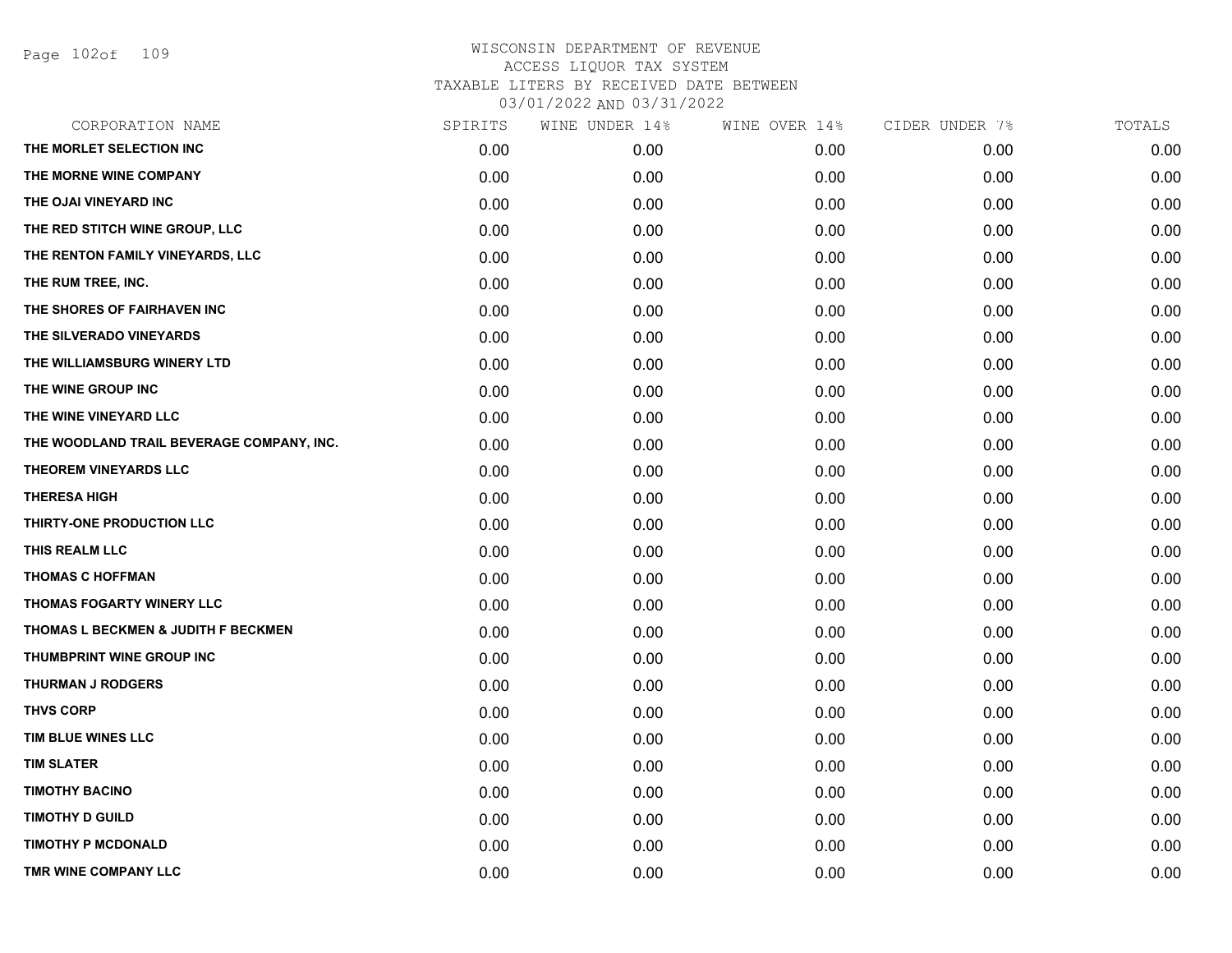| CORPORATION NAME                       | SPIRITS | WINE UNDER 14% | WINE OVER 14% | CIDER UNDER 7% | TOTALS |
|----------------------------------------|---------|----------------|---------------|----------------|--------|
| <b>TOAD HOLLOW VINEYARDS INC</b>       | 0.00    | 0.00           | 0.00          | 0.00           | 0.00   |
| <b>TOBIN J HEMINWAY</b>                | 0.00    | 0.00           | 0.00          | 0.00           | 0.00   |
| <b>TOBIN J HEMINWAY</b>                | 0.00    | 0.00           | 0.00          | 0.00           | 0.00   |
| <b>TOBIN JAMES CELLARS</b>             | 0.00    | 0.00           | 0.00          | 0.00           | 0.00   |
| <b>TODD KUEHL</b>                      | 0.00    | 0.00           | 0.00          | 0.00           | 0.00   |
| <b>TOLLIVER RANCH BRANDS LLC</b>       | 0.00    | 0.00           | 0.00          | 0.00           | 0.00   |
| TOM EDDY WINERY LLC                    | 0.00    | 0.00           | 0.00          | 0.00           | 0.00   |
| <b>TOM MEADOWCROFT</b>                 | 0.00    | 0.00           | 0.00          | 0.00           | 0.00   |
| <b>TOMMYS TOO HIGH WINES LLC</b>       | 0.00    | 0.00           | 0.00          | 0.00           | 0.00   |
| TOUCHSTONE CELLARS, LLC                | 0.00    | 0.00           | 0.00          | 0.00           | 0.00   |
| TOUR DE FORCE WINE COMPANY LLC         | 0.00    | 0.00           | 0.00          | 0.00           | 0.00   |
| TPWC INC.                              | 0.00    | 0.00           | 0.00          | 0.00           | 0.00   |
| <b>TRACY A SOMERVILLE</b>              | 0.00    | 0.00           | 0.00          | 0.00           | 0.00   |
| <b>TREANA WINERY LLC</b>               | 0.00    | 0.00           | 0.00          | 0.00           | 0.00   |
| TREASURY WINE ESTATES AMERICAS COMPANY | 0.00    | 0.00           | 0.00          | 0.00           | 0.00   |
| TREFETHEN VINEYARDS WINERY INC         | 0.00    | 0.00           | 0.00          | 0.00           | 0.00   |
| <b>TRENTADUE WINERY LLC</b>            | 0.00    | 0.00           | 0.00          | 0.00           | 0.00   |
| <b>TRESPASS VINEYARDS INC.</b>         | 0.00    | 0.00           | 0.00          | 0.00           | 0.00   |
| TRINITAS CELLARS LLC                   | 0.00    | 0.00           | 0.00          | 0.00           | 0.00   |
| <b>TRIONE VINEYARDS LLC</b>            | 0.00    | 0.00           | 0.00          | 0.00           | 0.00   |
| <b>TROY LANDWEHR</b>                   | 0.00    | 0.00           | 0.00          | 0.00           | 0.00   |
| <b>TURKOVICH FAMILY WINES LLC</b>      | 0.00    | 0.00           | 0.00          | 0.00           | 0.00   |
| <b>TURLEY WINE CELLARS INC</b>         | 0.00    | 0.00           | 0.00          | 0.00           | 0.00   |
| <b>TURNBULL WINE CELLARS</b>           | 0.00    | 0.00           | 0.00          | 0.00           | 0.00   |
| <b>TUSK ESTATES LLC</b>                | 0.00    | 0.00           | 0.00          | 0.00           | 0.00   |
| TWIN PEAKS WINERY INC                  | 0.00    | 0.00           | 0.00          | 0.00           | 0.00   |
| <b>TWIN RIDGE ESTATES LLC</b>          | 0.00    | 0.00           | 0.00          | 0.00           | 0.00   |
| <b>TWISTED OAK WINERY LLC</b>          | 0.00    | 0.00           | 0.00          | 0.00           | 0.00   |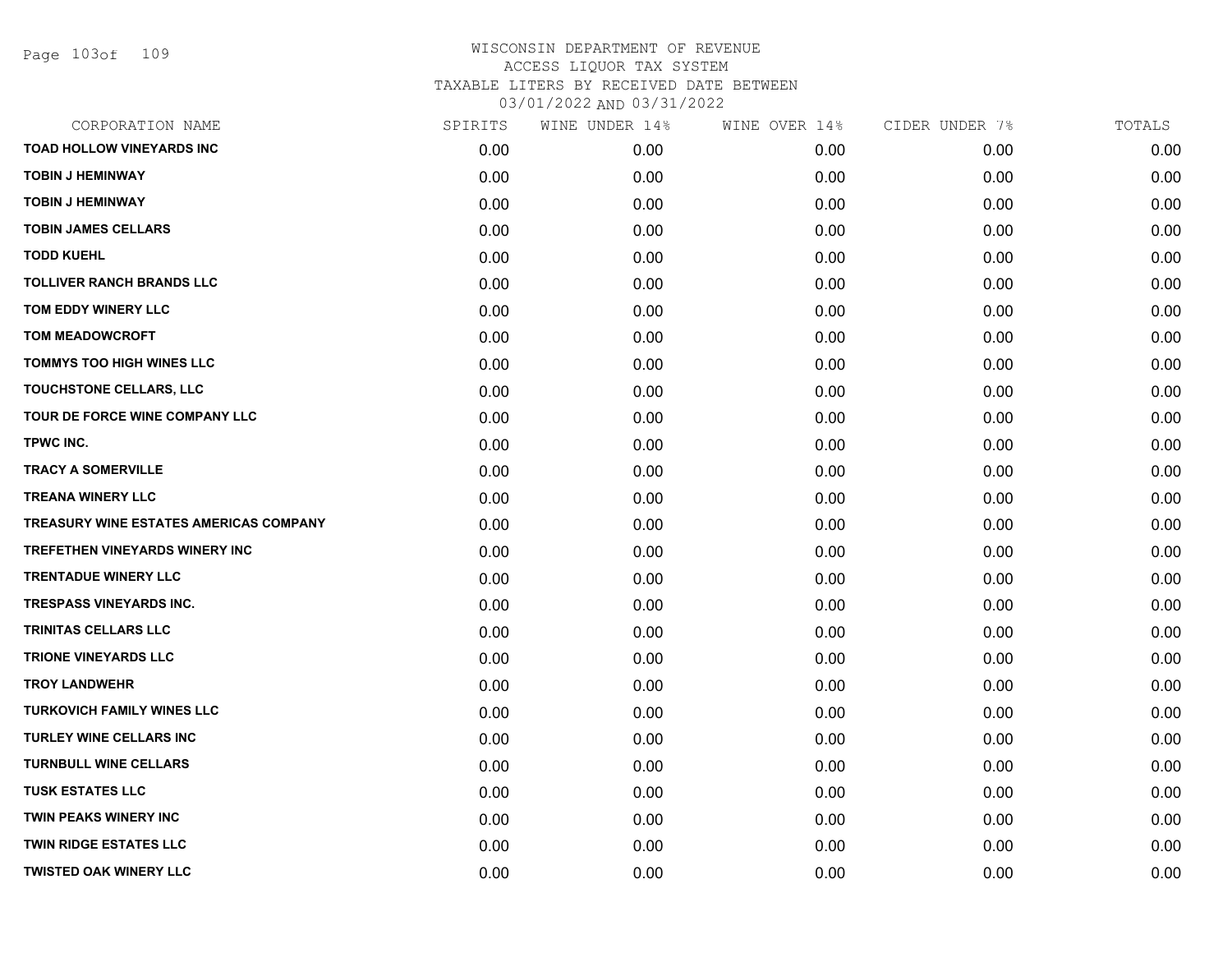Page 104of 109

| CORPORATION NAME                  | SPIRITS | WINE UNDER 14% | WINE OVER 14% | CIDER UNDER 7% | TOTALS |
|-----------------------------------|---------|----------------|---------------|----------------|--------|
| <b>TWO BROTHERS WINES LLC</b>     | 0.00    | 0.00           | 0.00          | 0.00           | 0.00   |
| <b>TWO LADS LLC</b>               | 0.00    | 0.00           | 0.00          | 0.00           | 0.00   |
| TY R CATON                        | 0.00    | 0.00           | 0.00          | 0.00           | 0.00   |
| UNICO INC                         | 0.00    | 0.00           | 0.00          | 0.00           | 0.00   |
| <b>UNION WINE COMPANY</b>         | 0.00    | 0.00           | 0.00          | 0.00           | 0.00   |
| UNTI WINE CO LLC                  | 0.00    | 0.00           | 0.00          | 0.00           | 0.00   |
| <b>UPSTREAM CIDER LLC</b>         | 0.00    | 0.00           | 0.00          | 0.00           | 0.00   |
| V & C LLC                         | 0.00    | 0.00           | 0.00          | 0.00           | 0.00   |
| <b>V SATTUI WINERY INC</b>        | 0.00    | 0.00           | 0.00          | 0.00           | 0.00   |
| VAN RUITEN FAMILY WINERY LLC      | 0.00    | 0.00           | 0.00          | 0.00           | 0.00   |
| VAN WYCHEN WINES INC.             | 0.00    | 0.00           | 0.00          | 0.00           | 0.00   |
| <b>VARINDER SAHI</b>              | 0.00    | 0.00           | 0.00          | 0.00           | 0.00   |
| <b>VARSITY VENTURES GROUP LLC</b> | 0.00    | 0.00           | 0.00          | 0.00           | 0.00   |
| <b>VEN CAL RANCHES LLC</b>        | 0.00    | 0.00           | 0.00          | 0.00           | 0.00   |
| <b>VENGE VINEYARDS INC</b>        | 0.00    | 0.00           | 0.00          | 0.00           | 0.00   |
| <b>VERMEIL WINE GROUP LLC</b>     | 0.00    | 0.00           | 0.00          | 0.00           | 0.00   |
| <b>VERNON VINEYARDS LTD</b>       | 0.00    | 0.00           | 0.00          | 0.00           | 0.00   |
| <b>VICINI ENTERPRISES LLC</b>     | 0.00    | 0.00           | 0.00          | 0.00           | 0.00   |
| <b>VICTOR ROBERTS</b>             | 0.00    | 0.00           | 0.00          | 0.00           | 0.00   |
| <b>VIDA VALIENTE WINERY, LLC</b>  | 0.00    | 0.00           | 0.00          | 0.00           | 0.00   |
| <b>VIGNETTE WINERY LLC</b>        | 0.00    | 0.00           | 0.00          | 0.00           | 0.00   |
| <b>VIKRE DISTILLERY LLC</b>       | 0.00    | 0.00           | 0.00          | 0.00           | 0.00   |
| <b>VILLA AMOROSA INC</b>          | 0.00    | 0.00           | 0.00          | 0.00           | 0.00   |
| <b>VILLA ENCINAL PARTNERS LP</b>  | 0.00    | 0.00           | 0.00          | 0.00           | 0.00   |
| <b>VILLA SAN JULIETTE INC</b>     | 0.00    | 0.00           | 0.00          | 0.00           | 0.00   |
| <b>VILLA TOSCANO INC</b>          | 0.00    | 0.00           | 0.00          | 0.00           | 0.00   |
| <b>VILUKO VINEYARD, INC</b>       | 0.00    | 0.00           | 0.00          | 0.00           | 0.00   |
| VIN DE ZO LLC                     | 0.00    | 0.00           | 0.00          | 0.00           | 0.00   |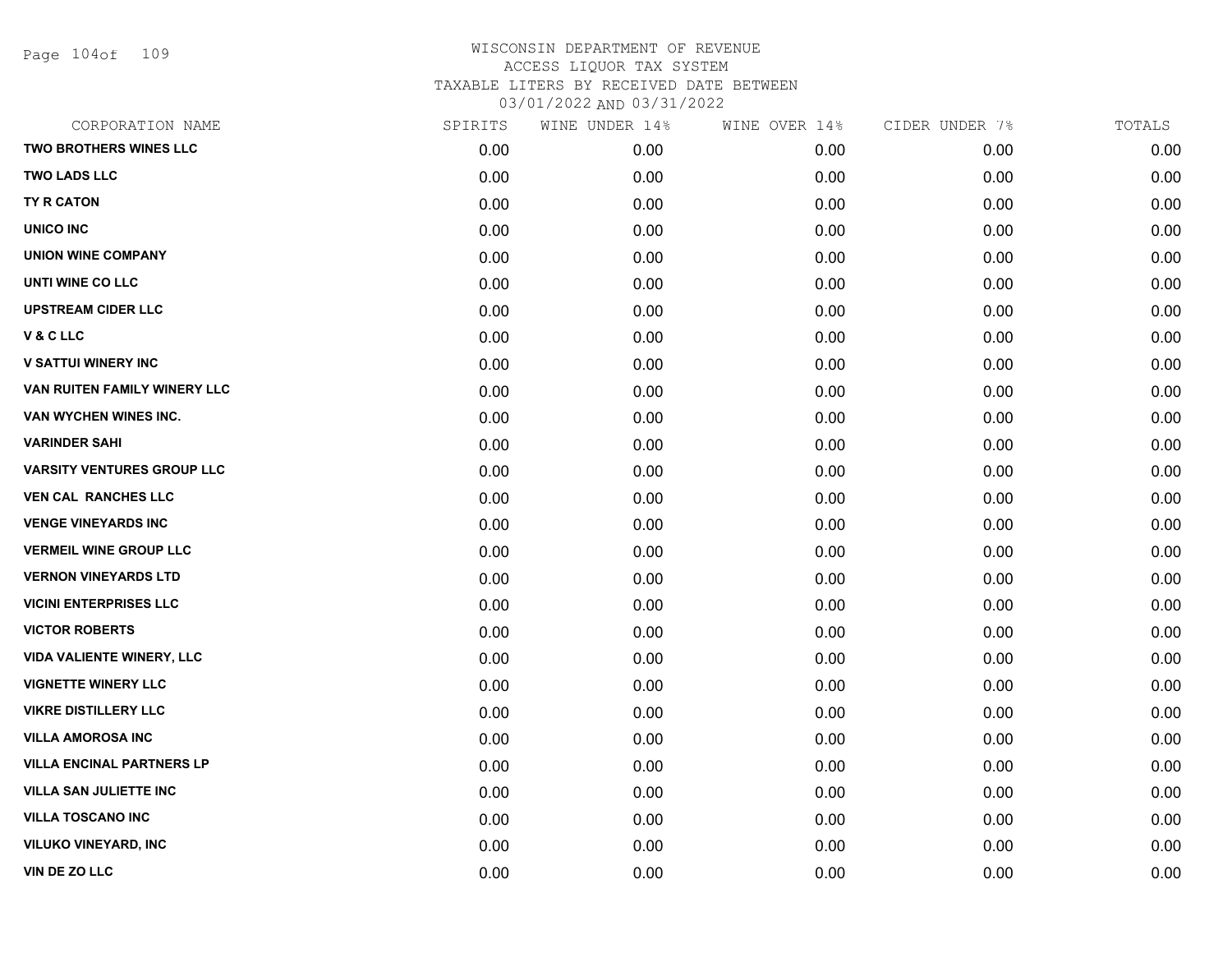Page 105of 109

| CORPORATION NAME                  | SPIRITS | WINE UNDER 14% | WINE OVER 14% | CIDER UNDER 7% | TOTALS |
|-----------------------------------|---------|----------------|---------------|----------------|--------|
| <b>VINA ROBLES INC</b>            | 0.00    | 0.00           | 0.00          | 0.00           | 0.00   |
| <b>VINCENT ARROYO WINERY INC</b>  | 0.00    | 0.00           | 0.00          | 0.00           | 0.00   |
| <b>VINE CLIFF WINERY INC</b>      | 0.00    | 0.00           | 0.00          | 0.00           | 0.00   |
| <b>VINEBOX INC.</b>               | 0.00    | 0.00           | 0.00          | 0.00           | 0.00   |
| <b>VINEBURG LLC</b>               | 0.00    | 0.00           | 0.00          | 0.00           | 0.00   |
| <b>VINELAB INC</b>                | 0.00    | 0.00           | 0.00          | 0.00           | 0.00   |
| VINES TO CELLAR, INC.             | 0.00    | 0.00           | 0.00          | 0.00           | 0.00   |
| <b>VINESSE LLC</b>                | 0.00    | 0.00           | 0.00          | 0.00           | 0.00   |
| <b>VINEYARD 29 LLC</b>            | 0.00    | 0.00           | 0.00          | 0.00           | 0.00   |
| <b>VIN-GO, LLC</b>                | 0.00    | 0.00           | 0.00          | 0.00           | 0.00   |
| VINO PHILO, LLC                   | 0.00    | 0.00           | 0.00          | 0.00           | 0.00   |
| <b>VINTAGE WINE ESTATES, INC.</b> | 0.00    | 0.00           | 0.00          | 0.00           | 0.00   |
| <b>VINTAGE WINE ESTATES, INC.</b> | 0.00    | 0.00           | 0.00          | 0.00           | 0.00   |
| <b>VINTAGE WINE ESTATES, INC.</b> | 0.00    | 0.00           | 0.00          | 0.00           | 0.00   |
| <b>VINTAGE WINE ESTATES, INC.</b> | 0.00    | 0.00           | 0.00          | 0.00           | 0.00   |
| <b>VINTAGE WINE ESTATES, INC.</b> | 0.00    | 0.00           | 0.00          | 0.00           | 0.00   |
| <b>VINTAGE WINE ESTATES, INC.</b> | 0.00    | 0.00           | 0.00          | 0.00           | 0.00   |
| <b>VINTAGE WINE ESTATES, INC.</b> | 0.00    | 0.00           | 0.00          | 0.00           | 0.00   |
| <b>VINTAGE WINE ESTATES, INC.</b> | 0.00    | 0.00           | 0.00          | 0.00           | 0.00   |
| <b>VINTAGE WINE ESTATES, INC.</b> | 0.00    | 0.00           | 0.00          | 0.00           | 0.00   |
| <b>VINTAGE WINE ESTATES, INC.</b> | 0.00    | 0.00           | 0.00          | 0.00           | 0.00   |
| <b>VINTAGE WINE ESTATES, INC.</b> | 0.00    | 0.00           | 0.00          | 0.00           | 0.00   |
| <b>VINUM CELLARS INC</b>          | 0.00    | 0.00           | 0.00          | 0.00           | 0.00   |
| <b>VITE GALLERON ASSETS CORP</b>  | 0.00    | 0.00           | 0.00          | 0.00           | 0.00   |
| <b>VON KLAUS WINERY LLC</b>       | 0.00    | 0.00           | 0.00          | 0.00           | 0.00   |
| VON STIEHL WINERY LTD.            | 0.00    | 0.00           | 0.00          | 0.00           | 0.00   |
| <b>W G BEST WEINKELLEREI INC</b>  | 0.00    | 0.00           | 0.00          | 0.00           | 0.00   |
| W J DEUTSCH & SONS LTD            | 0.00    | 0.00           | 0.00          | 0.00           | 0.00   |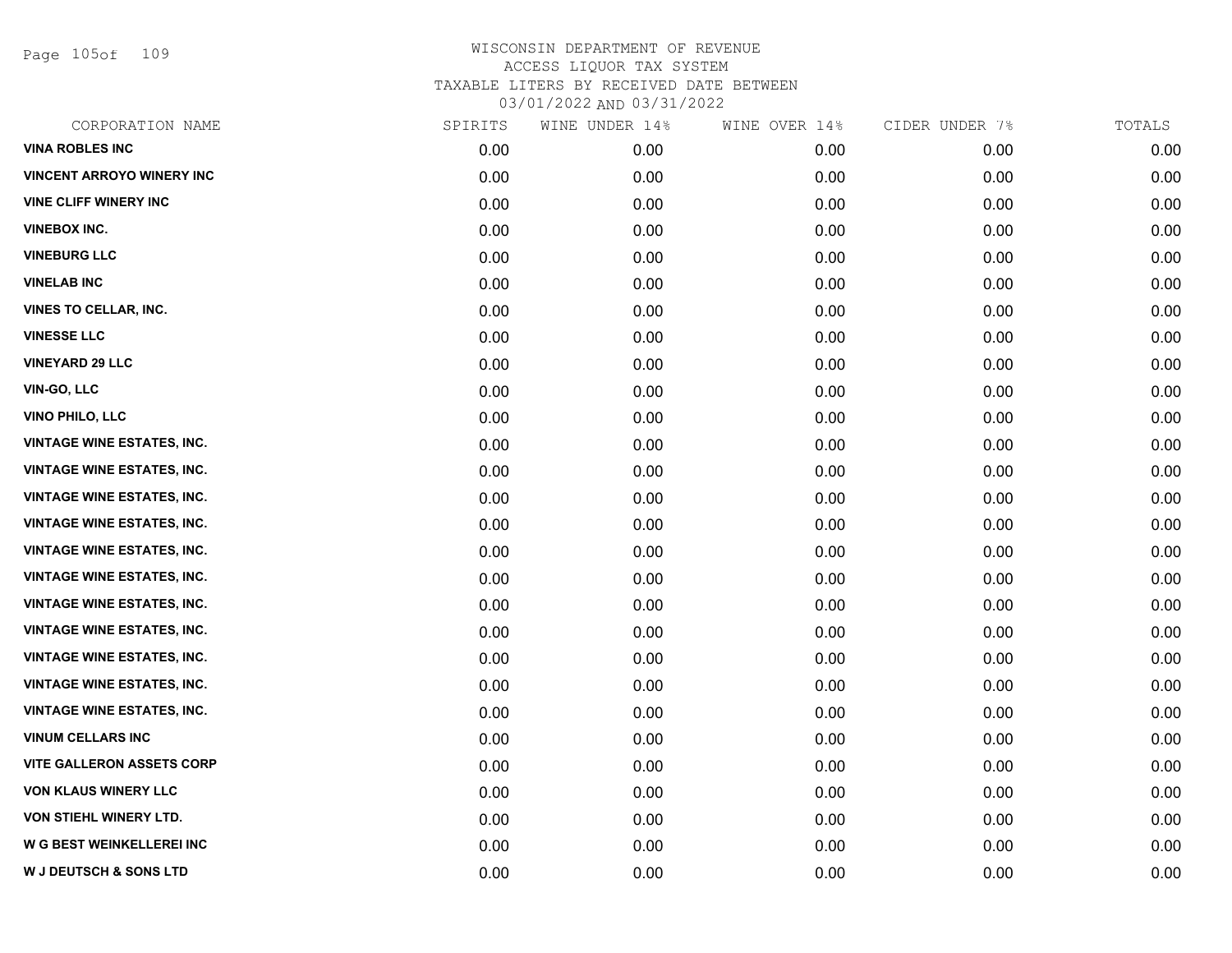Page 106of 109

| CORPORATION NAME                                   | SPIRITS | WINE UNDER 14% | WINE OVER 14% | CIDER UNDER 7% | TOTALS |
|----------------------------------------------------|---------|----------------|---------------|----------------|--------|
| <b>W. HOGUE VINEYARDS</b>                          | 0.00    | 0.00           | 0.00          | 0.00           | 0.00   |
| <b>WAGNER WINERY LLC</b>                           | 0.00    | 0.00           | 0.00          | 0.00           | 0.00   |
| <b>WAITS-MAST FAMILY CELLARS LLC</b>               | 0.00    | 0.00           | 0.00          | 0.00           | 0.00   |
| <b>WALTER HANSEL WINERY &amp; VINEYARD LLC</b>     | 0.00    | 0.00           | 0.00          | 0.00           | 0.00   |
| <b>WARROOM VENTURES LLC</b>                        | 0.00    | 0.00           | 0.00          | 0.00           | 0.00   |
| <b>WASHINGTON VINTNERS LLC</b>                     | 0.00    | 0.00           | 0.00          | 0.00           | 0.00   |
| <b>WAYFARER LLC</b>                                | 0.00    | 0.00           | 0.00          | 0.00           | 0.00   |
| <b>WEIBEL INCORPORATED</b>                         | 0.00    | 0.00           | 0.00          | 0.00           | 0.00   |
| <b>WENTE BROS</b>                                  | 0.00    | 0.00           | 0.00          | 0.00           | 0.00   |
| <b>WEST COAST WINE PARTNERS LLC</b>                | 0.00    | 0.00           | 0.00          | 0.00           | 0.00   |
| <b>WEST PRAIRIE WINERY LLC</b>                     | 0.00    | 0.00           | 0.00          | 0.00           | 0.00   |
| <b>WESTFALL WINERY LLC</b>                         | 0.00    | 0.00           | 0.00          | 0.00           | 0.00   |
| <b>WESTPORT WINERY LLC</b>                         | 0.00    | 0.00           | 0.00          | 0.00           | 0.00   |
| <b>WESTSIDE WINERY INC</b>                         | 0.00    | 0.00           | 0.00          | 0.00           | 0.00   |
| <b>WHEELER WINERY INC</b>                          | 0.00    | 0.00           | 0.00          | 0.00           | 0.00   |
| <b>WHETSTONE WINE CELLARS LLC</b>                  | 0.00    | 0.00           | 0.00          | 0.00           | 0.00   |
| <b>WHISPERING BLUFFS VINEYARD &amp; WINERY LTD</b> | 0.00    | 0.00           | 0.00          | 0.00           | 0.00   |
| <b>WHITE BEAR SPIRITS LLC</b>                      | 0.00    | 0.00           | 0.00          | 0.00           | 0.00   |
| WHITE WINTER WINERY INC                            | 0.00    | 0.00           | 0.00          | 0.00           | 0.00   |
| <b>WIENS CELLARS LLC</b>                           | 0.00    | 0.00           | 0.00          | 0.00           | 0.00   |
| <b>WILD EPITOME LLC</b>                            | 0.00    | 0.00           | 0.00          | 0.00           | 0.00   |
| <b>WILD HARE LLC</b>                               | 0.00    | 0.00           | 0.00          | 0.00           | 0.00   |
| <b>WILD HILLS WINERY LLC</b>                       | 0.00    | 0.00           | 0.00          | 0.00           | 0.00   |
| <b>WILDEROTTER WINERY LLC</b>                      | 0.00    | 0.00           | 0.00          | 0.00           | 0.00   |
| <b>WILLAMETTE VALLEY VINEYARDS INC</b>             | 0.00    | 0.00           | 0.00          | 0.00           | 0.00   |
| <b>WILLIAM F BLUHM</b>                             | 0.00    | 0.00           | 0.00          | 0.00           | 0.00   |
| <b>WILLIAMS &amp; SELYEM LLC</b>                   | 0.00    | 0.00           | 0.00          | 0.00           | 0.00   |
| <b>WILRONA LLC</b>                                 | 0.00    | 0.00           | 0.00          | 0.00           | 0.00   |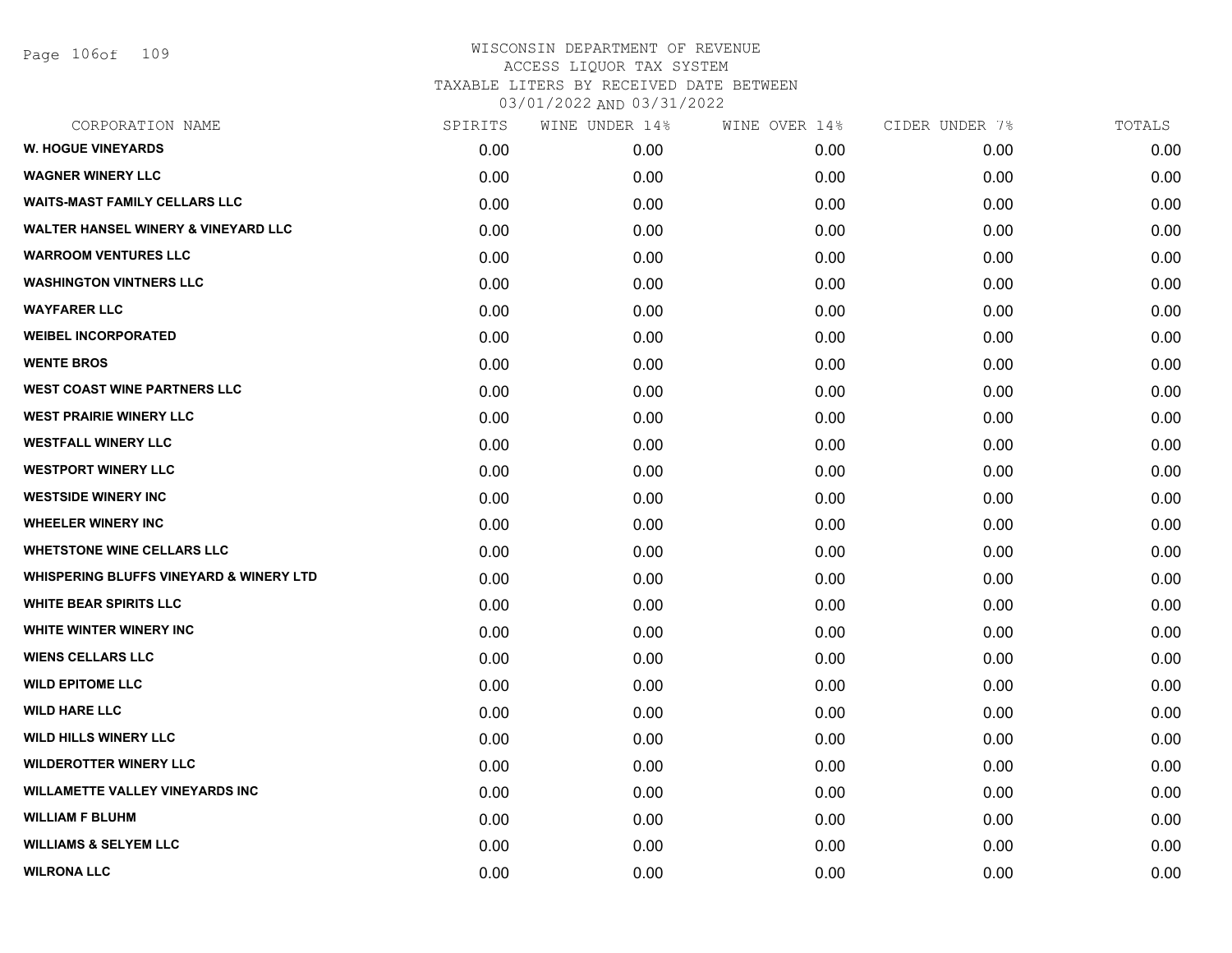| CORPORATION NAME                               | SPIRITS | WINE UNDER 14% | WINE OVER 14% | CIDER UNDER 7% | TOTALS |
|------------------------------------------------|---------|----------------|---------------|----------------|--------|
| <b>WILSON CREEK WINERY &amp; VINEYARDS INC</b> | 0.00    | 0.00           | 0.00          | 0.00           | 0.00   |
| <b>WINDERLEA WINE COMPANY LLC</b>              | 0.00    | 0.00           | 0.00          | 0.00           | 0.00   |
| <b>WINDWARD VINEYARD LLC</b>                   | 0.00    | 0.00           | 0.00          | 0.00           | 0.00   |
| <b>WINE BY JOE LLC</b>                         | 0.00    | 0.00           | 0.00          | 0.00           | 0.00   |
| WINE COUNTRY CONNECTION LLC                    | 0.00    | 0.00           | 0.00          | 0.00           | 0.00   |
| <b>WINE EXPEDITE</b>                           | 0.00    | 0.00           | 0.00          | 0.00           | 0.00   |
| <b>WINE HOOLIGANS LLC</b>                      | 0.00    | 0.00           | 0.00          | 0.00           | 0.00   |
| WINE OF THE MONTH CLUB, INC.                   | 0.00    | 0.00           | 0.00          | 0.00           | 0.00   |
| <b>WINE ROAD VINTNERS LLC</b>                  | 0.00    | 0.00           | 0.00          | 0.00           | 0.00   |
| <b>WINE.COM OF TEXAS LLC</b>                   | 0.00    | 0.00           | 0.00          | 0.00           | 0.00   |
| <b>WINERY AT BLACK STAR FARMS LLC</b>          | 0.00    | 0.00           | 0.00          | 0.00           | 0.00   |
| <b>WINERY EXCHANGE, INC.</b>                   | 0.00    | 0.00           | 0.00          | 0.00           | 0.00   |
| <b>WINERY FULFILLMENT SERVICES LLC</b>         | 0.00    | 0.00           | 0.00          | 0.00           | 0.00   |
| <b>WINESELLERS DIRECT LLC</b>                  | 0.00    | 0.00           | 0.00          | 0.00           | 0.00   |
| <b>WINESITTER BREWHOUSE LLC</b>                | 0.00    | 0.00           | 0.00          | 0.00           | 0.00   |
| <b>WINSIDE USA INC</b>                         | 0.00    | 0.00           | 0.00          | 0.00           | 0.00   |
| <b>WOLF INVESTMENTS, LLC</b>                   | 0.00    | 0.00           | 0.00          | 0.00           | 0.00   |
| <b>WOLFF VINEYARD LLC</b>                      | 0.00    | 0.00           | 0.00          | 0.00           | 0.00   |
| <b>WOLFFER ESTATE VINEYARDS INC</b>            | 0.00    | 0.00           | 0.00          | 0.00           | 0.00   |
| WOLLERSHEIM WINERY, INC.                       | 0.00    | 0.00           | 0.00          | 0.00           | 0.00   |
| WOLLERSHEIM WINERY, INC.                       | 0.00    | 0.00           | 0.00          | 0.00           | 0.00   |
| <b>WOODWARD CANYON WINERY INC</b>              | 0.00    | 0.00           | 0.00          | 0.00           | 0.00   |
| <b>WORLD OF WINE, LTD</b>                      | 0.00    | 0.00           | 0.00          | 0.00           | 0.00   |
| <b>WYLIE-YOUNG, LLC</b>                        | 0.00    | 0.00           | 0.00          | 0.00           | 0.00   |
| <b>YIANNIS CHOUTRIS</b>                        | 0.00    | 0.00           | 0.00          | 0.00           | 0.00   |
| YORKVILLE CELLARS INC                          | 0.00    | 0.00           | 0.00          | 0.00           | 0.00   |
| <b>ZD WINES LLC</b>                            | 0.00    | 0.00           | 0.00          | 0.00           | 0.00   |
| <b>ZERO LINK MARKETS INC</b>                   | 0.00    | 0.00           | 0.00          | 0.00           | 0.00   |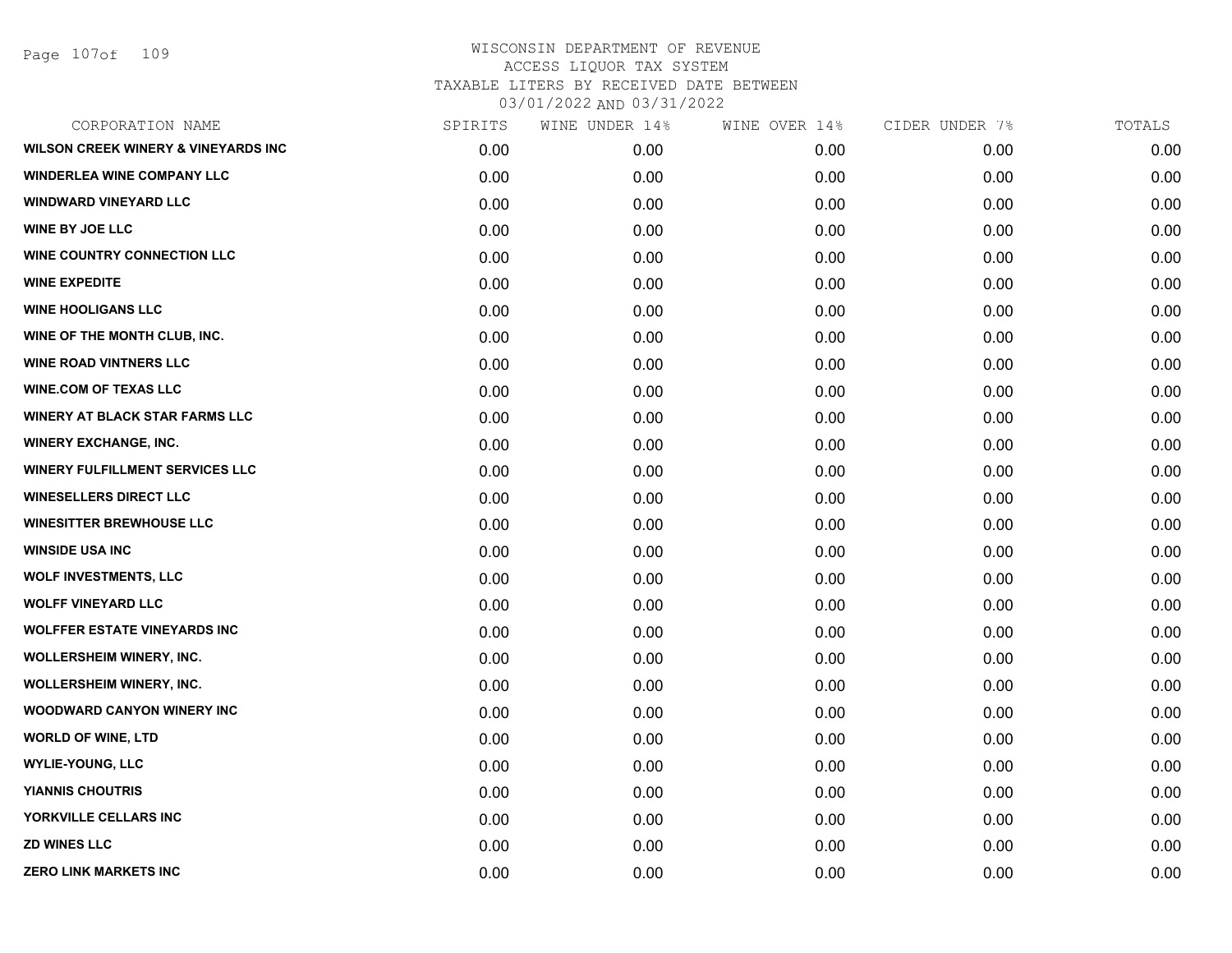Page 108of 109

| CORPORATION NAME                  | SPIRITS | WINE UNDER 14% | WINE OVER 14% | CIDER UNDER 7% | TOTALS    |
|-----------------------------------|---------|----------------|---------------|----------------|-----------|
| <b>TOTAL LITERS FOR 3/31/2022</b> | 0.00    | 9,208.06       | 8,935.17      | -70.50         | 18,072.73 |